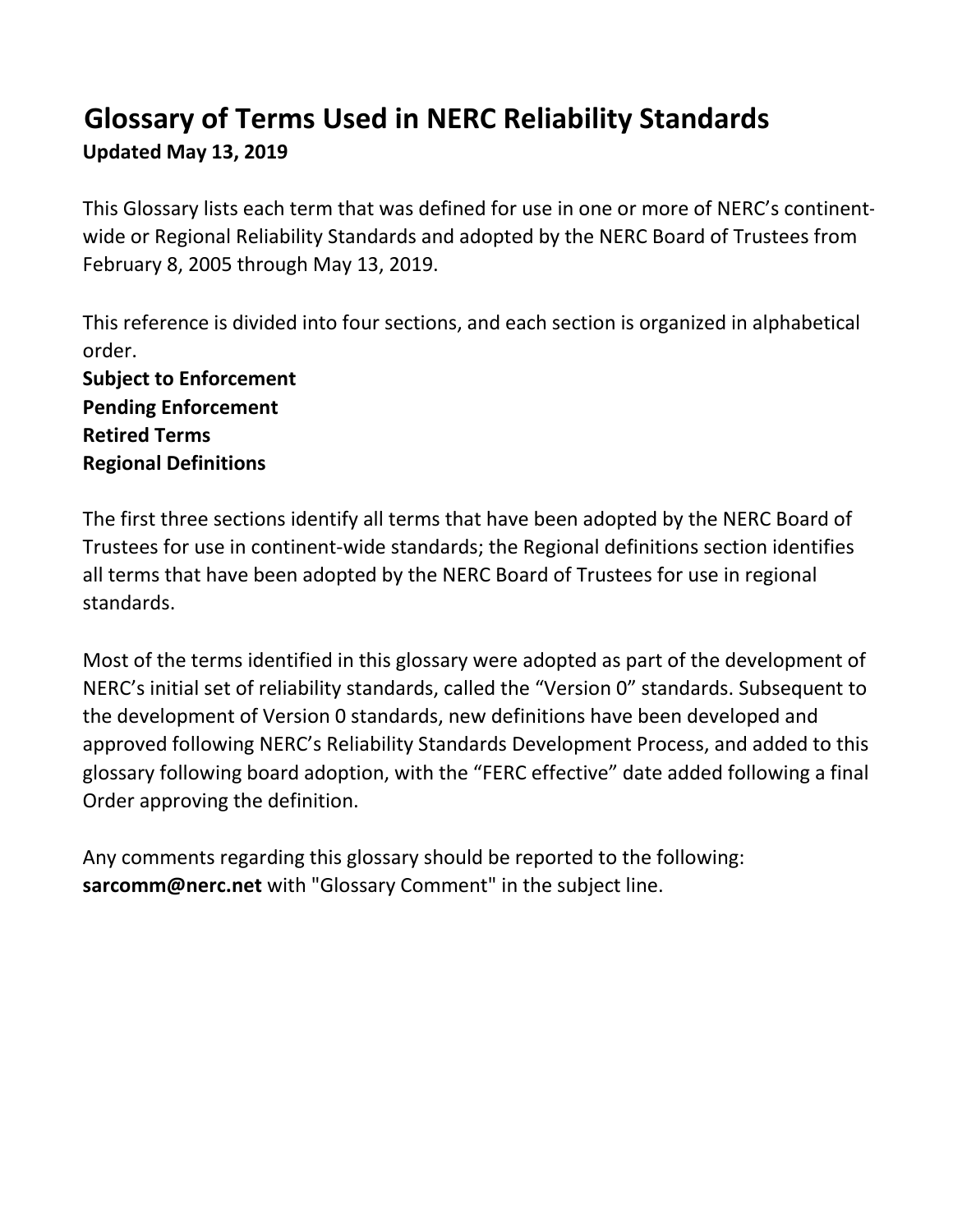| <b>Continent-wide Term</b>                 | <b>Link to Project Page</b>                  | Acronym    | <b>BOT Adoption</b><br><b>Date</b> | <b>FERC Approval</b><br><b>Date</b> | <b>Effective Date</b> | <b>Definition</b>                                                                                                                                                                                                                                                                                                                                      |
|--------------------------------------------|----------------------------------------------|------------|------------------------------------|-------------------------------------|-----------------------|--------------------------------------------------------------------------------------------------------------------------------------------------------------------------------------------------------------------------------------------------------------------------------------------------------------------------------------------------------|
| Actual Frequency (FA)                      | Project 2010-<br>14.2.1. Phase 2             |            | 2/11/2016                          |                                     | 7/1/2016              | The Interconnection frequency measured in Hertz (Hz).                                                                                                                                                                                                                                                                                                  |
| Actual Net Interchange<br>$(NI_A)$         | Project 2010-<br>14.2.1. Phase 2             |            | 2/11/2016                          |                                     | 7/1/2016              | The algebraic sum of actual megawatt transfers across all Tie Lines, including Pseudo-Ties, to<br>and from all Adjacent Balancing Authority areas within the same Interconnection. Actual<br>megawatt transfers on asynchronous DC tie lines that are directly connected to another<br>Interconnection are excluded from Actual Net Interchange.       |
| Adequacy                                   | Version 0<br>Reliability<br><b>Standards</b> |            | 2/8/2005                           | 3/16/2007                           |                       | The ability of the electric system to supply the aggregate electrical demand and energy<br>requirements of the end-use customers at all times, taking into account scheduled and<br>reasonably expected unscheduled outages of system elements.                                                                                                        |
| <b>Adjacent Balancing</b><br>Authority     | <b>Project 2008-12</b>                       |            | 2/6/2014                           | 6/30/2014                           | 10/1/2014             | A Balancing Authority whose Balancing Authority Area is interconnected with another<br>Balancing Authority Area either directly or via a multi-party agreement or transmission tariff.                                                                                                                                                                 |
| <b>Adverse Reliability Impact</b>          | Coordinate<br><b>Operations</b>              |            | 2/7/2006                           | 3/16/2007                           |                       | The impact of an event that results in frequency-related instability; unplanned tripping of load<br>or generation; or uncontrolled separation or cascading outages that affects a widespread area<br>of the Interconnection.                                                                                                                           |
| After the Fact                             | <b>Project 2007-14</b>                       | ATF        | 10/29/2008                         | 12/17/2009                          |                       | A time classification assigned to an RFI when the submittal time is greater than one hour after<br>the start time of the RFI.                                                                                                                                                                                                                          |
| Agreement                                  | Version 0<br>Reliability<br><b>Standards</b> |            | 2/8/2005                           | 3/16/2007                           |                       | A contract or arrangement, either written or verbal and sometimes enforceable by law.                                                                                                                                                                                                                                                                  |
| Alternative Interpersonal<br>Communication | <b>Project 2006-06</b>                       |            | 11/7/2012                          | 4/16/2015                           | 10/1/2015             | Any Interpersonal Communication that is able to serve as a substitute for, and does not utilize<br>the same infrastructure (medium) as, Interpersonal Communication used for day-to-day<br>operation.                                                                                                                                                  |
| <b>Altitude Correction Factor</b>          | <b>Project 2007-07</b>                       |            | 2/7/2006                           | 3/16/2007                           |                       | A multiplier applied to specify distances, which adjusts the distances to account for the change<br>in relative air density (RAD) due to altitude from the RAD used to determine the specified<br>distance. Altitude correction factors apply to both minimum worker approach distances and<br>to minimum vegetation clearance distances.              |
| <b>Ancillary Service</b>                   | Version 0<br>Reliability<br><b>Standards</b> |            | 2/8/2005                           | 3/16/2007                           |                       | Those services that are necessary to support the transmission of capacity and energy from<br>resources to loads while maintaining reliable operation of the Transmission Service Provider's<br>transmission system in accordance with good utility practice. (From FERC order 888-A.)                                                                  |
| Anti-Aliasing Filter                       | Version 0<br>Reliability<br><b>Standards</b> |            | 2/8/2005                           | 3/16/2007                           |                       | An analog filter installed at a metering point to remove the high frequency components of the<br>signal over the AGC sample period.                                                                                                                                                                                                                    |
| Area Control Error                         | Version 0<br>Reliability<br><b>Standards</b> | <b>ACE</b> | 12/19/2012                         | 10/16/2013                          | 4/1/2014              | The instantaneous difference between a Balancing Authority's net actual and scheduled<br>interchange, taking into account the effects of Frequency Bias, correction for meter error, and<br>Automatic Time Error Correction (ATEC), if operating in the ATEC mode. ATEC is only applicable<br>to Balancing Authorities in the Western Interconnection. |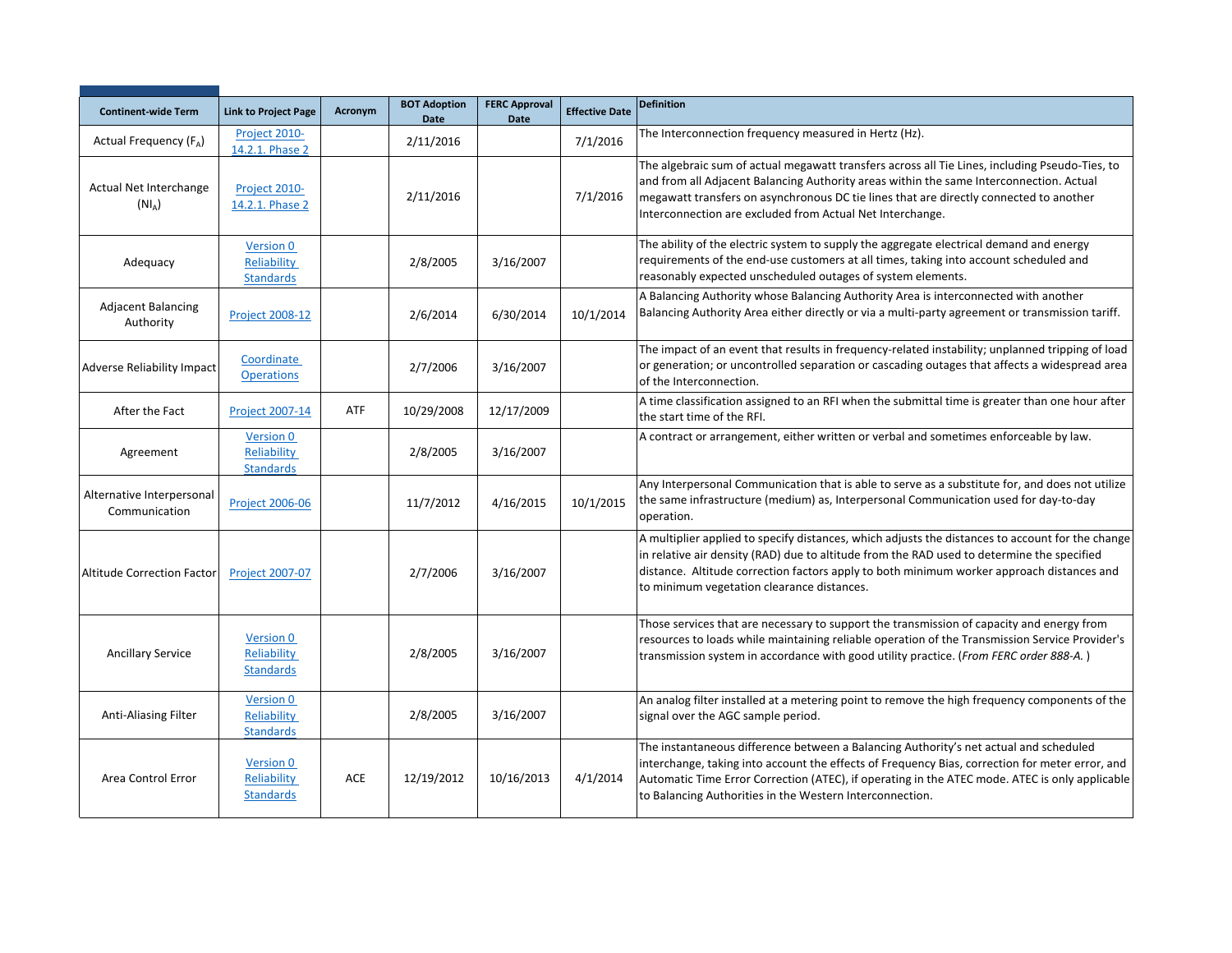| <b>Continent-wide Term</b>                        | <b>Link to Project Page</b>                  | Acronym    | <b>BOT Adoption</b><br><b>Date</b> | <b>FERC Approval</b><br><b>Date</b> | <b>Effective Date</b> | <b>Definition</b>                                                                                                                                                                                                                                                                                                                                                                                                                                                                                                                                                                                                                                                                                                           |
|---------------------------------------------------|----------------------------------------------|------------|------------------------------------|-------------------------------------|-----------------------|-----------------------------------------------------------------------------------------------------------------------------------------------------------------------------------------------------------------------------------------------------------------------------------------------------------------------------------------------------------------------------------------------------------------------------------------------------------------------------------------------------------------------------------------------------------------------------------------------------------------------------------------------------------------------------------------------------------------------------|
| Area Interchange<br>Methodology                   | <b>Project 2006-07</b>                       |            | 8/22/2008                          | 11/24/2009                          |                       | The Area Interchange methodology is characterized by determination of incremental transfer<br>capability via simulation, from which Total Transfer Capability (TTC) can be mathematically<br>derived. Capacity Benefit Margin, Transmission Reliability Margin, and Existing Transmission<br>Commitments are subtracted from the TTC, and Postbacks and counterflows are added, to<br>derive Available Transfer Capability. Under the Area Interchange Methodology, TTC results<br>are generally reported on an area to area basis.                                                                                                                                                                                         |
| Arranged Interchange                              | <b>Project 2008-12</b>                       |            | 2/6/2014                           | 6/30/2014                           | 10/1/2014             | The state where a Request for Interchange (initial or revised) has been submitted for approval.                                                                                                                                                                                                                                                                                                                                                                                                                                                                                                                                                                                                                             |
| <b>Attaining Balancing</b><br>Authority           | <b>Project 2008-12</b>                       |            | 2/6/2014                           | 6/30/2014                           | 10/1/2014             | A Balancing Authority bringing generation or load into its effective control boundaries through<br>a Dynamic Transfer from the Native Balancing Authority.                                                                                                                                                                                                                                                                                                                                                                                                                                                                                                                                                                  |
| <b>Automatic Generation</b><br>Control            | Version 0<br>Reliability<br><b>Standards</b> | AGC        | 2/8/2005                           | 3/16/2007                           |                       | Equipment that automatically adjusts generation in a Balancing Authority Area from a central<br>location to maintain the Balancing Authority's interchange schedule plus Frequency Bias. AGC<br>may also accommodate automatic inadvertent payback and time error correction.                                                                                                                                                                                                                                                                                                                                                                                                                                               |
| <b>Automatic Generation</b><br>Control            | Project 2010-<br>14.2.1. Phase 2             | <b>AGC</b> | 2/11/2016                          | 9/20/2017                           | 1/1/2019              | A process designed and used to adjust a Balancing Authority Areas' Demand and resources to<br>help maintain the Reporting ACE in that of a Balancing Authority Area within the bounds<br>required by applicable NERC Reliability Standards.                                                                                                                                                                                                                                                                                                                                                                                                                                                                                 |
| <b>Automatic Time Error</b><br>Correction (IATEC) | Project 2010-<br>14.2.1. Phase 2             |            | 2/11/2016                          |                                     | 7/1/2016              | $\bullet$ Y = Bi / BS.<br>. H = Number of hours used to payback primary inadvertent interchange energy. The value of<br>H is set to 3.<br>$B_i$ = Frequency Bias Setting for the Balancing Authority Area (MW / 0.1 Hz).<br>• $B_s$ = Sum of the minimum Frequency Bias Settings for the Interconnection (MW / 0.1 Hz).<br>Primary Inadvertent Interchange (PII <sub>hourly</sub> ) is (1-Y) * (II <sub>actual</sub> - Bi * $\Delta TE/6$ )<br>. Il <sub>actual</sub> is the hourly Inadvertent Interchange for the last hour.<br>ΔTE is the hourly change in system Time Error as distributed by the Interconnection time<br>monitor, where: $\Delta TE = TE_{end hour} - TE_{begin hour} - TD_{adi} - (t)^*(TE_{offset})$ |
| <b>Automatic Time Error</b><br>Correction (IATEC) | Project 2010-<br>14.2.1. Phase 2             |            | 2/11/2016                          |                                     | 7/1/2016              | • TD <sub>adi</sub> is the Reliability Coordinator adjustment for differences with Interconnection time<br>monitor control center clocks.<br>• t is the number of minutes of manual Time Error Correction that occurred during the hour.<br>• TE <sub>offset</sub> is 0.000 or +0.020 or -0.020.<br>. Pll <sub>accum</sub> is the Balancing Authority Area's accumulated Pllhourly in MWh. An On-Peak and Off-<br>Peak accumulation accounting is required,<br>where:<br>$\textbf{PII}^{on/offpeak}_{accum} = last\ period's\ \textbf{PII}^{on/offpeak}_{accum} + \textbf{PII}_{hourly}$                                                                                                                                    |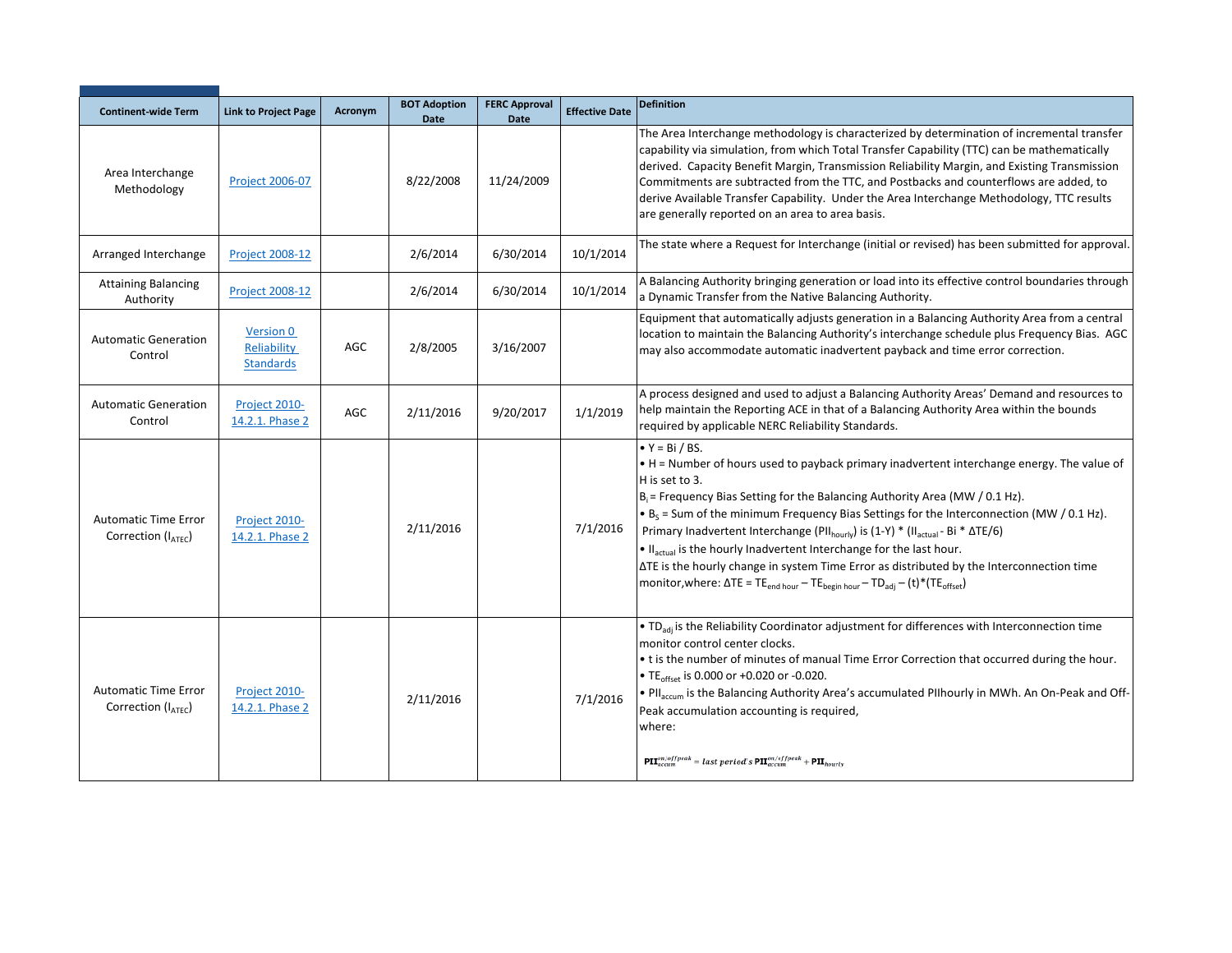| <b>Continent-wide Term</b>                                                        | <b>Link to Project Page</b>                         | Acronym      | <b>BOT Adoption</b>      | <b>FERC Approval</b> | <b>Effective Date</b> | <b>Definition</b>                                                                                                                                                                                                                                                                                                                                                                                                                                                                                                                                                                                                                                                                                                                                                                                                                                                                                                                                                                                                                                                                                                                                                                 |
|-----------------------------------------------------------------------------------|-----------------------------------------------------|--------------|--------------------------|----------------------|-----------------------|-----------------------------------------------------------------------------------------------------------------------------------------------------------------------------------------------------------------------------------------------------------------------------------------------------------------------------------------------------------------------------------------------------------------------------------------------------------------------------------------------------------------------------------------------------------------------------------------------------------------------------------------------------------------------------------------------------------------------------------------------------------------------------------------------------------------------------------------------------------------------------------------------------------------------------------------------------------------------------------------------------------------------------------------------------------------------------------------------------------------------------------------------------------------------------------|
| <b>Automatic Time Error</b><br>Correction (I <sub>ATEC</sub> )<br>continued below | Project 2010-<br>14.2.1. Phase 2                    |              | <b>Date</b><br>2/11/2016 | <b>Date</b>          | 7/1/2016              | The addition of a component to the ACE equation for the Western Interconnection that modifies the<br>control point for the purpose of continuously paying back Primary Inadvertent Interchange to correct<br>accumulated time error. Automatic Time Error Correction is only applicable in the Western<br>Interconnection.<br><b>HAININ</b><br>$\blacksquare$<br><b>HH</b><br>when operating in Automatic Time error correction Mode. The absolute value of I <sub>ATEC</sub> shall<br>not exceed L <sub>max</sub> .<br>IATEC shall be zero when operating in any other AGC mode.<br>• L <sub>max</sub> is the maximum value allowed for I <sub>ATEC</sub> set by each BA between 0.2*   B <sub>i</sub>   and L10, 0.2*   B <sub>i</sub>   $\leq$ L <sub>max</sub> $\leq$ L10<br>• L <sub>10</sub> = 1.65 $\epsilon_{10} \sqrt{(-10B_1)(-10B_S)}$ .<br>• $\epsilon$ 10 is a constant derived from the targeted frequency bound. It is the targeted root-mean-square (RMS)<br>value of ten-minute average frequency error based on frequency performance over a given year. The<br>bound, $\epsilon$ 10, is the same for every Balancing Authority Area within an Interconnection. |
| Available Flowgate<br>Capability                                                  | <b>Project 2006-07</b>                              | <b>AFC</b>   | 8/22/2008                | 11/24/2009           |                       | A measure of the flow capability remaining on a Flowgate for further commercial activity over<br>and above already committed uses. It is defined as TFC less Existing Transmission<br>Commitments (ETC), less a Capacity Benefit Margin, less a Transmission Reliability Margin, plus<br>Postbacks, and plus counterflows.                                                                                                                                                                                                                                                                                                                                                                                                                                                                                                                                                                                                                                                                                                                                                                                                                                                        |
| Available Transfer<br>Capability                                                  | <b>Project 2006-07</b>                              | <b>ATC</b>   | 8/22/2008                | 11/24/2009           |                       | A measure of the transfer capability remaining in the physical transmission network for further<br>commercial activity over and above already committed uses. It is defined as Total Transfer<br>Capability less Existing Transmission Commitments (including retail customer service), less a<br>Capacity Benefit Margin, less a Transmission Reliability Margin, plus Postbacks, plus<br>counterflows.                                                                                                                                                                                                                                                                                                                                                                                                                                                                                                                                                                                                                                                                                                                                                                          |
| Available Transfer<br>Capability<br>Implementation<br>Document                    | Project 2006-07                                     | <b>ATCID</b> | 8/22/2008                | 11/24/2009           |                       | A document that describes the implementation of a methodology for calculating ATC or AFC,<br>and provides information related to a Transmission Service Provider's calculation of ATC or<br>AFC.                                                                                                                                                                                                                                                                                                                                                                                                                                                                                                                                                                                                                                                                                                                                                                                                                                                                                                                                                                                  |
| <b>Balancing Authority</b>                                                        | Version 0<br>Reliability<br><b>Standards</b>        | <b>BA</b>    | 2/8/2005                 | 3/16/2007            |                       | The responsible entity that integrates resource plans ahead of time, maintains load-<br>interchange-generation balance within a Balancing Authority Area, and supports<br>Interconnection frequency in real time.                                                                                                                                                                                                                                                                                                                                                                                                                                                                                                                                                                                                                                                                                                                                                                                                                                                                                                                                                                 |
| <b>Balancing Authority</b>                                                        | Project 2010-<br>14.2.1. Phase 2                    |              | 2/11/2016                | 9/20/2017            | 1/1/2019              | The responsible entity that integrates resource plans ahead of time, maintains Demand and<br>resource balance within a Balancing Authority Area, and supports Interconnection frequency<br>in real time.                                                                                                                                                                                                                                                                                                                                                                                                                                                                                                                                                                                                                                                                                                                                                                                                                                                                                                                                                                          |
| <b>Balancing Authority Area</b>                                                   | <b>Version 0</b><br>Reliability<br><b>Standards</b> |              | 2/8/2005                 | 3/16/2007            |                       | The collection of generation, transmission, and loads within the metered boundaries of the<br>Balancing Authority. The Balancing Authority maintains load-resource balance within this<br>area.                                                                                                                                                                                                                                                                                                                                                                                                                                                                                                                                                                                                                                                                                                                                                                                                                                                                                                                                                                                   |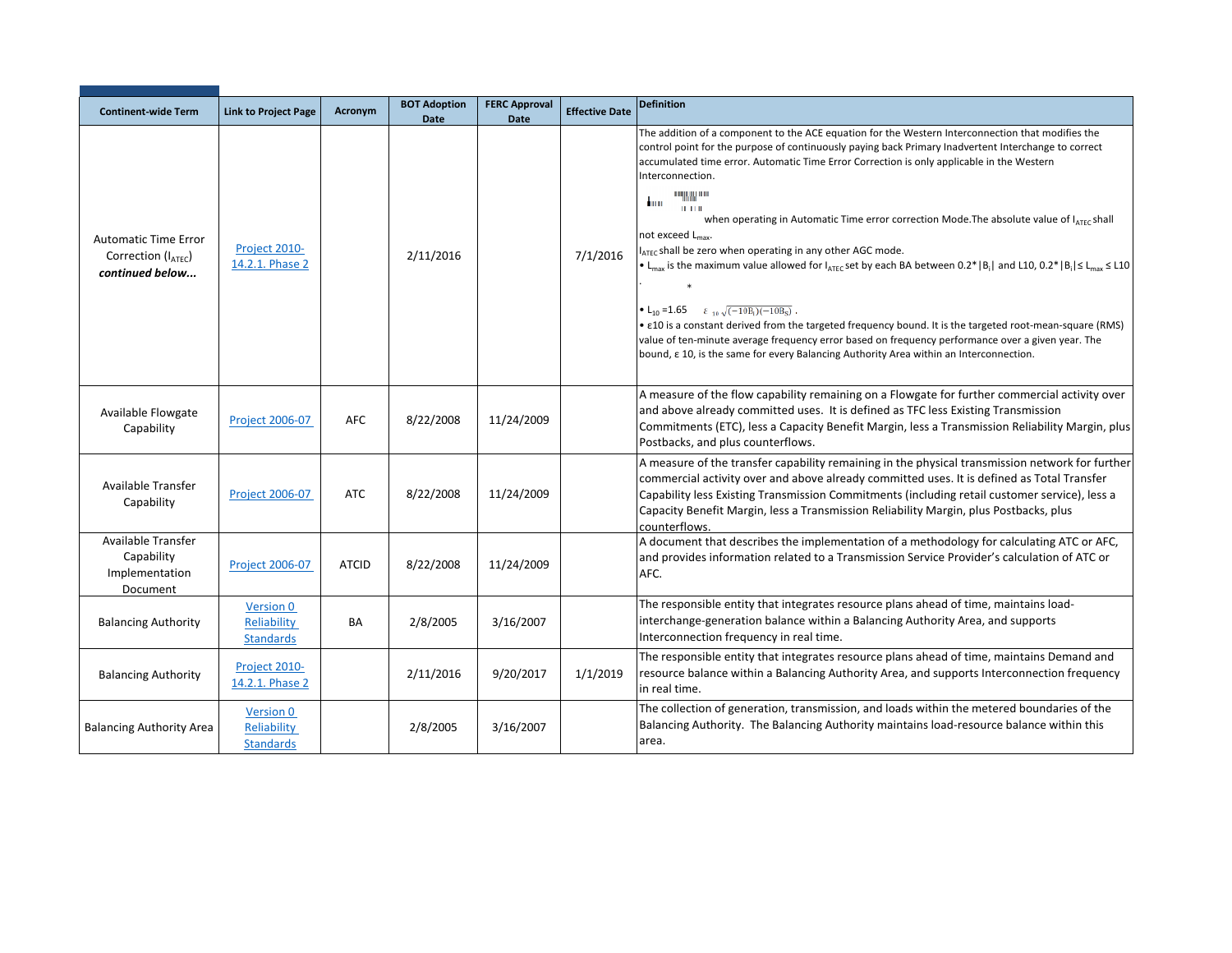| <b>Continent-wide Term</b>             | <b>Link to Project Page</b>                         | Acronym    | <b>BOT Adoption</b><br><b>Date</b> | <b>FERC Approval</b><br><b>Date</b> | <b>Effective Date</b> | <b>Definition</b>                                                                                                                                                                                                                                                                                                                                                                                                                                                                                                                                                                                                                                                                                                                                                                                                                                                                                                           |
|----------------------------------------|-----------------------------------------------------|------------|------------------------------------|-------------------------------------|-----------------------|-----------------------------------------------------------------------------------------------------------------------------------------------------------------------------------------------------------------------------------------------------------------------------------------------------------------------------------------------------------------------------------------------------------------------------------------------------------------------------------------------------------------------------------------------------------------------------------------------------------------------------------------------------------------------------------------------------------------------------------------------------------------------------------------------------------------------------------------------------------------------------------------------------------------------------|
| <b>Balancing Contingency</b><br>Event  | Project 2010-14.1<br>Phase 1                        |            | 11/5/2015                          | 1/19/2017                           | 1/1/2018              | Any single event described in Subsections (A), (B), or (C) below, or any series of such otherwise<br>single events, with each separated from the next by one minute or less.<br>A. Sudden loss of generation:<br>a. Due to<br>i. unit tripping, or<br>ii. loss of generator Facility resulting in isolation of the<br>generator from the Bulk Electric System or from the responsible entity's System, or<br>iii. sudden unplanned outage of transmission Facility;<br>b. And, that causes an unexpected change to the responsible entity's ACE;<br>B. Sudden loss of an Import, due to forced outage of transmission equipment that causes an<br>unexpected imbalance between generation and Demand on the Interconnection.<br>C. Sudden restoration of a Demand that was used as a resource that causes an unexpected<br>change to the responsible entity's ACE.                                                          |
| Base Load                              | <b>Version 0</b><br>Reliability<br><b>Standards</b> |            | 2/8/2005                           | 3/16/2007                           |                       | The minimum amount of electric power delivered or required over a given period at a constant<br>rate.                                                                                                                                                                                                                                                                                                                                                                                                                                                                                                                                                                                                                                                                                                                                                                                                                       |
| <b>BES Cyber Asset</b>                 | <b>Project 2014-02</b>                              | <b>BCA</b> | 2/12/2015                          | 1/21/2016                           | 7/1/2016              | A Cyber Asset that if rendered unavailable, degraded, or misused would, within 15 minutes of<br>its required operation, misoperation, or non-operation, adversely impact one or more<br>Facilities, systems, or equipment, which, if destroyed, degraded, or otherwise rendered<br>unavailable when needed, would affect the reliable operation of the Bulk Electric System.<br>Redundancy of affected Facilities, systems, and equipment shall not be considered when<br>determining adverse impact. Each BES Cyber Asset is included in one or more BES Cyber<br>Systems.                                                                                                                                                                                                                                                                                                                                                 |
| <b>BES Cyber System</b>                | <b>Project 2008-06</b>                              |            | 11/26/2012                         | 11/22/2013                          | 7/1/2016              | One or more BES Cyber Assets logically grouped by a responsible entity to perform one or<br>more reliability tasks for a functional entity.                                                                                                                                                                                                                                                                                                                                                                                                                                                                                                                                                                                                                                                                                                                                                                                 |
| <b>BES Cyber System</b><br>Information | <b>Project 2008-06</b>                              |            | 11/26/2012                         | 11/22/2013                          | 7/1/2016              | Information about the BES Cyber System that could be used to gain unauthorized access or<br>pose a security threat to the BES Cyber System. BES Cyber System Information does not<br>include individual pieces of information that by themselves do not pose a threat or could not<br>be used to allow unauthorized access to BES Cyber Systems, such as, but not limited to, device<br>names, individual IP addresses without context, ESP names, or policy statements. Examples of<br>BES Cyber System Information may include, but are not limited to, security procedures or<br>security information about BES Cyber Systems, Physical Access Control Systems, and Electronic<br>Access Control or Monitoring Systems that is not publicly available and could be used to allow<br>unauthorized access or unauthorized distribution; collections of network addresses; and<br>network topology of the BES Cyber System. |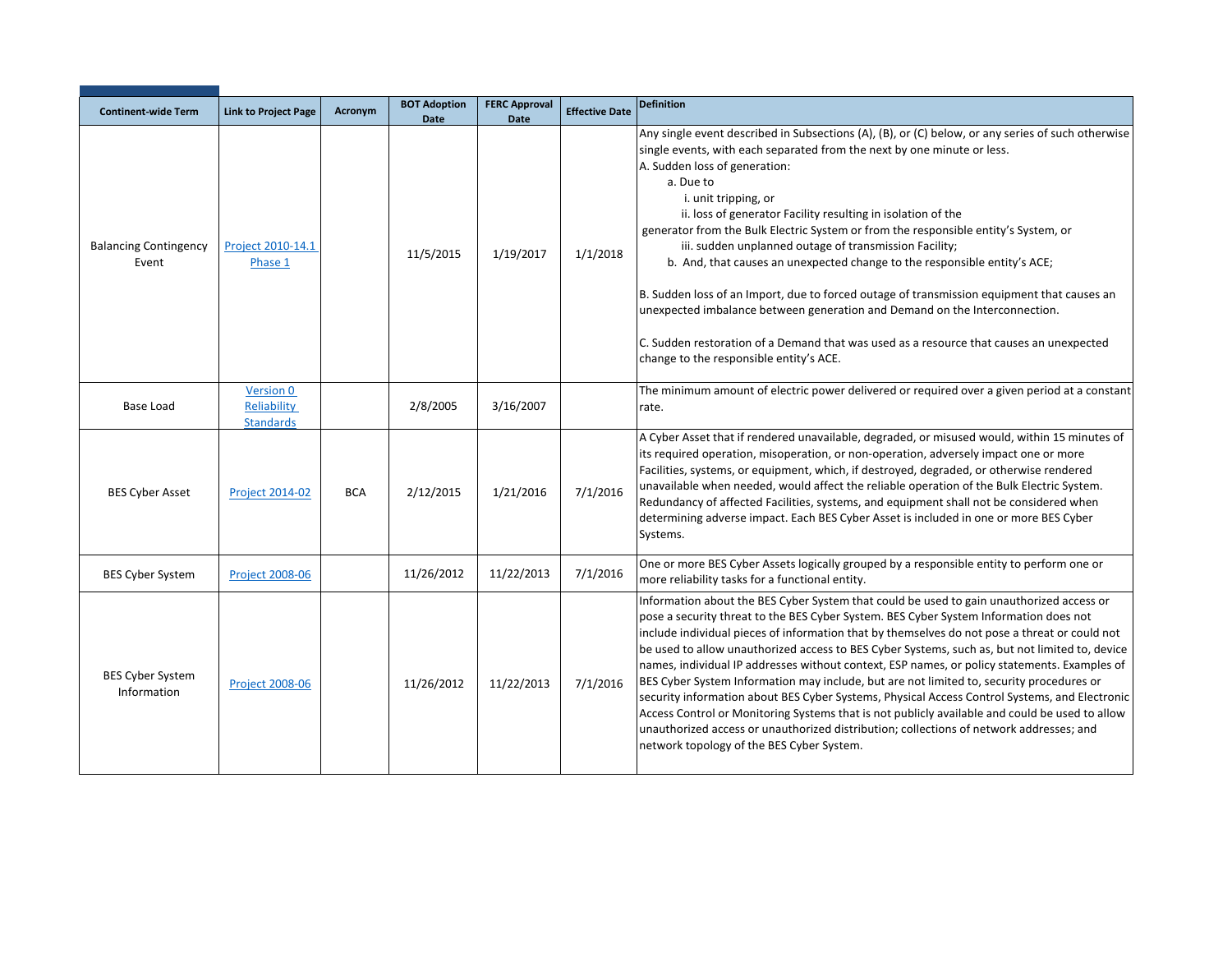| <b>Continent-wide Term</b>                       | <b>Link to Project Page</b> | Acronym    | <b>BOT Adoption</b> | <b>FERC Approval</b> | <b>Effective Date</b>                                                                                    | <b>Definition</b>                                                                                                                                                                                                                                                                                                                                                                                                                                                                                                                                                                                                                                                                                                                                                                                                                                                                                                                                |
|--------------------------------------------------|-----------------------------|------------|---------------------|----------------------|----------------------------------------------------------------------------------------------------------|--------------------------------------------------------------------------------------------------------------------------------------------------------------------------------------------------------------------------------------------------------------------------------------------------------------------------------------------------------------------------------------------------------------------------------------------------------------------------------------------------------------------------------------------------------------------------------------------------------------------------------------------------------------------------------------------------------------------------------------------------------------------------------------------------------------------------------------------------------------------------------------------------------------------------------------------------|
|                                                  |                             |            | Date                | <b>Date</b>          |                                                                                                          | A generating unit(s) and its associated set of equipment which has the ability to be started                                                                                                                                                                                                                                                                                                                                                                                                                                                                                                                                                                                                                                                                                                                                                                                                                                                     |
| <b>Blackstart Resource</b>                       | <b>Project 2015-04</b>      |            | 11/5/2015           | 1/21/2016            | 7/1/2016                                                                                                 | without support from the System or is designed to remain energized without connection to<br>the remainder of the System, with the ability to energize a bus, meeting the Transmission<br>Operator's restoration plan needs for Real and Reactive Power capability, frequency and<br>voltage control, and that has been included in the Transmission Operator's restoration plan.                                                                                                                                                                                                                                                                                                                                                                                                                                                                                                                                                                 |
| <b>Block Dispatch</b>                            | <b>Project 2006-07</b>      |            | 8/22/2008           | 11/24/2009           |                                                                                                          | A set of dispatch rules such that given a specific amount of load to serve, an approximate<br>generation dispatch can be determined. To accomplish this, the capacity of a given generator<br>is segmented into loadable "blocks," each of which is grouped and ordered relative to other<br>blocks (based on characteristics including, but not limited to, efficiency, run of river or fuel<br>supply considerations, and/or "must-run" status).                                                                                                                                                                                                                                                                                                                                                                                                                                                                                               |
| <b>Bulk Electric System</b><br>(continued below) | <b>Project 2010-17</b>      | <b>BES</b> | 11/21/2013          | 3/20/2014            | 7/1/2014<br>(Please see<br>the Imple-<br>mentation<br>Plan for<br>Phase 2<br>Compliance<br>obligations.) | Unless modified by the lists shown below, all Transmission Elements operated at 100 kV or<br>higher and Real Power and Reactive Power resources connected at 100 kV or higher. This does<br>not include facilities used in the local distribution of electric energy.<br>Inclusions:<br>. I1 - Transformers with the primary terminal and at least one secondary terminal operated at<br>100 kV or higher unless excluded by application of Exclusion E1 or E3.<br>• 12 – Generating resource(s) including the generator terminals through the high-side of the<br>step-up transformer(s) connected at a voltage of 100 kV or above with:<br>a) Gross individual nameplate rating greater than 20 MVA. Or,<br>b) Gross plant/facility aggregate nameplate rating greater than 75 MVA.<br>. I3 - Blackstart Resources identified in the Transmission Operator's restoration plan.                                                                 |
| <b>Bulk Electric System</b><br>(continued below) | <b>Project 2010-17</b>      | <b>BES</b> | 11/21/2013          | 3/20/2014            | 7/1/2014<br>(Please see<br>the Imple-<br>mentation<br>Plan for<br>Phase 2<br>Compliance<br>obligations.) | • I4 - Dispersed power producing resources that aggregate to a total capacity greater than 75<br>MVA (gross nameplate rating), and that are connected through a system designed primarily<br>for delivering such capacity to a common point of connection at a voltage of 100 kV or above.<br>Thus, the facilities designated as BES are:<br>a) The individual resources, and<br>b) The system designed primarily for delivering capacity from the point where those resources<br>aggregate to greater than 75 MVA to a common point of connection at a voltage of 100 kV or<br>above.<br>• I5-Static or dynamic devices (excluding generators) dedicated to supplying or absorbing<br>Reactive Power that are connected at 100 kV or higher, or through a dedicated transformer<br>with a high-side voltage of 100 kV or higher, or through a transformer that is designated in<br>Inclusion I1 unless excluded by application of Exclusion E4. |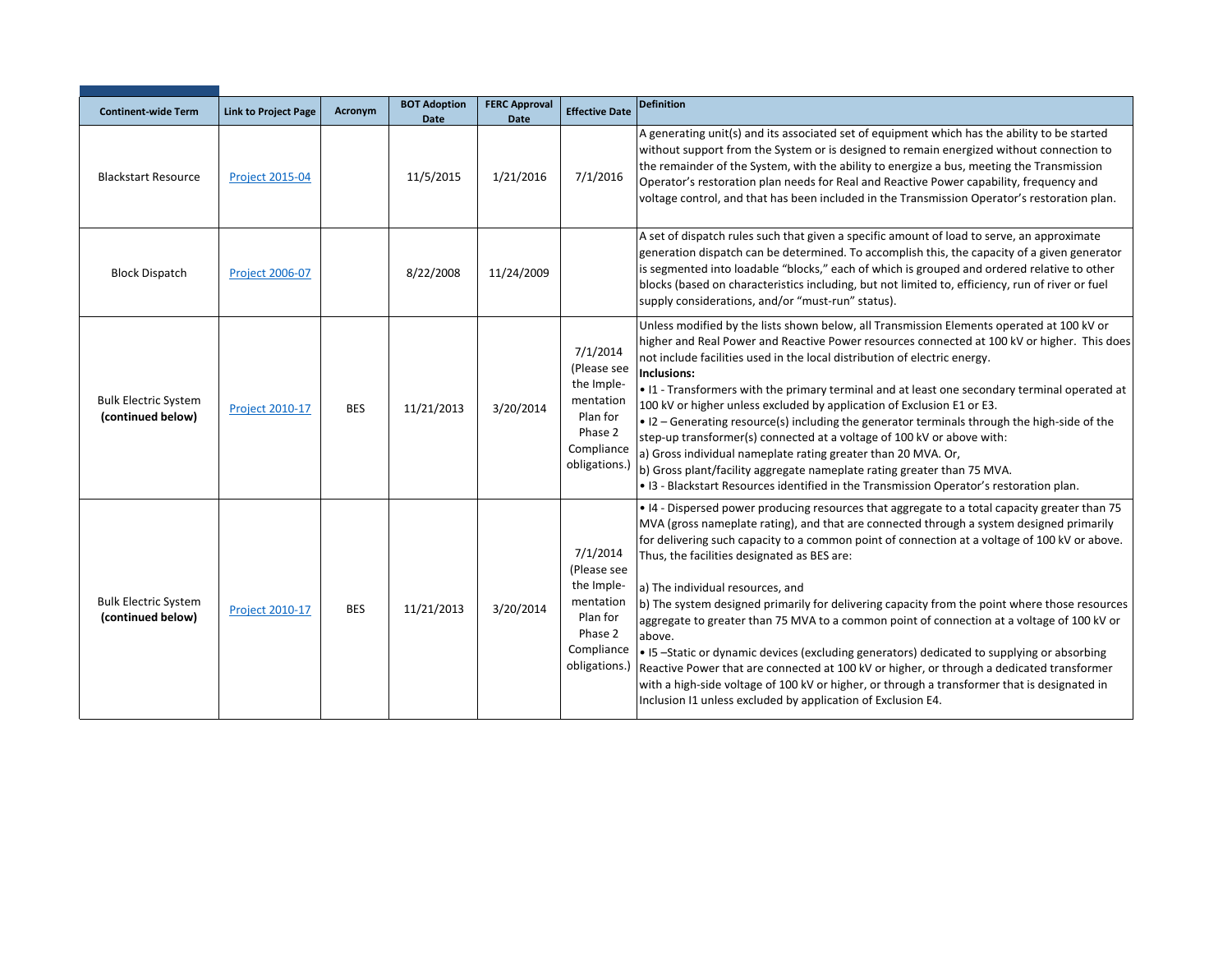| <b>Continent-wide Term</b>                 | <b>Link to Project Page</b> | Acronym    | <b>BOT Adoption</b><br>Date | <b>FERC Approval</b><br><b>Date</b> | <b>Effective Date</b>                                                                                    | <b>Definition</b>                                                                                                                                                                                                                                                                                                                                                                                                                                                                                                                                                                                                                                                                                                                                                                                                                                                                                                                                                                   |
|--------------------------------------------|-----------------------------|------------|-----------------------------|-------------------------------------|----------------------------------------------------------------------------------------------------------|-------------------------------------------------------------------------------------------------------------------------------------------------------------------------------------------------------------------------------------------------------------------------------------------------------------------------------------------------------------------------------------------------------------------------------------------------------------------------------------------------------------------------------------------------------------------------------------------------------------------------------------------------------------------------------------------------------------------------------------------------------------------------------------------------------------------------------------------------------------------------------------------------------------------------------------------------------------------------------------|
| <b>Bulk Electric System</b><br>(continued) | <b>Project 2010-17</b>      | <b>BES</b> | 11/21/2013                  | 3/20/2014                           | 7/1/2014<br>(Please see<br>the Imple-<br>mentation<br>Plan for<br>Phase 2<br>Compliance<br>obligations.) | <b>Exclusions:</b><br>. E1 - Radial systems: A group of contiguous transmission Elements that emanates from a<br>single point of connection of 100 kV or higher and:<br>a) Only serves Load. Or,<br>b) Only includes generation resources, not identified in Inclusions I2, I3, or I4, with an<br>aggregate capacity less than or equal to 75 MVA (gross nameplate rating). Or,<br>c) Where the radial system serves Load and includes generation resources, not identified in<br>Inclusions 12, 13 or 14, with an aggregate capacity of non-retail generation less than or equal to<br>75 MVA (gross nameplate rating).<br>Note 1 – A normally open switching device between radial systems, as depicted on prints or<br>one-line diagrams for example, does not affect this exclusion.<br>Note 2 – The presence of a contiguous loop, operated at a voltage level of 50 kV or less,<br>between configurations being considered as radial systems, does not affect this exclusion. |
| <b>Bulk Electric System</b><br>(continued) | <b>Project 2010-17</b>      | <b>BES</b> | 11/21/2013                  | 3/20/2014                           | 7/1/2014<br>(Please see<br>the Imple-<br>mentation<br>Plan for<br>Phase 2<br>Compliance<br>obligations.) | . E2 - A generating unit or multiple generating units on the customer's side of the retail meter<br>that serve all or part of the retail Load with electric energy if: (i) the net capacity provided to<br>the BES does not exceed 75 MVA, and (ii) standby, back-up, and maintenance power services<br>are provided to the generating unit or multiple generating units or to the retail Load by a<br>Balancing Authority, or provided pursuant to a binding obligation with a Generator Owner or<br>Generator Operator, or under terms approved by the applicable regulatory authority.                                                                                                                                                                                                                                                                                                                                                                                           |
| <b>Bulk Electric System</b><br>(continued) | <b>Project 2010-17</b>      | <b>BES</b> | 11/21/2013                  | 3/20/2014                           | 7/1/2014<br>(Please see<br>the Imple-<br>mentation<br>Plan for<br>Phase 2<br>Compliance<br>obligations.  | • E3 - Local networks (LN): A group of contiguous transmission Elements operated at less than<br>300 kV that distribute power to Load rather than transfer bulk power across the<br>interconnected system. LN's emanate from multiple points of connection at 100 kV or higher<br>to improve the level of service to retail customers and not to accommodate bulk power<br>transfer across the interconnected system. The LN is characterized by all of the following:<br>a) Limits on connected generation: The LN and its underlying Elements do not include<br>generation resources identified in Inclusions I2, I3, or I4 and do not have an aggregate capacity<br>of non-retail generation greater than 75 MVA (gross nameplate rating);<br>b) Real Power flows only into the LN and the LN does not transfer energy originating outside<br>the LN for delivery through the LN; and                                                                                            |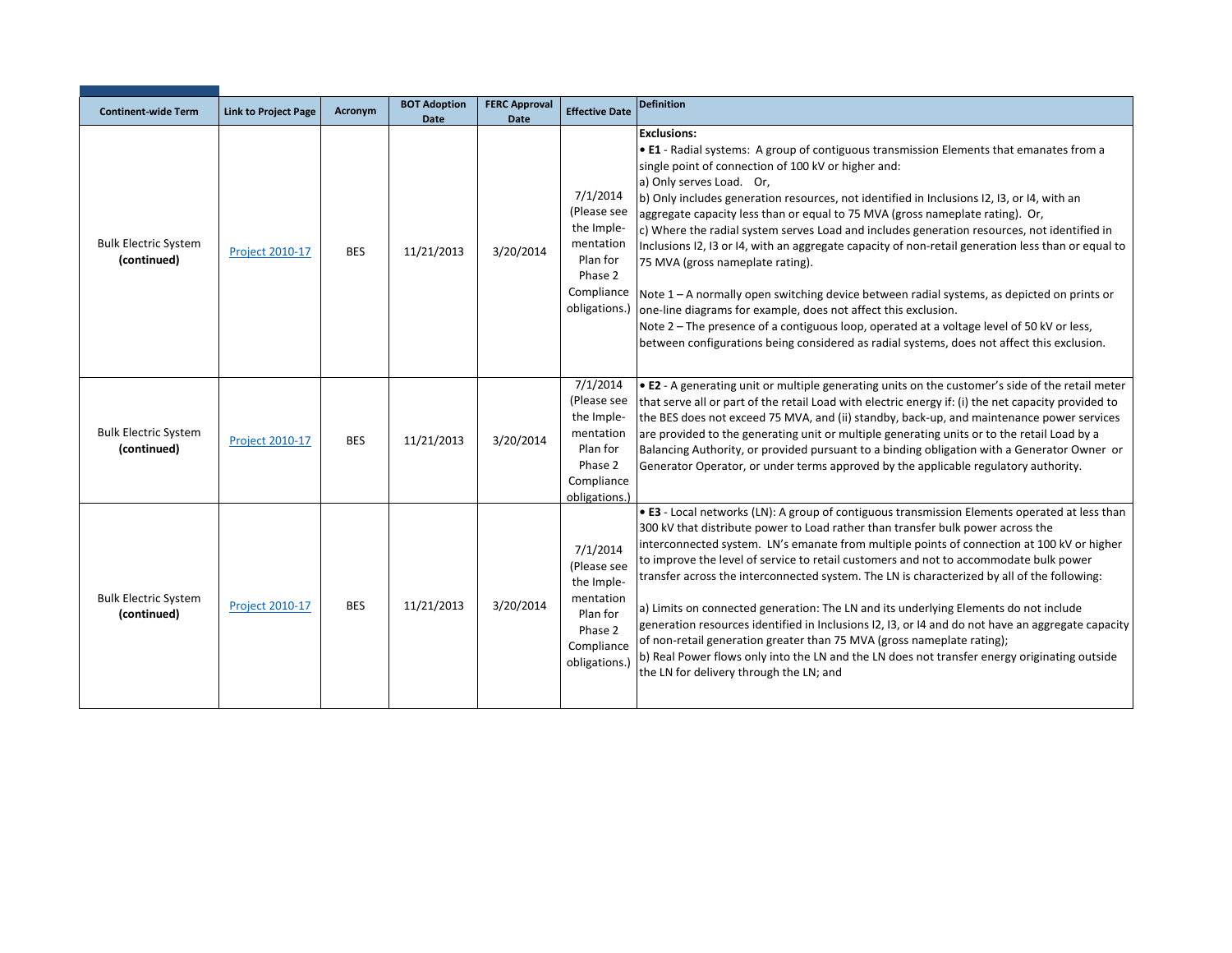| <b>Continent-wide Term</b>                            | <b>Link to Project Page</b>                         | Acronym      | <b>BOT Adoption</b><br><b>Date</b> | <b>FERC Approval</b><br><b>Date</b> | <b>Effective Date</b>                                                                                    | <b>Definition</b>                                                                                                                                                                                                                                                                                                                                                                                                                                                                                                                                                                                                                                                                                                    |
|-------------------------------------------------------|-----------------------------------------------------|--------------|------------------------------------|-------------------------------------|----------------------------------------------------------------------------------------------------------|----------------------------------------------------------------------------------------------------------------------------------------------------------------------------------------------------------------------------------------------------------------------------------------------------------------------------------------------------------------------------------------------------------------------------------------------------------------------------------------------------------------------------------------------------------------------------------------------------------------------------------------------------------------------------------------------------------------------|
| <b>Bulk Electric System</b><br>(continued)            | Project 2010-17                                     | <b>BES</b>   | 11/21/2013                         | 3/20/2014                           | 7/1/2014<br>(Please see<br>the Imple-<br>mentation<br>Plan for<br>Phase 2<br>Compliance<br>obligations.) | c) Not part of a Flowgate or transfer path: The LN does not contain any part of a permanent<br>Flowgate in the Eastern Interconnection, a major transfer path within the Western<br>Interconnection, or a comparable monitored Facility in the ERCOT or Quebec Interconnections,<br>and is not a monitored Facility included in an Interconnection Reliability Operating Limit<br>(IROL).<br>$\bullet$ E4 – Reactive Power devices installed for the sole benefit of a retail customer(s).<br>Note - Elements may be included or excluded on a case-by-case basis through the Rules of<br>Procedure exception process.                                                                                               |
| <b>Bulk-Power System</b>                              | <b>Project 2015-04</b>                              |              | 11/5/2015                          | 1/21/2016                           | 7/1/2016                                                                                                 | <b>Bulk-Power System:</b><br>(A) facilities and control systems necessary for operating an interconnected electric energy<br>transmission network (or any portion thereof); and<br>(B) electric energy from generation facilities needed to maintain transmission system<br>reliability.<br>The term does not include facilities used in the local distribution of electric energy. (Note that<br>the terms "Bulk-Power System" or "Bulk Power System" shall have the same meaning.)                                                                                                                                                                                                                                 |
| <b>Burden</b>                                         | <b>Version 0</b><br>Reliability<br><b>Standards</b> |              | 2/8/2005                           | 3/16/2007                           |                                                                                                          | Operation of the Bulk Electric System that violates or is expected to violate a System Operating<br>Limit or Interconnection Reliability Operating Limit in the Interconnection, or that violates any<br>other NERC, Regional Reliability Organization, or local operating reliability standards or<br>criteria.                                                                                                                                                                                                                                                                                                                                                                                                     |
| <b>Bus-tie Breaker</b>                                | <b>Project 2006-02</b>                              |              | 8/4/2011                           | 10/17/2013                          | 1/1/2015                                                                                                 | A circuit breaker that is positioned to connect two individual substation bus configurations.                                                                                                                                                                                                                                                                                                                                                                                                                                                                                                                                                                                                                        |
| Capacity Benefit Margin                               | <b>Version 0</b><br>Reliability<br><b>Standards</b> | CBM          | 2/8/2005                           | 3/16/2007                           |                                                                                                          | The amount of firm transmission transfer capability preserved by the transmission provider for<br>Load-Serving Entities (LSEs), whose loads are located on that Transmission Service Provider's<br>system, to enable access by the LSEs to generation from interconnected systems to meet<br>generation reliability requirements. Preservation of CBM for an LSE allows that entity to<br>reduce its installed generating capacity below that which may otherwise have been necessary<br>without interconnections to meet its generation reliability requirements. The transmission<br>transfer capability preserved as CBM is intended to be used by the LSE only in times of<br>emergency generation deficiencies. |
| Capacity Benefit Margin<br>Implementation<br>Document | <b>Project 2006-07</b>                              | <b>CBMID</b> | 11/13/2008                         | 11/24/2009                          |                                                                                                          | A document that describes the implementation of a Capacity Benefit Margin methodology.                                                                                                                                                                                                                                                                                                                                                                                                                                                                                                                                                                                                                               |
| Capacity Emergency                                    | <b>Version 0</b><br>Reliability<br><b>Standards</b> |              | 2/8/2005                           | 3/16/2007                           |                                                                                                          | A capacity emergency exists when a Balancing Authority Area's operating capacity, plus firm<br>purchases from other systems, to the extent available or limited by transfer capability, is<br>inadequate to meet its demand plus its regulating requirements.                                                                                                                                                                                                                                                                                                                                                                                                                                                        |
| Cascading                                             | <b>Project 2015-04</b>                              |              | 11/5/2015                          | 1/21/2016                           | 7/1/2016                                                                                                 | The uncontrolled successive loss of System Elements triggered by an incident at any location.<br>Cascading results in widespread electric service interruption that cannot be restrained from<br>sequentially spreading beyond an area predetermined by studies.                                                                                                                                                                                                                                                                                                                                                                                                                                                     |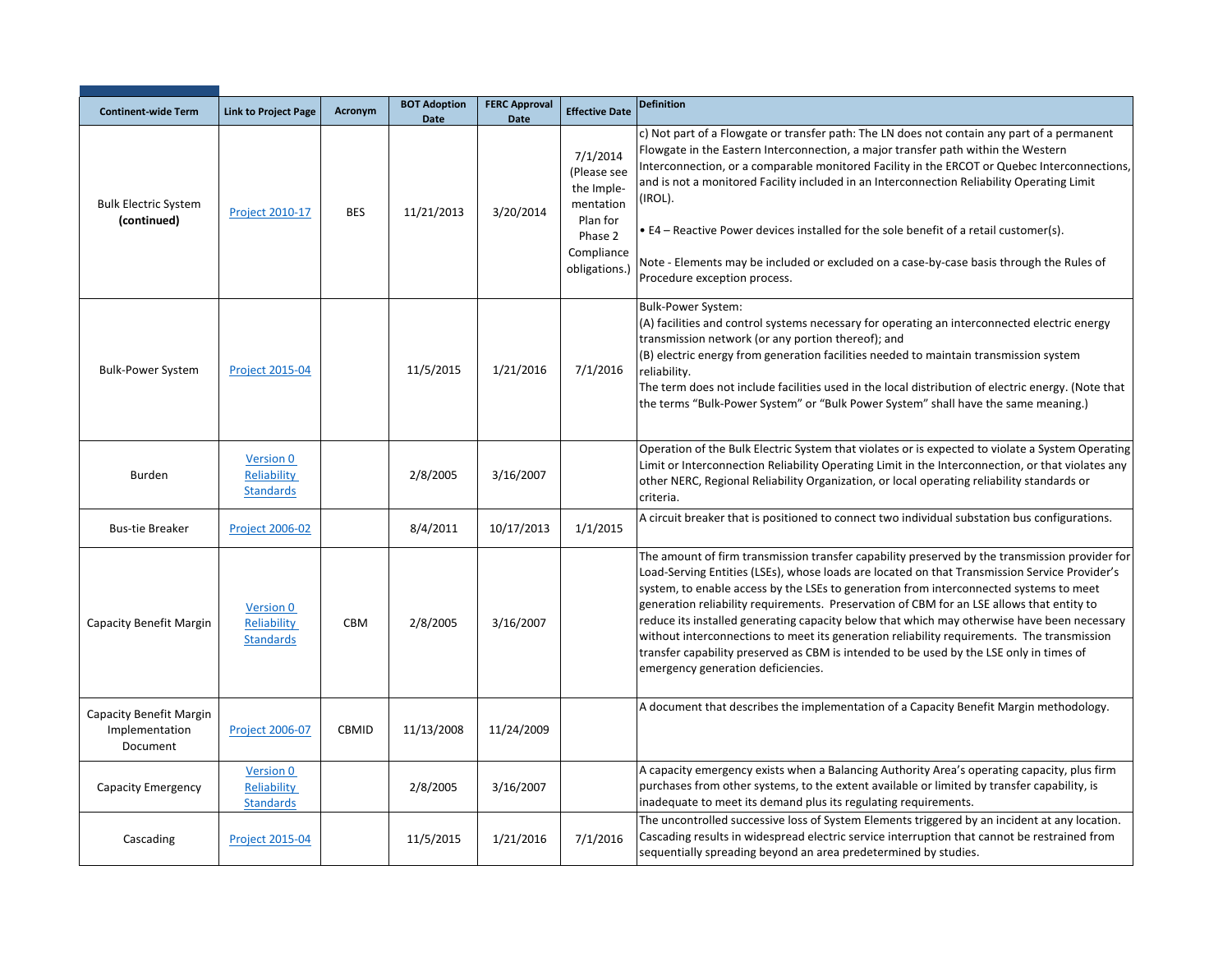| <b>Continent-wide Term</b>                | <b>Link to Project Page</b>                  | Acronym | <b>BOT Adoption</b><br><b>Date</b> | <b>FERC Approval</b><br><b>Date</b> | <b>Effective Date</b> | <b>Definition</b>                                                                                                                                                                                                                                                                                                                                                                                                                                                                            |
|-------------------------------------------|----------------------------------------------|---------|------------------------------------|-------------------------------------|-----------------------|----------------------------------------------------------------------------------------------------------------------------------------------------------------------------------------------------------------------------------------------------------------------------------------------------------------------------------------------------------------------------------------------------------------------------------------------------------------------------------------------|
| <b>CIP Exceptional</b><br>Circumstance    | <b>Project 2008-06</b>                       |         | 11/26/2012                         | 11/22/2013                          | 7/1/2016              | A situation that involves or threatens to involve one or more of the following, or similar,<br>conditions that impact safety or BES reliability: a risk of injury or death; a natural disaster; civil<br>unrest; an imminent or existing hardware, software, or equipment failure; a Cyber Security<br>Incident requiring emergency assistance; a response by emergency services; the enactment of<br>a mutual assistance agreement; or an impediment of large scale workforce availability. |
| <b>CIP Senior Manager</b>                 | Project 2008-06                              |         | 11/26/2012                         | 11/22/2013                          | 7/1/2016              | A single senior management official with overall authority and responsibility for leading and<br>managing implementation of and continuing adherence to the requirements within the NERC<br>CIP Standards, CIP-002 through CIP-011.                                                                                                                                                                                                                                                          |
| Clock Hour                                | Version 0<br>Reliability<br><b>Standards</b> |         | 2/8/2005                           | 3/16/2007                           |                       | The 60-minute period ending at :00. All surveys, measurements, and reports are based on<br>Clock Hour periods unless specifically noted.                                                                                                                                                                                                                                                                                                                                                     |
| Cogeneration                              | Version 0<br>Reliability<br><b>Standards</b> |         | 2/8/2005                           | 3/16/2007                           |                       | Production of electricity from steam, heat, or other forms of energy produced as a by-product<br>of another process.                                                                                                                                                                                                                                                                                                                                                                         |
| <b>Compliance Monitor</b>                 | Version 0<br>Reliability<br><b>Standards</b> |         | 2/8/2005                           | 3/16/2007                           |                       | The entity that monitors, reviews, and ensures compliance of responsible entities with<br>reliability standards.                                                                                                                                                                                                                                                                                                                                                                             |
| <b>Composite Confirmed</b><br>Interchange | <b>Project 2008-12</b>                       |         | 2/6/2014                           | 6/30/2014                           | 10/1/2014             | The energy profile (including non-default ramp) throughout a given time period, based on the<br>aggregate of all Confirmed Interchange occurring in that time period.                                                                                                                                                                                                                                                                                                                        |
| <b>Composite Protection</b><br>System     | 2010-05.1                                    |         | 8/14/2014                          | 5/13/2015                           | 7/1/2016              | The total complement of Protection System(s) that function collectively to protect an Element.<br>Backup protection provided by a different Element's Protection System(s) is excluded.                                                                                                                                                                                                                                                                                                      |
| Confirmed Interchange                     | <b>Project 2008-12</b>                       |         | 2/6/2014                           | 6/30/2014                           | 10/1/2014             | The state where no party has denied and all required parties have approved the Arranged<br>Interchange.                                                                                                                                                                                                                                                                                                                                                                                      |
| <b>Congestion Management</b><br>Report    | Version 0<br>Reliability<br><b>Standards</b> |         | 2/8/2005                           | 3/16/2007                           |                       | A report that the Interchange Distribution Calculator issues when a Reliability Coordinator<br>initiates the Transmission Loading Relief procedure. This report identifies the transactions and<br>native and network load curtailments that must be initiated to achieve the loading relief<br>requested by the initiating Reliability Coordinator.                                                                                                                                         |
| Consequential Load Loss                   | <b>Project 2006-02</b>                       |         | 8/4/2011                           | 10/17/2013                          | 1/1/2015              | All Load that is no longer served by the Transmission system as a result of Transmission<br>Facilities being removed from service by a Protection System operation designed to isolate the<br>fault.                                                                                                                                                                                                                                                                                         |
| <b>Constrained Facility</b>               | Version 0<br>Reliability<br><b>Standards</b> |         | 2/8/2005                           | 3/16/2007                           |                       | A transmission facility (line, transformer, breaker, etc.) that is approaching, is at, or is beyond<br>its System Operating Limit or Interconnection Reliability Operating Limit.                                                                                                                                                                                                                                                                                                            |
| <b>Contact Path</b>                       | Version 0<br>Reliability<br><b>Standards</b> |         | 2/8/2005                           | 3/16/2007                           |                       | An agreed upon electrical path for the continuous flow of electrical power between the parties<br>of an Interchange Transaction.                                                                                                                                                                                                                                                                                                                                                             |
| Contingency                               | Version 0<br>Reliability<br><b>Standards</b> |         | 2/8/2005                           | 3/16/2007                           |                       | The unexpected failure or outage of a system component, such as a generator, transmission<br>line, circuit breaker, switch or other electrical element.                                                                                                                                                                                                                                                                                                                                      |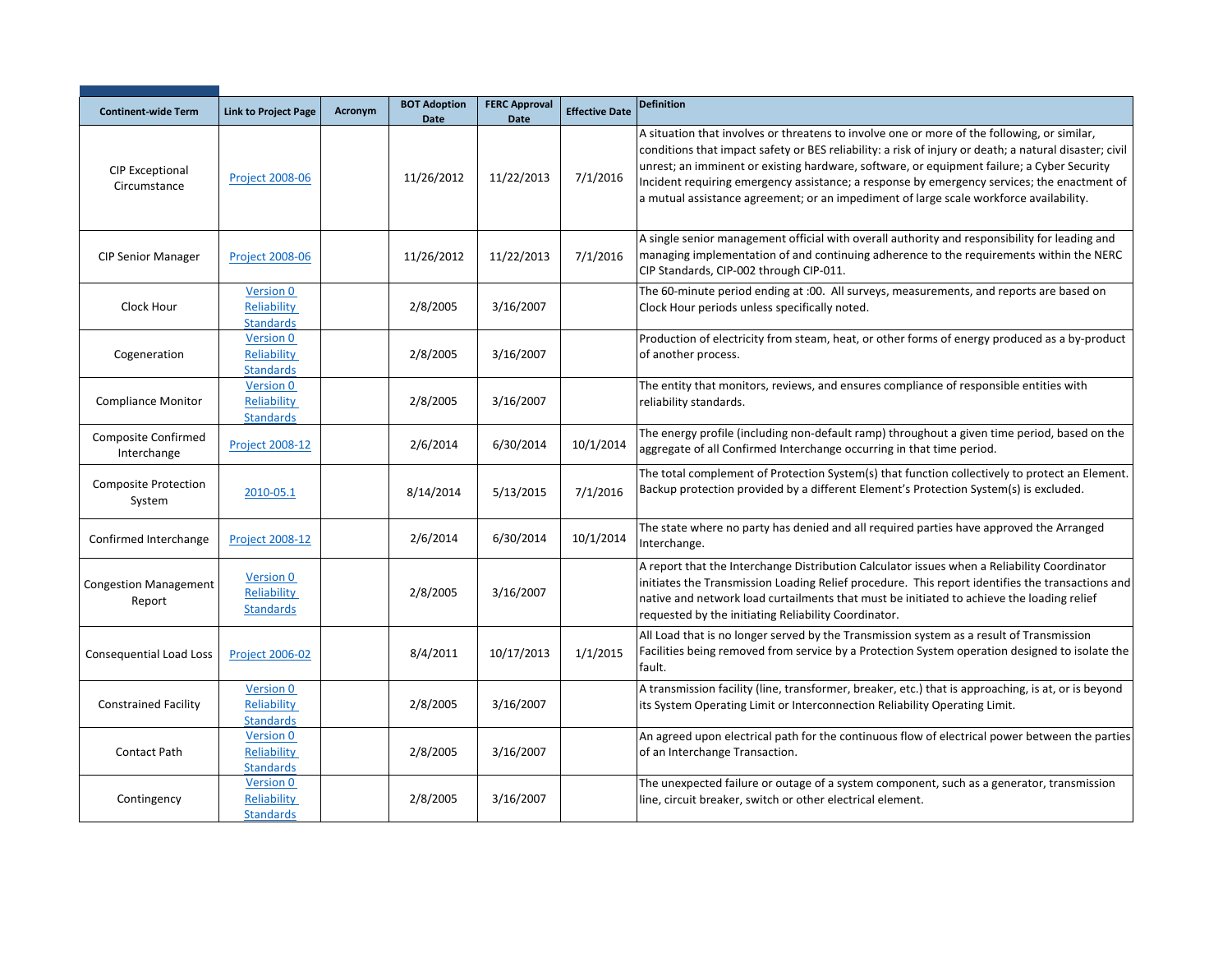| <b>Continent-wide Term</b>                              | <b>Link to Project Page</b>                               | Acronym    | <b>BOT Adoption</b><br><b>Date</b> | <b>FERC Approval</b><br><b>Date</b> | <b>Effective Date</b> | <b>Definition</b>                                                                                                                                                                                                                                                                                                                                                                                                                                                                                                                                                                                                                                                                                                                                                                  |
|---------------------------------------------------------|-----------------------------------------------------------|------------|------------------------------------|-------------------------------------|-----------------------|------------------------------------------------------------------------------------------------------------------------------------------------------------------------------------------------------------------------------------------------------------------------------------------------------------------------------------------------------------------------------------------------------------------------------------------------------------------------------------------------------------------------------------------------------------------------------------------------------------------------------------------------------------------------------------------------------------------------------------------------------------------------------------|
| <b>Contingency Event</b><br><b>Recovery Period</b>      | Project 2010-14.1<br>Phase 1                              |            | 11/5/2015                          | 1/19/2017                           | 1/1/2018              | A period that begins at the time that the resource output begins to decline within the first one-<br>minute interval of a Reportable Balancing Contingency Event, and extends for fifteen minutes<br>thereafter.                                                                                                                                                                                                                                                                                                                                                                                                                                                                                                                                                                   |
| <b>Contingency Reserve</b>                              | Project 2010-14.1<br>Phase 1                              |            | 11/5/2015                          | 1/19/2017                           | 1/1/2018              | The provision of capacity that may be deployed by the Balancing Authority to respond to a<br>Balancing Contingency Event and other contingency requirements (such as Energy Emergency<br>Alerts as specified in the associated EOP standard). A Balancing Authority may include in its<br>restoration of Contingency Reserve readiness to reduce Firm Demand and include it if, and<br>only if, the Balancing Authority:<br>• is experiencing a Reliability Coordinator declared Energy Emergency Alert level, and is<br>utilizing its Contingency Reserve to mitigate an operating emergency in accordance with its<br>emergency Operating Plan.<br>• is utilizing its Contingency Reserve to mitigate an operating emergency in accordance with its<br>emergency Operating Plan. |
| <b>Contingency Reserve</b><br><b>Restoration Period</b> | Project 2010-14.1<br>Phase 1                              |            | 11/5/2015                          | 1/19/2017                           | 1/1/2018              | A period not exceeding 90 minutes following the end of the Contingency Event Recovery<br>Period.                                                                                                                                                                                                                                                                                                                                                                                                                                                                                                                                                                                                                                                                                   |
| Control Center                                          | <b>Project 2008-06</b>                                    |            | 11/26/2012                         | 11/22/2013                          | 7/1/2016              | One or more facilities hosting operating personnel that monitor and control the Bulk Electric<br>System (BES) in real-time to perform the reliability tasks, including their associated data<br>centers, of: 1) a Reliability Coordinator, 2) a Balancing Authority, 3) a Transmission Operator<br>for transmission Facilities at two or more locations, or 4) a Generator Operator for generation<br>Facilities at two or more locations.                                                                                                                                                                                                                                                                                                                                         |
| <b>Control Performance</b><br>Standard                  | Version 0<br>Reliability<br><b>Standards</b>              | <b>CPS</b> | 2/8/2005                           | 3/16/2007                           |                       | The reliability standard that sets the limits of a Balancing Authority's Area Control Error over a<br>specified time period.                                                                                                                                                                                                                                                                                                                                                                                                                                                                                                                                                                                                                                                       |
| Corrective Action Plan                                  | Phase III-IV<br><b>Planning</b><br>Standards -<br>Archive |            | 2/7/2006                           | 3/16/2007                           |                       | A list of actions and an associated timetable for implementation to remedy a specific problem.                                                                                                                                                                                                                                                                                                                                                                                                                                                                                                                                                                                                                                                                                     |
| <b>Cranking Path</b>                                    | Phase III-IV<br><b>Planning</b><br>Standards -<br>Archive |            | 5/2/2006                           | 3/16/2007                           |                       | A portion of the electric system that can be isolated and then energized to deliver electric<br>power from a generation source to enable the startup of one or more other generating units.                                                                                                                                                                                                                                                                                                                                                                                                                                                                                                                                                                                        |
| Curtailment                                             | <b>Version 0</b><br>Reliability<br><b>Standards</b>       |            | 2/8/2005                           | 3/16/2007                           |                       | A reduction in the scheduled capacity or energy delivery of an Interchange Transaction.                                                                                                                                                                                                                                                                                                                                                                                                                                                                                                                                                                                                                                                                                            |
| <b>Curtailment Threshold</b>                            | Version 0<br>Reliability<br><b>Standards</b>              |            | 2/8/2005                           | 3/16/2007                           |                       | The minimum Transfer Distribution Factor which, if exceeded, will subject an Interchange<br>Transaction to curtailment to relieve a transmission facility constraint.                                                                                                                                                                                                                                                                                                                                                                                                                                                                                                                                                                                                              |
| <b>Cyber Assets</b>                                     | <b>Project 2008-06</b>                                    |            | 11/26/2012                         | 11/22/2013                          | 7/1/2016              | Programmable electronic devices, including the hardware, software, and data in those devices.                                                                                                                                                                                                                                                                                                                                                                                                                                                                                                                                                                                                                                                                                      |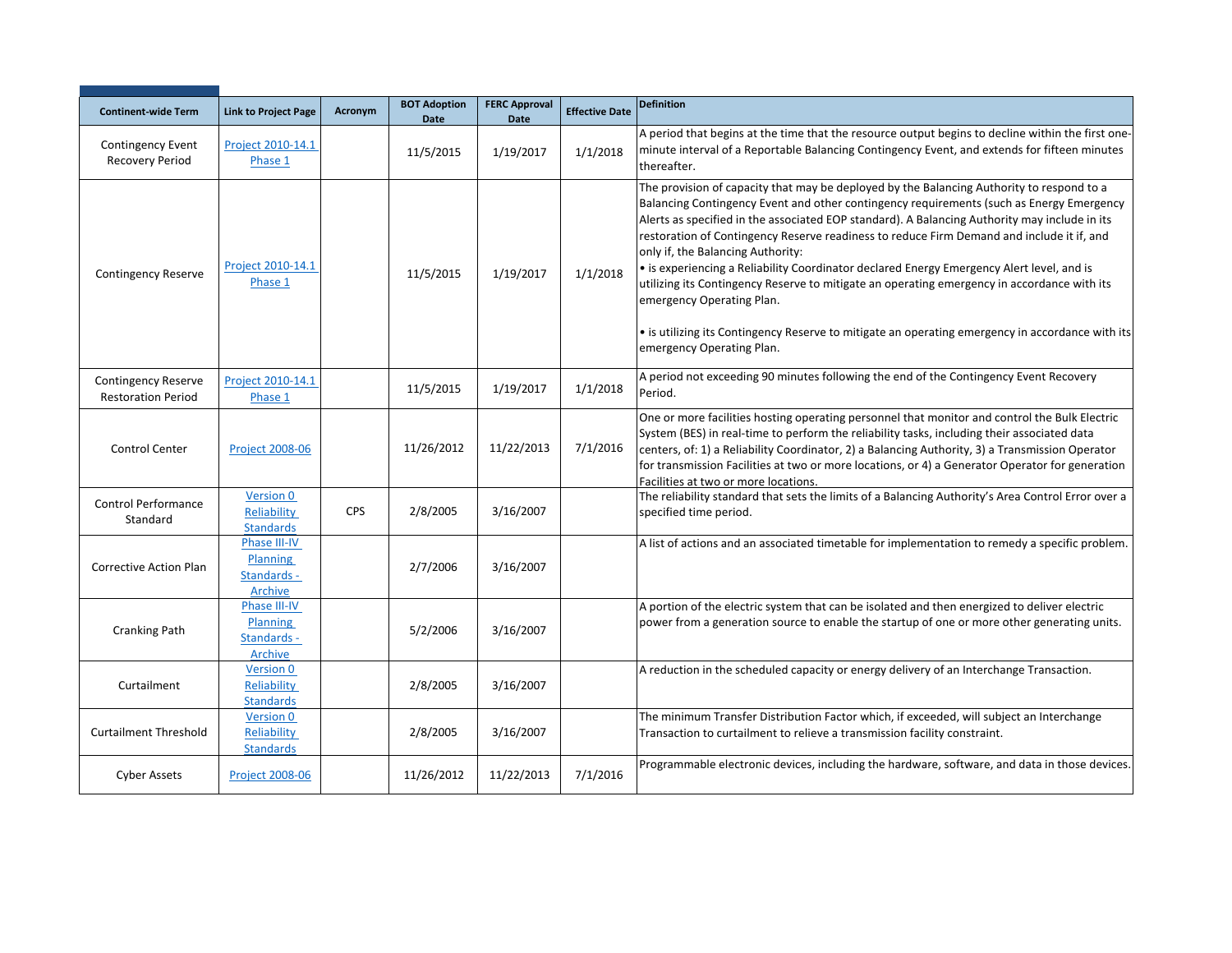| <b>Continent-wide Term</b>              | <b>Link to Project Page</b>                                                                              | Acronym     | <b>BOT Adoption</b><br><b>Date</b> | <b>FERC Approval</b><br><b>Date</b> | <b>Effective Date</b> | <b>Definition</b>                                                                                                                                                                                                                                                                                                                                                                      |
|-----------------------------------------|----------------------------------------------------------------------------------------------------------|-------------|------------------------------------|-------------------------------------|-----------------------|----------------------------------------------------------------------------------------------------------------------------------------------------------------------------------------------------------------------------------------------------------------------------------------------------------------------------------------------------------------------------------------|
| <b>Cyber Security Incident</b>          | <b>Project 2008-06</b>                                                                                   |             | 11/26/2012                         | 11/22/2013                          | 7/1/2016              | A malicious act or suspicious event that:<br>• Compromises, or was an attempt to compromise, the Electronic Security Perimeter or<br>Physical Security Perimeter or,<br>. Disrupts, or was an attempt to disrupt, the operation of a BES Cyber System.                                                                                                                                 |
| Delayed Fault Clearing                  | <b>Determine Facility</b><br><b>Ratings, Operating</b><br>Limits, and<br>Transfer<br><b>Capabilities</b> |             | 11/1/2006                          | 12/27/2007                          |                       | Fault clearing consistent with correct operation of a breaker failure protection system and its<br>associated breakers, or of a backup protection system with an intentional time delay.                                                                                                                                                                                               |
| Demand                                  | Version 0<br>Reliability<br><b>Standards</b>                                                             |             | 2/8/2005                           | 3/16/2007                           |                       | 1. The rate at which electric energy is delivered to or by a system or part of a system, generally<br>expressed in kilowatts or megawatts, at a given instant or averaged over any designated<br>interval of time.<br>2. The rate at which energy is being used by the customer.                                                                                                       |
| Demand-Side<br>Management               | <b>Project 2010-04</b>                                                                                   | <b>DSM</b>  | 5/6/2014                           | 2/19/2015                           | 7/1/2016              | All activities or programs undertaken by any applicable entity to achieve a reduction in<br>Demand.                                                                                                                                                                                                                                                                                    |
| Dial-up Connectivity                    | <b>Project 2008-06</b>                                                                                   |             | 11/26/2012                         | 11/22/2013                          | 7/1/2016              | A data communication link that is established when the communication equipment dials a<br>phone number and negotiates a connection with the equipment on the other end of the link.                                                                                                                                                                                                    |
| Direct Control Load<br>Management       | <b>Project 2008-06</b>                                                                                   | <b>DCLM</b> | 2/8/2005                           | 3/16/2007                           |                       | Demand-Side Management that is under the direct control of the system operator. DCLM may<br>control the electric supply to individual appliances or equipment on customer premises.<br>DCLM as defined here does not include Interruptible Demand.                                                                                                                                     |
| Dispatch Order                          | <b>Project 2006-07</b>                                                                                   |             | 8/22/2008                          | 11/24/2009                          |                       | A set of dispatch rules such that given a specific amount of load to serve, an approximate<br>generation dispatch can be determined. To accomplish this, each generator is ranked by<br>priority.                                                                                                                                                                                      |
| Dispersed Load by<br><b>Substations</b> | <b>Version 0</b><br>Reliability<br><b>Standards</b>                                                      |             | 2/8/2005                           | 3/16/2007                           |                       | Substation load information configured to represent a system for power flow or system<br>dynamics modeling purposes, or both.                                                                                                                                                                                                                                                          |
| <b>Distribution Factor</b>              | Version 0<br>Reliability<br><b>Standards</b>                                                             | DF          | 2/8/2005                           | 3/16/2007                           |                       | The portion of an Interchange Transaction, typically expressed in per unit that flows across a<br>transmission facility (Flowgate).                                                                                                                                                                                                                                                    |
| <b>Distribution Provider</b>            | <b>Project 2015-04</b>                                                                                   | <b>DP</b>   | 11/5/2015                          | 1/21/2016                           | 7/1/2016              | Provides and operates the "wires" between the transmission system and the end-use<br>customer. For those end-use customers who are served at transmission voltages, the<br>Transmission Owner also serves as the Distribution Provider. Thus, the Distribution Provider is<br>not defined by a specific voltage, but rather as performing the distribution function at any<br>voltage. |
| Disturbance                             | Version 0<br>Reliability<br><b>Standards</b>                                                             |             | 2/8/2005                           | 3/16/2007                           |                       | 1. An unplanned event that produces an abnormal system condition.<br>2. Any perturbation to the electric system.<br>3. The unexpected change in ACE that is caused by the sudden failure of generation or<br>interruption of load.                                                                                                                                                     |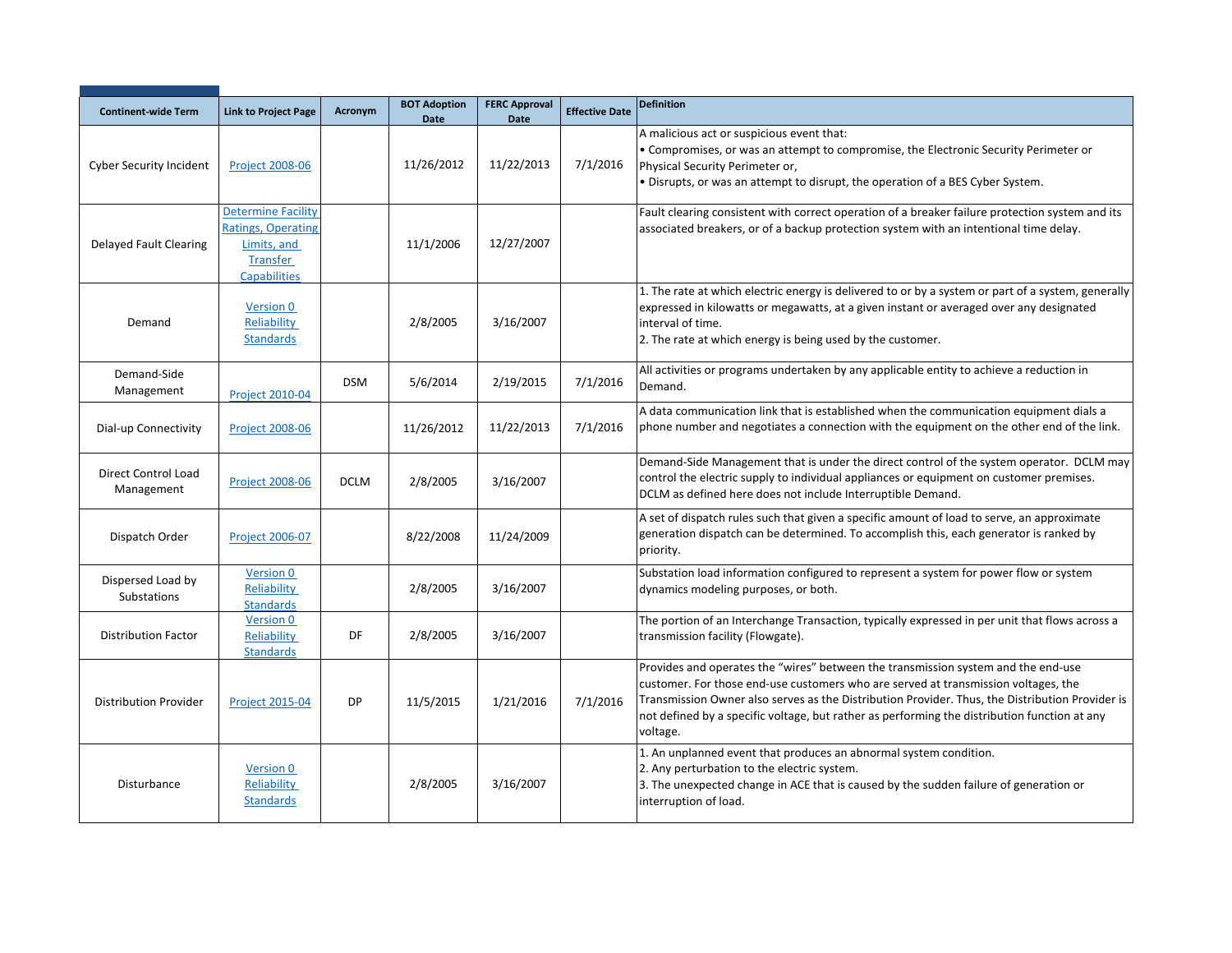| <b>Continent-wide Term</b>                                | <b>Link to Project Page</b>                  | Acronym      | <b>BOT Adoption</b><br><b>Date</b> | <b>FERC Approval</b><br><b>Date</b> | <b>Effective Date</b> | <b>Definition</b>                                                                                                                                                                                                                                                                                                                                                                                                                                                                                                                                                                                                                                                                                                                                      |
|-----------------------------------------------------------|----------------------------------------------|--------------|------------------------------------|-------------------------------------|-----------------------|--------------------------------------------------------------------------------------------------------------------------------------------------------------------------------------------------------------------------------------------------------------------------------------------------------------------------------------------------------------------------------------------------------------------------------------------------------------------------------------------------------------------------------------------------------------------------------------------------------------------------------------------------------------------------------------------------------------------------------------------------------|
| Disturbance Control<br>Standard                           | Version 0<br>Reliability<br><b>Standards</b> | <b>DCS</b>   | 2/8/2005                           | 3/16/2007                           |                       | The reliability standard that sets the time limit following a Disturbance within which a<br>Balancing Authority must return its Area Control Error to within a specified range.                                                                                                                                                                                                                                                                                                                                                                                                                                                                                                                                                                        |
| <b>Disturbance Monitoring</b><br>Equipment                | Phase III-IV<br>Planning<br><b>Standards</b> | <b>DME</b>   | 8/2/2006                           | 3/16/2007                           |                       | Devices capable of monitoring and recording system data pertaining to a Disturbance. Such<br>devices include the following categories of recorders*:<br>• Sequence of event recorders which record equipment response to the event<br>. Fault recorders, which record actual waveform data replicating the system primary voltages<br>and currents. This may include protective relays.<br>. Dynamic Disturbance Recorders (DDRs), which record incidents that portray power system<br>behavior during dynamic events such as low-frequency (0.1 Hz $-$ 3 Hz) oscillations and<br>abnormal frequency or voltage excursions<br>*Phasor Measurement Units and any other equipment that meets the functional requirements<br>of DMEs may qualify as DMEs. |
| Dynamic Interchange<br>Schedule or<br>Dynamic Schedule    | <b>Project 2008-12</b>                       |              | 2/6/2014                           | 6/30/2014                           | 10/1/2014             | A time-varying energy transfer that is updated in Real-time and included in the Scheduled Net<br>Interchange (NIS) term in the same manner as an Interchange Schedule in the affected<br>Balancing Authorities' control ACE equations (or alternate control processes).                                                                                                                                                                                                                                                                                                                                                                                                                                                                                |
| Dynamic Transfer                                          | Version 0<br>Reliability<br><b>Standards</b> |              | 2/8/2005                           | 3/16/2007                           |                       | The provision of the real-time monitoring, telemetering, computer software, hardware,<br>communications, engineering, energy accounting (including inadvertent interchange), and<br>administration required to electronically move all or a portion of the real energy services<br>associated with a generator or load out of one Balancing Authority Area into another.                                                                                                                                                                                                                                                                                                                                                                               |
| Economic Dispatch                                         | Version 0<br>Reliability<br><b>Standards</b> |              | 2/8/2005                           | 3/16/2007                           |                       | The allocation of demand to individual generating units on line to effect the most economical<br>production of electricity.                                                                                                                                                                                                                                                                                                                                                                                                                                                                                                                                                                                                                            |
| <b>Electrical Energy</b>                                  | Version 0<br>Reliability<br><b>Standards</b> |              | 2/8/2005                           | 3/16/2007                           |                       | The generation or use of electric power by a device over a period of time, expressed in<br>kilowatthours (kWh), megawatthours (MWh), or gigawatthours (GWh).                                                                                                                                                                                                                                                                                                                                                                                                                                                                                                                                                                                           |
| <b>Electronic Access Control</b><br>or Monitoring Systems | <b>Project 2008-06</b><br>Order 706          | <b>EACMS</b> | 11/26/2012                         | 11/22/2013                          | 7/1/2016              | Cyber Assets that perform electronic access control or electronic access monitoring of the<br>Electronic Security Perimeter(s) or BES Cyber Systems. This includes Intermediate Systems.                                                                                                                                                                                                                                                                                                                                                                                                                                                                                                                                                               |
| <b>Electronic Access Point</b>                            | <b>Project 2008-06</b><br>Order 706          | EAP          | 11/26/2012                         | 11/22/2013                          | 7/1/2016              | A Cyber Asset interface on an Electronic Security Perimeter that allows routable<br>communication between Cyber Assets outside an Electronic Security Perimeter and Cyber<br>Assets inside an Electronic Security Perimeter.                                                                                                                                                                                                                                                                                                                                                                                                                                                                                                                           |
| <b>Electronic Security</b><br>Perimeter                   | <b>Project 2008-06</b><br>Order 706          | ESP          | 11/26/2012                         | 11/22/2013                          | 7/1/2016              | The logical border surrounding a network to which BES Cyber Systems are connected using a<br>routable protocol.                                                                                                                                                                                                                                                                                                                                                                                                                                                                                                                                                                                                                                        |
| Element                                                   | <b>Project 2015-04</b>                       |              | 11/5/2015                          | 1/21/2016                           | 7/1/2016              | Any electrical device with terminals that may be connected to other electrical devices such as<br>a generator, transformer, circuit breaker, bus section, or transmission line. An Element may be<br>comprised of one or more components.                                                                                                                                                                                                                                                                                                                                                                                                                                                                                                              |
| <b>Emergency or BES</b><br>Emergency                      | Version 0<br>Reliability<br><b>Standards</b> |              | 2/8/2005                           | 3/16/2007                           |                       | Any abnormal system condition that requires automatic or immediate manual action to<br>prevent or limit the failure of transmission facilities or generation supply that could adversely<br>affect the reliability of the Bulk Electric System.                                                                                                                                                                                                                                                                                                                                                                                                                                                                                                        |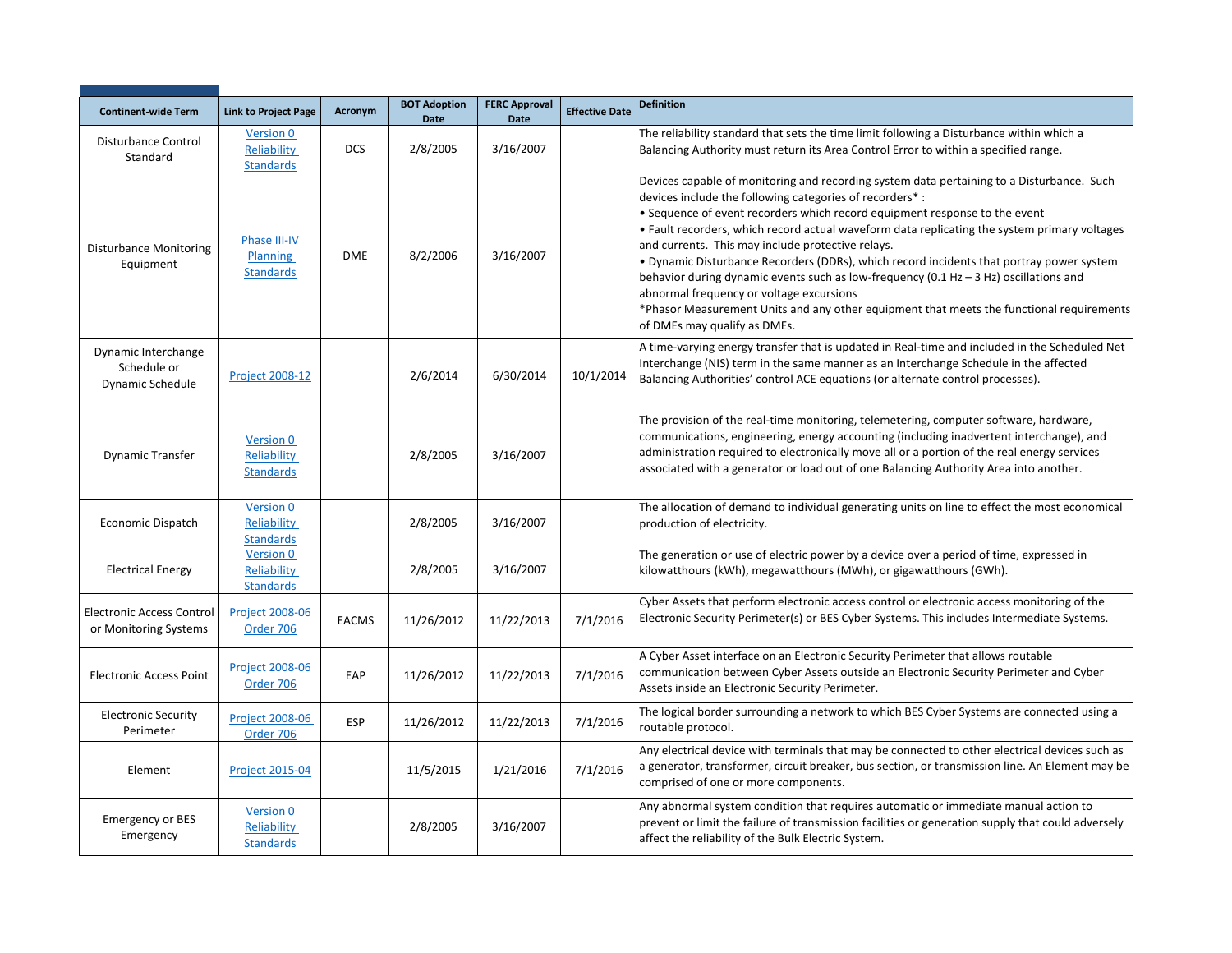| <b>Continent-wide Term</b>                  | <b>Link to Project Page</b>                                                                                     | Acronym                 | <b>BOT Adoption</b><br><b>Date</b> | <b>FERC Approval</b><br><b>Date</b> | <b>Effective Date</b> | <b>Definition</b>                                                                                                                                                                                                                                                                                                                                                                                               |
|---------------------------------------------|-----------------------------------------------------------------------------------------------------------------|-------------------------|------------------------------------|-------------------------------------|-----------------------|-----------------------------------------------------------------------------------------------------------------------------------------------------------------------------------------------------------------------------------------------------------------------------------------------------------------------------------------------------------------------------------------------------------------|
| <b>Emergency Rating</b>                     | <b>Version 0</b><br>Reliability<br><b>Standards</b>                                                             |                         | 2/8/2005                           | 3/16/2007                           |                       | The rating as defined by the equipment owner that specifies the level of electrical loading or<br>output, usually expressed in megawatts (MW) or Mvar or other appropriate units, that a<br>system, facility, or element can support, produce, or withstand for a finite period. The rating<br>assumes acceptable loss of equipment life or other physical or safety limitations for the<br>equipment involved. |
| <b>Emergency Request for</b><br>Interchange | <b>Project 2007-14</b><br>Coordinate<br>Interchange                                                             | Emergency<br><b>RFI</b> | 10/29/2008                         | 12/17/2009                          |                       | Request for Interchange to be initiated for Emergency or Energy Emergency conditions.                                                                                                                                                                                                                                                                                                                           |
| <b>Energy Emergency</b>                     | Version 0                                                                                                       |                         | 11/13/2014                         | 11/19/2015                          | 4/1/2017              | A condition when a Load-Serving Entity or Balancing Authority has exhausted all other<br>resource options and can no longer meet its expected Load obligations.                                                                                                                                                                                                                                                 |
| <b>Equipment Rating</b>                     | <b>Determine Facility</b><br><b>Ratings, Operating</b><br>Limits, and<br>Transfer<br><b>Capabilities</b>        |                         | 2/7/2006                           | 3/16/2007                           |                       | The maximum and minimum voltage, current, frequency, real and reactive power flows on<br>individual equipment under steady state, short-circuit and transient conditions, as permitted<br>or assigned by the equipment owner.                                                                                                                                                                                   |
| <b>Existing Transmission</b><br>Commitments | Project 2006-07                                                                                                 | <b>ETC</b>              | 8/22/2008                          | 11/24/2009                          |                       | Committed uses of a Transmission Service Provider's Transmission system considered when<br>determining ATC or AFC.                                                                                                                                                                                                                                                                                              |
| <b>External Routable</b><br>Connectivity    | Project 2008-06<br>Order 706                                                                                    |                         | 11/26/2012                         | 11/22/2013                          | 7/1/2016              | The ability to access a BES Cyber System from a Cyber Asset that is outside of its associated<br>Electronic Security Perimeter via a bi-directional routable protocol connection.                                                                                                                                                                                                                               |
| Facility                                    | <b>Determine Facility</b><br><b>Ratings, Operating</b><br>Limits, and<br><b>Transfer</b><br><b>Capabilities</b> |                         | 2/7/2006                           | 3/16/2007                           |                       | A set of electrical equipment that operates as a single Bulk Electric System Element (e.g., a<br>line, a generator, a shunt compensator, transformer, etc.)                                                                                                                                                                                                                                                     |
| <b>Facility Rating</b>                      | Version 0<br>Reliability<br><b>Standards</b>                                                                    |                         | 2/8/2005                           | 3/16/2007                           |                       | The maximum or minimum voltage, current, frequency, or real or reactive power flow through<br>a facility that does not violate the applicable equipment rating of any equipment comprising<br>the facility.                                                                                                                                                                                                     |
| Fault                                       | Version 0<br>Reliability<br><b>Standards</b>                                                                    |                         | 2/8/2005                           | 3/16/2007                           |                       | An event occurring on an electric system such as a short circuit, a broken wire, or an<br>intermittent connection.                                                                                                                                                                                                                                                                                              |
| <b>Fire Risk</b>                            | Project 2007-07                                                                                                 |                         | 2/7/2006                           | 3/16/2007                           |                       | The likelihood that a fire will ignite or spread in a particular geographic area.                                                                                                                                                                                                                                                                                                                               |
| Firm Demand                                 | Version 0<br>Reliability<br><b>Standards</b>                                                                    |                         | 2/8/2005                           | 3/16/2007                           |                       | That portion of the Demand that a power supplier is obligated to provide except when system<br>reliability is threatened or during emergency conditions.                                                                                                                                                                                                                                                        |
| <b>Firm Transmission Service</b>            | <b>Version 0</b><br>Reliability<br><b>Standards</b>                                                             |                         | 2/8/2005                           | 3/16/2007                           |                       | The highest quality (priority) service offered to customers under a filed rate schedule that<br>anticipates no planned interruption.                                                                                                                                                                                                                                                                            |
| Flashover                                   | Project 2007-07                                                                                                 |                         | 2/7/2006                           | 3/16/2007                           |                       | An electrical discharge through air around or over the surface of insulation, between objects<br>of different potential, caused by placing a voltage across the air space that results in the<br>ionization of the air space.                                                                                                                                                                                   |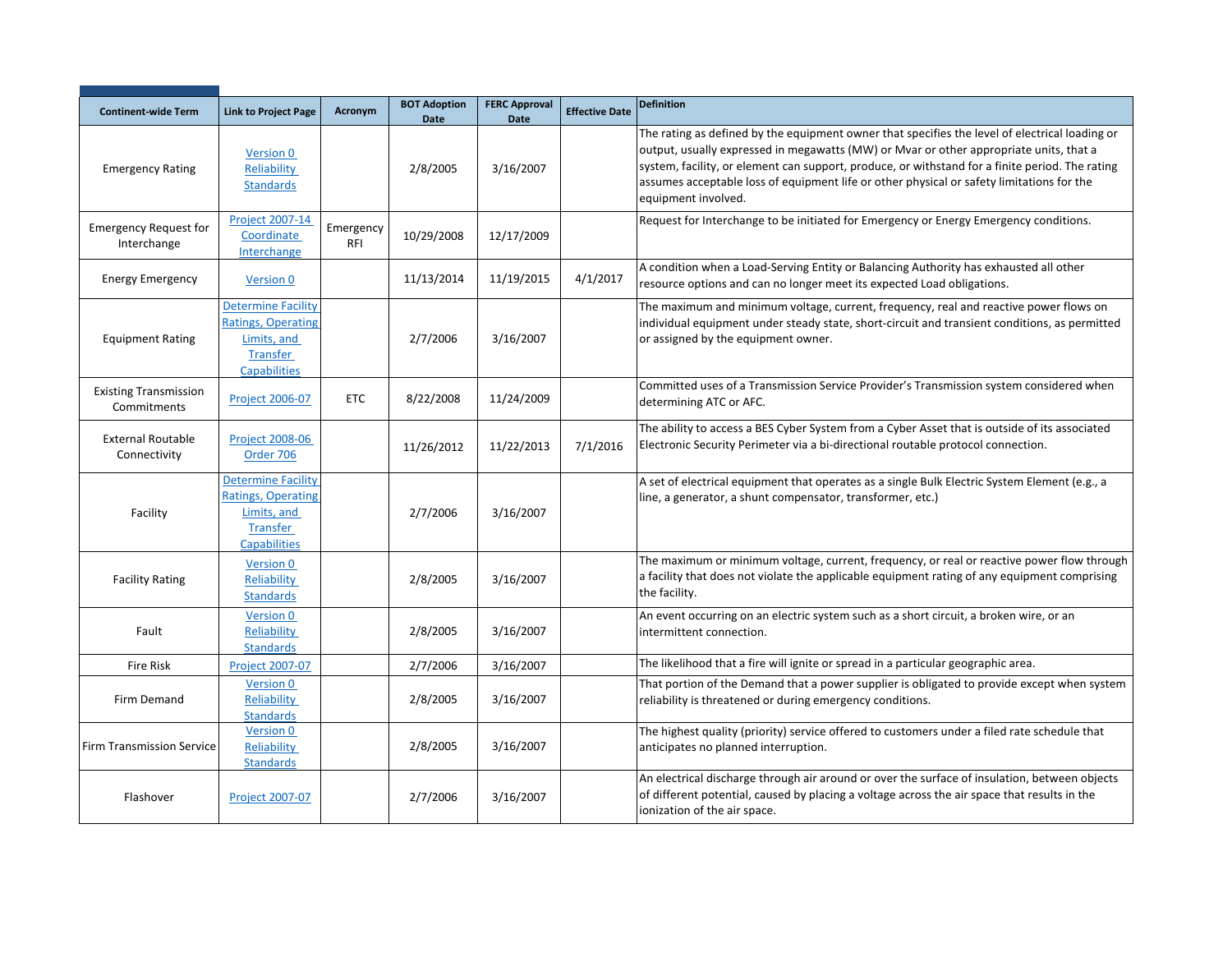| <b>Continent-wide Term</b>              | <b>Link to Project Page</b>                         | Acronym    | <b>BOT Adoption</b><br>Date | <b>FERC Approval</b><br><b>Date</b> | <b>Effective Date</b> | <b>Definition</b>                                                                                                                                                                                                                                                                                                                                                                                                                                                                                                                                                                                                                                    |
|-----------------------------------------|-----------------------------------------------------|------------|-----------------------------|-------------------------------------|-----------------------|------------------------------------------------------------------------------------------------------------------------------------------------------------------------------------------------------------------------------------------------------------------------------------------------------------------------------------------------------------------------------------------------------------------------------------------------------------------------------------------------------------------------------------------------------------------------------------------------------------------------------------------------------|
| Flowgate                                | Project 2006-07                                     |            | 8/22/2008                   | 11/24/2009                          |                       | 1.) A portion of the Transmission system through which the Interchange Distribution<br>Calculator calculates the power flow from Interchange Transactions.<br>2.) A mathematical construct, comprised of one or more monitored transmission Facilities and<br>optionally one or more contingency Facilities, used to analyze the impact of power flows upon<br>the Bulk Electric System.                                                                                                                                                                                                                                                             |
| Flowgate Methodology                    | Version 0<br>Reliability<br><b>Standards</b>        |            | 8/22/2008                   | 11/24/2009                          |                       | The Flowgate methodology is characterized by identification of key Facilities as Flowgates.<br>Total Flowgate Capabilities are determined based on Facility Ratings and voltage and stability<br>limits. The impacts of Existing Transmission Commitments (ETCs) are determined by<br>simulation. The impacts of ETC, Capacity Benefit Margin (CBM) and Transmission Reliability<br>Margin (TRM) are subtracted from the Total Flowgate Capability, and Postbacks and<br>counterflows are added, to determine the Available Flowgate Capability (AFC) value for that<br>Flowgate. AFCs can be used to determine Available Transfer Capability (ATC). |
| <b>Forced Outage</b>                    | <b>Version 0</b><br>Reliability<br><b>Standards</b> |            | 2/8/2005                    | 3/16/2007                           |                       | 1. The removal from service availability of a generating unit, transmission line, or other facility<br>for emergency reasons.<br>2. The condition in which the equipment is unavailable due to unanticipated failure.                                                                                                                                                                                                                                                                                                                                                                                                                                |
| <b>Frequency Bias</b>                   | Version 0<br>Reliability<br><b>Standards</b>        |            | 2/8/2005                    | 3/16/2007                           |                       | A value, usually expressed in megawatts per 0.1 Hertz (MW/0.1 Hz), associated with a<br>Balancing Authority Area that approximates the Balancing Authority Area's response to<br>Interconnection frequency error.                                                                                                                                                                                                                                                                                                                                                                                                                                    |
| <b>Frequency Bias Setting</b>           | <b>Project 2007-12</b>                              |            | 2/7/2013                    | 1/16/2014                           | 4/1/2015              | A number, either fixed or variable, usually expressed in MW/0.1 Hz, included in a Balancing<br>Authority's Area Control Error equation to account for the Balancing Authority's inverse<br>Frequency Response contribution to the Interconnection, and discourage response withdrawal<br>through secondary control systems.                                                                                                                                                                                                                                                                                                                          |
| <b>Frequency Deviation</b>              | Version 0<br>Reliability<br><b>Standards</b>        |            | 2/8/2005                    | 3/16/2007                           |                       | A change in Interconnection frequency.                                                                                                                                                                                                                                                                                                                                                                                                                                                                                                                                                                                                               |
| <b>Frequency Error</b>                  | Version 0<br>Reliability<br><b>Standards</b>        |            | 2/8/2005                    | 3/16/2007                           |                       | The difference between the actual and scheduled frequency. $(F_A - F_S)$                                                                                                                                                                                                                                                                                                                                                                                                                                                                                                                                                                             |
| <b>Frequency Regulation</b>             | Version 0<br>Reliability<br><b>Standards</b>        |            | 2/8/2005                    | 3/16/2007                           |                       | The ability of a Balancing Authority to help the Interconnection maintain Scheduled<br>Frequency. This assistance can include both turbine governor response and Automatic<br>Generation Control.                                                                                                                                                                                                                                                                                                                                                                                                                                                    |
| <b>Frequency Response</b>               | Version 0<br>Reliability<br><b>Standards</b>        |            | 2/8/2005                    | 3/16/2007                           |                       | (Equipment) The ability of a system or elements of the system to react or respond to a change<br>in system frequency.<br>(System) The sum of the change in demand, plus the change in generation, divided by the<br>change in frequency, expressed in megawatts per 0.1 Hertz (MW/0.1 Hz).                                                                                                                                                                                                                                                                                                                                                           |
| <b>Frequency Response</b><br>Measure    | <b>Project 2007-12</b>                              | <b>FRM</b> | 2/7/2013                    | 1/16/2014                           | 4/1/2015              | The median of all the Frequency Response observations reported annually by Balancing<br>Authorities or Frequency Response Sharing Groups for frequency events specified by the ERO.<br>This will be calculated as MW/0.1Hz.                                                                                                                                                                                                                                                                                                                                                                                                                          |
| <b>Frequency Response</b><br>Obligation | <b>Project 2007-12</b>                              | <b>FRO</b> | 2/7/2013                    | 1/16/2014                           | 4/1/2015              | The Balancing Authority's share of the required Frequency Response needed for the reliable<br>operation of an Interconnection. This will be calculated as MW/0.1Hz.                                                                                                                                                                                                                                                                                                                                                                                                                                                                                  |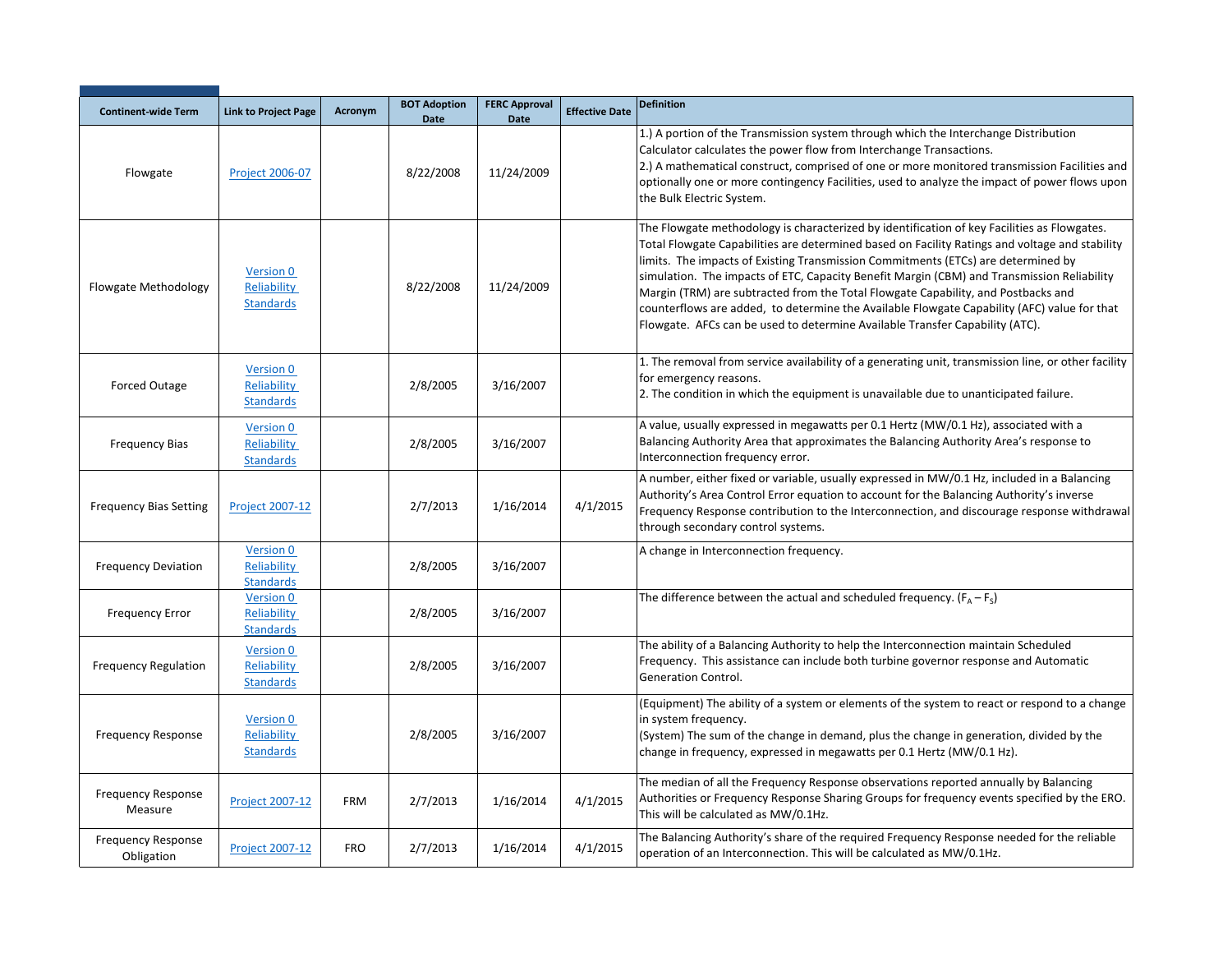| <b>Continent-wide Term</b>                                                                       | <b>Link to Project Page</b>                                                     | <b>Acronym</b> | <b>BOT Adoption</b><br><b>Date</b> | <b>FERC Approval</b><br><b>Date</b> | <b>Effective Date</b> | <b>Definition</b>                                                                                                                                                                                                                                                                                                                            |
|--------------------------------------------------------------------------------------------------|---------------------------------------------------------------------------------|----------------|------------------------------------|-------------------------------------|-----------------------|----------------------------------------------------------------------------------------------------------------------------------------------------------------------------------------------------------------------------------------------------------------------------------------------------------------------------------------------|
| <b>Frequency Response</b><br><b>Sharing Group</b>                                                | <b>Project 2007-12</b>                                                          | <b>FRSG</b>    | 2/7/2013                           | 1/16/2014                           | 4/1/2015              | A group whose members consist of two or more Balancing Authorities that collectively<br>maintain, allocate, and supply operating resources required to jointly meet the sum of the<br>Frequency Response Obligations of its members.                                                                                                         |
| <b>Generation Capability</b><br>Import Requirement                                               | <b>Project 2006-07</b><br>ATC/TTC/AFC and<br><b>CBM/TRM</b><br><b>Revisions</b> | <b>GCIR</b>    | 11/13/2008                         | 11/24/2009                          |                       | The amount of generation capability from external sources identified by a Load-Serving Entity<br>(LSE) or Resource Planner (RP) to meet its generation reliability or resource adequacy<br>requirements as an alternative to internal resources.                                                                                             |
| Generator Operator                                                                               | Version 0<br>Reliability<br><b>Standards</b>                                    | GOP            | 11/5/2015                          | 1/21/2016                           | 7/1/2016              | The entity that operates generating Facility(ies) and performs the functions of supplying<br>energy and Interconnected Operations Services.                                                                                                                                                                                                  |
| <b>Generator Owner</b>                                                                           | Version 0<br>Reliability<br><b>Standards</b>                                    | GO             | 11/5/2015                          | 1/21/2016                           | 7/1/2016              | Entity that owns and maintains generating Facility (ies).                                                                                                                                                                                                                                                                                    |
| <b>Generator Shift Factor</b>                                                                    | Version 0<br>Reliability<br><b>Standards</b>                                    | GSF            | 2/8/2005                           | 3/16/2007                           |                       | A factor to be applied to a generator's expected change in output to determine the amount of<br>flow contribution that change in output will impose on an identified transmission facility or<br>Flowgate.                                                                                                                                   |
| Generator-to-Load<br><b>Distribution Factor</b>                                                  | Version 0<br>Reliability<br><b>Standards</b>                                    | <b>GLDF</b>    | 2/8/2005                           | 3/16/2007                           |                       | The algebraic sum of a Generator Shift Factor and a Load Shift Factor to determine the total<br>impact of an Interchange Transaction on an identified transmission facility or Flowgate.                                                                                                                                                     |
| Geomagnetic Disturbance<br><b>Vulnerability Assessment</b><br>or GMD Vulnerability<br>Assessment | Project 2013-03<br>Geomagnetic<br><b>Disturbance</b><br><b>Mitigation</b>       | <b>GMD</b>     | 12/17/2014                         | 9/22/2016                           | 7/1/2017              | Documented evaluation of potential susceptibility to voltage collapse, Cascading, or localized<br>damage of equipment due to geomagnetic disturbances.                                                                                                                                                                                       |
| <b>Host Balancing Authority</b>                                                                  | Version 0<br>Reliability<br><b>Standards</b>                                    |                | 2/8/2005                           | 3/16/2007                           |                       | 1. A Balancing Authority that confirms and implements Interchange Transactions for a<br>Purchasing Selling Entity that operates generation or serves customers directly within the<br>Balancing Authority's metered boundaries.<br>2. The Balancing Authority within whose metered boundaries a jointly owned unit is physically<br>located. |
| <b>Hourly Value</b>                                                                              | Version 0<br>Reliability<br><b>Standards</b>                                    |                | 2/8/2005                           | 3/16/2007                           |                       | Data measured on a Clock Hour basis.                                                                                                                                                                                                                                                                                                         |
| Implemented Interchange                                                                          | Coordinate<br>Interchange                                                       |                | 5/2/2006                           | 3/16/2007                           |                       | The state where the Balancing Authority enters the Confirmed Interchange into its Area<br>Control Error equation.                                                                                                                                                                                                                            |
| Inadvertent Interchange                                                                          | Version 0<br>Reliability<br><b>Standards</b>                                    |                | 2/8/2005                           | 3/16/2007                           |                       | The difference between the Balancing Authority's Net Actual Interchange and Net Scheduled<br>Interchange. $(IA - IS)$                                                                                                                                                                                                                        |
| Independent Power<br>Producer                                                                    | <b>Version 0</b><br>Reliability<br><b>Standards</b>                             | <b>IPP</b>     | 2/8/2005                           | 3/16/2007                           |                       | Any entity that owns or operates an electricity generating facility that is not included in an<br>electric utility's rate base. This term includes, but is not limited to, cogenerators and small<br>power producers and all other nonutility electricity producers, such as exempt wholesale<br>generators, who sell electricity.           |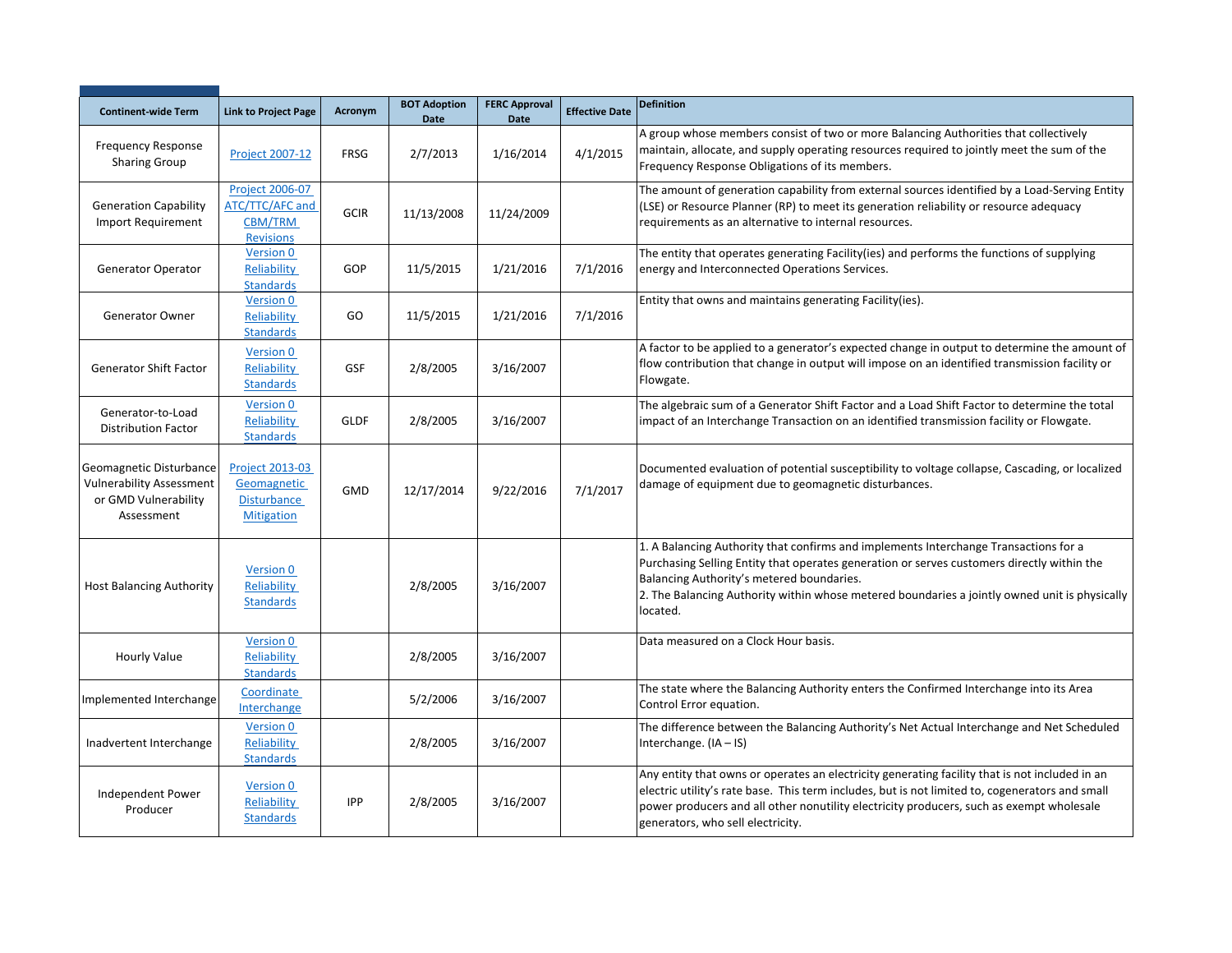| <b>Continent-wide Term</b>                                 | <b>Link to Project Page</b>                         | Acronym     | <b>BOT Adoption</b><br><b>Date</b> | <b>FERC Approval</b><br><b>Date</b> | <b>Effective Date</b> | <b>Definition</b>                                                                                                                                                                                                                                                                                                                                                                                                                                                                                                                                                                                                                                                                   |
|------------------------------------------------------------|-----------------------------------------------------|-------------|------------------------------------|-------------------------------------|-----------------------|-------------------------------------------------------------------------------------------------------------------------------------------------------------------------------------------------------------------------------------------------------------------------------------------------------------------------------------------------------------------------------------------------------------------------------------------------------------------------------------------------------------------------------------------------------------------------------------------------------------------------------------------------------------------------------------|
| Institute of Electrical and<br>Electronics Engineers, Inc. | Project 2007-07                                     | <b>IEEE</b> | 2/7/2006                           | 3/16/2007                           |                       |                                                                                                                                                                                                                                                                                                                                                                                                                                                                                                                                                                                                                                                                                     |
| <b>Interactive Remote</b><br>Access                        | <b>Project 2008-06</b>                              |             | 11/26/2012                         | 11/22/2013                          | 7/1/2016              | User-initiated access by a person employing a remote access client or other remote access<br>technology using a routable protocol. Remote access originates from a Cyber Asset that is not<br>an Intermediate System and not located within any of the Responsible Entity's Electronic<br>Security Perimeter(s) or at a defined Electronic Access Point (EAP). Remote access may be<br>initiated from: 1) Cyber Assets used or owned by the Responsible Entity, 2) Cyber Assets used<br>or owned by employees, and 3) Cyber Assets used or owned by vendors, contractors, or<br>consultants. Interactive remote access does not include system-to-system process<br>communications. |
| Interchange                                                | Coordinate<br>Interchange                           |             | 5/2/2006                           | 3/16/2007                           |                       | Energy transfers that cross Balancing Authority boundaries.                                                                                                                                                                                                                                                                                                                                                                                                                                                                                                                                                                                                                         |
| Interchange Authority                                      | <b>Project 2015-04</b>                              | IA          | 11/5/2015                          | 1/21/2016                           | 7/1/2016              | The responsible entity that authorizes the implementation of valid and balanced Interchange<br>Schedules between Balancing Authority Areas, and ensures communication of Interchange<br>information for reliability assessment purposes.                                                                                                                                                                                                                                                                                                                                                                                                                                            |
| Interchange Distribution<br>Calculator                     | Version 0<br>Reliability<br><b>Standards</b>        |             | 2/8/2005                           | 3/16/2007                           |                       | The mechanism used by Reliability Coordinators in the Eastern Interconnection to calculate<br>the distribution of Interchange Transactions over specific Flowgates. It includes a database of<br>all Interchange Transactions and a matrix of the Distribution Factors for the Eastern<br>Interconnection.                                                                                                                                                                                                                                                                                                                                                                          |
| Interchange Meter Error<br>$(I_{ME})$                      | Project 2010-<br>14.2.1. Phase 2                    |             | 2/11/2016                          |                                     | 7/1/2016              | A term used in the Reporting ACE calculation to compensate for data or equipment errors<br>affecting any other components of the Reporting ACE calculation.                                                                                                                                                                                                                                                                                                                                                                                                                                                                                                                         |
| Interchange Schedule                                       | Version 0<br>Reliability<br><b>Standards</b>        |             | 2/8/2005                           | 3/16/2007                           |                       | An agreed-upon Interchange Transaction size (megawatts), start and end time, beginning and<br>ending ramp times and rate, and type required for delivery and receipt of power and energy<br>between the Source and Sink Balancing Authorities involved in the transaction.                                                                                                                                                                                                                                                                                                                                                                                                          |
| <b>Interchange Transaction</b>                             | Version 0<br>Reliability<br><b>Standards</b>        |             | 2/8/2005                           | 3/16/2007                           |                       | An agreement to transfer energy from a seller to a buyer that crosses one or more Balancing<br>Authority Area boundaries.                                                                                                                                                                                                                                                                                                                                                                                                                                                                                                                                                           |
| <b>Interchange Transaction</b><br>Tag or Tag               | <b>Version 0</b><br>Reliability<br><b>Standards</b> |             | 2/8/2005                           | 3/16/2007                           |                       | The details of an Interchange Transaction required for its physical implementation.                                                                                                                                                                                                                                                                                                                                                                                                                                                                                                                                                                                                 |
| Interconnected<br><b>Operations Service</b>                | Project 2015-04                                     |             | 11/5/2015                          | 1/21/2016                           | 7/1/2016              | A service (exclusive of basic energy and Transmission Services) that is required to support the<br>Reliable Operation of interconnected Bulk Electric Systems.                                                                                                                                                                                                                                                                                                                                                                                                                                                                                                                      |
| Interconnection                                            | <b>Project 2015-04</b>                              |             | 11/5/2015                          | 1/21/2016                           | 7/1/2016              | A geographic area in which the operation of Bulk Power System components is synchronized<br>such that the failure of one or more of such components may adversely affect the ability of the<br>operators of other components within the system to maintain Reliable Operation of the<br>Facilities within their control. When capitalized, any one of the four major electric system<br>networks in North America: Eastern, Western, ERCOT and Quebec.                                                                                                                                                                                                                              |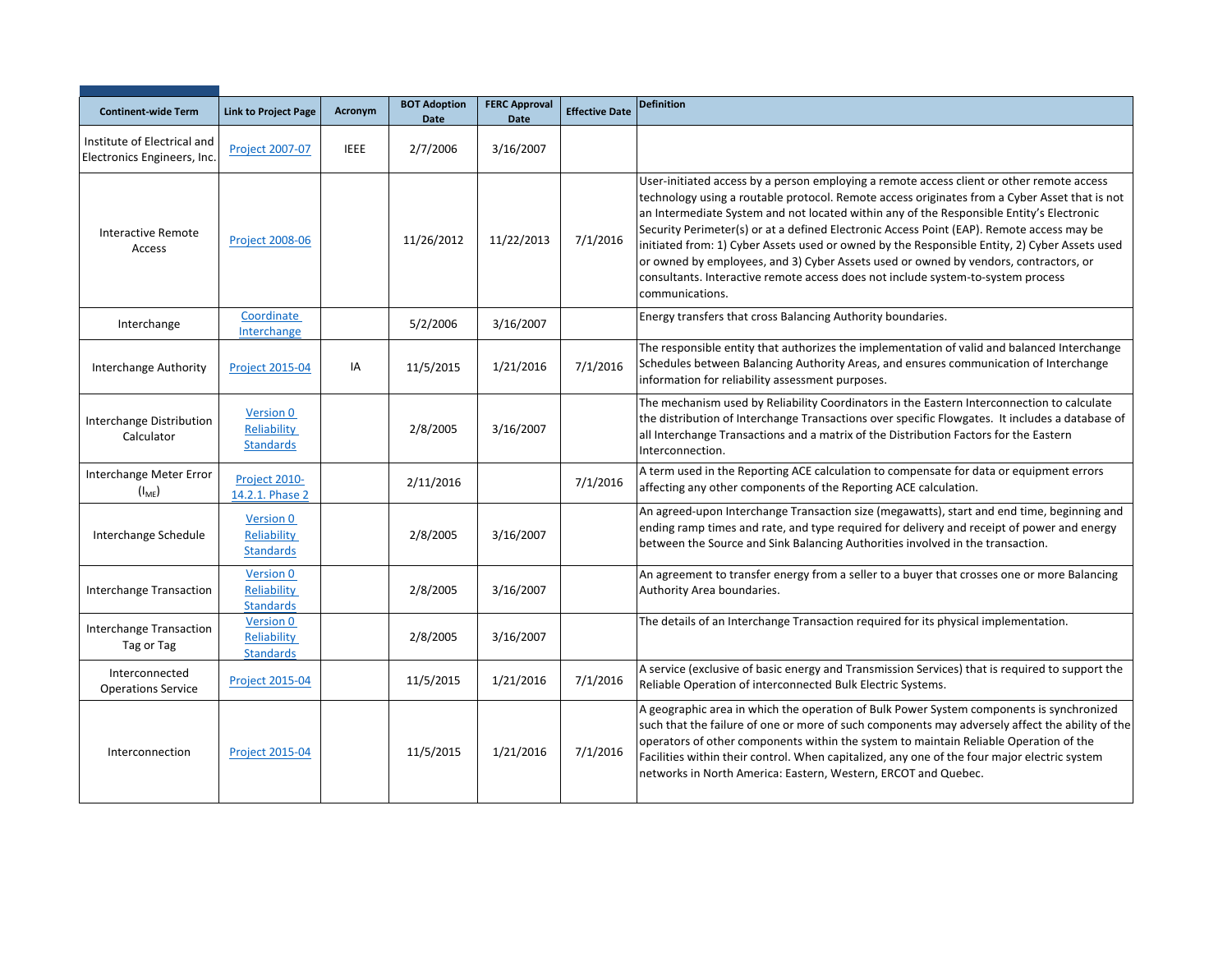|                                                                      |                                                                                                                 |                           | <b>BOT Adoption</b> | <b>FERC Approval</b> |                       | <b>Definition</b>                                                                                                                                                                                                                                                                                                           |
|----------------------------------------------------------------------|-----------------------------------------------------------------------------------------------------------------|---------------------------|---------------------|----------------------|-----------------------|-----------------------------------------------------------------------------------------------------------------------------------------------------------------------------------------------------------------------------------------------------------------------------------------------------------------------------|
| <b>Continent-wide Term</b>                                           | <b>Link to Project Page</b>                                                                                     | Acronym                   | <b>Date</b>         | <b>Date</b>          | <b>Effective Date</b> |                                                                                                                                                                                                                                                                                                                             |
| Interconnection<br><b>Reliability Operating Limit</b>                | <b>Determine Facility</b><br><b>Ratings, Operating</b><br>Limits, and<br>Transfer<br><b>Capabilities</b>        | <b>IROL</b>               | 11/1/2006           | 12/27/2007           |                       | A System Operating Limit that, if violated, could lead to instability, uncontrolled separation, or<br>Cascading outages that adversely impact the reliability of the Bulk Electric System.                                                                                                                                  |
| Interconnection<br><b>Reliability Operating Limit</b><br>$T_{\rm v}$ | <b>Determine Facility</b><br><b>Ratings, Operating</b><br>Limits, and<br><b>Transfer</b><br><b>Capabilities</b> | <b>IROL T<sub>v</sub></b> | 11/1/2006           | 12/27/2007           |                       | The maximum time that an Interconnection Reliability Operating Limit can be violated before<br>the risk to the interconnection or other Reliability Coordinator Area(s) becomes greater than<br>acceptable. Each Interconnection Reliability Operating Limit's T <sub>y</sub> shall be less than or equal to<br>30 minutes. |
| <b>Intermediate Balancing</b><br>Authority                           | <b>Project 2008-12</b>                                                                                          |                           | 2/6/2014            | 6/30/2014            | 10/1/2014             | A Balancing Authority on the scheduling path of an Interchange Transaction other than the<br>Source Balancing Authority and Sink Balancing Authority.                                                                                                                                                                       |
| Intermediate System                                                  | <b>Project 2008-06</b>                                                                                          |                           | 11/26/2012          | 11/22/2013           | 7/1/2016              | A Cyber Asset or collection of Cyber Assets performing access control to restrict Interactive<br>Remote Access to only authorized users. The Intermediate System must not be located inside<br>the Electronic Security Perimeter.                                                                                           |
| Interpersonal<br>Communication                                       | <b>Project 2006-06</b>                                                                                          |                           | 11/7/2012           | 4/16/2015            | 10/1/2015             | Any medium that allows two or more individuals to interact, consult, or exchange information.                                                                                                                                                                                                                               |
| Interruptible Load or<br>Interruptible Demand                        | Version 0<br>Reliability<br><b>Standards</b>                                                                    |                           | 11/1/2006           | 3/16/2007            |                       | Demand that the end-use customer makes available to its Load-Serving Entity via contract or<br>agreement for curtailment.                                                                                                                                                                                                   |
| Joint Control                                                        | Version 0<br>Reliability<br><b>Standards</b>                                                                    |                           | 2/8/2005            | 3/16/2007            |                       | Automatic Generation Control of jointly owned units by two or more Balancing Authorities.                                                                                                                                                                                                                                   |
| <b>Limiting Element</b>                                              | Version 0<br>Reliability<br><b>Standards</b>                                                                    |                           | 2/8/2005            | 3/16/2007            |                       | The element that is 1. )Either operating at its appropriate rating, or 2,) Would be following the<br>limiting contingency. Thus, the Limiting Element establishes a system limit.                                                                                                                                           |
| Load                                                                 | Version 0<br>Reliability<br><b>Standards</b>                                                                    |                           | 2/8/2005            | 3/16/2007            |                       | An end-use device or customer that receives power from the electric system.                                                                                                                                                                                                                                                 |
| Load Shift Factor                                                    | Version 0<br>Reliability<br><b>Standards</b>                                                                    | LSF                       | 2/8/2005            | 3/16/2007            |                       | A factor to be applied to a load's expected change in demand to determine the amount of flow<br>contribution that change in demand will impose on an identified transmission facility or<br>monitored Flowgate.                                                                                                             |
| Load-Serving Entity                                                  | <b>Project 2015-04</b>                                                                                          | LSE                       | 11/5/2015           | 1/21/2016            | 7/1/2016              | Secures energy and Transmission Service (and related Interconnected Operations Services) to<br>serve the electrical demand and energy requirements of its end-use customers.                                                                                                                                                |
| Long-Term Transmission<br>Planning Horizon                           | <b>Project 2006-02</b>                                                                                          |                           | 8/4/2011            | 10/17/2013           | 1/1/2015              | Transmission planning period that covers years six through ten or beyond when required to<br>accommodate any known longer lead time projects that may take longer than ten years to<br>complete.                                                                                                                            |
| Low Impact BES Cyber<br><b>System Electronic Access</b><br>Point     | <b>Project 2014-02</b>                                                                                          | LEAP                      | 2/12/2015           | 1/21/2016            | 7/1/2016              | A Cyber Asset interface that controls Low Impact External Routable Connectivity. The Cyber<br>Asset containing the LEAP may reside at a location external to the asset or assets containing<br>low impact BES Cyber Systems.                                                                                                |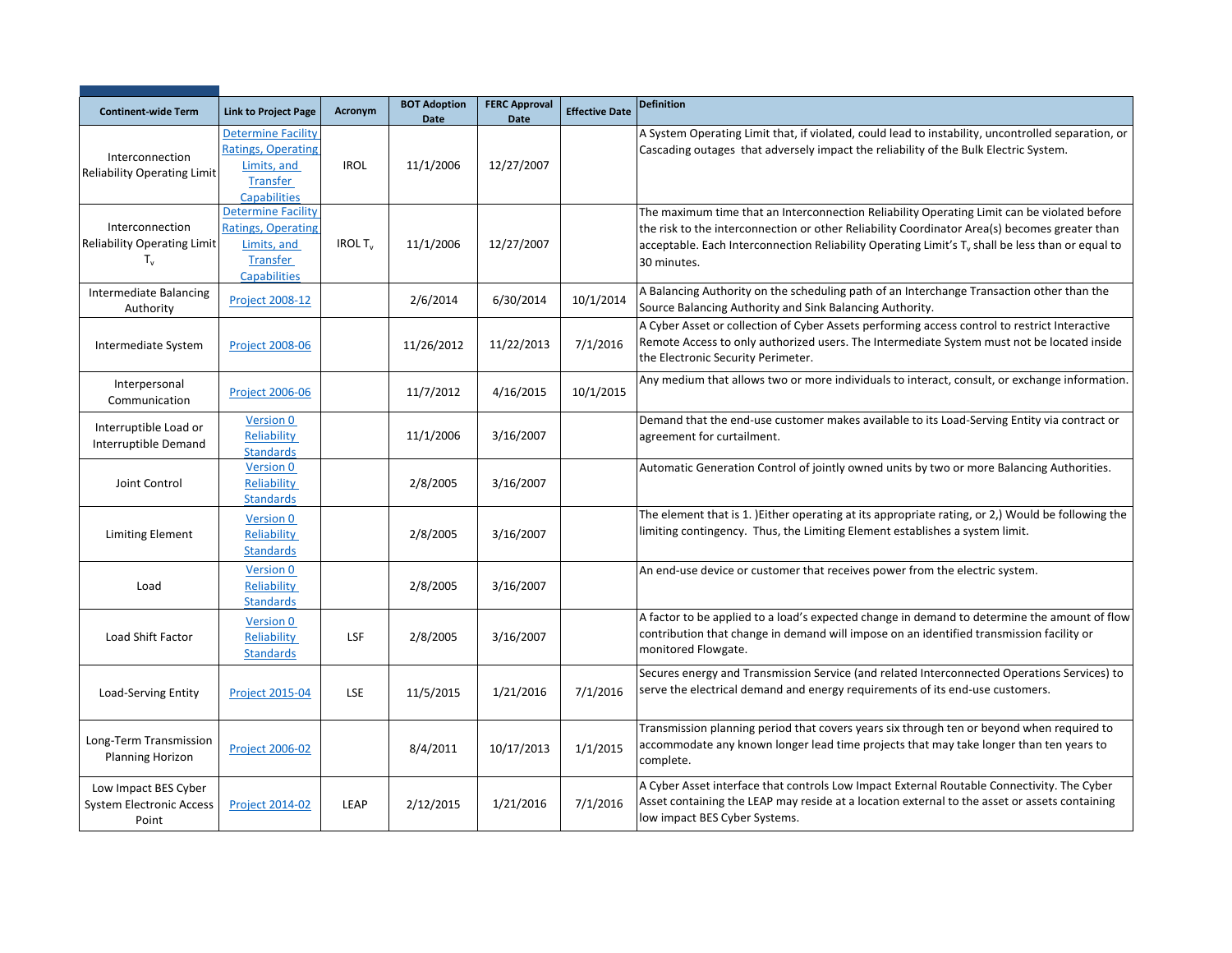| <b>Continent-wide Term</b>                      | <b>Link to Project Page</b>                                                                             | Acronym     | <b>BOT Adoption</b><br><b>Date</b> | <b>FERC Approval</b><br><b>Date</b> | <b>Effective Date</b> | <b>Definition</b>                                                                                                                                                                                                                                                                                                                                                                                                                                                                                                                                                                                                                                                                                                                                                                                                                                                                                                                                                                                                                                                                                                             |
|-------------------------------------------------|---------------------------------------------------------------------------------------------------------|-------------|------------------------------------|-------------------------------------|-----------------------|-------------------------------------------------------------------------------------------------------------------------------------------------------------------------------------------------------------------------------------------------------------------------------------------------------------------------------------------------------------------------------------------------------------------------------------------------------------------------------------------------------------------------------------------------------------------------------------------------------------------------------------------------------------------------------------------------------------------------------------------------------------------------------------------------------------------------------------------------------------------------------------------------------------------------------------------------------------------------------------------------------------------------------------------------------------------------------------------------------------------------------|
| Low Impact External<br>Routable Connectivity    | <b>Project 2014-02</b>                                                                                  | LERC        | 2/12/2015                          | 1/21/2016                           | 7/1/2016              | Direct user-initiated interactive access or a direct device-to-device connection to a low impact<br>BES Cyber System(s) from a Cyber Asset outside the asset containing those low impact BES<br>Cyber System(s) via a bi-directional routable protocol connection. Point-to-point<br>communications between intelligent electronic devices that use routable communication<br>protocols for time-sensitive protection or control functions between Transmission station or<br>substation assets containing low impact BES Cyber Systems are excluded from this definition<br>(examples of this communication include, but are not limited to, IEC 61850 GOOSE or vendor<br>proprietary protocols).                                                                                                                                                                                                                                                                                                                                                                                                                            |
| <b>Market Flow</b>                              | <b>Project 2006-08</b><br>Reliability<br>Coordination -<br><b>Transmission</b><br><b>Loading Relief</b> |             | 11/4/2010                          | 4/21/2011                           |                       | The total amount of power flowing across a specified Facility or set of Facilities due to a<br>market dispatch of generation internal to the market to serve load internal to the market.                                                                                                                                                                                                                                                                                                                                                                                                                                                                                                                                                                                                                                                                                                                                                                                                                                                                                                                                     |
| Minimum Vegetation<br><b>Clearance Distance</b> | <b>Project 2007-07</b>                                                                                  | <b>MVCD</b> | 11/3/2011                          | 3/21/2013                           | 7/1/2014              | The calculated minimum distance stated in feet (meters) to prevent flash-over between<br>conductors and vegetation, for various altitudes and operating voltages.                                                                                                                                                                                                                                                                                                                                                                                                                                                                                                                                                                                                                                                                                                                                                                                                                                                                                                                                                             |
| Misoperation                                    | Project 2010-05.1                                                                                       |             | 8/14/2014                          | 5/13/2015                           | 7/1/2016              | The failure of a Composite Protection System to operate as intended for protection purposes.<br>Any of the following is a Misoperation:<br><b>1. Failure to Trip - During Fault - A failure of a Composite Protection System to operate for a</b><br>Fault condition for which it is designed. The failure of a Protection System component is not a<br>Misoperation as long as the performance of the Composite Protection System is correct.<br>2. Failure to Trip – Other Than Fault – A failure of a Composite Protection System to operate<br>for a non-Fault condition for which it is designed, such as a power swing, undervoltage,<br>overexcitation, or loss of excitation. The failure of a Protection System component is not a<br>Misoperation as long as the performance of the Composite Protection System is correct.<br><b>3. Slow Trip - During Fault - A Composite Protection System operation that is slower than</b><br>required for a Fault condition if the duration of its operating time resulted in the operation of<br>at least one other Element's Composite Protection System. (continued below) |
| Misoperation<br>(continued)                     | Project 2010-05.1                                                                                       |             | 8/14/2014                          | 5/13/2015                           | 7/1/2016              | 4. Slow Trip - Other Than Fault - A Composite Protection System operation that is slower than<br>required for a non-Fault condition, such as a power swing, undervoltage, overexcitation, or<br>loss of excitation, if the duration of its operating time resulted in the operation of at least one<br>other Element's Composite Protection System.<br>5. Unnecessary Trip - During Fault - An unnecessary Composite Protection System operation<br>for a Fault condition on another Element.<br>6. Unnecessary Trip - Other Than Fault - An unnecessary Composite Protection System<br>operation for a non-Fault condition. A Composite Protection System operation that is caused<br>by personnel during on-site maintenance, testing, inspection, construction, or commissioning<br>activities is not a Misoperation.                                                                                                                                                                                                                                                                                                      |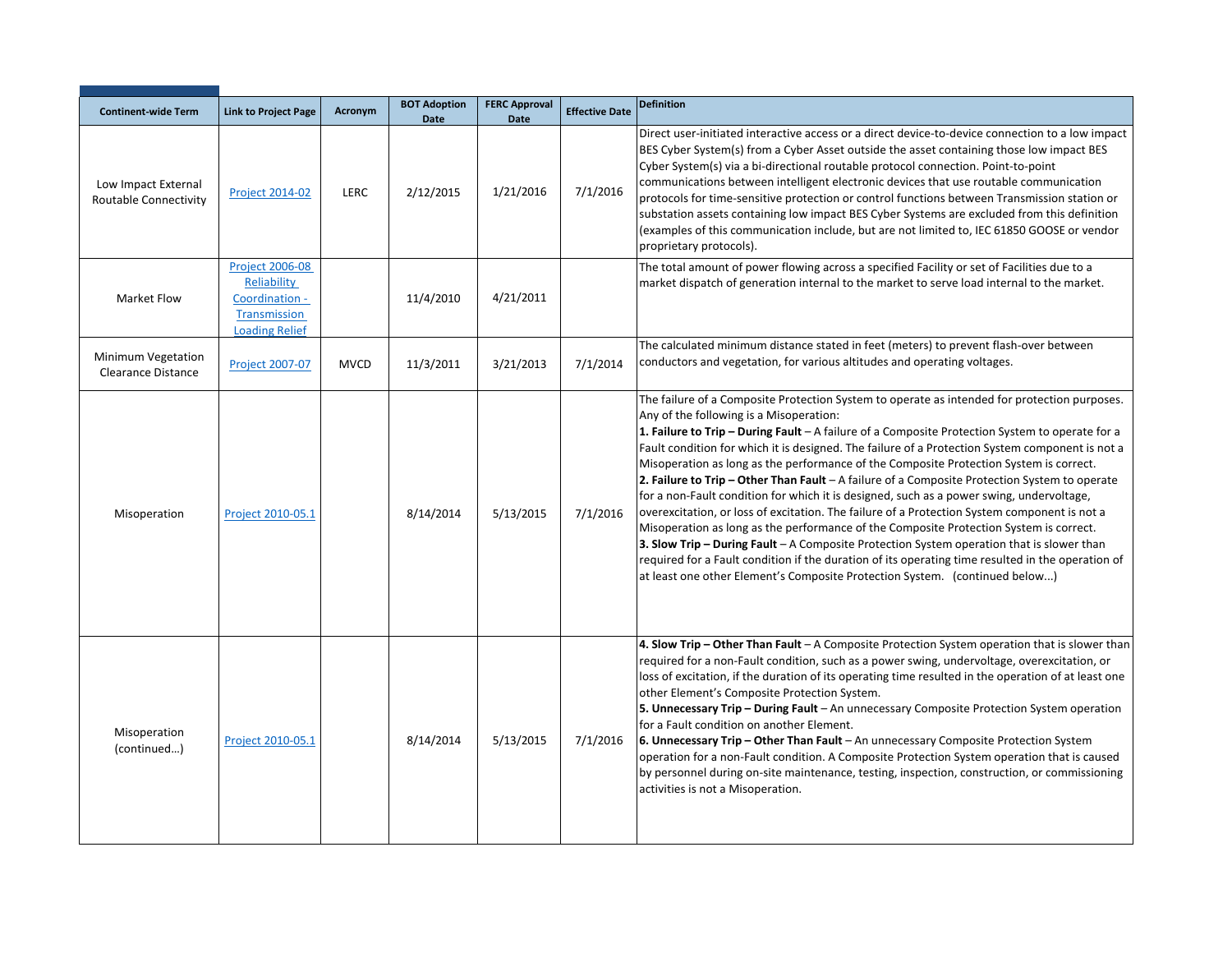| <b>Continent-wide Term</b>                         | <b>Link to Project Page</b>                         | Acronym     | <b>BOT Adoption</b><br><b>Date</b> | <b>FERC Approval</b><br><b>Date</b> | <b>Effective Date</b> | <b>Definition</b>                                                                                                                                                                                                                                                                                                                                                                                                                                                                                                                                                                                         |
|----------------------------------------------------|-----------------------------------------------------|-------------|------------------------------------|-------------------------------------|-----------------------|-----------------------------------------------------------------------------------------------------------------------------------------------------------------------------------------------------------------------------------------------------------------------------------------------------------------------------------------------------------------------------------------------------------------------------------------------------------------------------------------------------------------------------------------------------------------------------------------------------------|
| Most Severe Single<br>Contingency                  | Project 2010-14.1<br>Phase 1                        | <b>MSSC</b> | 11/5/2015                          | 1/19/2017                           | 1/1/2018              | The Balancing Contingency Event, due to a single contingency identified using system models<br>maintained within the Reserve Sharing Group (RSG) or a Balancing Authority's area that is not<br>part of a Reserve Sharing Group, that would result in the greatest loss (measured in MW) of<br>resource output used by the RSG or a Balancing Authority that is not participating as a<br>member of a RSG at the time of the event to meet Firm Demand and export<br>obligation (excluding export obligation for which Contingency Reserve obligations are being<br>met by the Sink Balancing Authority). |
| Native Balancing<br>Authority                      | <b>Project 2008-12</b>                              |             | 2/6/2014                           | 6/30/2014                           | 10/1/2014             | A Balancing Authority from which a portion of its physically interconnected generation and/or<br>load is transferred from its effective control boundaries to the Attaining Balancing Authority<br>through a Dynamic Transfer.                                                                                                                                                                                                                                                                                                                                                                            |
| Native Load                                        | <b>Version 0</b><br>Reliability<br><b>Standards</b> |             | 2/8/2005                           | 3/16/2007                           |                       | The end-use customers that the Load-Serving Entity is obligated to serve.                                                                                                                                                                                                                                                                                                                                                                                                                                                                                                                                 |
| Near-Term Transmission<br><b>Planning Horizon</b>  | <b>Project 2010-10</b>                              |             | 1/24/2011                          | 11/17/2011                          |                       | The transmission planning period that covers Year One through five.                                                                                                                                                                                                                                                                                                                                                                                                                                                                                                                                       |
| Net Actual Interchange                             | Version 0<br>Reliability<br><b>Standards</b>        |             | 2/8/2005                           | 3/16/2007                           |                       | The algebraic sum of all metered interchange over all interconnections between two physically<br>Adjacent Balancing Authority Areas.                                                                                                                                                                                                                                                                                                                                                                                                                                                                      |
| Net Energy for Load                                | Version 0<br>Reliability<br><b>Standards</b>        |             | 2/8/2005                           | 3/16/2007                           |                       | Net Balancing Authority Area generation, plus energy received from other Balancing Authority<br>Areas, less energy delivered to Balancing Authority Areas through interchange. It includes<br>Balancing Authority Area losses but excludes energy required for storage at energy storage<br>facilities.                                                                                                                                                                                                                                                                                                   |
| Net Interchange Schedule                           | Version 0<br>Reliability<br><b>Standards</b>        |             | 2/8/2005                           | 3/16/2007                           |                       | The algebraic sum of all Interchange Schedules with each Adjacent Balancing Authority.                                                                                                                                                                                                                                                                                                                                                                                                                                                                                                                    |
| Net Scheduled<br>Interchange                       | Version 0<br>Reliability<br><b>Standards</b>        |             | 2/8/2005                           | 3/16/2007                           |                       | The algebraic sum of all Interchange Schedules across a given path or between Balancing<br>Authorities for a given period or instant in time.                                                                                                                                                                                                                                                                                                                                                                                                                                                             |
| Network Integration<br><b>Transmission Service</b> | <b>Version 0</b><br>Reliability<br><b>Standards</b> |             | 2/8/2005                           | 3/16/2007                           |                       | Service that allows an electric transmission customer to integrate, plan, economically dispatch<br>and regulate its network reserves in a manner comparable to that in which the Transmission<br>Owner serves Native Load customers.                                                                                                                                                                                                                                                                                                                                                                      |
| Non-Consequential Load<br>Loss                     | <b>Project 2006-02</b>                              |             | 8/4/2011                           | 10/17/2013                          | 1/1/2015              | Non-Interruptible Load loss that does not include: (1) Consequential Load Loss, (2) the<br>response of voltage sensitive Load, or (3) Load that is disconnected from the System by end-<br>user equipment.                                                                                                                                                                                                                                                                                                                                                                                                |
| Non-Firm Transmission<br>Service                   | <b>Version 0</b><br>Reliability<br><b>Standards</b> |             | 2/8/2005                           | 3/16/2007                           |                       | Transmission service that is reserved on an as-available basis and is subject to curtailment or<br>interruption.                                                                                                                                                                                                                                                                                                                                                                                                                                                                                          |
| Non-Spinning Reserve                               | Version 0<br>Reliability<br><b>Standards</b>        |             | 2/8/2005                           | 3/16/2007                           |                       | 1. That generating reserve not connected to the system but capable of serving demand within<br>a specified time.<br>2. Interruptible load that can be removed from the system in a specified time.                                                                                                                                                                                                                                                                                                                                                                                                        |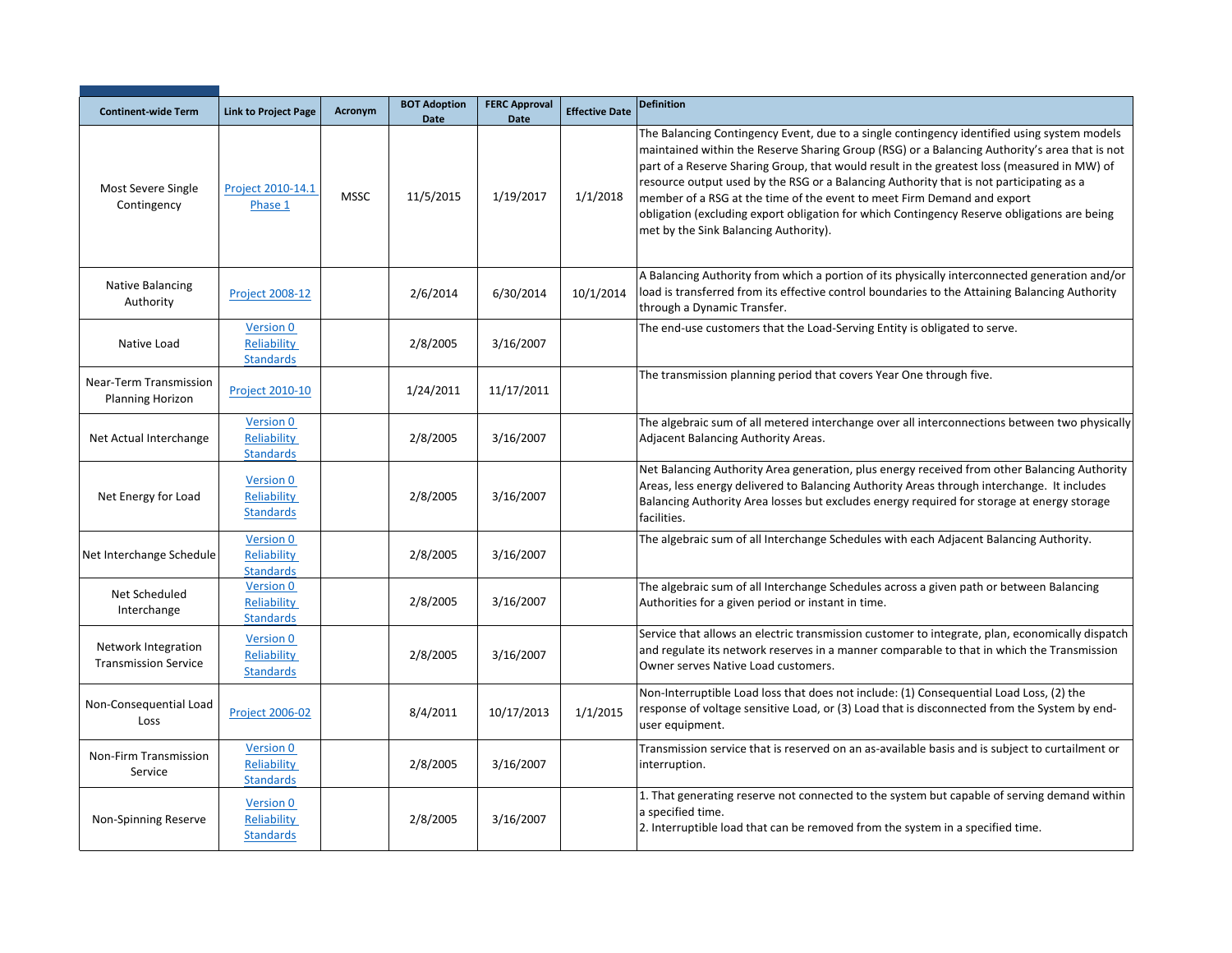| <b>Continent-wide Term</b>                                 | <b>Link to Project Page</b>                                                                              | Acronym      | <b>BOT Adoption</b><br>Date | <b>FERC Approval</b><br><b>Date</b> | <b>Effective Date</b> | <b>Definition</b>                                                                                                                                                                                                                                                                                                                                                                                                                                                               |
|------------------------------------------------------------|----------------------------------------------------------------------------------------------------------|--------------|-----------------------------|-------------------------------------|-----------------------|---------------------------------------------------------------------------------------------------------------------------------------------------------------------------------------------------------------------------------------------------------------------------------------------------------------------------------------------------------------------------------------------------------------------------------------------------------------------------------|
| <b>Normal Clearing</b>                                     | <b>Determine Facility</b><br><b>Ratings, Operating</b><br>Limits, and<br>Transfer<br><b>Capabilities</b> |              | 11/1/2006                   | 12/27/2007                          |                       | A protection system operates as designed and the fault is cleared in the time normally<br>expected with proper functioning of the installed protection systems.                                                                                                                                                                                                                                                                                                                 |
| <b>Normal Rating</b>                                       | Version 0<br>Reliability<br><b>Standards</b>                                                             |              | 2/8/2005                    | 3/16/2007                           |                       | The rating as defined by the equipment owner that specifies the level of electrical loading,<br>usually expressed in megawatts (MW) or other appropriate units that a system, facility, or<br>element can support or withstand through the daily demand cycles without loss of equipment<br>life.                                                                                                                                                                               |
| Nuclear Plant Generator<br>Operator                        | <b>Project 2009-08</b>                                                                                   |              | 5/2/2007                    | 10/16/2008                          |                       | Any Generator Operator or Generator Owner that is a Nuclear Plant Licensee responsible for<br>operation of a nuclear facility licensed to produce commercial power.                                                                                                                                                                                                                                                                                                             |
| <b>Nuclear Plant Interface</b><br>Requirements             | <b>Project 2009-08</b>                                                                                   | <b>NPIRS</b> | 5/2/2007                    | 10/16/2008                          |                       | The requirements based on NPLRs and Bulk Electric System requirements that have been<br>mutually agreed to by the Nuclear Plant Generator Operator and the applicable Transmission<br>Entities.                                                                                                                                                                                                                                                                                 |
| <b>Nuclear Plant Licensing</b><br>Requirements             | <b>Project 2009-08</b>                                                                                   | <b>NPLRs</b> | 5/2/2007                    | 10/16/2008                          |                       | Requirements included in the design basis of the nuclear plant and statutorily mandated for<br>the operation of the plant, including nuclear power plant licensing requirements for:<br>1) Off-site power supply to enable safe shutdown of the plant during an electric system or<br>plant event; and<br>2) Avoiding preventable challenges to nuclear safety as a result of an electric system<br>disturbance, transient, or condition.                                       |
| Nuclear Plant Off-site<br>Power Supply (Off-site<br>Power) | <b>Project 2009-08</b>                                                                                   |              | 5/2/2007                    | 10/16/2008                          |                       | The electric power supply provided from the electric system to the nuclear power plant<br>distribution system as required per the nuclear power plant license.                                                                                                                                                                                                                                                                                                                  |
| Off-Peak                                                   | <b>Version 0</b><br>Reliability<br><b>Standards</b>                                                      |              | 2/8/2005                    | 3/16/2007                           |                       | Those hours or other periods defined by NAESB business practices, contract, agreements, or<br>guides as periods of lower electrical demand.                                                                                                                                                                                                                                                                                                                                     |
| On-Peak                                                    | <b>Version 0</b><br>Reliability<br><b>Standards</b>                                                      |              | 2/8/2005                    | 3/16/2007                           |                       | Those hours or other periods defined by NAESB business practices, contract, agreements, or<br>guides as periods of higher electrical demand.                                                                                                                                                                                                                                                                                                                                    |
| Open Access Same Time<br><b>Information Service</b>        | Version 0<br>Reliability<br><b>Standards</b>                                                             | <b>OASIS</b> | 2/8/2005                    | 3/16/2007                           |                       | An electronic posting system that the Transmission Service Provider maintains for<br>transmission access data and that allows all transmission customers to view the data<br>simultaneously.                                                                                                                                                                                                                                                                                    |
| Open Access<br><b>Transmission Tariff</b>                  | Version 0<br>Reliability<br><b>Standards</b>                                                             | <b>OATT</b>  | 2/8/2005                    | 3/16/2007                           |                       | Electronic transmission tariff accepted by the U.S. Federal Energy Regulatory Commission<br>requiring the Transmission Service Provider to furnish to all shippers with non-discriminating<br>service comparable to that provided by Transmission Owners to themselves.                                                                                                                                                                                                         |
| <b>Operating Instruction</b>                               | <b>Project 2007-02</b>                                                                                   |              | 5/6/2014                    | 4/16/2015                           | 7/1/2016              | A command by operating personnel responsible for the Real-time operation of the<br>interconnected Bulk Electric System to change or preserve the state, status, output, or input of<br>an Element of the Bulk Electric System or Facility of the Bulk Electric System. (A discussion of<br>general information and of potential options or alternatives to resolve Bulk Electric System<br>operating concerns is not a command and is not considered an Operating Instruction.) |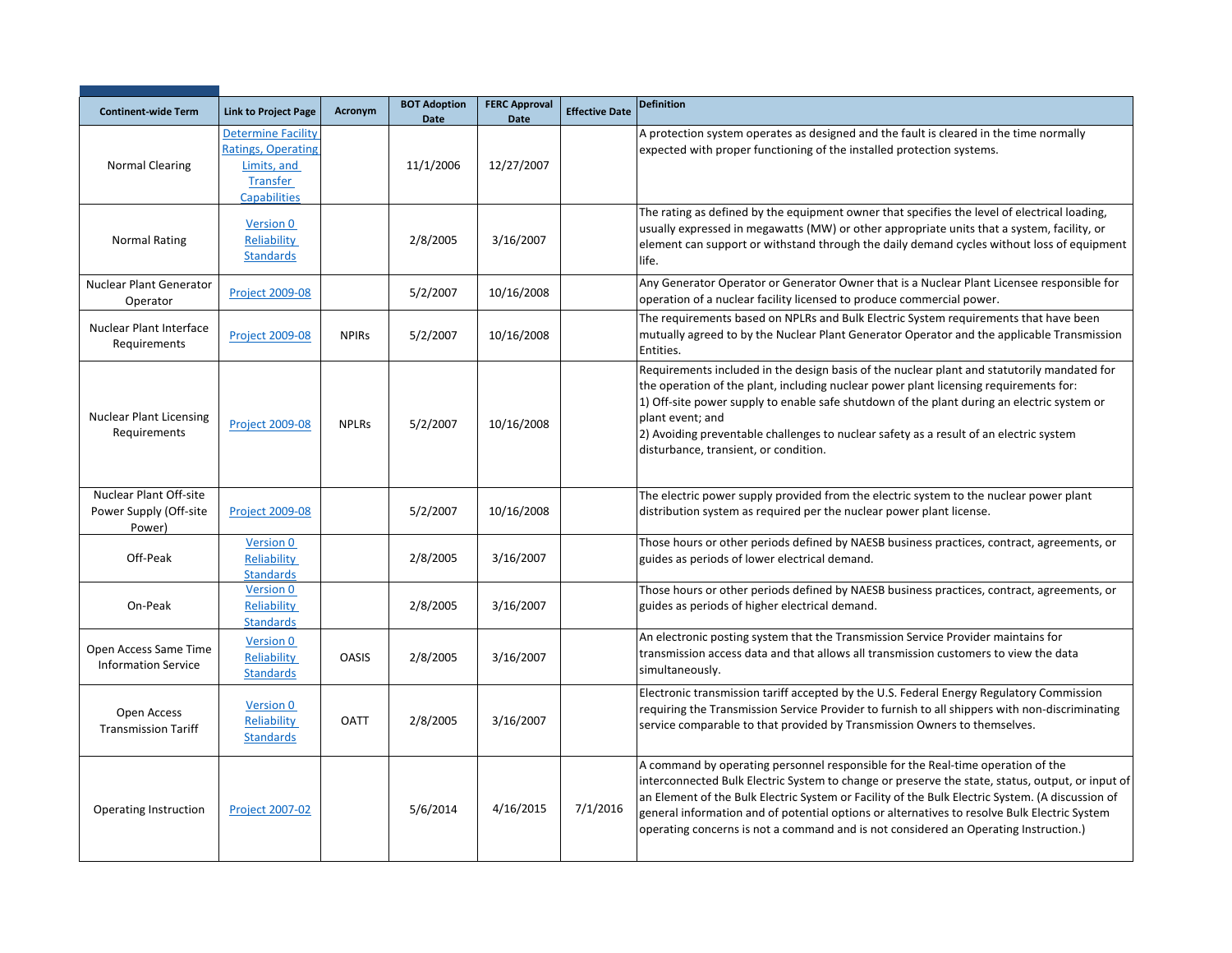| <b>Continent-wide Term</b>              | <b>Link to Project Page</b>                         | Acronym | <b>BOT Adoption</b><br><b>Date</b> | <b>FERC Approval</b><br><b>Date</b> | <b>Effective Date</b> | <b>Definition</b>                                                                                                                                                                                                                                                                                                                                                                                                                                                                                                                                                                                                        |
|-----------------------------------------|-----------------------------------------------------|---------|------------------------------------|-------------------------------------|-----------------------|--------------------------------------------------------------------------------------------------------------------------------------------------------------------------------------------------------------------------------------------------------------------------------------------------------------------------------------------------------------------------------------------------------------------------------------------------------------------------------------------------------------------------------------------------------------------------------------------------------------------------|
| <b>Operating Plan</b>                   | Coordinate<br><b>Operations</b>                     |         | 2/7/2006                           | 3/16/2007                           |                       | A document that identifies a group of activities that may be used to achieve some goal. An<br>Operating Plan may contain Operating Procedures and Operating Processes. A company-<br>specific system restoration plan that includes an Operating Procedure for black-starting units,<br>Operating Processes for communicating restoration progress with other entities, etc., is an<br>example of an Operating Plan.                                                                                                                                                                                                     |
| <b>Operating Procedure</b>              | Coordinate<br><b>Operations</b>                     |         | 2/7/2006                           | 3/16/2007                           |                       | A document that identifies specific steps or tasks that should be taken by one or more specific<br>operating positions to achieve specific operating goal(s). The steps in an Operating Procedure<br>should be followed in the order in which they are presented, and should be performed by the<br>position(s) identified. A document that lists the specific steps for a system operator to take in<br>removing a specific transmission line from service is an example of an Operating Procedure.                                                                                                                     |
| <b>Operating Process</b>                | Coordinate<br><b>Operations</b>                     |         | 2/7/2006                           | 3/16/2007                           |                       | A document that identifies general steps for achieving a generic operating goal. An Operating<br>Process includes steps with options that may be selected depending upon Real-time<br>conditions. A guideline for controlling high voltage is an example of an Operating Process.                                                                                                                                                                                                                                                                                                                                        |
| <b>Operating Reserve</b>                | <b>Version 0</b><br>Reliability<br><b>Standards</b> |         | 2/8/2005                           | 3/16/2007                           |                       | That capability above firm system demand required to provide for regulation, load forecasting<br>error, equipment forced and scheduled outages and local area protection. It consists of<br>spinning and non-spinning reserve.                                                                                                                                                                                                                                                                                                                                                                                           |
| Operating Reserve-<br>Spinning          | Version 0<br>Reliability<br><b>Standards</b>        |         | 2/8/2005                           | 3/16/2007                           |                       | The portion of Operating Reserve consisting of:<br>• Generation synchronized to the system and fully available to serve load within the<br>Disturbance Recovery Period following the contingency event; or<br>• Load fully removable from the system within the Disturbance Recovery Period following the<br>contingency event.                                                                                                                                                                                                                                                                                          |
| Operating Reserve-<br>Supplemental      | Version 0<br>Reliability<br><b>Standards</b>        |         | 2/8/2005                           | 3/16/2007                           |                       | The portion of Operating Reserve consisting of:<br>• Generation (synchronized or capable of being synchronized to the system) that is fully<br>available to serve load within the Disturbance Recovery Period following the contingency<br>event; or<br>• Load fully removable from the system within the Disturbance Recovery Period following the<br>contingency event.                                                                                                                                                                                                                                                |
| <b>Operating Voltage</b>                | Project 2007-07                                     |         | 2/7/2006                           | 3/16/2007                           |                       | The voltage level by which an electrical system is designated and to which certain operating<br>characteristics of the system are related; also, the effective (root-mean-square) potential<br>difference between any two conductors or between a conductor and the ground. The actual<br>voltage of the circuit may vary somewhat above or below this value.                                                                                                                                                                                                                                                            |
| <b>Operational Planning</b><br>Analysis | <b>Project 2014-03</b>                              | OPA     | 11/13/2014                         | 11/19/2015                          | 1/1/2017              | An evaluation of projected system conditions to assess anticipated (pre-Contingency) and<br>potential (post-Contingency) conditions for next-day operations. The evaluation shall reflect<br>applicable inputs including, but not limited to, load forecasts; generation output levels;<br>Interchange; known Protection System and Special Protection System status or degradation;<br>Transmission outages; generator outages; Facility Ratings; and identified phase angle and<br>equipment limitations. (Operational Planning Analysis may be provided through internal<br>systems or through third-party services.) |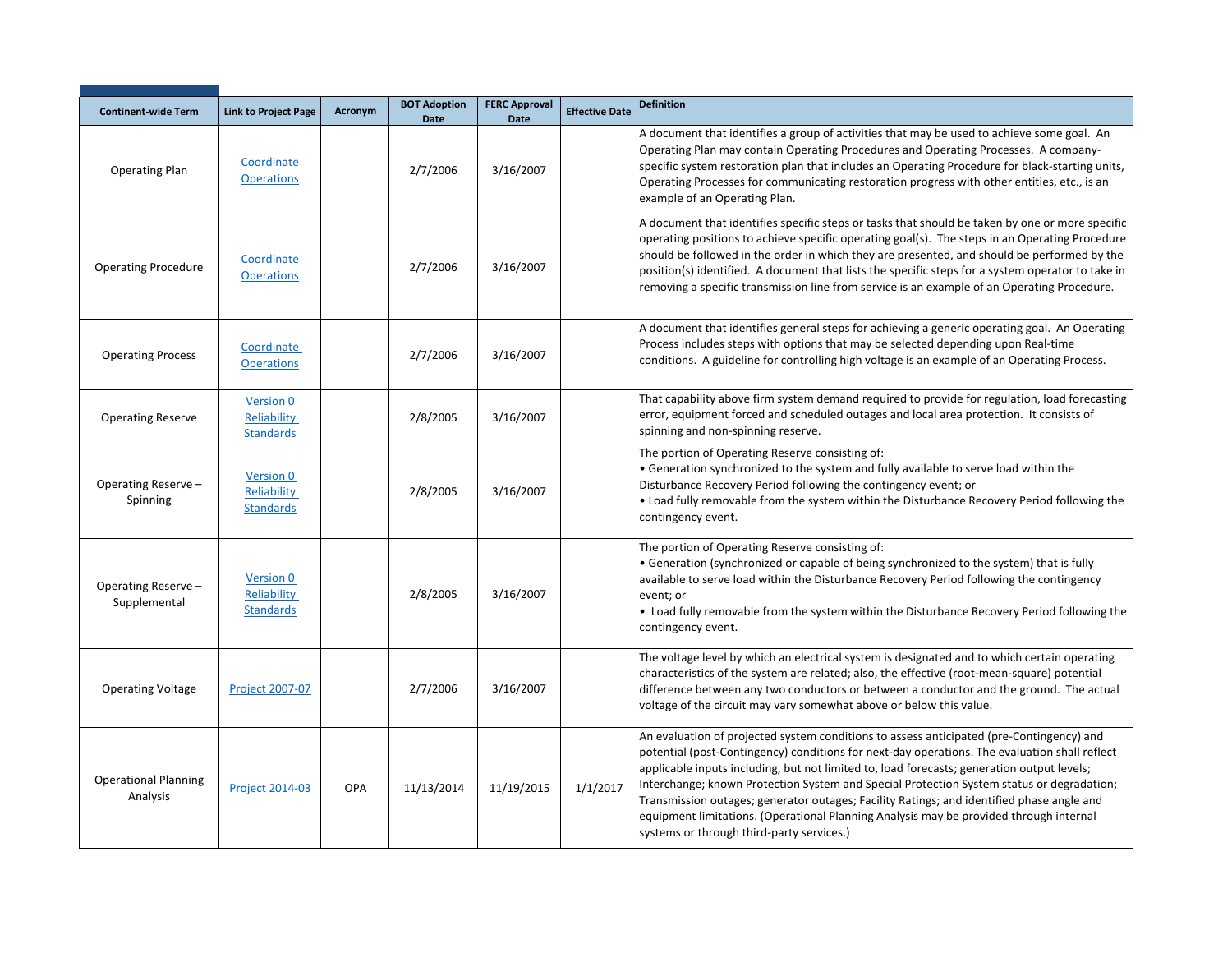| <b>Continent-wide Term</b>                           | <b>Link to Project Page</b>                                                                                                          | Acronym     | <b>BOT Adoption</b><br><b>Date</b> | <b>FERC Approval</b><br><b>Date</b> | <b>Effective Date</b> | <b>Definition</b>                                                                                                                                                                                                                                                        |
|------------------------------------------------------|--------------------------------------------------------------------------------------------------------------------------------------|-------------|------------------------------------|-------------------------------------|-----------------------|--------------------------------------------------------------------------------------------------------------------------------------------------------------------------------------------------------------------------------------------------------------------------|
| <b>Operations Support</b><br>Personnel               | <b>Project 2010-01</b>                                                                                                               |             | 2/6/2014                           | 6/19/2014                           | 7/1/2016              | Individuals who perform current day or next day outage coordination or assessments, or who<br>determine SOLs, IROLs, or operating nomograms, 1 in direct support of Real-time operations of<br>the Bulk Electric System.                                                 |
| <b>Outage Transfer</b><br><b>Distribution Factor</b> | <b>Project 2006-07</b><br>ATC/TTC/AFC and<br>CBM/TRM<br><b>Revisions</b>                                                             | <b>OTDF</b> | 8/22/2008                          | 11/24/2009                          |                       | In the post-contingency configuration of a system under study, the electric Power Transfer<br>Distribution Factor (PTDF) with one or more system Facilities removed from service (outaged).                                                                              |
| Overlap Regulation<br>Service                        | Version 0<br>Reliability<br><b>Standards</b>                                                                                         |             | 2/8/2005                           | 3/16/2007                           |                       | A method of providing regulation service in which the Balancing Authority providing the<br>regulation service incorporates another Balancing Authority's actual interchange, frequency<br>response, and schedules into providing Balancing Authority's AGC/ACE equation. |
| <b>Participation Factors</b>                         | <b>Project 2006-07</b><br>ATC/TTC/AFC and<br>CBM/TRM<br><b>Revisions</b>                                                             |             | 8/22/2008                          | 11/24/2009                          |                       | A set of dispatch rules such that given a specific amount of load to serve, an approximate<br>generation dispatch can be determined. To accomplish this, generators are assigned a<br>percentage that they will contribute to serve load.                                |
| Peak Demand                                          | Version 0<br>Reliability<br><b>Standards</b>                                                                                         |             | 2/8/2005                           | 3/16/2007                           |                       | 1. The highest hourly integrated Net Energy For Load within a Balancing Authority Area<br>occurring within a given period (e.g., day, month, season, or year).<br>2. The highest instantaneous demand within the Balancing Authority Area.                               |
| Performance-Reset<br>Period                          | <b>Determine Facility</b><br><b>Ratings, Operating</b><br>Limits, and<br><b>Transfer</b><br>Capabilities                             |             | 2/7/2006                           | 3/16/2007                           |                       | The time period that the entity being assessed must operate without any violations to reset<br>the level of non compliance to zero.                                                                                                                                      |
| <b>Physical Access Control</b><br>Systems            | <b>Project 2008-06</b><br><b>Cyber Security</b><br>Order 706                                                                         | <b>PACS</b> | 11/26/2012                         | 11/22/2013                          | 7/1/2016              | Cyber Assets that control, alert, or log access to the Physical Security Perimeter(s), exclusive of<br>locally mounted hardware or devices at the Physical Security Perimeter such as motion<br>sensors, electronic lock control mechanisms, and badge readers.          |
| <b>Physical Security</b><br>Perimeter                | <b>Project 2008-06</b><br><b>Cyber Security</b><br>Order 706                                                                         | <b>PSP</b>  | 11/26/2012                         | 11/22/2013                          | 7/1/2016              | The physical border surrounding locations in which BES Cyber Assets, BES Cyber Systems, or<br>Electronic Access Control or Monitoring Systems reside, and for which access is controlled.                                                                                |
| <b>Planning Assessment</b>                           | <b>Project 2006-02</b><br><b>Assess</b><br>Transmission<br><b>Future Needs and</b><br><b>Develop</b><br>Transmission<br><b>Plans</b> |             | 8/4/2011                           | 10/17/2013                          | 1/1/2015              | Documented evaluation of future Transmission System performance and Corrective Action<br>Plans to remedy identified deficiencies.                                                                                                                                        |
| <b>Planning Authority</b>                            | <b>Project 2015-04</b><br>Alignment of<br><b>Terms</b>                                                                               |             | 11/5/2015                          | 1/21/2016                           | 7/1/2016              | The responsible entity that coordinates and integrates transmission Facilities and service<br>plans, resource plans, and Protection Systems.                                                                                                                             |
| <b>Planning Coordinator</b>                          | Project 2006-07<br>ATC/TTC/AFC and<br><b>CBM/TRM</b><br><b>Revisions</b>                                                             | PC          | 8/22/2008                          | 11/24/2009                          |                       | See Planning Authority.                                                                                                                                                                                                                                                  |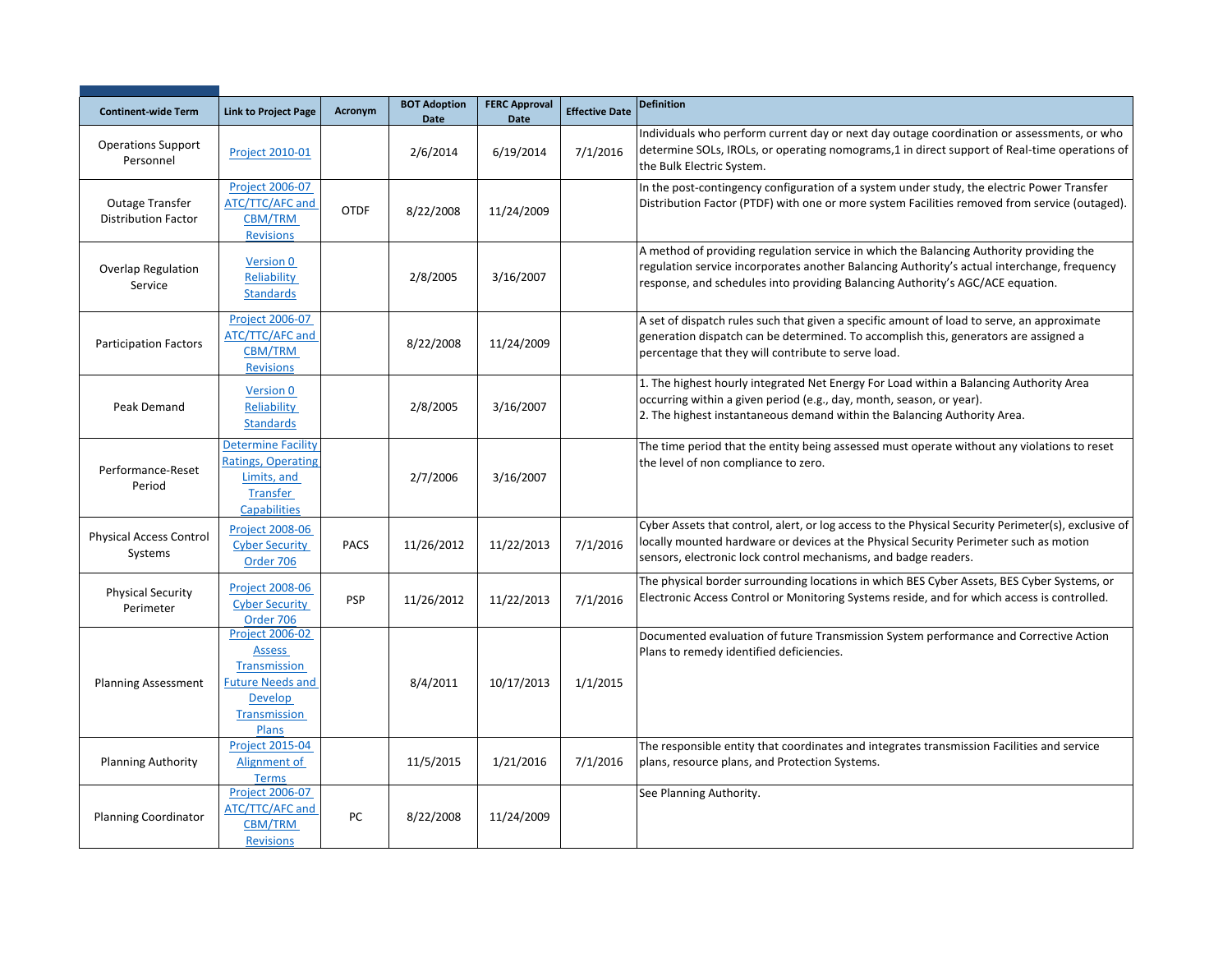| <b>Continent-wide Term</b>                             | <b>Link to Project Page</b>                                                             | Acronym    | <b>BOT Adoption</b> | <b>FERC Approval</b> | <b>Effective Date</b> | <b>Definition</b>                                                                                                                                                                                                                                                                                                                                                                                                                                                                                                                                          |
|--------------------------------------------------------|-----------------------------------------------------------------------------------------|------------|---------------------|----------------------|-----------------------|------------------------------------------------------------------------------------------------------------------------------------------------------------------------------------------------------------------------------------------------------------------------------------------------------------------------------------------------------------------------------------------------------------------------------------------------------------------------------------------------------------------------------------------------------------|
| Point of Delivery                                      | <b>Version 0</b><br>Reliability<br><b>Standards</b>                                     | POD        | Date<br>2/8/2005    | Date<br>3/16/2007    |                       | A location that the Transmission Service Provider specifies on its transmission system where<br>an Interchange Transaction leaves or a Load-Serving Entity receives its energy.                                                                                                                                                                                                                                                                                                                                                                            |
| Point of Receipt                                       | <b>Project 2015-04</b><br>Alignment of<br><b>Terms</b>                                  | POR        | 11/5/2015           | 1/21/2016            | 7/1/2016              | A location that the Transmission Service Provider specifies on its transmission system where<br>an Interchange Transaction enters or a generator delivers its output.                                                                                                                                                                                                                                                                                                                                                                                      |
| Point to Point<br><b>Transmission Service</b>          | Version 0<br>Reliability<br><b>Standards</b>                                            | PTP        | 2/8/2005            | 3/16/2007            |                       | The reservation and transmission of capacity and energy on either a firm or non-firm basis<br>from the Point(s) of Receipt to the Point(s) of Delivery.                                                                                                                                                                                                                                                                                                                                                                                                    |
| <b>Power Transfer</b><br><b>Distribution Factor</b>    | <b>Project 2006-07</b><br>ATC/TTC/AFC and<br><b>CBM/TRM</b><br><b>Revisions</b>         | PTDF       | 8/22/2008           | 11/24/2009           |                       | In the pre-contingency configuration of a system under study, a measure of the<br>responsiveness or change in electrical loadings on transmission system Facilities due to a<br>change in electric power transfer from one area to another, expressed in percent (up to 100%)<br>of the change in power transfer                                                                                                                                                                                                                                           |
| Pre-Reporting<br><b>Contingency Event ACE</b><br>Value | Project 2010-14.1<br>Phase 1                                                            |            | 11/5/2015           | 1/19/2017            | 1/1/2018              | The average value of Reporting ACE, or Reserve Sharing Group Reporting ACE when applicable,<br>in the 16-second interval immediately prior to the start of the Contingency Event Recovery<br>Period based on EMS scan rate data.                                                                                                                                                                                                                                                                                                                           |
| Pro Forma Tariff                                       | Version 0<br>Reliability<br><b>Standards</b>                                            |            | 2/8/2005            | 3/16/2007            |                       | Usually refers to the standard OATT and/or associated transmission rights mandated by the<br>U.S. Federal Energy Regulatory Commission Order No. 888.                                                                                                                                                                                                                                                                                                                                                                                                      |
| Protected Cyber Assets                                 | <b>Project 2014-02</b>                                                                  | <b>PCA</b> | 2/12/2015           | 1/21/2016            | 7/1/2016              | One or more Cyber Assets connected using a routable protocol within or on an Electronic<br>Security Perimeter that is not part of the highest impact BES Cyber System within the same<br>Electronic Security Perimeter. The impact rating of Protected Cyber Assets is equal to the<br>highest rated BES Cyber System in the same ESP.                                                                                                                                                                                                                     |
| <b>Protection System</b>                               | <b>Project 2007-17</b><br><b>Protection System</b><br>Maintenance and<br><b>Testing</b> |            | 11/19/2010          | 2/3/2012             | 4/1/2013              | Protection System -<br>• Protective relays which respond to electrical quantities,<br>• Communications systems necessary for correct operation of protective functions<br>. Voltage and current sensing devices providing inputs to protective relays,<br>• Station dc supply associated with protective functions (including station batteries, battery<br>chargers, and non-battery-based dc supply), and<br>• Control circuitry associated with protective functions through the trip coil(s) of the circuit<br>breakers or other interrupting devices. |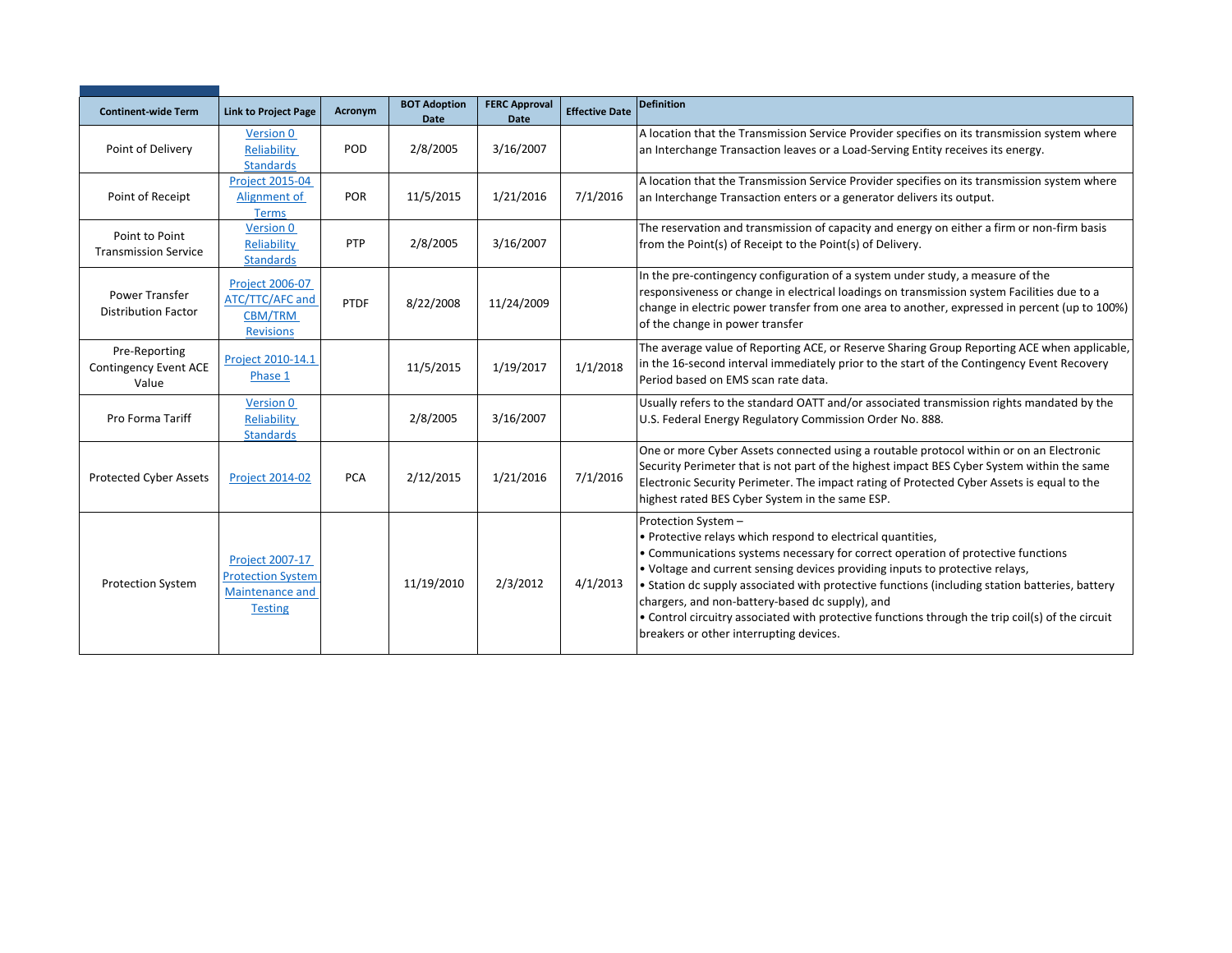| <b>Continent-wide Term</b>                                     | <b>Link to Project Page</b>                                              | Acronym     | <b>BOT Adoption</b><br><b>Date</b> | <b>FERC Approval</b><br><b>Date</b> | <b>Effective Date</b> | <b>Definition</b>                                                                                                                                                                                                                                                                                                                                                                                                                                                                                                                                                                                                                                                                                                                                                                                                                      |
|----------------------------------------------------------------|--------------------------------------------------------------------------|-------------|------------------------------------|-------------------------------------|-----------------------|----------------------------------------------------------------------------------------------------------------------------------------------------------------------------------------------------------------------------------------------------------------------------------------------------------------------------------------------------------------------------------------------------------------------------------------------------------------------------------------------------------------------------------------------------------------------------------------------------------------------------------------------------------------------------------------------------------------------------------------------------------------------------------------------------------------------------------------|
| <b>Protection System</b><br>Maintenance Program<br>(PRC-005-6) | Project 2007-17.4<br>PRC-005 FERC<br>Order No 803<br><b>Directive</b>    | <b>PSMP</b> | 11/5/2015                          | 12/18/2015                          | 1/1/2016              | An ongoing program by which Protection System,<br>Automatic Reclosing, and Sudden Pressure Relaying Components are kept in working order<br>and proper<br>operation of malfunctioning Components is restored. A maintenance program for a specific<br>Component includes one or more of the following activities:<br>. Verify - Determine that the Component is functioning correctly.<br>• Monitor - Observe the routine in-service operation of the Component.<br>. Test - Apply signals to a Component to observe functional performance or output behavior,<br>or to diagnose problems.<br>. Inspect — Examine for signs of Component failure, reduced performance or degradation.<br>• Calibrate – Adjust the operating threshold or measurement accuracy of a measuring<br>element to meet the intended performance requirement. |
| Pseudo-Tie                                                     | <b>Project 2008-12</b>                                                   |             | 2/6/2014                           | 6/30/2014                           | 10/1/2014             | A time-varying energy transfer that is updated in Real-time and included in the Actual Net<br>Interchange term (NIA) in the same manner as a Tie Line in the affected Balancing Authorities'<br>control ACE equations (or alternate control processes).                                                                                                                                                                                                                                                                                                                                                                                                                                                                                                                                                                                |
| Pseudo-Tie                                                     | Project 2010-<br>14.2.1. Phase 2                                         |             | 2/11/2016                          | 9/20/2017                           | 1/1/2019              | A time-varying energy transfer that is updated in Real-time and included in the Actual Net<br>Interchange term (NIA) in the same manner as a Tie Line in the affected Balancing Authorities'<br>Reporting ACE equation (or alternate control processes).                                                                                                                                                                                                                                                                                                                                                                                                                                                                                                                                                                               |
| <b>Purchasing-Selling Entity</b>                               | Version 0<br>Reliability<br><b>Standards</b>                             | <b>PSE</b>  | 2/8/2005                           | 3/16/2007                           |                       | The entity that purchases or sells, and takes title to, energy, capacity, and Interconnected<br>Operations Services. Purchasing-Selling Entities may be affiliated or unaffiliated merchants<br>and may or may not own generating facilities.                                                                                                                                                                                                                                                                                                                                                                                                                                                                                                                                                                                          |
| Ramp Rate<br>or<br>Ramp                                        | Version 0<br>Reliability<br><b>Standards</b>                             |             | 2/8/2005                           | 3/16/2007                           |                       | (Schedule) The rate, expressed in megawatts per minute, at which the interchange schedule is<br>attained during the ramp period.<br>(Generator) The rate, expressed in megawatts per minute, that a generator changes its output.                                                                                                                                                                                                                                                                                                                                                                                                                                                                                                                                                                                                      |
| <b>Rated Electrical Operating</b><br>Conditions                | Project 2007-07<br>Transmission<br>Vegetation<br>Management              |             | 2/7/2006                           | 3/16/2007                           |                       | The specified or reasonably anticipated conditions under which the electrical system or an<br>individual electrical circuit is intend/designed to operate                                                                                                                                                                                                                                                                                                                                                                                                                                                                                                                                                                                                                                                                              |
| Rated System Path<br>Methodology                               | <b>Project 2006-07</b><br>ATC/TTC/AFC and<br>CBM/TRM<br><b>Revisions</b> |             | 8/22/2008                          | 11/24/2009                          |                       | The Rated System Path Methodology is characterized by an initial Total Transfer Capability<br>(TTC), determined via simulation. Capacity Benefit Margin, Transmission Reliability Margin,<br>and Existing Transmission Commitments are subtracted from TTC, and Postbacks and<br>counterflows are added as applicable, to derive Available Transfer Capability. Under the Rated<br>System Path Methodology, TTC results are generally reported as specific transmission path<br>capabilities.                                                                                                                                                                                                                                                                                                                                          |
| Rating                                                         | <b>Version 0</b><br>Reliability<br><b>Standards</b>                      |             | 2/8/2005                           | 3/16/2007                           |                       | The operational limits of a transmission system element under a set of specified conditions.                                                                                                                                                                                                                                                                                                                                                                                                                                                                                                                                                                                                                                                                                                                                           |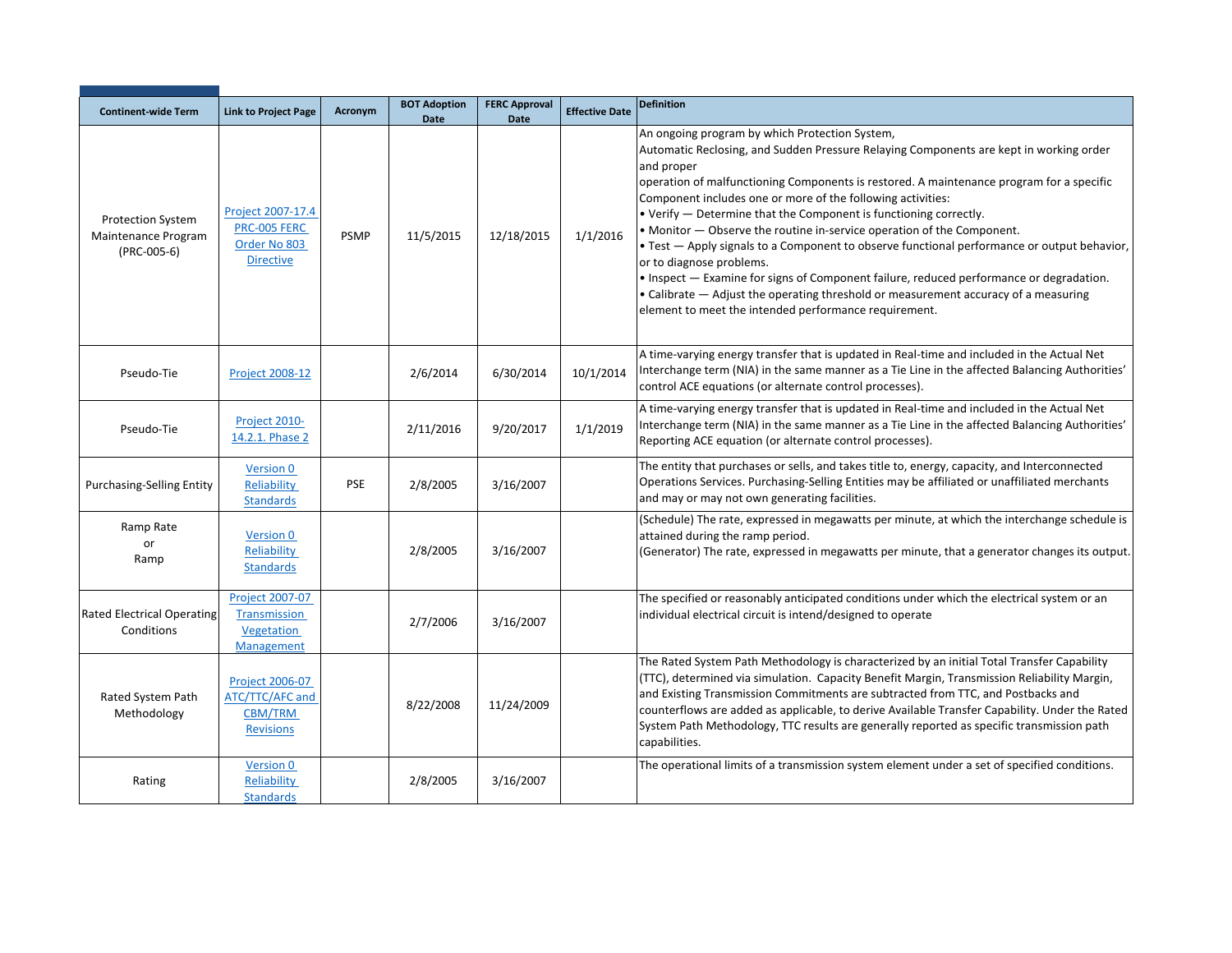| <b>Continent-wide Term</b>                        | <b>Link to Project Page</b>                            | Acronym    | <b>BOT Adoption</b><br><b>Date</b> | <b>FERC Approval</b><br><b>Date</b>  | <b>Effective Date</b> | <b>Definition</b>                                                                                                                                                                                                                                                                                                                                                                                                                                                                                                                                                                               |
|---------------------------------------------------|--------------------------------------------------------|------------|------------------------------------|--------------------------------------|-----------------------|-------------------------------------------------------------------------------------------------------------------------------------------------------------------------------------------------------------------------------------------------------------------------------------------------------------------------------------------------------------------------------------------------------------------------------------------------------------------------------------------------------------------------------------------------------------------------------------------------|
| <b>Reactive Power</b>                             | <b>Project 2015-04</b><br>Alignment of<br><b>Terms</b> |            | 11/5/2015                          | 1/21/2016                            | 7/1/2016              | The portion of electricity that establishes and sustains the electric and magnetic fields of<br>alternating-current equipment. Reactive Power must be supplied to most types of magnetic<br>equipment, such as motors and transformers. It also must supply the reactive losses on<br>transmission facilities. Reactive Power is provided by generators, synchronous condensers, or<br>electrostatic equipment such as capacitors and directly influences electric system voltage. It is<br>usually expressed in kilovars (kvar) or megavars (Mvar).                                            |
| <b>Real Power</b>                                 | <b>Project 2015-04</b><br>Alignment of<br><b>Terms</b> |            | 11/5/2015                          | 1/21/2016                            | 7/1/2016              | The portion of electricity that supplies energy to the Load.                                                                                                                                                                                                                                                                                                                                                                                                                                                                                                                                    |
| Real-time                                         | Coordinate<br><b>Operations</b>                        |            | 2/7/2006                           | 3/16/2007                            |                       | Present time as opposed to future time. (From Interconnection Reliability Operating Limits<br>standard.)                                                                                                                                                                                                                                                                                                                                                                                                                                                                                        |
| Real-time Assessment                              | <b>Project 2014-03</b>                                 |            | 11/13/2014                         | Revised<br>definition.<br>11/19/2015 | 1/1/2017              | An evaluation of system conditions using Real-time data to assess existing (pre-Contingency)<br>and potential (post-Contingency) operating conditions. The assessment shall reflect applicable<br>inputs including, but not limited to: load, generation output levels, known Protection System<br>and Special Protection System status or degradation, Transmission outages, generator<br>outages, Interchange, Facility Ratings, and identified phase angle and equipment limitations.<br>(Real-time Assessment may be provided through internal systems or through third-party<br>services.) |
| Receiving Balancing<br>Authority                  | Version 0<br>Reliability<br><b>Standards</b>           |            | 2/8/2005                           | 3/16/2007                            |                       | The Balancing Authority importing the Interchange.                                                                                                                                                                                                                                                                                                                                                                                                                                                                                                                                              |
| <b>Regional Reliability</b><br>Organization       | Version 0<br>Reliability<br><b>Standards</b>           | <b>RRO</b> | 2/8/2005                           | 3/16/2007                            |                       | 1. An entity that ensures that a defined area of the Bulk Electric System is reliable, adequate<br>and secure.<br>2. A member of the North American Electric Reliability Council. The Regional Reliability<br>Organization can serve as the Compliance Monitor.                                                                                                                                                                                                                                                                                                                                 |
| Regional Reliability Plan                         | Version 0<br>Reliability<br><b>Standards</b>           |            | 2/8/2005                           | 3/16/2007                            |                       | The plan that specifies the Reliability Coordinators and Balancing Authorities within the<br>Regional Reliability Organization, and explains how reliability coordination will be<br>accomplished.                                                                                                                                                                                                                                                                                                                                                                                              |
| <b>Regulating Reserve</b>                         | <b>Version 0</b><br>Reliability<br><b>Standards</b>    |            | 2/8/2005                           | 3/16/2007                            |                       | An amount of reserve responsive to Automatic Generation Control, which is sufficient to<br>provide normal regulating margin.                                                                                                                                                                                                                                                                                                                                                                                                                                                                    |
| <b>Regulation Reserve</b><br><b>Sharing Group</b> | Project 2010-14.1<br>Phase 1                           |            | 8/15/2013                          | 4/16/2015                            | 7/1/2016              | A group whose members consist of two or more Balancing<br>Authorities that collectively maintain, allocate, and supply the Regulating Reserve required for<br>all member Balancing Authorities to use in meeting applicable regulating standards.                                                                                                                                                                                                                                                                                                                                               |
| <b>Regulation Service</b>                         | <b>Version 0</b><br>Reliability<br><b>Standards</b>    |            | 2/8/2005                           | 3/16/2007                            |                       | The process whereby one Balancing Authority contracts to provide corrective response to all<br>or a portion of the ACE of another Balancing Authority. The Balancing Authority providing the<br>response assumes the obligation of meeting all applicable control criteria as specified by NERC<br>for itself and the Balancing Authority for which it is providing the Regulation Service.                                                                                                                                                                                                     |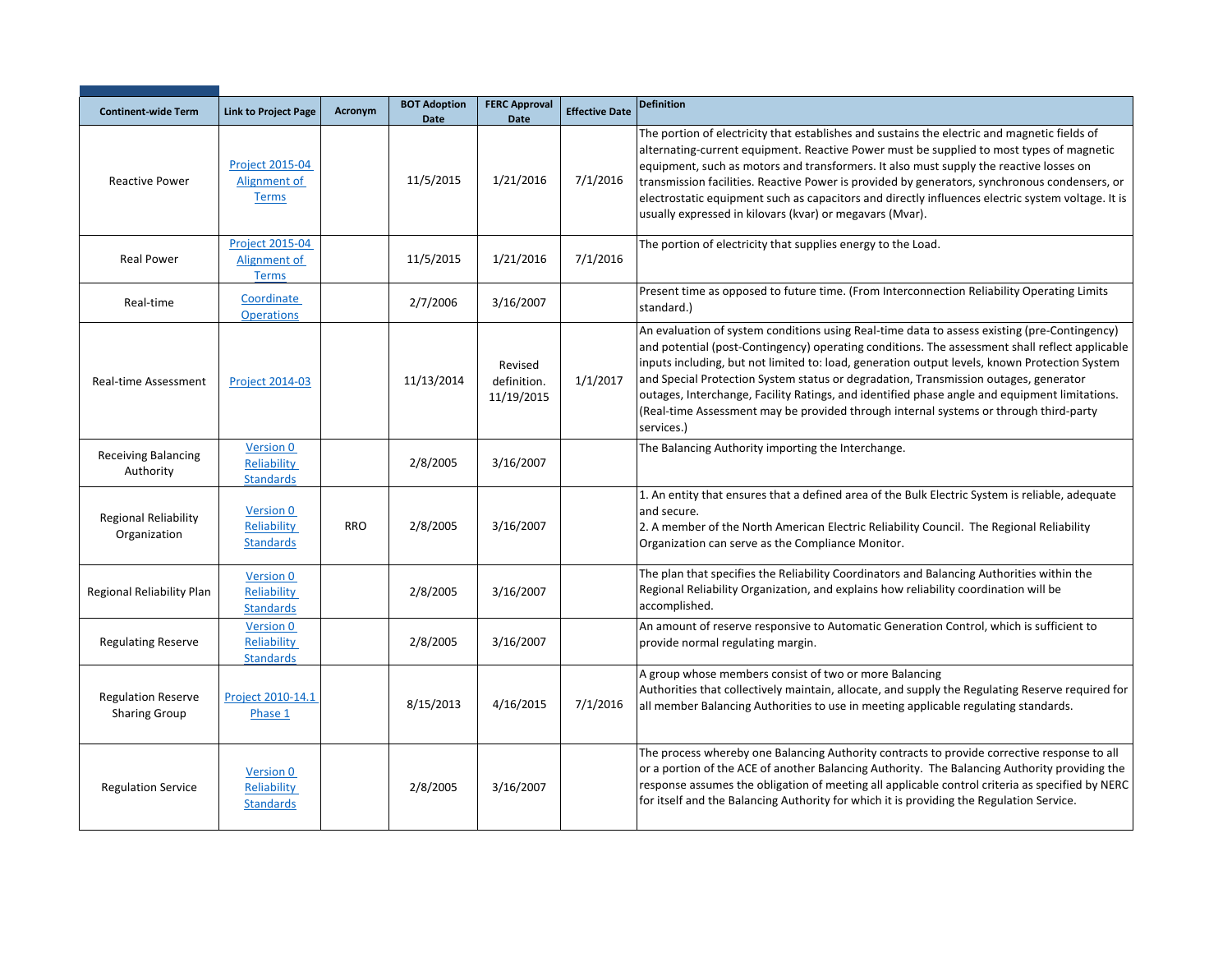| <b>Continent-wide Term</b>                                  | <b>Link to Project Page</b>                            | Acronym     | <b>BOT Adoption</b><br>Date | <b>FERC Approval</b><br>Date | <b>Effective Date</b> | <b>Definition</b>                                                                                                                                                                                                                                                                                                                                                                                                                                                                                                                                                                                                                                                                                                                               |
|-------------------------------------------------------------|--------------------------------------------------------|-------------|-----------------------------|------------------------------|-----------------------|-------------------------------------------------------------------------------------------------------------------------------------------------------------------------------------------------------------------------------------------------------------------------------------------------------------------------------------------------------------------------------------------------------------------------------------------------------------------------------------------------------------------------------------------------------------------------------------------------------------------------------------------------------------------------------------------------------------------------------------------------|
|                                                             | <b>Project 2008-12</b>                                 |             |                             |                              |                       | A request to modify a Confirmed Interchange or Implemented Interchange for reliability                                                                                                                                                                                                                                                                                                                                                                                                                                                                                                                                                                                                                                                          |
| Reliability Adjustment                                      | Coordinate                                             |             | 2/6/2014                    | 6/30/2014                    | 10/1/2014             | purposes.                                                                                                                                                                                                                                                                                                                                                                                                                                                                                                                                                                                                                                                                                                                                       |
| Arranged Interchange                                        | Interchange                                            |             |                             |                              |                       |                                                                                                                                                                                                                                                                                                                                                                                                                                                                                                                                                                                                                                                                                                                                                 |
|                                                             | <b>Standards</b>                                       |             |                             |                              |                       |                                                                                                                                                                                                                                                                                                                                                                                                                                                                                                                                                                                                                                                                                                                                                 |
|                                                             | <b>Project 2007-14</b>                                 |             |                             |                              |                       | Request to modify an Implemented Interchange Schedule for reliability purposes.                                                                                                                                                                                                                                                                                                                                                                                                                                                                                                                                                                                                                                                                 |
| <b>Reliability Adjustment RFI</b>                           | Coordinate                                             |             | 10/29/2008                  | 12/17/2009                   |                       |                                                                                                                                                                                                                                                                                                                                                                                                                                                                                                                                                                                                                                                                                                                                                 |
|                                                             | Interchange -                                          |             |                             |                              |                       |                                                                                                                                                                                                                                                                                                                                                                                                                                                                                                                                                                                                                                                                                                                                                 |
|                                                             | <b>Timing Table</b>                                    |             |                             |                              |                       |                                                                                                                                                                                                                                                                                                                                                                                                                                                                                                                                                                                                                                                                                                                                                 |
| <b>Reliability Coordinator</b>                              | <b>Project 2015-04</b><br>Alignment of<br><b>Terms</b> | <b>RC</b>   | 11/5/2015                   | 1/21/2016                    | 7/1/2016              | The entity that is the highest level of authority who is responsible for the Reliable Operation of<br>the Bulk Electric System, has the Wide Area view of the Bulk Electric System, and has the<br>operating tools, processes and procedures, including the authority to prevent or mitigate<br>emergency operating situations in both next-day analysis and real-time operations. The<br>Reliability Coordinator has the purview that is broad enough to enable the calculation of<br>Interconnection Reliability Operating Limits, which may be based on the operating parameters<br>of transmission systems beyond any Transmission Operator's vision.                                                                                       |
| <b>Reliability Coordinator</b><br>Area                      | Version 0<br>Reliability<br><b>Standards</b>           |             | 2/8/2005                    | 3/16/2007                    |                       | The collection of generation, transmission, and loads within the boundaries of the Reliability<br>Coordinator. Its boundary coincides with one or more Balancing Authority Areas.                                                                                                                                                                                                                                                                                                                                                                                                                                                                                                                                                               |
| <b>Reliability Coordinator</b><br><b>Information System</b> | Version 0<br>Reliability<br><b>Standards</b>           | <b>RCIS</b> | 2/8/2005                    | 3/16/2007                    |                       | The system that Reliability Coordinators use to post messages and share operating<br>information in real time.                                                                                                                                                                                                                                                                                                                                                                                                                                                                                                                                                                                                                                  |
| <b>Reliability Standard</b>                                 | <b>Project 2015-04</b><br>Alignment of<br><b>Terms</b> |             | 11/5/2015                   | 1/21/2016                    | 7/1/2016              | A requirement, approved by the United States Federal Energy Regulatory Commission under<br>Section 215 of the Federal Power Act, or approved or recognized by an applicable<br>governmental authority in other jurisdictions, to provide for Reliable Operation of the Bulk-<br>Power System. The term includes requirements for the operation of existing Bulk-Power<br>System facilities, including cybersecurity protection, and the design of planned additions or<br>modifications to such facilities to the extent necessary to provide for Reliable Operation of the<br>Bulk-Power System, but the term does not include any requirement to enlarge such facilities<br>or to construct new transmission capacity or generation capacity. |
| <b>Reliable Operation</b>                                   | <b>Project 2015-04</b><br>Alignment of<br><b>Terms</b> |             | 11/5/2015                   | 1/21/2016                    | 7/1/2016              | Operating the elements of the [Bulk-Power System] within equipment and electric system<br>thermal, voltage, and stability limits so that instability, uncontrolled separation, or cascading<br>failures of such system will not occur as a result of a sudden disturbance, including a<br>cybersecurity incident, or unanticipated failure of system elements.                                                                                                                                                                                                                                                                                                                                                                                  |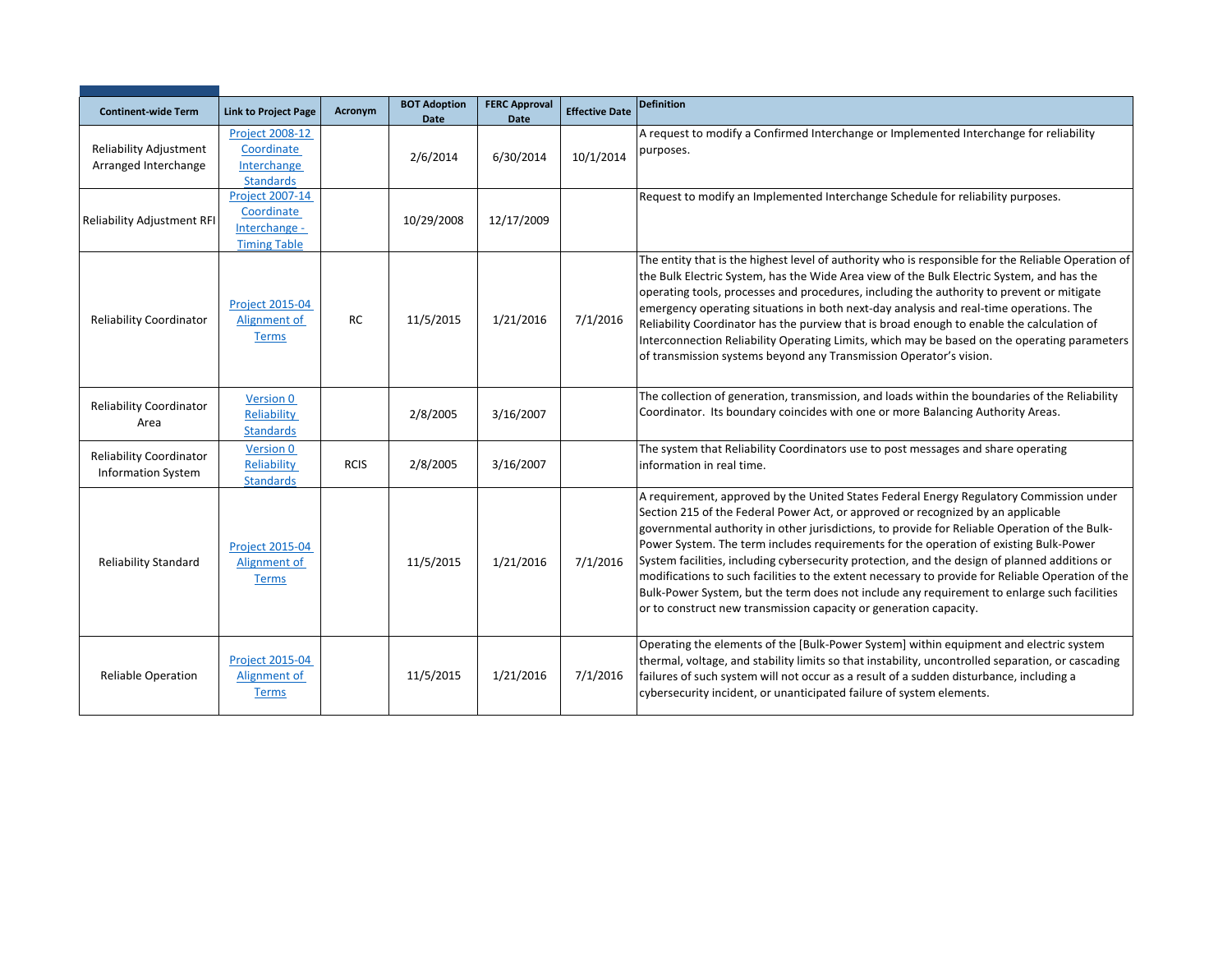| <b>Continent-wide Term</b>                        | <b>Link to Project Page</b> | Acronym    | <b>BOT Adoption</b><br><b>Date</b> | <b>FERC Approval</b><br><b>Date</b> | <b>Effective Date</b> | <b>Definition</b>                                                                                                                                                                                                                                                                                                                                                                                                                                                                                                                                                                                                                                                                                                                                                                                                                                                                                                                                                                                                                                                                                                                                                                                                                                                                                                                                                                                                                                          |
|---------------------------------------------------|-----------------------------|------------|------------------------------------|-------------------------------------|-----------------------|------------------------------------------------------------------------------------------------------------------------------------------------------------------------------------------------------------------------------------------------------------------------------------------------------------------------------------------------------------------------------------------------------------------------------------------------------------------------------------------------------------------------------------------------------------------------------------------------------------------------------------------------------------------------------------------------------------------------------------------------------------------------------------------------------------------------------------------------------------------------------------------------------------------------------------------------------------------------------------------------------------------------------------------------------------------------------------------------------------------------------------------------------------------------------------------------------------------------------------------------------------------------------------------------------------------------------------------------------------------------------------------------------------------------------------------------------------|
| <b>Remedial Action Scheme</b>                     | Project 2010-05.2           | <b>RAS</b> | 11/13/2014                         | 11/19/2015                          | 4/1/2017              | A scheme designed to detect predetermined System conditions and automatically take corrective actions<br>that may include, but are not limited to, adjusting or tripping generation (MW and Mvar), tripping load, or<br>reconfiguring a System(s). RAS accomplish objectives such as:<br>. Meet requirements identified in the NERC Reliability Standards;<br>• Maintain Bulk Electric System (BES) stability;<br>· Maintain acceptable BES voltages;<br>• Maintain acceptable BES power flows;<br>• Limit the impact of Cascading or extreme events.<br>The following do not individually constitute a RAS:<br>a. Protection Systems installed for the purpose of detecting Faults on BES Elements and isolating the<br>faulted Elements<br>b. Schemes for automatic underfrequency load shedding (UFLS) and automatic undervoltage load shedding<br>(UVLS) comprised of only distributed relays<br>c. Out-of-step tripping and power swing blocking<br>d. Automatic reclosing schemes<br>e. Schemes applied on an Element for non-Fault conditions, such as, but not limited to, generator loss-of-<br>field, transformer top-oil temperature, overvoltage, or overload to protect the Element against damage by<br>removing it from service                                                                                                                                                                                                             |
| <b>Remedial Action Scheme</b><br>Continued        | Project 2010-05.2           | <b>RAS</b> | 11/13/2014                         | 11/19/2015                          | 4/1/2017              | f. Controllers that switch or regulate one or more of the following: series or shunt reactive devices,<br>flexible alternating current transmission system (FACTS) devices, phase-shifting transformers,<br>variable-frequency transformers, or tap-changing transformers; and, that are located at and monitor<br>quantities solely at the same station as the Element being switched or regulated<br>g. FACTS controllers that remotely switch static shunt reactive devices located at other stations to<br>regulate the output of a single FACTS device<br>h. Schemes or controllers that remotely switch shunt reactors and shunt capacitors for voltage<br>regulation that would otherwise be manually switched<br>i. Schemes that automatically de-energize a line for a non-Fault operation when one end of the line is<br>open<br>J. Schemes that provide anti-islanding protection (e.g., protect load from effects of being isolated<br>with generation that may not be capable of maintaining acceptable frequency and voltage)<br>k. Automatic sequences that proceed when manually initiated solely by a System Operator<br>I. Modulation of HVdc or FACTS via supplementary controls, such as angle damping or frequency<br>damping applied to damp local or inter-area oscillations<br>m. Sub-synchronous resonance (SSR) protection schemes that directly detect sub-synchronous<br>quantities (e.g., currents or torsional oscillations) |
| <b>Remedial Action Scheme</b><br><b>Continued</b> | Project 2010-05.2           | RAS        | 11/13/2014                         | 11/19/2015                          | 4/1/2017              | n. Generator controls such as, but not limited to, automatic generation control (AGC),<br>generation excitation [e.g. automatic voltage regulation (AVR) and power system stabilizers<br>(PSS)], fast valving, and speed governing                                                                                                                                                                                                                                                                                                                                                                                                                                                                                                                                                                                                                                                                                                                                                                                                                                                                                                                                                                                                                                                                                                                                                                                                                         |
| Removable Media                                   | <b>Project 2014-02</b>      |            | 2/12/2015                          | 1/21/2016                           | 7/1/2016              | Storage media that (i) are not Cyber Assets, (ii) are capable of transferring executable code,<br>(iii) can be used to store, copy, move, or access data, and (iv) are directly connected for 30<br>consecutive calendar days or less to a BES Cyber Asset, a network within an ESP, or a Protected<br>Cyber Asset. Examples include, but are not limited to, floppy disks, compact<br>disks, USB flash drives, external hard drives, and other flash memory cards/drives that contain<br>nonvolatile memory.                                                                                                                                                                                                                                                                                                                                                                                                                                                                                                                                                                                                                                                                                                                                                                                                                                                                                                                                              |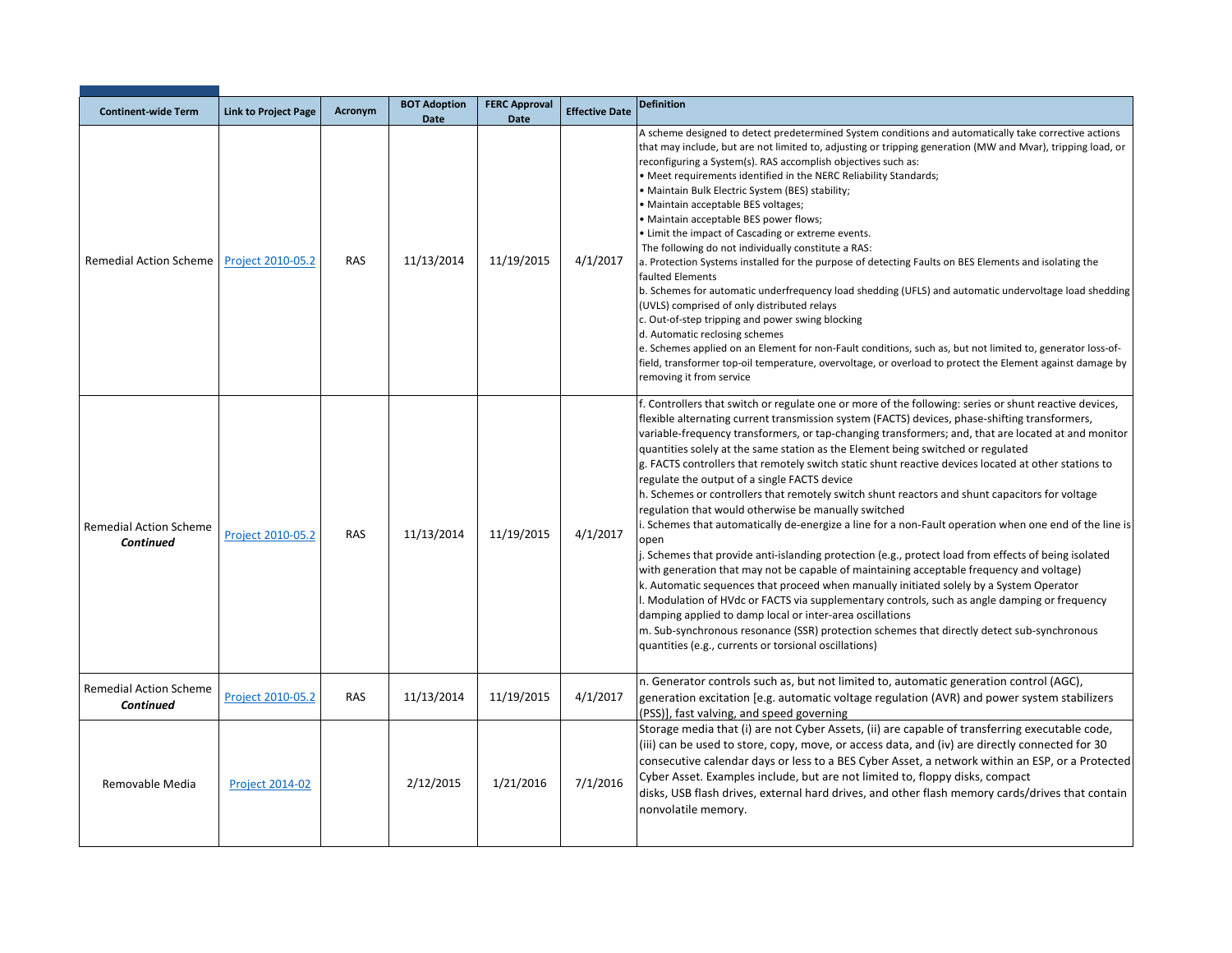| <b>Continent-wide Term</b>                              | <b>Link to Project Page</b>                                                             | Acronym | <b>BOT Adoption</b> | <b>FERC Approval</b>     | <b>Effective Date</b> | <b>Definition</b>                                                                                                                                                                                                                                                                                                                                                                                                                                                                                                                                                                                                                                                                                                                                                                                                                                                                                                                                                                                                                                                                      |
|---------------------------------------------------------|-----------------------------------------------------------------------------------------|---------|---------------------|--------------------------|-----------------------|----------------------------------------------------------------------------------------------------------------------------------------------------------------------------------------------------------------------------------------------------------------------------------------------------------------------------------------------------------------------------------------------------------------------------------------------------------------------------------------------------------------------------------------------------------------------------------------------------------------------------------------------------------------------------------------------------------------------------------------------------------------------------------------------------------------------------------------------------------------------------------------------------------------------------------------------------------------------------------------------------------------------------------------------------------------------------------------|
| <b>Reportable Balancing</b><br><b>Contingency Event</b> | Project 2010-14.1<br>Phase 1                                                            |         | Date<br>11/5/2015   | <b>Date</b><br>1/19/2017 | 1/1/2018              | Any Balancing Contingency Event occurring within a one-minute interval of an initial sudden<br>decline in ACE based on EMS scan rate data that results in a loss of MW output less than or<br>equal to the Most Severe Single Contingency, and greater than or equal to the lesser amount<br>of: (i) 80% of the Most Severe Single Contingency, or (ii) the amount listed below for the<br>applicable Interconnection. Prior to any given calendar quarter, the 80% threshold may be<br>reduced by the responsible entity upon written notification to the Regional Entity.<br>• Eastern Interconnection - 900 MW<br>• Western Interconnection – 500 MW<br>$\bullet$ ERCOT - 800 MW<br>• Quebec - 500 MW                                                                                                                                                                                                                                                                                                                                                                               |
| Reportable Cyber Security<br>Incident                   | <b>Project 2008-06</b><br><b>Cyber Security</b><br>Order 706 V5 CIP<br><b>Standards</b> |         | 11/26/2012          | 11/22/2013               | 7/1/2016              | A Cyber Security Incident that has compromised or disrupted one or more reliability tasks of a<br>functional entity.                                                                                                                                                                                                                                                                                                                                                                                                                                                                                                                                                                                                                                                                                                                                                                                                                                                                                                                                                                   |
| Reportable Disturbance                                  | Version 0<br>Reliability<br><b>Standards</b>                                            |         | 2/8/2005            | 3/16/2007                |                       | Any event that causes an ACE change greater than or equal to 80% of a Balancing Authority's<br>or reserve sharing group's most severe contingency. The definition of a reportable<br>disturbance is specified by each Regional Reliability Organization. This definition may not be<br>retroactively adjusted in response to observed performance.                                                                                                                                                                                                                                                                                                                                                                                                                                                                                                                                                                                                                                                                                                                                     |
| <b>Reporting ACE</b>                                    | Project 2010-<br>14.2.1. Phase 2                                                        |         | 2/11/2016           |                          | 7/1/2016              | The scan rate values of a Balancing Authority Area's (BAA) Area Control Error (ACE) measured in MW<br>includes the difference between the Balancing Authority Area's Actual Net Interchange and its Scheduled<br>Net Interchange, plus its Frequency Bias Setting obligation, plus correction for any known meter error. In<br>the Western Interconnection, Reporting ACE includes Automatic Time Error Correction (ATEC).<br>Reporting ACE is calculated as follows:<br>Reporting ACE = $(NI_A - NI_S) - 10B (F_A - FS) - I_{ME}$<br>Reporting ACE is calculated in the Western Interconnection as follows:<br>Reporting ACE = $(NI_A - NI_S) - 10B (F_A - F_S) - I_{MF} + I_{ATFC}$<br>Where:<br>$\bullet$ NI <sub>A</sub> = Actual Net Interchange.<br>$\bullet$ NI <sub>s</sub> = Scheduled Net Interchange.<br>$\bullet$ B = Frequency Bias Setting.<br>$\bullet$ F <sub>A</sub> = Actual Frequency.<br>$\bullet$ F <sub>s</sub> = Scheduled Frequency.<br>$\bullet$ I <sub>MF</sub> = Interchange Meter Error.<br>$\bullet$ I <sub>ATEC</sub> = Automatic Time Error Correction. |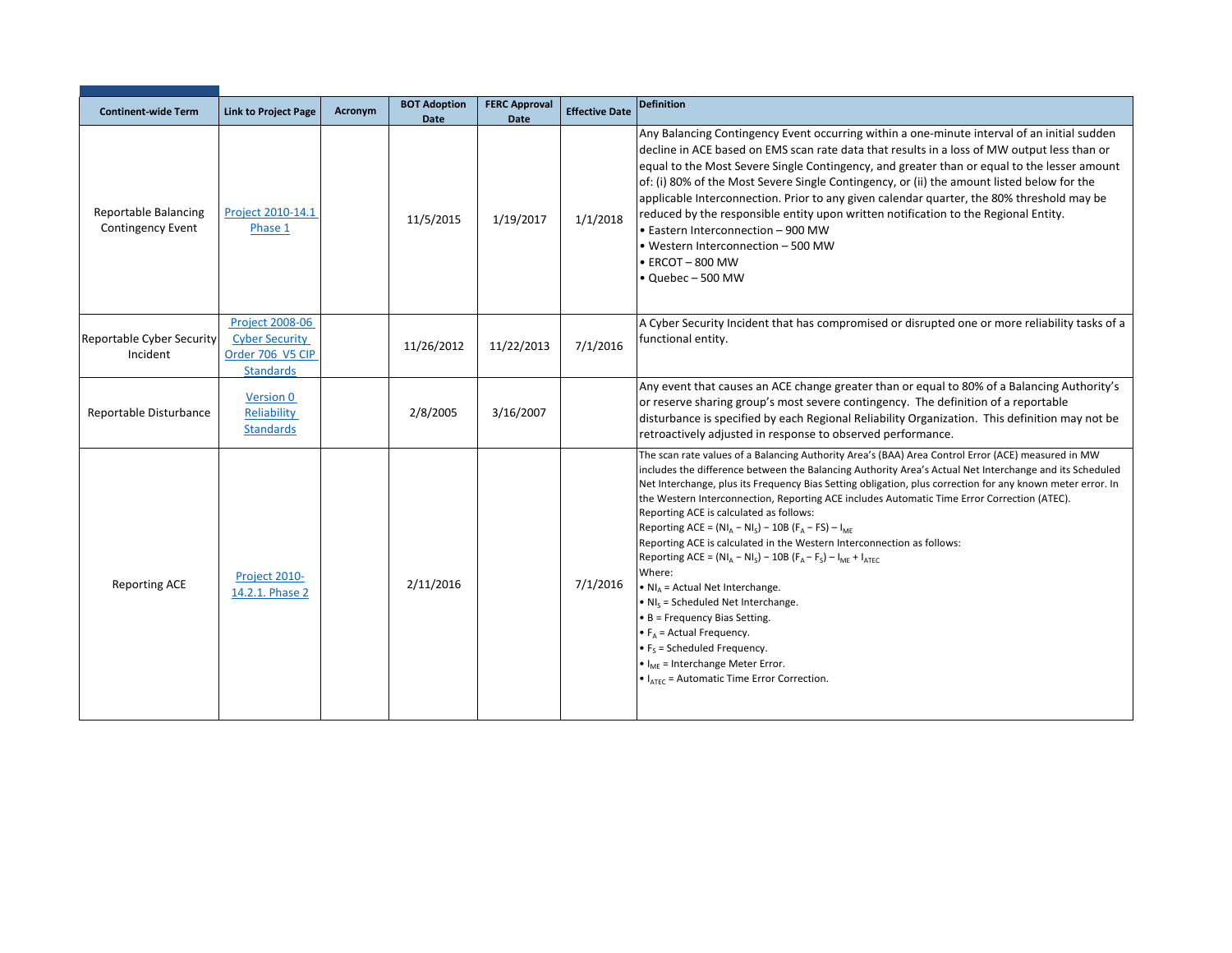| <b>Continent-wide Term</b>                           | <b>Link to Project Page</b>                            | Acronym    | <b>BOT Adoption</b><br><b>Date</b> | <b>FERC Approval</b><br>Date | <b>Effective Date</b> | <b>Definition</b>                                                                                                                                                                                                                                                                                                                                                                                                                                                                                                                                                                                                                                                                                                                                                                                                                                                                                                                                                                                                                                                                                         |
|------------------------------------------------------|--------------------------------------------------------|------------|------------------------------------|------------------------------|-----------------------|-----------------------------------------------------------------------------------------------------------------------------------------------------------------------------------------------------------------------------------------------------------------------------------------------------------------------------------------------------------------------------------------------------------------------------------------------------------------------------------------------------------------------------------------------------------------------------------------------------------------------------------------------------------------------------------------------------------------------------------------------------------------------------------------------------------------------------------------------------------------------------------------------------------------------------------------------------------------------------------------------------------------------------------------------------------------------------------------------------------|
| <b>Reporting ACE</b><br>(continued)                  | Project 2010-<br>14.2.1. Phase 2                       |            | 2/11/2016                          |                              | 7/1/2016              | All NERC Interconnections operate using the principles of Tie-line Bias (TLB) Control and<br>require the use of an ACE equation similar to the Reporting ACE defined above. Any<br>modification(s) to this specified Reporting ACE equation that is(are) implemented for all BAAs<br>on an Interconnection and is(are) consistent with the following four principles of Tie Line Bias<br>control will provide a valid alternative to this Reporting ACE equation:<br>1. All portions of the Interconnection are included in exactly one BAA so that the sum of all<br>BAAs' generation, load, and loss is the same as total Interconnection generation, load, and<br>loss;<br>2. The algebraic sum of all BAAs' Scheduled Net Interchange is equal to zero at all times and<br>the sum of all BAAs' Actual Net Interchange values is equal to zero at all times;<br>3. The use of a common Scheduled Frequency $Fs$ for all BAAs at all times; and,<br>4. Excludes metering or computational errors. (The inclusion and use of the $I_{MF}$ term corrects<br>for known metering or computational errors.) |
| Request for Interchange                              | <b>Project 2008-12</b><br>Coordinate<br>Interchange    | <b>RFI</b> | 2/6/2014                           | 6/30/2014                    | 10/1/2014             | A collection of data as defined in the NAESB Business Practice Standards submitted for the<br>purpose of implementing bilateral Interchange between Balancing Authorities or an energy<br>transfer within a single Balancing Authority.                                                                                                                                                                                                                                                                                                                                                                                                                                                                                                                                                                                                                                                                                                                                                                                                                                                                   |
| <b>Reserve Sharing Group</b>                         | <b>Project 2015-04</b><br>Alignment of<br><b>Terms</b> |            | 11/5/2015                          | 1/21/2016                    | 7/1/2016              | A group whose members consist of two or more Balancing Authorities that collectively<br>maintain, allocate, and supply operating reserves required for each Balancing Authority's use<br>in recovering from contingencies within the group. Scheduling energy from an Adjacent<br>Balancing Authority to aid recovery need not constitute reserve sharing provided the<br>transaction is ramped in over a period the supplying party could reasonably be expected to<br>load generation in (e.g., ten minutes). If the transaction is ramped in quicker (e.g., between<br>zero and ten minutes) then, for the purposes of disturbance control performance, the areas<br>become a Reserve Sharing Group.                                                                                                                                                                                                                                                                                                                                                                                                   |
| <b>Reserve Sharing Group</b><br><b>Reporting ACE</b> | Project 2010-14.1<br>Phase 1                           |            | 11/5/2015                          | 1/19/2017                    | 1/1/2018              | At any given time of measurement for the applicable Reserve Sharing Group (RSG), the<br>algebraic sum of the ACEs (or equivalent as calculated at such time of measurement) of the<br>Balancing Authorities participating in the RSG at the time of measurement.                                                                                                                                                                                                                                                                                                                                                                                                                                                                                                                                                                                                                                                                                                                                                                                                                                          |
| Resource Planner                                     | <b>Project 2015-04</b><br>Alignment of<br><b>Terms</b> |            | 11/5/2015                          | 1/21/2016                    | 7/1/2016              | The entity that develops a long-term (generally one year and beyond) plan for the resource<br>adequacy of specific loads (customer demand and energy requirements) within a Planning<br>Authority area.                                                                                                                                                                                                                                                                                                                                                                                                                                                                                                                                                                                                                                                                                                                                                                                                                                                                                                   |
| Response Rate                                        | <b>Version 0</b><br>Reliability<br><b>Standards</b>    |            | 2/8/2005                           | 3/16/2007                    |                       | The Ramp Rate that a generating unit can achieve under normal operating conditions<br>expressed in megawatts per minute (MW/Min).                                                                                                                                                                                                                                                                                                                                                                                                                                                                                                                                                                                                                                                                                                                                                                                                                                                                                                                                                                         |
| Right-of-Way                                         | <b>Project 2010-07</b>                                 | <b>ROW</b> | 5/9/2012                           | 3/21/2013                    | 7/1/2014              | The corridor of land under a transmission line(s) needed to operate the line(s). The width of<br>the corridor is established by engineering or construction standards as documented in either<br>construction documents, pre-2007 vegetation maintenance records, or by the blowout<br>standard in effect when the line was built. The ROW width in no case exceeds the applicable<br>Transmission Owner's or applicable Generator Owner's legal rights but may be less based on<br>the aforementioned criteria.                                                                                                                                                                                                                                                                                                                                                                                                                                                                                                                                                                                          |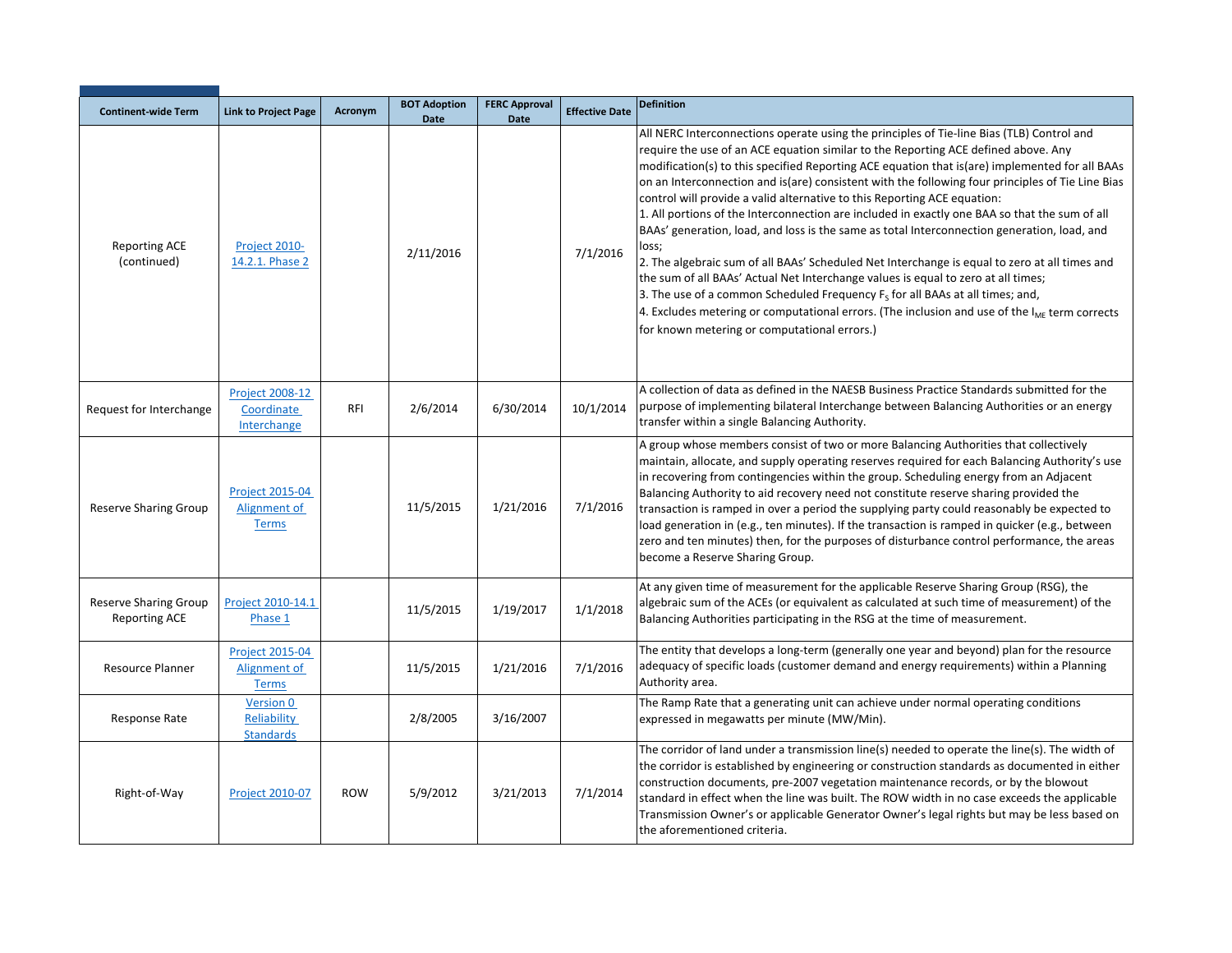| <b>Continent-wide Term</b>                                      | <b>Link to Project Page</b>                                             | Acronym | <b>BOT Adoption</b><br>Date | <b>FERC Approval</b><br>Date | <b>Effective Date</b> | <b>Definition</b>                                                                                                                                                                                                                                                                                                                                                              |
|-----------------------------------------------------------------|-------------------------------------------------------------------------|---------|-----------------------------|------------------------------|-----------------------|--------------------------------------------------------------------------------------------------------------------------------------------------------------------------------------------------------------------------------------------------------------------------------------------------------------------------------------------------------------------------------|
| Scenario                                                        | Coordinate<br><b>Operations</b>                                         |         | 2/7/2006                    | 3/16/2007                    |                       | Possible event.                                                                                                                                                                                                                                                                                                                                                                |
| Schedule                                                        | Version 0<br>Reliability<br><b>Standards</b>                            |         | 2/8/2005                    | 3/16/2007                    |                       | (Verb) To set up a plan or arrangement for an Interchange Transaction.<br>(Noun) An Interchange Schedule.                                                                                                                                                                                                                                                                      |
| Scheduled Frequency                                             | Version 0<br>Reliability<br><b>Standards</b>                            |         | 2/8/2005                    | 3/16/2007                    |                       | 60.0 Hertz, except during a time correction.                                                                                                                                                                                                                                                                                                                                   |
| <b>Scheduled Net</b><br>Interchange (NI <sub>s</sub> )          | Project 2010-<br>14.2.1 Phase 2                                         |         | 2/11/2016                   |                              | 7/1/2016              | The algebraic sum of all scheduled megawatt transfers, including Dynamic Schedules, to and<br>from all Adjacent Balancing Authority areas within the same Interconnection, including the<br>effect of scheduled ramps. Scheduled megawatt transfers on asynchronous DC tie lines<br>directly connected to another Interconnection are excluded from Scheduled Net Interchange. |
| <b>Scheduling Entity</b>                                        | Version 0<br>Reliability<br><b>Standards</b>                            |         | 2/8/2005                    | 3/16/2007                    |                       | An entity responsible for approving and implementing Interchange Schedules.                                                                                                                                                                                                                                                                                                    |
| <b>Scheduling Path</b>                                          | Version 0<br>Reliability<br><b>Standards</b>                            |         | 2/8/2005                    | 3/16/2007                    |                       | The Transmission Service arrangements reserved by the Purchasing-Selling Entity for a<br>Transaction.                                                                                                                                                                                                                                                                          |
| Sending Balancing<br>Authority                                  | Version 0<br>Reliability<br><b>Standards</b>                            |         | 2/8/2005                    | 3/16/2007                    |                       | The Balancing Authority exporting the Interchange.                                                                                                                                                                                                                                                                                                                             |
| <b>Sink Balancing Authority</b>                                 | <b>Project 2008-12</b><br>Coordinate<br>Interchange<br><b>Standards</b> |         | 2/6/2014                    | 6/30/2014                    | 10/1/2014             | The Balancing Authority in which the load (sink) is located for an Interchange Transaction and<br>any resulting Interchange Schedule.                                                                                                                                                                                                                                          |
| Source Balancing<br>Authority                                   | <b>Project 2008-12</b><br>Coordinate<br>Interchange<br><b>Standards</b> |         | 2/6/2014                    | 6/30/2014                    | 10/1/2014             | The Balancing Authority in which the generation (source) is located for an Interchange<br>Transaction and for any resulting Interchange Schedule.                                                                                                                                                                                                                              |
| <b>Special Protection System</b><br>(Remedial Action<br>Scheme) | Project 2010-05.2                                                       | SPS     | 5/5/2016                    | 6/23/2016                    | 4/1/2017              | See "Remedial Action Scheme"                                                                                                                                                                                                                                                                                                                                                   |
| <b>Spinning Reserve</b>                                         | Version 0<br>Reliability<br><b>Standards</b>                            |         | 2/8/2005                    | 3/16/2007                    |                       | Unloaded generation that is synchronized and ready to serve additional demand.                                                                                                                                                                                                                                                                                                 |
| Stability                                                       | Version 0<br>Reliability<br><b>Standards</b>                            |         | 2/8/2005                    | 3/16/2007                    |                       | The ability of an electric system to maintain a state of equilibrium during normal and abnormal<br>conditions or disturbances.                                                                                                                                                                                                                                                 |
| <b>Stability Limit</b>                                          | Version 0<br>Reliability<br><b>Standards</b>                            |         | 2/8/2005                    | 3/16/2007                    |                       | The maximum power flow possible through some particular point in the system while<br>maintaining stability in the entire system or the part of the system to which the stability limit<br>refers.                                                                                                                                                                              |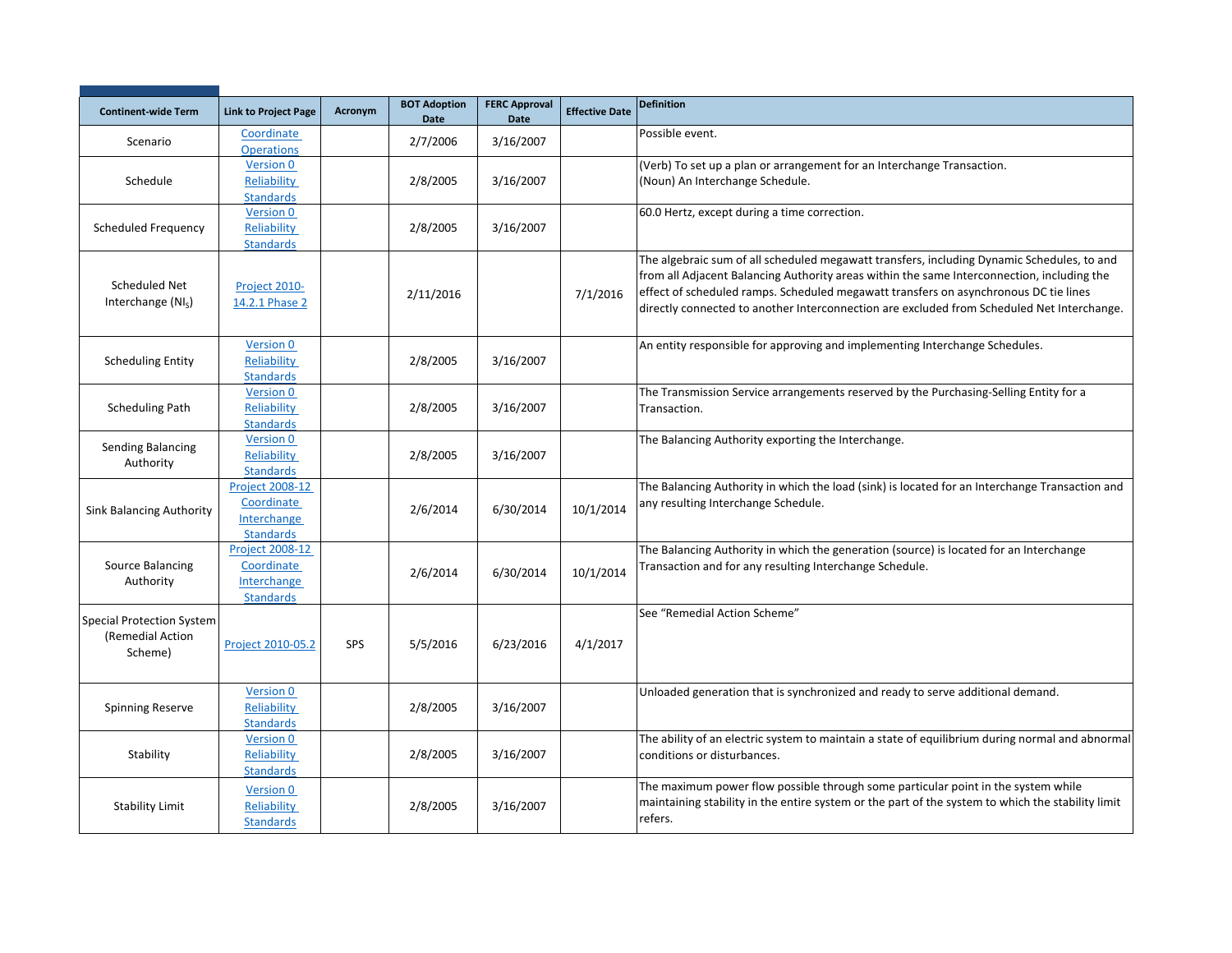| <b>Continent-wide Term</b>                  | <b>Link to Project Page</b>                                        | Acronym      | <b>BOT Adoption</b><br><b>Date</b> | <b>FERC Approval</b><br><b>Date</b> | <b>Effective Date</b> | <b>Definition</b>                                                                                                                                                                                                                                                                                                                                                                                                                                                                                                                                                                                                                                                                                                         |
|---------------------------------------------|--------------------------------------------------------------------|--------------|------------------------------------|-------------------------------------|-----------------------|---------------------------------------------------------------------------------------------------------------------------------------------------------------------------------------------------------------------------------------------------------------------------------------------------------------------------------------------------------------------------------------------------------------------------------------------------------------------------------------------------------------------------------------------------------------------------------------------------------------------------------------------------------------------------------------------------------------------------|
| Supervisory Control and<br>Data Acquisition | Version 0<br>Reliability<br><b>Standards</b>                       | <b>SCADA</b> | 2/8/2005                           | 3/16/2007                           |                       | A system of remote control and telemetry used to monitor and control the transmission<br>system.                                                                                                                                                                                                                                                                                                                                                                                                                                                                                                                                                                                                                          |
| Supplemental Regulation<br>Service          | <b>Version 0</b><br>Reliability<br><b>Standards</b>                |              | 2/8/2005                           | 3/16/2007                           |                       | A method of providing regulation service in which the Balancing Authority providing the<br>regulation service receives a signal representing all or a portion of the other Balancing<br>Authority's ACE.                                                                                                                                                                                                                                                                                                                                                                                                                                                                                                                  |
| Surge                                       | Version 0<br>Reliability<br><b>Standards</b>                       |              | 2/8/2005                           | 3/16/2007                           |                       | A transient variation of current, voltage, or power flow in an electric circuit or across an<br>electric system.                                                                                                                                                                                                                                                                                                                                                                                                                                                                                                                                                                                                          |
| <b>Sustained Outage</b>                     | <b>Project 2007-07</b><br>Transmission<br>Vegetation<br>Management |              | 2/7/2006                           | 3/16/2007                           |                       | The deenergized condition of a transmission line resulting from a fault or disturbance<br>following an unsuccessful automatic reclosing sequence and/or unsuccessful manual reclosing<br>procedure.                                                                                                                                                                                                                                                                                                                                                                                                                                                                                                                       |
| System                                      | <b>Version 0</b><br>Reliability<br><b>Standards</b>                |              | 2/8/2005                           | 3/16/2007                           |                       | A combination of generation, transmission, and distribution components.                                                                                                                                                                                                                                                                                                                                                                                                                                                                                                                                                                                                                                                   |
| <b>System Operating Limit</b>               | <b>Project 2015-04</b><br>Alignment of<br><b>Terms</b>             | SOL          | 11/5/2015                          | 1/21/2016                           | 7/1/2016              | The value (such as MW, Mvar, amperes, frequency or volts) that satisfies the most limiting of<br>the prescribed operating criteria for a specified system configuration to ensure operation<br>within acceptable reliability criteria. System Operating Limits are based upon certain operating<br>criteria. These include, but are not limited to:<br>• Facility Ratings (applicable pre- and post-Contingency Equipment Ratings or Facility Ratings)<br>• transient stability ratings (applicable pre- and post- Contingency stability limits)<br>· voltage stability ratings (applicable pre- and post-Contingency voltage stability)<br>• system voltage limits (applicable pre- and post-Contingency voltage limits) |
| System Operator                             | <b>Project 2010-01</b><br><b>Training</b>                          |              | 2/6/2014                           | 6/19/2014                           | 7/1/2016              | An individual at a Control Center of a Balancing Authority, Transmission Operator, or Reliability<br>Coordinator, who operates or directs the operation of the Bulk Electric System (BES) in Real-<br>time.                                                                                                                                                                                                                                                                                                                                                                                                                                                                                                               |
| Telemetering                                | Version 0<br>Reliability<br><b>Standards</b>                       |              | 2/8/2005                           | 3/16/2007                           |                       | The process by which measurable electrical quantities from substations and generating<br>stations are instantaneously transmitted to the control center, and by which operating<br>commands from the control center are transmitted to the substations and generating stations.                                                                                                                                                                                                                                                                                                                                                                                                                                           |
| <b>Thermal Rating</b>                       | <b>Version 0</b><br>Reliability<br><b>Standards</b>                |              | 2/8/2005                           | 3/16/2007                           |                       | The maximum amount of electrical current that a transmission line or electrical facility can<br>conduct over a specified time period before it sustains permanent damage by overheating or<br>before it sags to the point that it violates public safety requirements.                                                                                                                                                                                                                                                                                                                                                                                                                                                    |
| Tie Line                                    | <b>Version 0</b><br>Reliability<br><b>Standards</b>                |              | 2/8/2005                           | 3/16/2007                           |                       | A circuit connecting two Balancing Authority Areas.                                                                                                                                                                                                                                                                                                                                                                                                                                                                                                                                                                                                                                                                       |
| Tie Line Bias                               | Version 0<br>Reliability<br><b>Standards</b>                       |              | 2/8/2005                           | 3/16/2007                           |                       | A mode of Automatic Generation Control that allows the Balancing Authority to 1.) maintain<br>its Interchange Schedule and 2.) respond to Interconnection frequency error.                                                                                                                                                                                                                                                                                                                                                                                                                                                                                                                                                |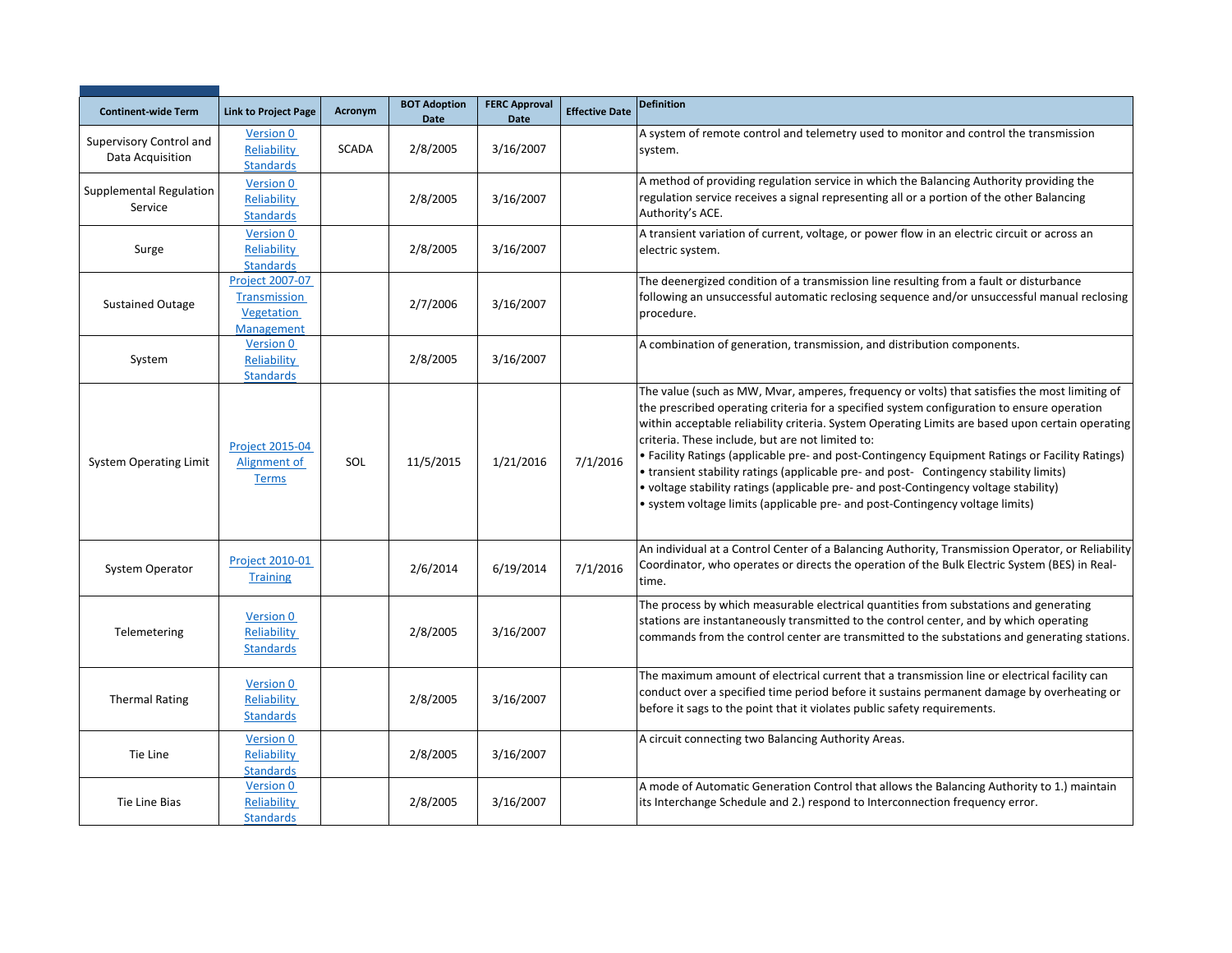| <b>Continent-wide Term</b>                                                 | <b>Link to Project Page</b>                                              | Acronym    | <b>BOT Adoption</b><br>Date | <b>FERC Approval</b><br>Date | <b>Effective Date</b> | <b>Definition</b>                                                                                                                                                                                                                                                                                                                                                                                                                                                                                                                                                                                      |
|----------------------------------------------------------------------------|--------------------------------------------------------------------------|------------|-----------------------------|------------------------------|-----------------------|--------------------------------------------------------------------------------------------------------------------------------------------------------------------------------------------------------------------------------------------------------------------------------------------------------------------------------------------------------------------------------------------------------------------------------------------------------------------------------------------------------------------------------------------------------------------------------------------------------|
| Time Error                                                                 | Version 0<br>Reliability<br><b>Standards</b>                             |            | 2/8/2005                    | 3/16/2007                    |                       | The difference between the Interconnection time measured at the Balancing Authority(ies)<br>and the time specified by the National Institute of Standards and Technology. Time error is<br>caused by the accumulation of Frequency Error over a given period.                                                                                                                                                                                                                                                                                                                                          |
| <b>Time Error Correction</b>                                               | <b>Version 0</b><br>Reliability<br><b>Standards</b>                      |            | 2/8/2005                    | 3/16/2007                    |                       | An offset to the Interconnection's scheduled frequency to return the Interconnection's Time<br>Error to a predetermined value.                                                                                                                                                                                                                                                                                                                                                                                                                                                                         |
| <b>TLR (Transmission</b><br>Loading Relief) Log<br>(NERC added the spelled | <b>Version 0</b><br>Reliability<br><b>Standards</b>                      |            | 2/8/2005                    | 3/16/2007                    |                       | Report required to be filed after every TLR Level 2 or higher in a specified format. The NERC<br>IDC prepares the report for review by the issuing Reliability Coordinator. After approval by the<br>issuing Reliability Coordinator, the report is electronically filed in a public area of the NERC<br>Web site.                                                                                                                                                                                                                                                                                     |
| out term for TLR Log for<br>clarification purposes.)                       |                                                                          |            |                             |                              |                       |                                                                                                                                                                                                                                                                                                                                                                                                                                                                                                                                                                                                        |
| <b>Total Flowgate Capability</b>                                           | <b>Project 2006-07</b><br>ATC/TTC/AFC and<br>CBM/TRM<br><b>Revisions</b> | <b>TFC</b> | 8/22/2008                   | 11/24/2009                   |                       | The maximum flow capability on a Flowgate, is not to exceed its thermal rating, or in the case<br>of a flowgate used to represent a specific operating constraint (such as a voltage or stability<br>limit), is not to exceed the associated System Operating Limit.                                                                                                                                                                                                                                                                                                                                   |
| <b>Total Internal Demand</b>                                               | <b>Project 2010-04</b><br><b>Demand Data</b><br>(MODC)                   |            | 5/6/2014                    | 2/19/2015                    | 7/1/2016              | The Demand of a metered system, which includes the Firm Demand, plus any controllable and<br>dispatchable DSM Load and the Load due to the energy losses incurred within the boundary of<br>the metered system.                                                                                                                                                                                                                                                                                                                                                                                        |
| <b>Total Transfer Capability</b>                                           | <b>Version 0</b><br>Reliability<br><b>Standards</b>                      | <b>TTC</b> | 2/8/2005                    | 3/16/2007                    |                       | The amount of electric power that can be moved or transferred reliably from one area to<br>another area of the interconnected transmission systems by way of all transmission lines (or<br>paths) between those areas under specified system conditions.                                                                                                                                                                                                                                                                                                                                               |
| Transaction                                                                | <b>Version 0</b><br>Reliability<br><b>Standards</b>                      |            | 2/8/2005                    | 3/16/2007                    |                       | See Interchange Transaction.                                                                                                                                                                                                                                                                                                                                                                                                                                                                                                                                                                           |
| <b>Transfer Capability</b>                                                 | Version 0<br>Reliability<br><b>Standards</b>                             |            | 2/8/2005                    | 3/16/2007                    |                       | The measure of the ability of interconnected electric systems to move or transfer power in a<br>reliable manner from one area to another over all transmission lines (or paths) between those<br>areas under specified system conditions. The units of transfer capability are in terms of<br>electric power, generally expressed in megawatts (MW). The transfer capability from "Area A"<br>to "Area B" is not q enerally equal to the transfer capability from "Area B" to "Area A."                                                                                                                |
| <b>Transfer Distribution</b><br>Factor                                     | <b>Version 0</b><br>Reliability<br><b>Standards</b>                      |            | 2/8/2005                    | 3/16/2007                    |                       | See Distribution Factor.                                                                                                                                                                                                                                                                                                                                                                                                                                                                                                                                                                               |
| <b>Transient Cyber Asset</b>                                               | <b>Project 2014-02</b>                                                   |            | 2/12/2015                   | 1/21/2016                    | 7/1/2016              | A Cyber Asset that (i) is capable of transmitting or transferring<br>executable code, (ii) is not included in a BES Cyber System, (iii) is not a Protected Cyber Asset<br>(PCA), and (iv) is directly connected (e.g., using Ethernet, serial, Universal Serial Bus, or<br>wireless, including near field or Bluetooth communication) for 30 consecutive calendar days or<br>less to a BES Cyber Asset, a network within an ESP, or a PCA. Examples include, but are not<br>limited to, Cyber Assets used for data transfer, vulnerability assessment, maintenance, or<br>troubleshooting<br>purposes. |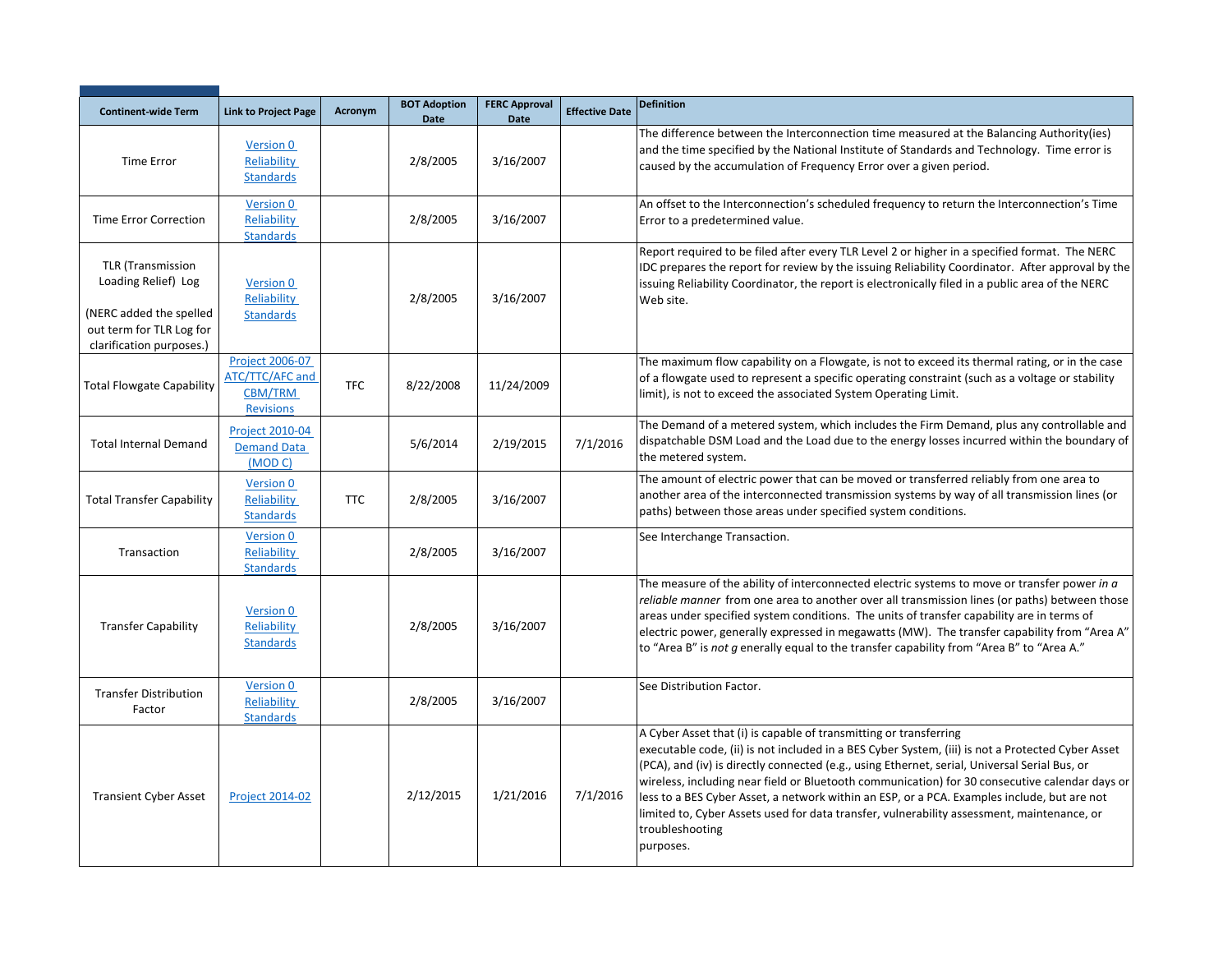| <b>Continent-wide Term</b>                                           | <b>Link to Project Page</b>                                               | Acronym    | <b>BOT Adoption</b><br>Date | <b>FERC Approval</b><br><b>Date</b> | <b>Effective Date</b> | <b>Definition</b>                                                                                                                                                                                                                                                                                                                     |
|----------------------------------------------------------------------|---------------------------------------------------------------------------|------------|-----------------------------|-------------------------------------|-----------------------|---------------------------------------------------------------------------------------------------------------------------------------------------------------------------------------------------------------------------------------------------------------------------------------------------------------------------------------|
| Transmission                                                         | Version 0<br>Reliability<br><b>Standards</b>                              |            | 2/8/2005                    | 3/16/2007                           |                       | An interconnected group of lines and associated equipment for the movement or transfer of<br>electric energy between points of supply and points at which it is transformed for delivery to<br>customers or is delivered to other electric systems.                                                                                   |
| <b>Transmission Constraint</b>                                       | <b>Version 0</b><br>Reliability<br><b>Standards</b>                       |            | 2/8/2005                    | 3/16/2007                           |                       | A limitation on one or more transmission elements that may be reached during normal or<br>contingency system operations.                                                                                                                                                                                                              |
| <b>Transmission Customer</b>                                         | <b>Project 2015-04</b><br>Alignment of<br><b>Terms</b>                    |            | 11/5/2015                   | 1/21/2016                           | 7/1/2016              | 1. Any eligible customer (or its designated agent) that can or does execute a Transmission<br>Service agreement or can or does receive Transmission Service.<br>2. Any of the following entities: Generator Owner, Load-Serving Entity, or Purchasing-Selling<br>Entity.                                                              |
| <b>Transmission Line</b>                                             | <b>Project 2007-07</b><br>Transmission<br>Vegetation<br><b>Management</b> |            | 2/7/2006                    | 3/16/2007                           |                       | A system of structures, wires, insulators and associated hardware that carry electric energy<br>from one point to another in an electric power system. Lines are operated at relatively high<br>voltages varying from 69 kV up to 765 kV, and are capable of transmitting large quantities of<br>electricity over long distances.     |
| <b>Transmission Operator</b>                                         | <b>Project 2015-04</b><br>Alignment of<br><b>Terms</b>                    |            | 11/5/2015                   | 1/21/2016                           | 7/1/2016              | The entity responsible for the reliability of its "local" transmission system, and that operates<br>or directs the operations of the transmission Facilities.                                                                                                                                                                         |
| <b>Transmission Operator</b><br>Area                                 | <b>Project 2006-07</b><br>ATC/TTC/AFC and<br>CBM/TRM<br><b>Revisions</b>  |            | 8/22/2008                   | 11/24/2009                          |                       | The collection of Transmission assets over which the Transmission Operator is responsible for<br>operating.                                                                                                                                                                                                                           |
| <b>Transmission Owner</b>                                            | <b>Project 2015-04</b><br>Alignment of<br><b>Terms</b>                    |            | 11/5/2015                   | 1/21/2016                           | 7/1/2016              | The entity that owns and maintains transmission Facilities.                                                                                                                                                                                                                                                                           |
| <b>Transmission Planner</b>                                          | <b>Project 2015-04</b><br>Alignment of<br><b>Terms</b>                    |            | 11/5/2015                   | 1/21/2016                           | 7/1/2016              | The entity that develops a long-term (generally one year and beyond) plan for the reliability<br>(adequacy) of the interconnected bulk electric transmission systems within its portion of the<br>Planning Authority area.                                                                                                            |
| <b>Transmission Reliability</b><br>Margin                            | Version 0<br>Reliability<br><b>Standards</b>                              |            | 2/8/2005                    | 3/16/2007                           |                       | The amount of transmission transfer capability necessary to provide reasonable assurance<br>that the interconnected transmission network will be secure. TRM accounts for the inherent<br>uncertainty in system conditions and the need for operating flexibility to ensure reliable<br>system operation as system conditions change. |
| <b>Transmission Reliability</b><br>Margin Implementation<br>Document | <b>Project 2006-07</b><br>ATC/TTC/AFC and<br>CBM/TRM<br><b>Revisions</b>  |            | 8/22/2008                   | 11/24/2009                          |                       | A document that describes the implementation of a Transmission Reliability Margin<br>methodology, and provides information related to a Transmission Operator's calculation of<br>TRM.                                                                                                                                                |
| <b>Transmission Service</b>                                          | Version 0<br>Reliability<br><b>Standards</b>                              |            | 2/8/2005                    | 3/16/2007                           |                       | Services provided to the Transmission Customer by the Transmission Service Provider to move<br>energy from a Point of Receipt to a Point of Delivery.                                                                                                                                                                                 |
| <b>Transmission Service</b><br>Provider                              | <b>Project 2015-04</b><br>Alignment of<br><b>Terms</b>                    | <b>TSP</b> | 11/5/2015                   | 1/21/2016                           | 7/1/2016              | The entity that administers the transmission tariff and provides Transmission Service to<br>Transmission Customers under applicable Transmission Service agreements.                                                                                                                                                                  |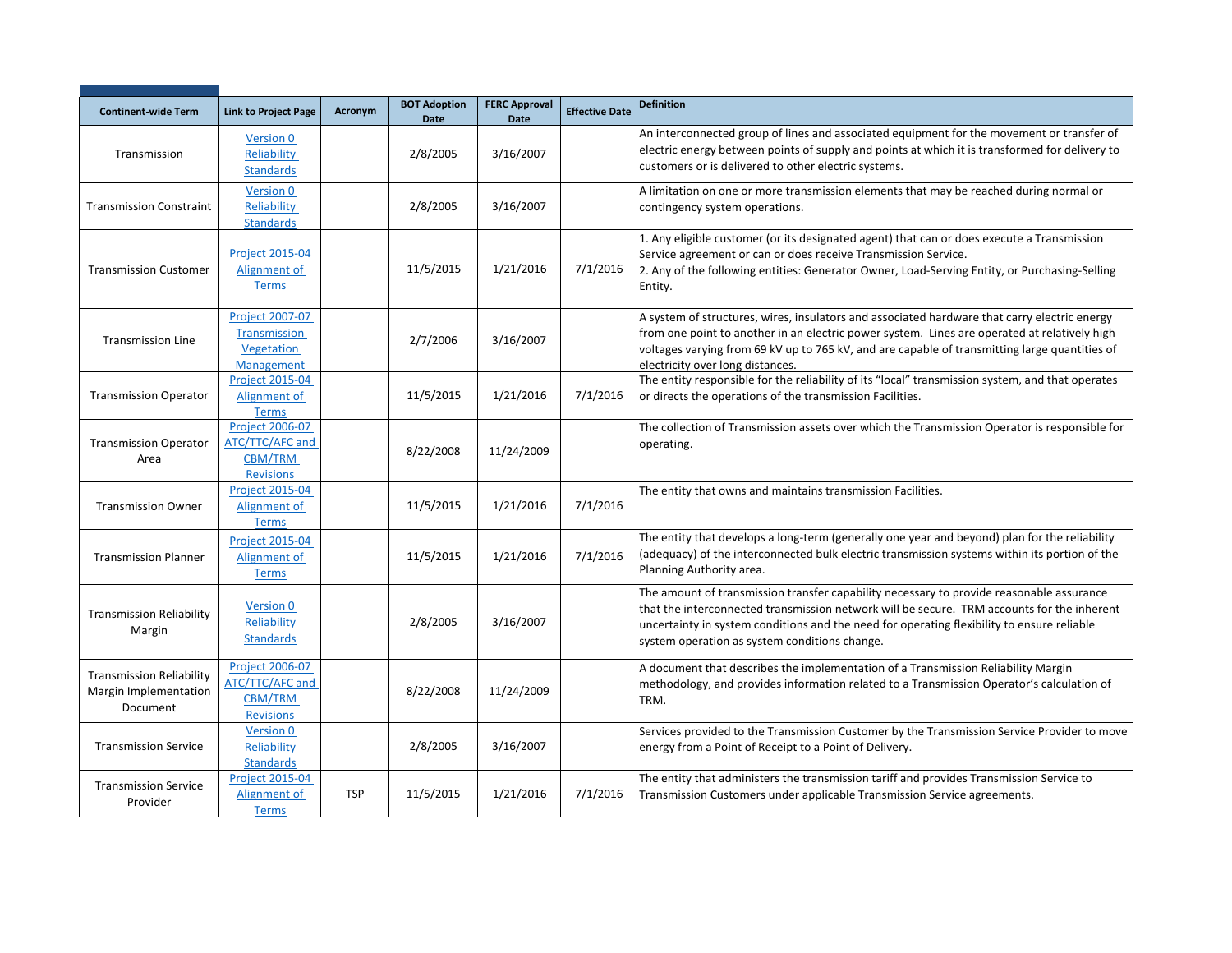| <b>Continent-wide Term</b> | <b>Link to Project Page</b> | Acronym     | <b>BOT Adoption</b> | <b>FERC Approval</b> | <b>Effective Date</b> | <b>Definition</b>                                                                                |
|----------------------------|-----------------------------|-------------|---------------------|----------------------|-----------------------|--------------------------------------------------------------------------------------------------|
|                            |                             |             | <b>Date</b>         | Date                 |                       |                                                                                                  |
|                            | <b>Project 2008-02</b>      |             |                     |                      |                       | An automatic load shedding program, consisting of distributed relays and controls, used to       |
|                            | Undervoltage                |             |                     |                      |                       | mitigate undervoltage conditions impacting the Bulk Electric System (BES), leading to voltage    |
| Undervoltage Load          | Load Shedding &             | <b>UVLS</b> | 11/13/2014          | 11/19/2015           | 4/1/2017              | instability, voltage collapse, or Cascading. Centrally controlled undervoltage-based load        |
| <b>Shedding Program</b>    | Underfrequency              | Program     |                     |                      |                       | shedding is not included.                                                                        |
|                            | <b>Load Shedding</b>        |             |                     |                      |                       |                                                                                                  |
|                            | <b>Project 2007-07</b>      |             |                     |                      |                       | All plant material, growing or not, living or dead.                                              |
|                            |                             |             |                     |                      |                       |                                                                                                  |
| Vegetation                 | Transmission                |             | 2/7/2006            | 3/16/2007            |                       |                                                                                                  |
|                            | Vegetation                  |             |                     |                      |                       |                                                                                                  |
|                            | Management                  |             |                     |                      |                       |                                                                                                  |
|                            |                             |             |                     |                      |                       | The systematic examination of vegetation conditions on a Right-of-Way and those vegetation       |
|                            |                             |             |                     |                      |                       | conditions under the applicable Transmission Owner's or applicable Generator Owner's             |
| Vegetation Inspection      | <b>Project 2010-07</b>      |             | 5/9/2012            | 3/21/2013            | 7/1/2014              | control that are likely to pose a hazard to the line(s) prior to the next planned maintenance or |
|                            |                             |             |                     |                      |                       | inspection. This may be combined with a general line inspection.                                 |
|                            |                             |             |                     |                      |                       |                                                                                                  |
|                            |                             |             |                     |                      |                       |                                                                                                  |
|                            | Version 0                   |             |                     |                      |                       | The entire Reliability Coordinator Area as well as the critical flow and status information from |
| Wide Area                  | Reliability                 |             | 2/8/2005            | 3/16/2007            |                       | adjacent Reliability Coordinator Areas as determined by detailed system studies to allow the     |
|                            | <b>Standards</b>            |             |                     |                      |                       | calculation of Interconnected Reliability Operating Limits.                                      |
|                            |                             |             |                     |                      |                       |                                                                                                  |
|                            |                             |             |                     |                      |                       | The first twelve month period that a Planning Coordinator or a Transmission Planner is           |
|                            |                             |             |                     |                      |                       | responsible for assessing. For an assessment started in a given calendar year, Year One          |
| Year One                   | <b>Project 2010-10</b>      |             | 1/24/2011           | 11/17/2011           |                       | includes the forecasted peak Load period for one of the following two calendar years. For        |
|                            | FAC Order 729               |             |                     |                      |                       | example, if a Planning Assessment was started in 2011, then Year One includes the forecasted     |
|                            |                             |             |                     |                      |                       | peak Load period for either 2012 or 2013.                                                        |
|                            |                             |             |                     |                      |                       |                                                                                                  |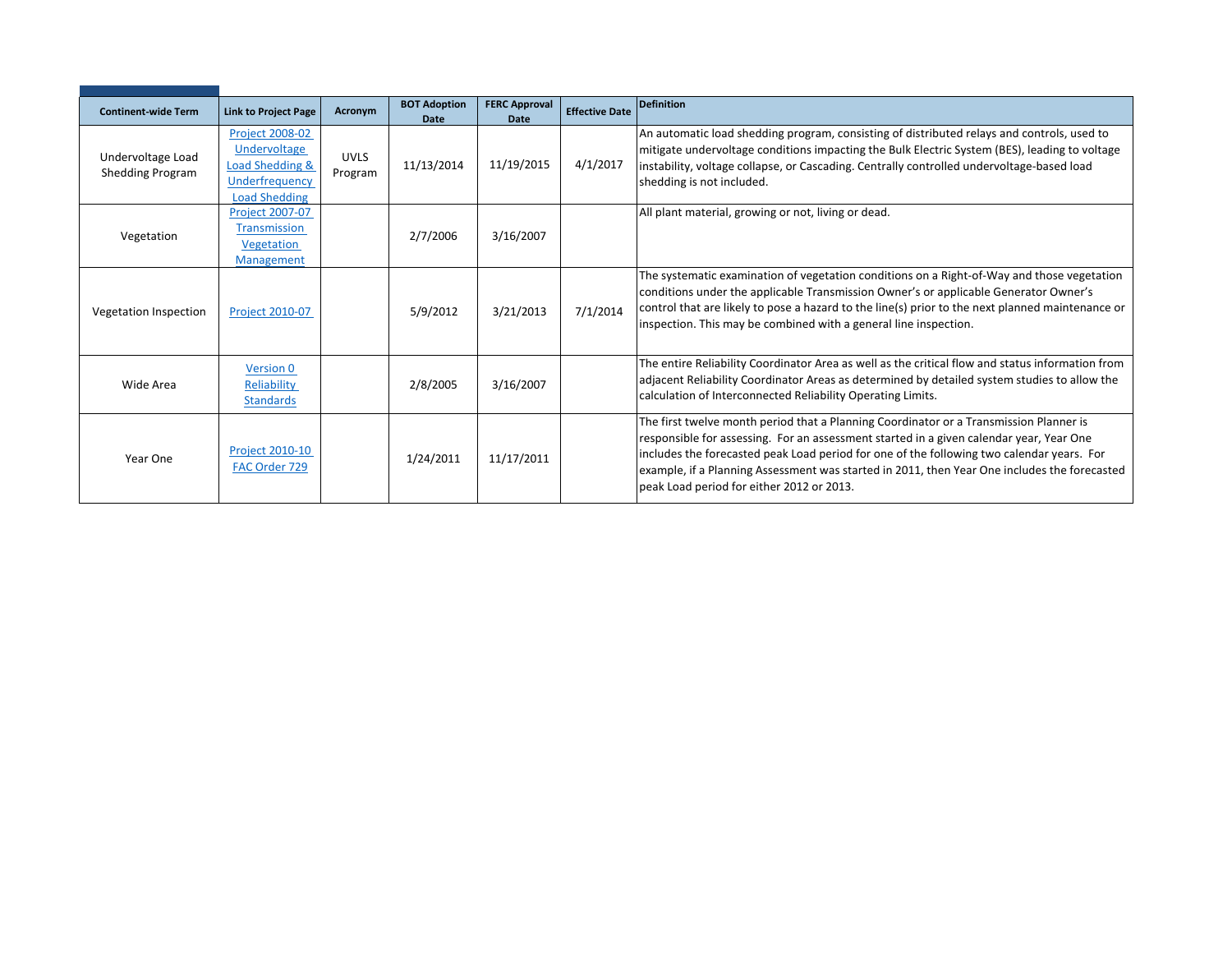|                                                       | <b>PENDING ENFORCEMENT</b>                                                  |            |                                    |                                     |                       |                                                                                                                                                                                                                                                                                                                                                                                                                                                                                                                                                                                                                                                                                        |  |  |  |  |  |  |
|-------------------------------------------------------|-----------------------------------------------------------------------------|------------|------------------------------------|-------------------------------------|-----------------------|----------------------------------------------------------------------------------------------------------------------------------------------------------------------------------------------------------------------------------------------------------------------------------------------------------------------------------------------------------------------------------------------------------------------------------------------------------------------------------------------------------------------------------------------------------------------------------------------------------------------------------------------------------------------------------------|--|--|--|--|--|--|
| <b>Continent-wide Term</b>                            | <b>Link to Project Page</b>                                                 | Acronym    | <b>BOT Adoption</b><br><b>Date</b> | <b>FERC Approval</b><br><b>Date</b> | <b>Effective Date</b> | <b>Definition</b>                                                                                                                                                                                                                                                                                                                                                                                                                                                                                                                                                                                                                                                                      |  |  |  |  |  |  |
| <b>Operational Planning</b><br>Analysis               | Project 2007-06.2<br>Phase 2 of System<br>Protection<br>Coordination        | OPA        | 8/11/2016                          | 6/7/2018                            | 10/1/2020             | An evaluation of projected system conditions to assess anticipated (pre-Contingency) and potential<br>(post-Contingency) conditions for next-day operations. The evaluation shall reflect applicable inputs<br>including, but not limited to: load forecasts; generation output levels; Interchange; known Protection<br>System and Remedial Action Scheme status or degradation, functions, and limitations; Transmission<br>outages; generator outages; Facility Ratings; and identified phase angle and equipment limitations.<br>(Operational Planning Analysis may be provided through internal systems or through third-party<br>services.)                                      |  |  |  |  |  |  |
| <b>Protection System</b><br><b>Coordination Study</b> | <b>Project 2007-06</b><br><b>System Protection</b><br>Coordination          |            | 11/5/2015                          | 6/7/2018                            | 10/1/2020             | An analysis to determine whether Protection Systems operate in the intended sequence during<br>Faults.                                                                                                                                                                                                                                                                                                                                                                                                                                                                                                                                                                                 |  |  |  |  |  |  |
| <b>Real-time Assessment</b>                           | Project 2007-06.2<br>Phase 2 of System<br><b>Protection</b><br>Coordination | <b>RTA</b> | 8/11/2016                          |                                     | 10/1/2020             | An evaluation of system conditions using Real-time data to assess existing (pre-Contingency) and<br>potential (post-Contingency) operating conditions. The assessment shall reflect applicable inputs<br>including, but not limited to: load; generation output levels; known Protection System and Remedial<br>Action Scheme status or degradation, functions, and limitations; Transmission outages; generator<br>outages; Interchange; Facility Ratings; and identified phase angle and equipment limitations.<br>(Realtime Assessment may be provided through internal systems or through third-party services.)                                                                   |  |  |  |  |  |  |
| Removable Media                                       | <b>Project 2016-02</b><br><b>Modifications to</b><br><b>CIP Standards</b>   |            | 2/9/2017                           | 4/19/2018                           | 1/1/2020              | Storage media that:<br>1. are not Cyber Assets,<br>2. are capable of transferring executable code,<br>3. can be used to store, copy, move, or access data, and<br>4. are directly connected for 30 consecutive calendar days or less to a:<br>• BES Cyber Asset,<br>• network within an Electronic Security Perimeter (ESP) containing high or medium impact BES Cyber<br>Systems, or<br>. Protected Cyber Asset associated with high or medium impact BES Cyber Systems.<br>Examples of Removable Media include, but are not limited to, floppy disks, compact disks, USB flash<br>drives, external hard drives, and other flash memory cards/drives that contain nonvolatile memory. |  |  |  |  |  |  |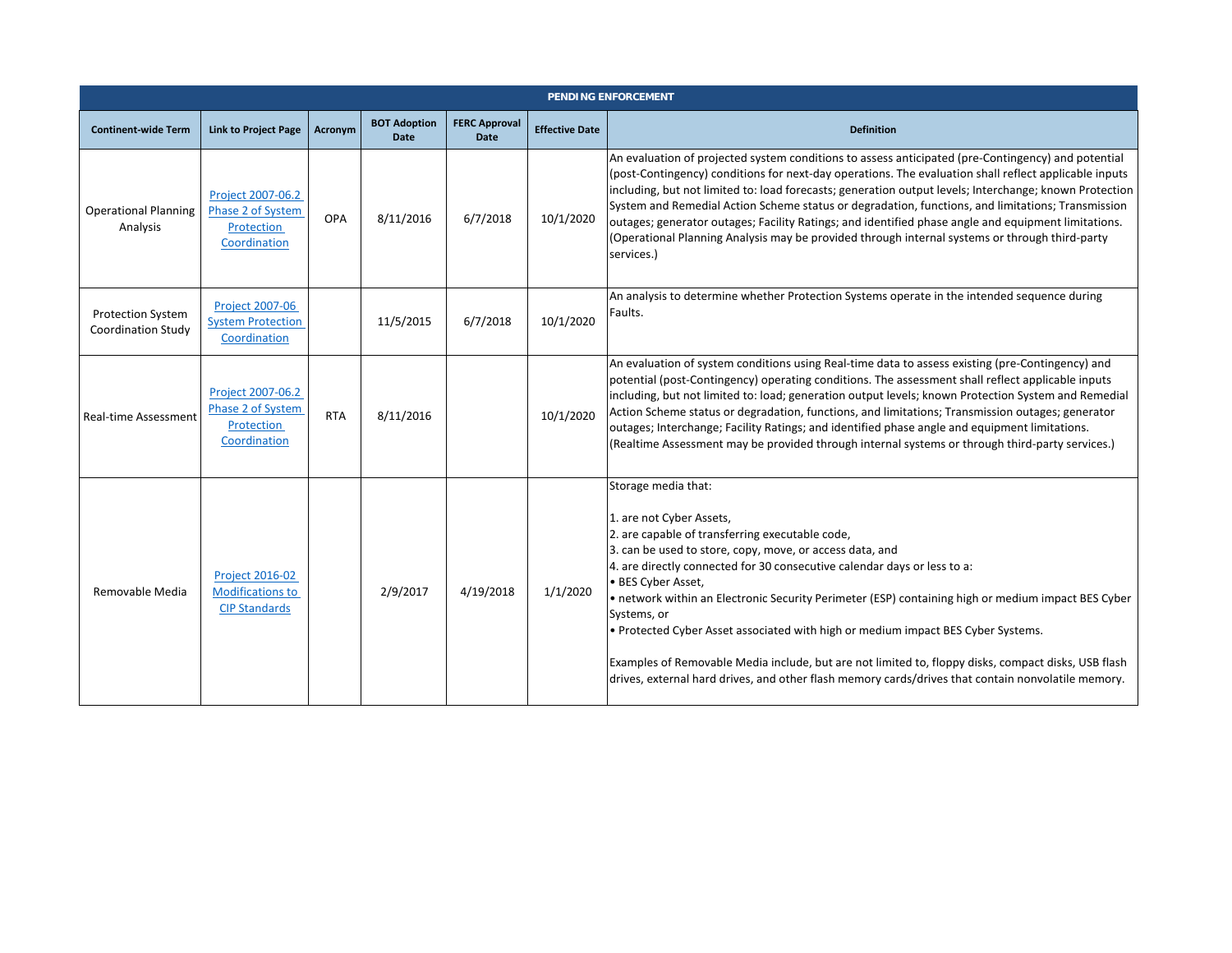|                              | <b>PENDING ENFORCEMENT</b>                                                |            |                             |                              |                       |                                                                                                                                                                                                                                                                                                                                                                                                                                                                                                                                                                                                                                                                                                                                                                                                                                    |  |  |  |  |  |  |
|------------------------------|---------------------------------------------------------------------------|------------|-----------------------------|------------------------------|-----------------------|------------------------------------------------------------------------------------------------------------------------------------------------------------------------------------------------------------------------------------------------------------------------------------------------------------------------------------------------------------------------------------------------------------------------------------------------------------------------------------------------------------------------------------------------------------------------------------------------------------------------------------------------------------------------------------------------------------------------------------------------------------------------------------------------------------------------------------|--|--|--|--|--|--|
| <b>Continent-wide Term</b>   | Link to Project Page                                                      | Acronym    | <b>BOT Adoption</b><br>Date | <b>FERC Approval</b><br>Date | <b>Effective Date</b> | <b>Definition</b>                                                                                                                                                                                                                                                                                                                                                                                                                                                                                                                                                                                                                                                                                                                                                                                                                  |  |  |  |  |  |  |
| <b>Transient Cyber Asset</b> | <b>Project 2016-02</b><br><b>Modifications to</b><br><b>CIP Standards</b> | <b>TCA</b> | 2/9/2017                    | 4/19/2018                    | 1/1/2020              | A Cyber Asset that is:<br>1. capable of transmitting or transferring executable code,<br>2. not included in a BES Cyber System,<br>3. not a Protected Cyber Asset (PCA) associated with high or medium impact BES Cyber Systems, and<br>4. directly connected (e.g., using Ethernet, serial, Universal Serial Bus, or wireless including near field<br>or Bluetooth communication) for 30 consecutive calendar days or less to a:<br>l• BES Cyber Asset,<br>• network within an Electronic Security Perimeter (ESP) containing high or medium impact BES Cyber<br>Systems, or<br>• PCA associated with high or medium impact BES Cyber Systems.<br>Examples of Transient Cyber Assets include, but are not limited to, Cyber Assets used for data<br>transfer, vulnerability assessment, maintenance, or troubleshooting purposes. |  |  |  |  |  |  |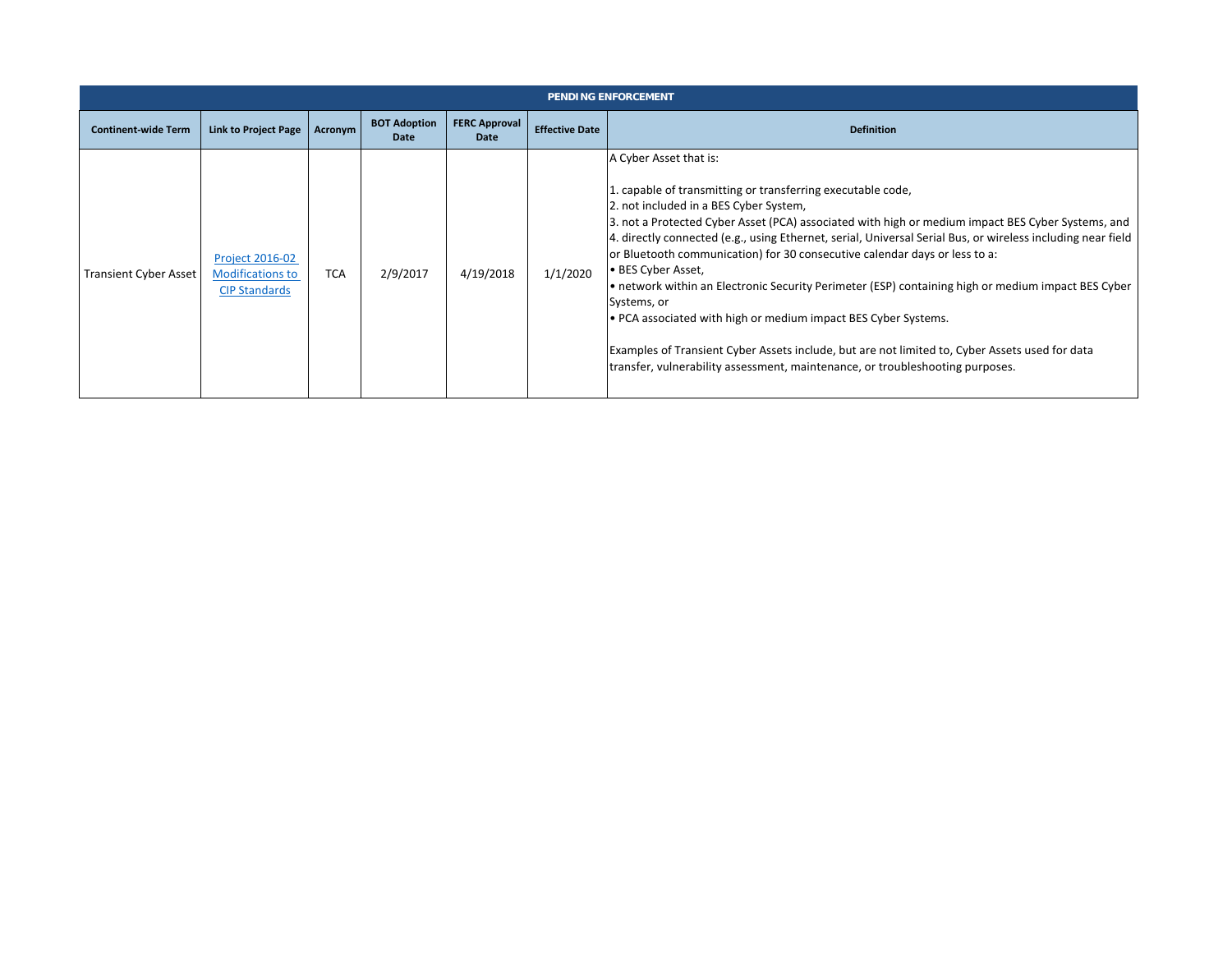|                                            | <b>Retired Terms</b>                                |            |                                    |                                                 |                       |                                                                         |                                                                                                                                                                                                                                                                                                                                                                                                                                                                                                                                                                                                                                                                                                                                                                                                                                                                                                    |  |  |  |  |  |
|--------------------------------------------|-----------------------------------------------------|------------|------------------------------------|-------------------------------------------------|-----------------------|-------------------------------------------------------------------------|----------------------------------------------------------------------------------------------------------------------------------------------------------------------------------------------------------------------------------------------------------------------------------------------------------------------------------------------------------------------------------------------------------------------------------------------------------------------------------------------------------------------------------------------------------------------------------------------------------------------------------------------------------------------------------------------------------------------------------------------------------------------------------------------------------------------------------------------------------------------------------------------------|--|--|--|--|--|
| <b>Continent-wide Term</b>                 | <b>Link to Project</b><br>Page                      | Acronym    | <b>BOT Adoption</b><br><b>Date</b> | <b>FERC Approval</b><br><b>Date</b>             | <b>Effective Date</b> | <b>Inactive Date</b>                                                    | <b>Definition</b>                                                                                                                                                                                                                                                                                                                                                                                                                                                                                                                                                                                                                                                                                                                                                                                                                                                                                  |  |  |  |  |  |
| <b>Adjacent Balancing</b><br>Authority     | Version 0<br>Reliability<br><b>Standards</b>        |            | 2/8/2005                           | 3/16/2007                                       |                       | 9/30/2014                                                               | A Balancing Authority Area that is interconnected another Balancing<br>Authority Area either directly or via a multi-party agreement or transmission<br>tariff.                                                                                                                                                                                                                                                                                                                                                                                                                                                                                                                                                                                                                                                                                                                                    |  |  |  |  |  |
| Adverse Reliability Impact Project 2006-06 |                                                     |            | 8/4/2011                           | <b>NERC withdrew</b><br>the related<br>petition |                       |                                                                         | The impact of an event that results in Bulk Electric System instability or<br>Cascading.                                                                                                                                                                                                                                                                                                                                                                                                                                                                                                                                                                                                                                                                                                                                                                                                           |  |  |  |  |  |
| Area Control Error                         | Version 0<br>Reliability<br><b>Standards</b>        | ACE        | 2/8/2005                           | 3/16/2007                                       |                       | 3/31/2014                                                               | The instantaneous difference between a Balancing Authority's net actual and<br>scheduled interchange, taking into account the effects of Frequency Bias and<br>correction for meter error.                                                                                                                                                                                                                                                                                                                                                                                                                                                                                                                                                                                                                                                                                                         |  |  |  |  |  |
| Arranged Interchange                       | Coordinate<br>Interchange                           |            | 5/2/2006                           | 3/16/2007                                       |                       | 9/30/2014                                                               | The state where the Interchange Authority has received the Interchange<br>information (initial or revised).                                                                                                                                                                                                                                                                                                                                                                                                                                                                                                                                                                                                                                                                                                                                                                                        |  |  |  |  |  |
| ATC Path                                   | <b>Project 2006-07</b>                              |            | 8/22/2008                          | Not approved;<br>Modification<br>directed       |                       |                                                                         | Any combination of Point of Receipt and Point of Delivery for which ATC is<br>calculated; and any Posted Path. (See 18 CFR 37.6(b)(1))                                                                                                                                                                                                                                                                                                                                                                                                                                                                                                                                                                                                                                                                                                                                                             |  |  |  |  |  |
| Available Transfer<br>Capability           | Version 0<br>Reliability<br><b>Standards</b>        | <b>ATC</b> | 2/8/2005                           | 3/16/2007                                       |                       |                                                                         | A measure of the transfer capability remaining in the physical transmission<br>network for further commercial activity over and above already committed<br>uses. It is defined as Total Transfer Capability less existing transmission<br>commitments (including retail customer service), less a Capacity Benefit<br>Margin, less a Transmission Reliability Margin.                                                                                                                                                                                                                                                                                                                                                                                                                                                                                                                              |  |  |  |  |  |
| <b>BES Cyber Asset</b>                     | <b>Project 2008-06</b>                              |            | 11/26/2012                         | 11/22/2013                                      |                       | 6/30/2016                                                               | A Cyber Asset that if rendered unavailable, degraded, or misused would,<br>within 15 minutes of its required operation, misoperation, or non-operation,<br>adversely impact one or more Facilities, systems, or equipment, which, if<br>destroyed, degraded, or otherwise rendered unavailable when needed,<br>would affect the reliable operation of the Bulk Electric System. Redundancy<br>of affected Facilities, systems, and equipment shall not be considered when<br>determining adverse impact. Each BES Cyber Asset is included in one or more<br>BES Cyber Systems. (A Cyber Asset is not a BES Cyber Asset if, for 30<br>consecutive calendar days or less, it is directly connected to a network within<br>an ESP, a Cyber Asset within an ESP, or to a BES Cyber Asset, and it is used for<br>data transfer, vulnerability assessment, maintenance, or troubleshooting<br>purposes.) |  |  |  |  |  |
| <b>Blackstart Capability Plan</b>          | <b>Version 0</b><br>Reliability<br><b>Standards</b> |            | 2/8/2005                           | 3/16/2007                                       |                       | 7/1/2013<br>Will be retired<br>when EOP-005-2<br>becomes<br>enforceable | A documented procedure for a generating unit or station to go from a<br>shutdown condition to an operating condition delivering electric power<br>without assistance from the electric system. This procedure is only a portion<br>of an overall system restoration plan.                                                                                                                                                                                                                                                                                                                                                                                                                                                                                                                                                                                                                          |  |  |  |  |  |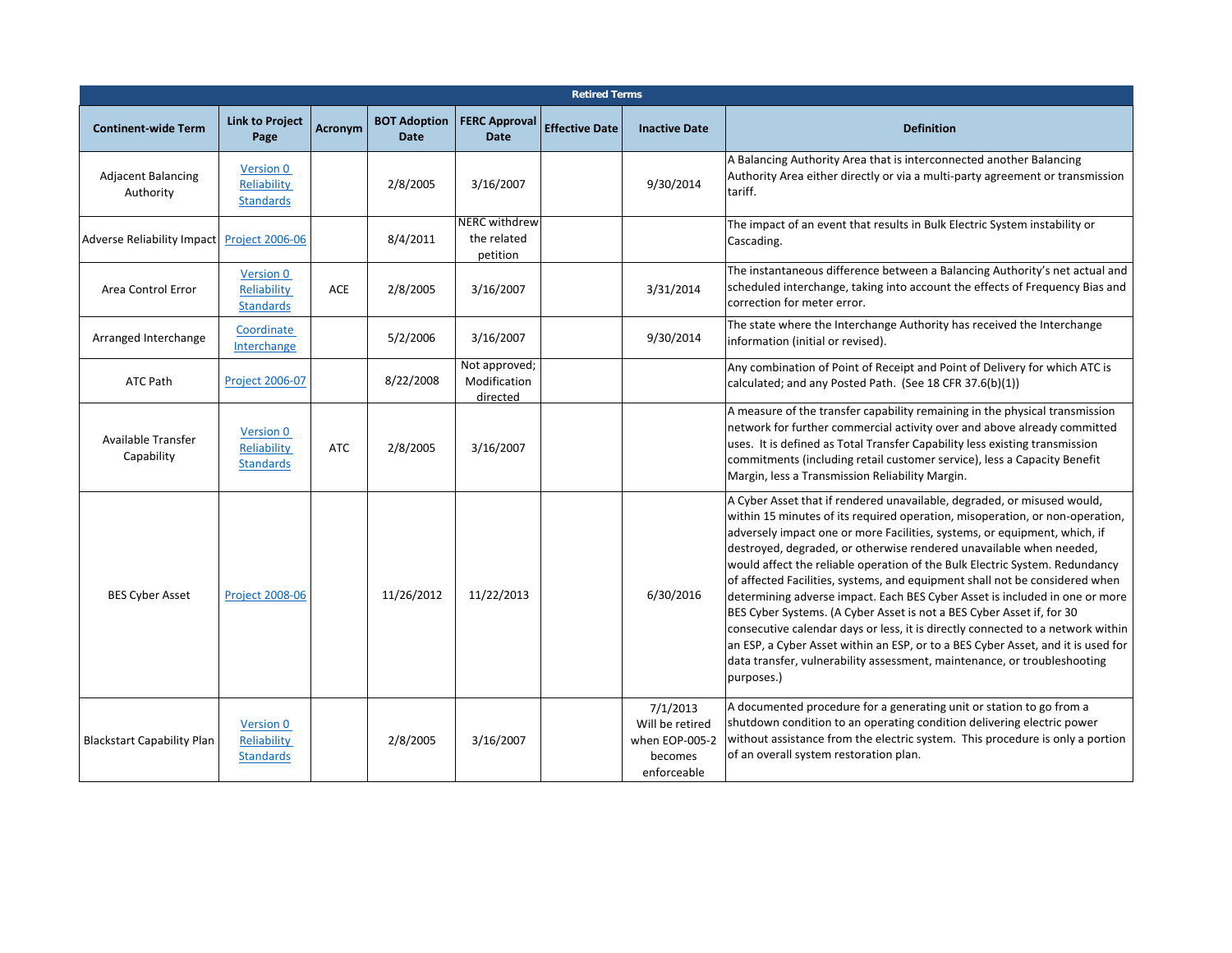| <b>Retired Terms</b>                                                                                                                                                                                                                                                                                                                    |                                              |            |                             |                                     |                       |                                                             |                                                                                                                                                                                                                                                                                                                                                                                                                                                                                                                                                                                                                                                                                                                                                                                                                                                                                                                                                                                                                                                                                                                   |  |  |  |
|-----------------------------------------------------------------------------------------------------------------------------------------------------------------------------------------------------------------------------------------------------------------------------------------------------------------------------------------|----------------------------------------------|------------|-----------------------------|-------------------------------------|-----------------------|-------------------------------------------------------------|-------------------------------------------------------------------------------------------------------------------------------------------------------------------------------------------------------------------------------------------------------------------------------------------------------------------------------------------------------------------------------------------------------------------------------------------------------------------------------------------------------------------------------------------------------------------------------------------------------------------------------------------------------------------------------------------------------------------------------------------------------------------------------------------------------------------------------------------------------------------------------------------------------------------------------------------------------------------------------------------------------------------------------------------------------------------------------------------------------------------|--|--|--|
| <b>Continent-wide Term</b>                                                                                                                                                                                                                                                                                                              | <b>Link to Project</b><br>Page               | Acronym    | <b>BOT Adoption</b><br>Date | <b>FERC Approval</b><br><b>Date</b> | <b>Effective Date</b> | <b>Inactive Date</b>                                        | <b>Definition</b>                                                                                                                                                                                                                                                                                                                                                                                                                                                                                                                                                                                                                                                                                                                                                                                                                                                                                                                                                                                                                                                                                                 |  |  |  |
| <b>Blackstart Resource</b>                                                                                                                                                                                                                                                                                                              | <b>Project 2006-03</b>                       |            | 8/5/2009                    | 3/17/2011                           |                       | 6/30/2016                                                   | A generating unit(s) and its associated set of equipment which has the ability<br>to be started without support from the System or is designed to remain<br>energized without connection to the remainder of the System, with the<br>ability to energize a bus, meeting the Transmission Operator's restoration<br>plan needs for real and reactive power capability, frequency and voltage<br>control, and that has been included in the Transmission Operator's<br>restoration plan.                                                                                                                                                                                                                                                                                                                                                                                                                                                                                                                                                                                                                            |  |  |  |
| <b>Bulk Electric System</b>                                                                                                                                                                                                                                                                                                             | Version 0<br>Reliability<br><b>Standards</b> | <b>BES</b> | 2/8/2005                    | 3/16/2007                           |                       | 6/30/2014                                                   | As defined by the Regional Reliability Organization, the electrical generation<br>resources, transmission lines, interconnections with neighboring systems,<br>and associated equipment, generally operated at voltages of 100 kV or<br>higher. Radial transmission facilities serving only load with one transmission<br>source are generally not included in this definition.                                                                                                                                                                                                                                                                                                                                                                                                                                                                                                                                                                                                                                                                                                                                   |  |  |  |
| <b>Bulk Electric System</b><br>(FERC issued an order on<br>April 18, 2013 approving<br>the revised definition<br>with an effective date of<br>July 1, 2013. On June 14,<br>2013, FERC granted<br>NERC's request to extend<br>the effective date of the<br>revised definition of the<br><b>Bulk Electric System to</b><br>July 1, 2014.) | <b>Project 2010-17</b>                       | <b>BES</b> | 1/18/2012                   | 6/14/2013                           |                       | Replaced by BES<br>definition FERC<br>approved<br>3/20/2014 | Unless modified by the lists shown below, all Transmission Elements<br>operated at 100 kV or higher and Real Power and Reactive Power resources<br>connected at 100 kV or higher. This does not include facilities used in the<br>local distribution of electric energy.<br>Inclusions:<br>• I1 - Transformers with the primary terminal and at least one secondary<br>terminal operated at 100 kV or higher unless excluded under Exclusion E1 or<br>E3.<br>• I2 - Generating resource(s) with gross individual nameplate rating greater<br>than 20 MVA or gross plant/facility aggregate nameplate rating greater than<br>75 MVA including the generator terminals through the high-side of the step-<br>up transformer(s) connected at a voltage of 100 kV or above.<br>• I3 - Blackstart Resources identified in the Transmission Operator's<br>restoration plan.<br>• I4 - Dispersed power producing resources with aggregate capacity greater<br>than 75 MVA (gross aggregate nameplate rating) utilizing a system designed<br>primarily for aggregating capacity, connected at a common point at a voltage |  |  |  |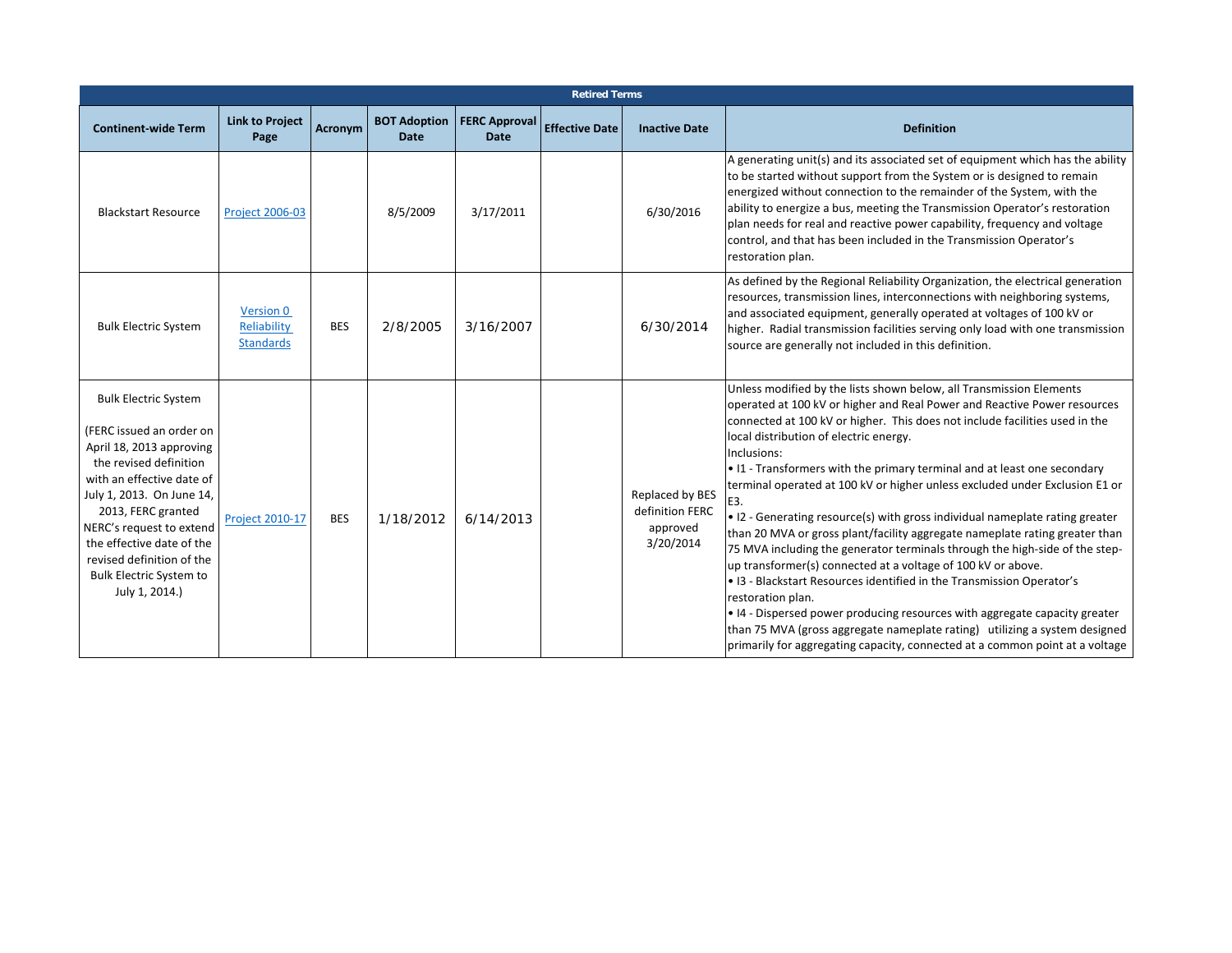|                                            | <b>Retired Terms</b>           |            |                                    |                                     |                       |                                                             |                                                                                                                                                                                                                                                                                                                                                                                                                                                                                                                                                                                                                                                                                                                                                                                                                                                                                                                                                                                                                                                                                                         |  |  |  |  |
|--------------------------------------------|--------------------------------|------------|------------------------------------|-------------------------------------|-----------------------|-------------------------------------------------------------|---------------------------------------------------------------------------------------------------------------------------------------------------------------------------------------------------------------------------------------------------------------------------------------------------------------------------------------------------------------------------------------------------------------------------------------------------------------------------------------------------------------------------------------------------------------------------------------------------------------------------------------------------------------------------------------------------------------------------------------------------------------------------------------------------------------------------------------------------------------------------------------------------------------------------------------------------------------------------------------------------------------------------------------------------------------------------------------------------------|--|--|--|--|
| <b>Continent-wide Term</b>                 | <b>Link to Project</b><br>Page | Acronym    | <b>BOT Adoption</b><br><b>Date</b> | <b>FERC Approval</b><br><b>Date</b> | <b>Effective Date</b> | <b>Inactive Date</b>                                        | <b>Definition</b>                                                                                                                                                                                                                                                                                                                                                                                                                                                                                                                                                                                                                                                                                                                                                                                                                                                                                                                                                                                                                                                                                       |  |  |  |  |
| <b>Bulk Electric System</b><br>(Continued) | <b>Project 2010-17</b>         | <b>BES</b> | 1/18/2012                          | 6/14/2013                           |                       | Replaced by BES<br>definition FERC<br>approved<br>3/20/2014 | I5-Static or dynamic devices (excluding generators) dedicated to supplying or<br>absorbing Reactive Power that are connected at 100 kV or higher, or through a<br>dedicated transformer with a high-side voltage of 100 kV or higher, or through a<br>transformer that is designated in Inclusion I1.<br><b>Exclusions:</b><br>• E1 - Radial systems: A group of contiguous transmission Elements that emanates<br>from a single point of connection of 100 kV or higher and:<br>a) Only serves Load. Or,<br>b) Only includes generation resources, not identified in Inclusion I3, with an<br>aggregate capacity less than or equal to 75 MVA (gross nameplate rating). Or,<br>c) Where the radial system serves Load and includes generation resources, not<br>identified in Inclusion I3, with an aggregate capacity of non-retail generation less<br>than or equal to 75 MVA (gross nameplate rating).<br>Note - A normally open switching device between radial systems, as depicted on<br>prints or one-line diagrams for example, does not affect this exclusion.                                |  |  |  |  |
| <b>Bulk Electric System</b><br>(Continued) | <b>Project 2010-17</b>         | <b>BES</b> | 1/18/2012                          | 6/14/2013                           |                       | Replaced by BES<br>definition FERC<br>approved<br>3/20/2014 | • E2 - A generating unit or multiple generating units on the customer's side of<br>the retail meter that serve all or part of the retail Load with electric energy if:<br>(i) the net capacity provided to the BES does not exceed 75 MVA, and (ii)<br>standby, back-up, and maintenance power services are provided to the<br>generating unit or multiple generating units or to the retail Load by a<br>Balancing Authority, or provided pursuant to a binding obligation with a<br>Generator Owner or Generator Operator, or under terms approved by the<br>applicable regulatory authority.<br>• E3 - Local networks (LN): A group of contiguous transmission Elements<br>operated at or above 100 kV but less than 300 kV that distribute power to<br>Load rather than transfer bulk power across the interconnected system. LN's<br>emanate from multiple points of connection at 100 kV or higher to improve<br>the level of service to retail customer Load and not to accommodate bulk<br>power transfer across the interconnected system. The LN is characterized by<br>all of the following: |  |  |  |  |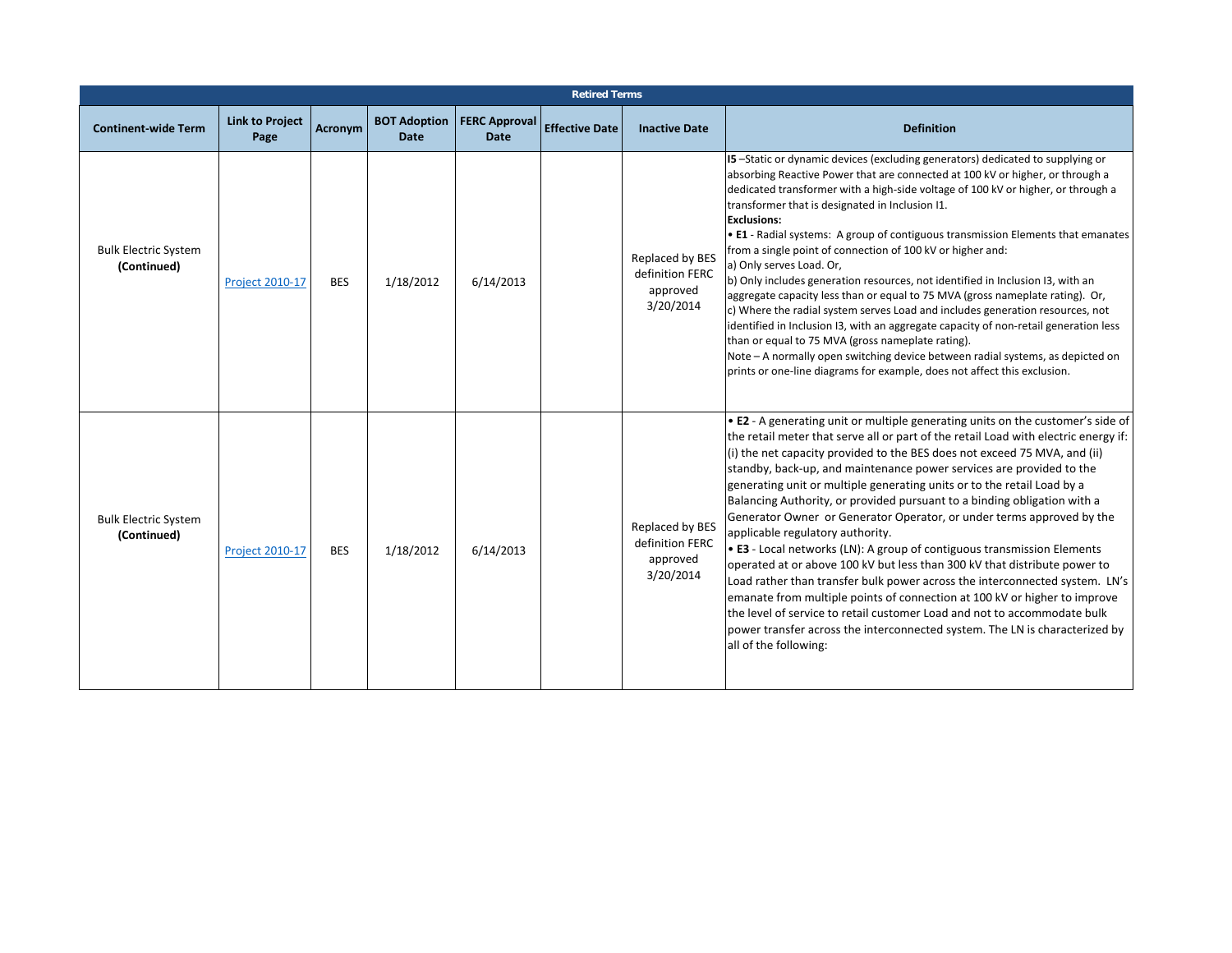|                                            |                                                                                                                  |                |                                     |                                                         | <b>Retired Terms</b>  |                                                             |                                                                                                                                                                                                                                                                                                                                                                                                                                                                                                                                                                                                                                                                                                                                                                                                                                                                                                                                                                                                                                              |
|--------------------------------------------|------------------------------------------------------------------------------------------------------------------|----------------|-------------------------------------|---------------------------------------------------------|-----------------------|-------------------------------------------------------------|----------------------------------------------------------------------------------------------------------------------------------------------------------------------------------------------------------------------------------------------------------------------------------------------------------------------------------------------------------------------------------------------------------------------------------------------------------------------------------------------------------------------------------------------------------------------------------------------------------------------------------------------------------------------------------------------------------------------------------------------------------------------------------------------------------------------------------------------------------------------------------------------------------------------------------------------------------------------------------------------------------------------------------------------|
| <b>Continent-wide Term</b>                 | <b>Link to Project</b><br>Page                                                                                   | <b>Acronym</b> | <b>BOT Adoption</b><br><b>Date</b>  | <b>FERC Approval</b><br><b>Date</b>                     | <b>Effective Date</b> | <b>Inactive Date</b>                                        | <b>Definition</b>                                                                                                                                                                                                                                                                                                                                                                                                                                                                                                                                                                                                                                                                                                                                                                                                                                                                                                                                                                                                                            |
| <b>Bulk Electric System</b><br>(Continued) | Project 2010-17                                                                                                  | <b>BES</b>     | 1/18/2012                           | 6/14/2013                                               |                       | Replaced by BES<br>definition FERC<br>approved<br>3/20/2014 | a) Limits on connected generation: The LN and its underlying Elements do<br>not include generation resources identified in Inclusion I3 and do not have an<br>aggregate capacity of non-retail generation greater than 75 MVA (gross<br>nameplate rating);<br>b) Power flows only into the LN and the LN does not transfer energy<br>originating outside the LN for delivery through the LN; and<br>c) Not part of a Flowgate or transfer path: The LN does not contain a<br>monitored Facility of a permanent Flowgate in the Eastern Interconnection, a<br>major transfer path within the Western Interconnection, or a comparable<br>monitored Facility in the ERCOT or Quebec Interconnections, and is not a<br>monitored Facility included in an Interconnection Reliability Operating Limit<br>(IROL).<br>• E4 – Reactive Power devices owned and operated by the retail customer<br>solely for its own use. Note - Elements may be included or excluded on a case-<br>by-case basis through the Rules of Procedure exception process. |
| <b>Bulk-Power System</b>                   | Project 2012-<br>08.1 Phase 1                                                                                    |                | 5/9/2013                            | 7/9/2013                                                |                       | 6/30/2016                                                   | A) facilities and control systems necessary for operating an interconnected<br>electric energy transmission network (or any portion thereof); and (B) electric<br>energy from generation facilities needed to maintain transmission system<br>reliability. The term does not include facilities used in the local distribution of<br>electric energy.                                                                                                                                                                                                                                                                                                                                                                                                                                                                                                                                                                                                                                                                                        |
| <b>Business Practices</b>                  | <b>Project 2006-07</b>                                                                                           |                | 8/22/2008                           | Not approved;<br>Modification<br>directed<br>11/24/2009 |                       |                                                             | Those business rules contained in the Transmission Service Provider's<br>applicable tariff, rules, or procedures; associated Regional Reliability<br>Organization or regional entity business practices; or NAESB Business<br>Practices.                                                                                                                                                                                                                                                                                                                                                                                                                                                                                                                                                                                                                                                                                                                                                                                                     |
| Cascading                                  | Version 0<br>Reliability<br><b>Standards</b>                                                                     |                | 2/8/2005                            | 3/16/2007                                               |                       | 6/30/2016                                                   | The uncontrolled successive loss of system elements triggered by an incident<br>at any location. Cascading results in widespread electric service interruption<br>that cannot be restrained from sequentially spreading beyond an area<br>predetermined by studies.                                                                                                                                                                                                                                                                                                                                                                                                                                                                                                                                                                                                                                                                                                                                                                          |
| <b>Cascading Outages</b>                   | <b>Determine</b><br><b>Facility Ratings,</b><br><b>Operating</b><br>Limits, and<br>Trasfer<br><b>Capabilites</b> |                | 11/1/2006<br>Withdrawn<br>2/12/2008 |                                                         |                       | <b>FERC Remanded</b><br>12/27/2007                          | The uncontrolled successive loss of Bulk Electric System Facilities triggered by<br>an incident (or condition) at any location resulting in the interruption of<br>electric service that cannot be restrained from spreading beyond a pre-<br>determined area.                                                                                                                                                                                                                                                                                                                                                                                                                                                                                                                                                                                                                                                                                                                                                                               |
| Confirmed Interchange                      | Coordinate<br>Interchange                                                                                        |                | 5/2/2006                            | 3/16/2007                                               |                       |                                                             | The state where the Interchange Authority has verified the Arranged<br>Interchange.                                                                                                                                                                                                                                                                                                                                                                                                                                                                                                                                                                                                                                                                                                                                                                                                                                                                                                                                                          |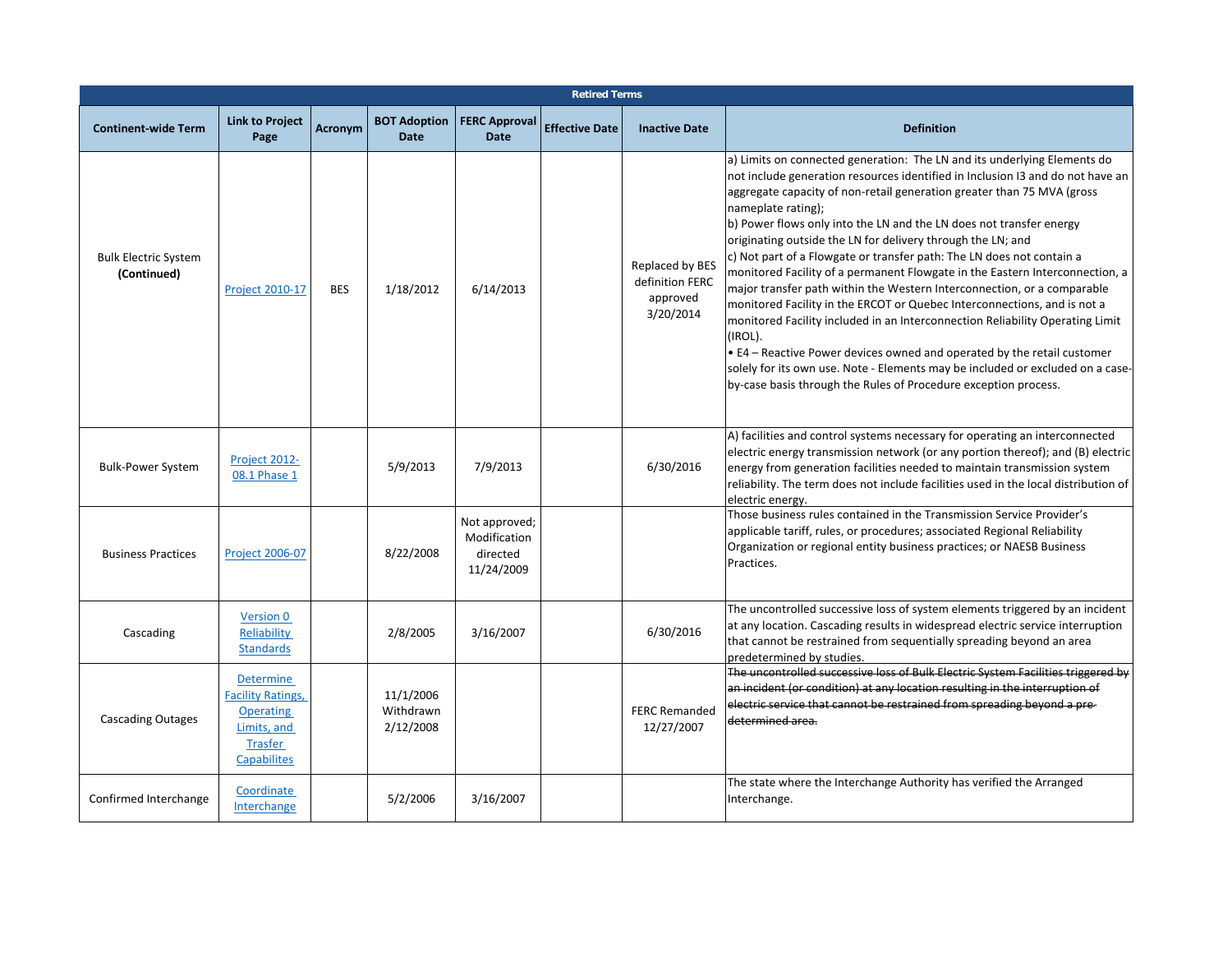|                                                        |                                                     |            |                                    |                                     | <b>Retired Terms</b>  |                      |                                                                                                                                                                                                                                                                                                                                                                                        |
|--------------------------------------------------------|-----------------------------------------------------|------------|------------------------------------|-------------------------------------|-----------------------|----------------------|----------------------------------------------------------------------------------------------------------------------------------------------------------------------------------------------------------------------------------------------------------------------------------------------------------------------------------------------------------------------------------------|
| <b>Continent-wide Term</b>                             | <b>Link to Project</b><br>Page                      | Acronym    | <b>BOT Adoption</b><br><b>Date</b> | <b>FERC Approval</b><br><b>Date</b> | <b>Effective Date</b> | <b>Inactive Date</b> | <b>Definition</b>                                                                                                                                                                                                                                                                                                                                                                      |
| <b>Contingency Reserve</b>                             | <b>Version 0</b><br>Reliability<br><b>Standards</b> |            | 2/8/2005                           | 3/16/2007                           |                       | 12/31/2017           | The provision of capacity deployed by the Balancing Authority to meet the<br>Disturbance Control Standard (DCS) and other NERC and Regional Reliability<br>Organization contingency requirements.                                                                                                                                                                                      |
| <b>Critical Assets</b>                                 | <b>Cyber Security</b><br>(Permanent)                |            | 5/2/2006                           | 1/18/2008                           |                       | 6/30/2016            | Facilities, systems, and equipment which, if destroyed, degraded, or<br>otherwise rendered unavailable, would affect the reliability or operability of<br>the Bulk Electric System.                                                                                                                                                                                                    |
| <b>Critical Cyber Assets</b>                           | <b>Cyber Security</b><br>(Permanent)                |            | 5/2/2006                           | 1/18/2008                           |                       | 6/30/2016            | Cyber Assets essential to the reliable operation of Critical Assets.                                                                                                                                                                                                                                                                                                                   |
| <b>Cyber Assets</b>                                    | <b>Cyber Security</b><br>(Permanent)                |            | 5/2/2006                           | 1/18/2008                           |                       | 6/30/2016            | Programmable electronic devices and communication networks including<br>hardware, software, and data.                                                                                                                                                                                                                                                                                  |
| Cyber Security Incident                                | <b>Cyber Security</b><br>(Permanent)                |            | 5/2/2006                           | 1/18/2008                           |                       | 6/30/2016            | Any malicious act or suspicious event that:<br>• Compromises, or was an attempt to compromise, the Electronic Security<br>Perimeter or Physical Security Perimeter of a Critical Cyber Asset, or,<br>. Disrupts, or was an attempt to disrupt, the operation of a Critical Cyber<br>Asset.                                                                                             |
| Demand-Side<br>Management                              | <b>Version 0</b><br>Reliability<br><b>Standards</b> | <b>DSM</b> | 2/8/2005                           | 3/16/2007                           |                       | 6/30/2016            | The term for all activities or programs undertaken by Load-Serving Entity or<br>its customers to influence the amount or timing of electricity they use.                                                                                                                                                                                                                               |
| <b>Distribution Provider</b>                           | Version 0<br>Reliability<br><b>Standards</b>        |            | 2/8/2005                           | 3/16/2007                           |                       | 6/30/2016            | Provides and operates the "wires" between the transmission system and the<br>end-use customer. For those end-use customers who are served at<br>transmission voltages, the Transmission Owner also serves as the Distribution<br>Provider. Thus, the Distribution Provider is not defined by a specific voltage,<br>but rather as performing the Distribution function at any voltage. |
| Dynamic Interchange<br>Schedule or Dynamic<br>Schedule | Version 0<br>Reliability<br><b>Standards</b>        |            | 2/8/2005                           | 3/16/2007                           |                       | 9/30/2014            | A telemetered reading or value that is updated in real time and used as a<br>schedule in the AGC/ACE equation and the integrated value of which is<br>treated as a schedule for interchange accounting purposes. Commonly used<br>for scheduling jointly owned generation to or from another Balancing<br>Authority Area.                                                              |
| <b>Electronic Security</b><br>Perimeter                | <b>Cyber Security</b><br>(Permanent)                | <b>ESP</b> | 5/2/2006                           | 1/18/2008                           |                       | 6/30/2016            | The logical border surrounding a network to which Critical Cyber Assets are<br>connected and for which access is controlled.                                                                                                                                                                                                                                                           |
| Element                                                | <b>Version 0</b><br>Reliability<br><b>Standards</b> |            | 2/8/2005                           | 3/16/2007                           |                       | 6/30/2016            | Any electrical device with terminals that may be connected to other electrical<br>devices such as a generator, transformer, circuit breaker, bus section, or<br>transmission line. An element may be comprised of one or more<br>components.                                                                                                                                           |
| <b>Energy Emergency</b>                                | <b>Version 0</b><br>Reliability<br><b>Standards</b> |            | 2/8/2005                           | 3/16/2007                           |                       | 3/31/2017            | A condition when a Load-Serving Entity has exhausted all other options and<br>can no longer provide its customers' expected energy requirements.                                                                                                                                                                                                                                       |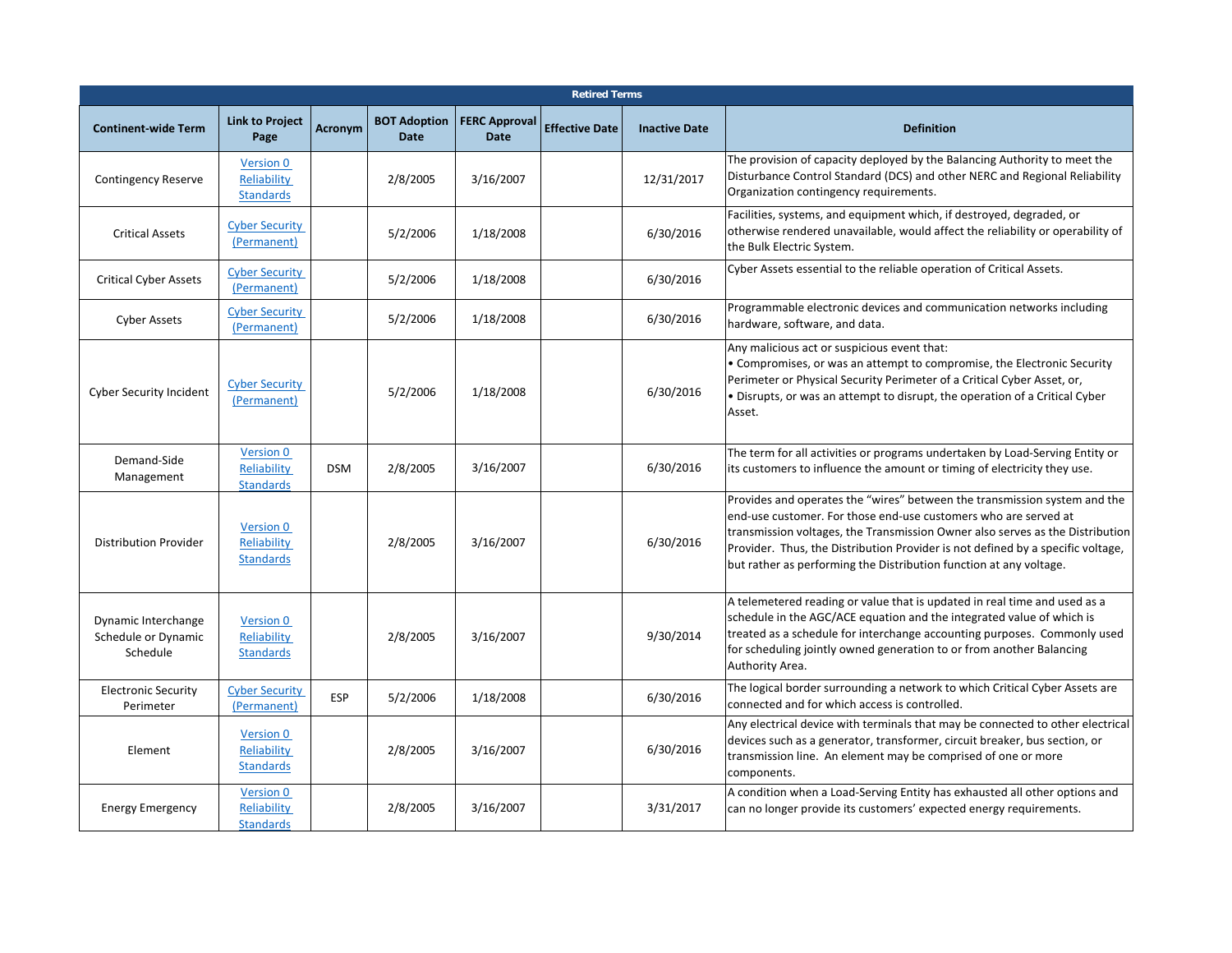|                                                       |                                                     |             |                                    |                                     | <b>Retired Terms</b>  |                      |                                                                                                                                                                                                                                                                             |
|-------------------------------------------------------|-----------------------------------------------------|-------------|------------------------------------|-------------------------------------|-----------------------|----------------------|-----------------------------------------------------------------------------------------------------------------------------------------------------------------------------------------------------------------------------------------------------------------------------|
| <b>Continent-wide Term</b>                            | <b>Link to Project</b><br>Page                      | Acronym     | <b>BOT Adoption</b><br><b>Date</b> | <b>FERC Approval</b><br><b>Date</b> | <b>Effective Date</b> | <b>Inactive Date</b> | <b>Definition</b>                                                                                                                                                                                                                                                           |
| Flowgate                                              | <b>Version 0</b><br>Reliability<br><b>Standards</b> |             | 2/8/2005                           | 3/16/2007                           |                       |                      | A designated point on the transmission system through which the<br>Interchange Distribution Calculator calculates the power flow from<br>Interchange Transactions.                                                                                                          |
| <b>Frequency Bias Setting</b>                         | Version 0<br>Reliability<br><b>Standards</b>        |             | 2/8/2005                           | 3/16/2007                           |                       | 3/31/2015            | A value, usually expressed in MW/0.1 Hz, set into a Balancing Authority ACE<br>algorithm that allows the Balancing Authority to contribute its frequency<br>response to the Interconnection.                                                                                |
| <b>Generator Operator</b>                             |                                                     | GOP         | 2/8/2005                           | 3/16/2007                           |                       | 6/30/2016            | The entity that operates generating unit(s) and performs the functions of<br>supplying energy and Interconnected Operations Services.                                                                                                                                       |
| Generator Owner                                       |                                                     | GO.         | 2/8/2005                           | 3/16/2007                           |                       | 6/30/2016            | Entity that owns and maintains generating units.                                                                                                                                                                                                                            |
| Interchange Authority                                 |                                                     | IA          | 5/2/2006                           | 3/16/2007                           |                       | 6/30/2016            | The responsible entity that authorizes implementation of valid and balanced<br>Interchange Schedules between Balancing Authority Areas, and ensures<br>communication of Interchange information for reliability assessment<br>purposes.                                     |
| Interconnected<br><b>Operations Service</b>           | Version 0<br>Reliability<br><b>Standards</b>        |             | 2/8/2005                           | 3/16/2007                           |                       |                      | A service (exclusive of basic energy and transmission services) that is<br>required to support the reliable operation of interconnected Bulk Electric<br>Systems.                                                                                                           |
| Interconnection                                       | <b>Version 0</b><br>Reliability<br><b>Standards</b> |             | 2/8/2005                           | 3/16/2007                           |                       | 6/30/2016            | When capitalized, any one of the three major electric system networks in<br>North America: Eastern, Western, and ERCOT.                                                                                                                                                     |
| Interconnection                                       | Project 2010-<br>14.1 Phase 1                       |             | 8/15/2013                          | 4/16/2015                           |                       |                      | When capitalized, any one of the four major electric system networks in<br>North America: Eastern, Western, ERCOT and Quebec.                                                                                                                                               |
| Interconnection<br><b>Reliability Operating Limit</b> | Version 0<br>Reliability<br><b>Standards</b>        | <b>IROL</b> | 2/8/2005                           | 3/16/2007                           |                       | 12/27/2007           | The value (such as MW, MVar, Amperes, Frequency or Volts) derived from, or<br>a subset of the System Operating Limits, which if exceeded, could expose a<br>widespread area of the Bulk Electric System to instability, uncontrolled<br>separation(s) or cascading outages. |
| Intermediate Balancing<br>Authority                   | Version 0<br>Reliability<br><b>Standards</b>        |             | 2/8/2005                           | 3/16/2007                           |                       |                      | A Balancing Authority Area that has connecting facilities in the Scheduling<br>Path between the Sending Balancing Authority Area and Receiving Balancing<br>Authority Area and operating agreements that establish the conditions for<br>the use of such facilities.        |
| Load-Serving Entity                                   | Version 0<br>Reliability<br><b>Standards</b>        |             | 2/8/2005                           | 3/16/2007                           |                       |                      | Secures energy and transmission service (and related Interconnected<br>Operations Services) to serve the electrical demand and energy requirements<br>of its end-use customers.                                                                                             |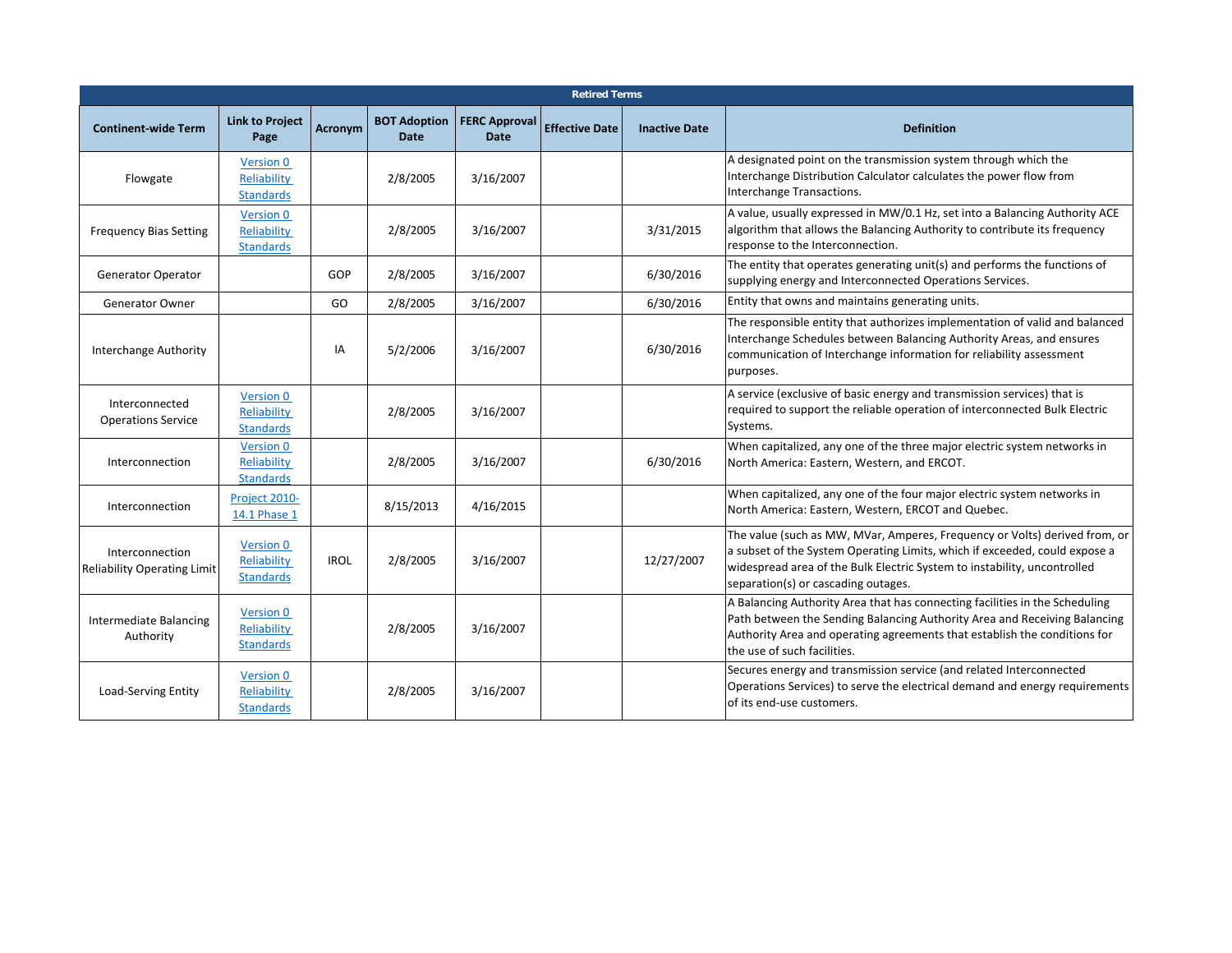|                                         | <b>Retired Terms</b>                                                               |                |                                    |                                                       |                       |                      |                                                                                                                                                                                                                                                                                                                                                                                                                                                                                                                                                                   |  |  |  |  |  |
|-----------------------------------------|------------------------------------------------------------------------------------|----------------|------------------------------------|-------------------------------------------------------|-----------------------|----------------------|-------------------------------------------------------------------------------------------------------------------------------------------------------------------------------------------------------------------------------------------------------------------------------------------------------------------------------------------------------------------------------------------------------------------------------------------------------------------------------------------------------------------------------------------------------------------|--|--|--|--|--|
| <b>Continent-wide Term</b>              | <b>Link to Project</b><br>Page                                                     | <b>Acronym</b> | <b>BOT Adoption</b><br><b>Date</b> | <b>FERC Approval</b><br><b>Date</b>                   | <b>Effective Date</b> | <b>Inactive Date</b> | <b>Definition</b>                                                                                                                                                                                                                                                                                                                                                                                                                                                                                                                                                 |  |  |  |  |  |
| Misoperation                            | Phase III - IV<br><b>Planning</b><br>Standards -<br>Archive                        |                | 2/7/2006                           | 3/16/2007                                             |                       | 6/30/2016            | • Any failure of a Protection System element to operate within the specified<br>time when a fault or abnormal condition occurs within a zone of protection.<br>• Any operation for a fault not within a zone of protection (other than<br>operation as backup protection for a fault in an adjacent zone that is not<br>cleared within a specified time for the protection for that zone).<br>• Any unintentional Protection System operation when no fault or other<br>abnormal condition has occurred unrelated to on-site maintenance and<br>testing activity. |  |  |  |  |  |
| <b>Operational Planning</b><br>Analysis | <b>Operate Within</b><br>Interconnection<br>Reliability<br><b>Operating Limits</b> |                | 10/17/2008                         | 3/17/2011                                             |                       | 9/30/2014            | An analysis of the expected system conditions for the next day's operation.<br>(That analysis may be performed either a day ahead or as much as 12 months<br>ahead.) Expected system conditions include things such as load forecast(s),<br>generation output levels, and known system constraints (transmission facility<br>outages, generator outages, equipment limitations, etc.).                                                                                                                                                                            |  |  |  |  |  |
| <b>Operational Planning</b><br>Analysis | <b>Project 2008-12</b>                                                             |                | 2/6/2014                           | 6/30/2014                                             | 10/1/2014             | 12/31/2016           | An analysis of the expected system conditions for the next day's operation.<br>(That analysis may be performed either a day ahead or as much as 12 months<br>ahead.) Expected system conditions include things such as load forecast(s),<br>generation output levels, Interchange, and known system constraints<br>(transmission facility outages, generator outages, equipment limitations,<br>$etc.$ ).                                                                                                                                                         |  |  |  |  |  |
| <b>Physical Security</b><br>Perimeter   | <b>Cyber Security</b><br>(Permanent)                                               | <b>PSP</b>     | 5/2/2006                           | 1/18/2008                                             |                       | 6/30/2016            | The physical, completely enclosed ("six-wall") border surrounding computer<br>rooms, telecommunications rooms, operations centers, and other locations<br>in which Critical Cyber Assets are housed and for which access is controlled.                                                                                                                                                                                                                                                                                                                           |  |  |  |  |  |
| <b>Planning Authority</b>               | Version 0<br>Reliability<br><b>Standards</b>                                       | PA             | 2/8/2005                           | 3/16/2007                                             |                       |                      | The responsible entity that coordinates and integrates transmission facility<br>and service plans, resource plans, and protection systems.                                                                                                                                                                                                                                                                                                                                                                                                                        |  |  |  |  |  |
| Point of Receipt                        | Version 0<br>Reliability<br><b>Standards</b>                                       | POR            | 2/8/2005                           | 3/16/2007                                             |                       | 6/30/2016            | A location that the Transmission Service Provider specifies on its transmission<br>system where an Interchange Transaction enters or a Generator delivers its<br>output.                                                                                                                                                                                                                                                                                                                                                                                          |  |  |  |  |  |
| Postback                                | <b>Project 2006-07</b><br>ATC/TTC/AFC<br>and CBM/TRM<br><b>Revisions</b>           |                | 8/22/2008                          | Not approved;<br>Modification<br>directed<br>11/24/09 |                       |                      | Positive adjustments to ATC or AFC as defined in Business Practices. Such<br>Business Practices may include processing of redirects and unscheduled<br>service.                                                                                                                                                                                                                                                                                                                                                                                                   |  |  |  |  |  |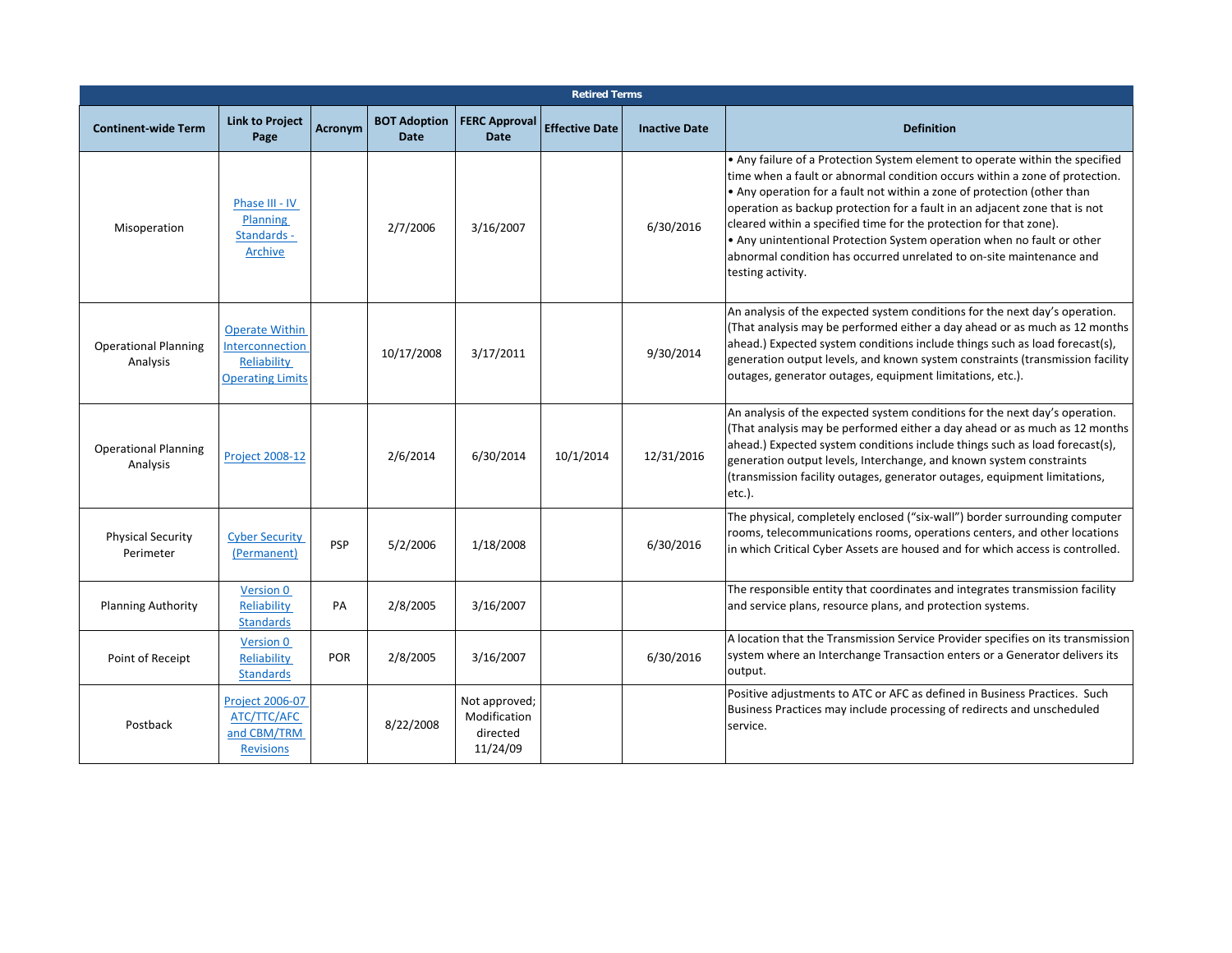| <b>Retired Terms</b>                                           |                                                                                       |                |                                    |                                     |                       |                      |                                                                                                                                                                                                                                                                                                                                                                                                                                                                                                                                                                                                                                                                                                                                                                                                   |  |  |  |
|----------------------------------------------------------------|---------------------------------------------------------------------------------------|----------------|------------------------------------|-------------------------------------|-----------------------|----------------------|---------------------------------------------------------------------------------------------------------------------------------------------------------------------------------------------------------------------------------------------------------------------------------------------------------------------------------------------------------------------------------------------------------------------------------------------------------------------------------------------------------------------------------------------------------------------------------------------------------------------------------------------------------------------------------------------------------------------------------------------------------------------------------------------------|--|--|--|
| <b>Continent-wide Term</b>                                     | <b>Link to Project</b><br>Page                                                        | <b>Acronym</b> | <b>BOT Adoption</b><br><b>Date</b> | <b>FERC Approval</b><br><b>Date</b> | <b>Effective Date</b> | <b>Inactive Date</b> | <b>Definition</b>                                                                                                                                                                                                                                                                                                                                                                                                                                                                                                                                                                                                                                                                                                                                                                                 |  |  |  |
| <b>Protected Cyber Assets</b>                                  | <b>Project 2008-06</b><br><b>Cyber Security</b><br>Order 706                          | PCA            | 11/26/2012                         | 11/22/2013                          |                       | 6/30/2016            | One or more Cyber Assets connected using a routable protocol within or on<br>an Electronic Security Perimeter that is not part of the highest impact BES<br>Cyber System within the same Electronic Security Perimeter. The impact<br>rating of Protected Cyber Assets is equal to the highest rated BES Cyber<br>System in the same ESP. A Cyber Asset is not a Protected Cyber Asset if, for 30<br>consecutive calendar days or less, it is connected either to a Cyber Asset<br>within the ESP or to the network within the ESP, and it is used for data<br>transfer, vulnerability assessment, maintenance, or troubleshooting<br>purposes.                                                                                                                                                   |  |  |  |
| <b>Protection System</b>                                       | Phase III-IV<br><b>Planning</b><br>Standards -<br><b>Archive</b>                      |                | 2/7/2006                           | 3/17/2007                           |                       | 4/1/2013             | Protective relays, associated communication systems, voltage and current<br>sensing devices, station batteries and DC control circuitry.                                                                                                                                                                                                                                                                                                                                                                                                                                                                                                                                                                                                                                                          |  |  |  |
| <b>Protection System</b><br>Maintenance Program<br>(PRC-005-2) | Project 2007-17<br>Protection<br>System<br>Maintenance<br>and Testing                 | <b>PSMP</b>    | 11/7/2012                          | 12/19/2013                          |                       | 4/1/2015             | An ongoing program by which Protection System components are kept in<br>working order and proper operation of malfunctioning components is<br>restored. A maintenance program for a specific component includes one or<br>more of the following activities:<br>Verify - Determine that the component is functioning correctly.<br>Monitor - Observe the routine in-service operation of the component.<br>Test - Apply signals to a component to observe functional performance or<br>output behavior, or to diagnose problems.<br>Inspect - Examine for signs of component failure, reduced performance or<br>degradation.<br>Calibrate – Adjust the operating threshold or measurement accuracy of a<br>measuring element to meet the intended performance requirement.                         |  |  |  |
| <b>Protection System</b><br>Maintenance Program<br>(PRC-005-3) | Project 2007-<br>17.2 Protection<br>System<br>Maintenance<br>and Testing -<br>Phase 2 | <b>PSMP</b>    | 11/7/2013                          | 1/22/2015                           | 4/1/2016              |                      | An ongoing program by which Protection System and automatic reclosing<br>components are kept in working order and proper operation of<br>malfunctioning components is restored. A maintenance program for a<br>specific component includes one or more of the following activities:<br>Verify - Determine that the component is functioning correctly.<br>Monitor — Observe the routine in-service operation of the component.<br>Test - Apply signals to a component to observe functional performance or<br>output behavior, or to diagnose problems.<br>Inspect - Examine for signs of component failure, reduced performance or<br>degradation.<br>Calibrate - Adjust the operating threshold or measurement accuracy of a<br>measuring element to meet the intended performance requirement. |  |  |  |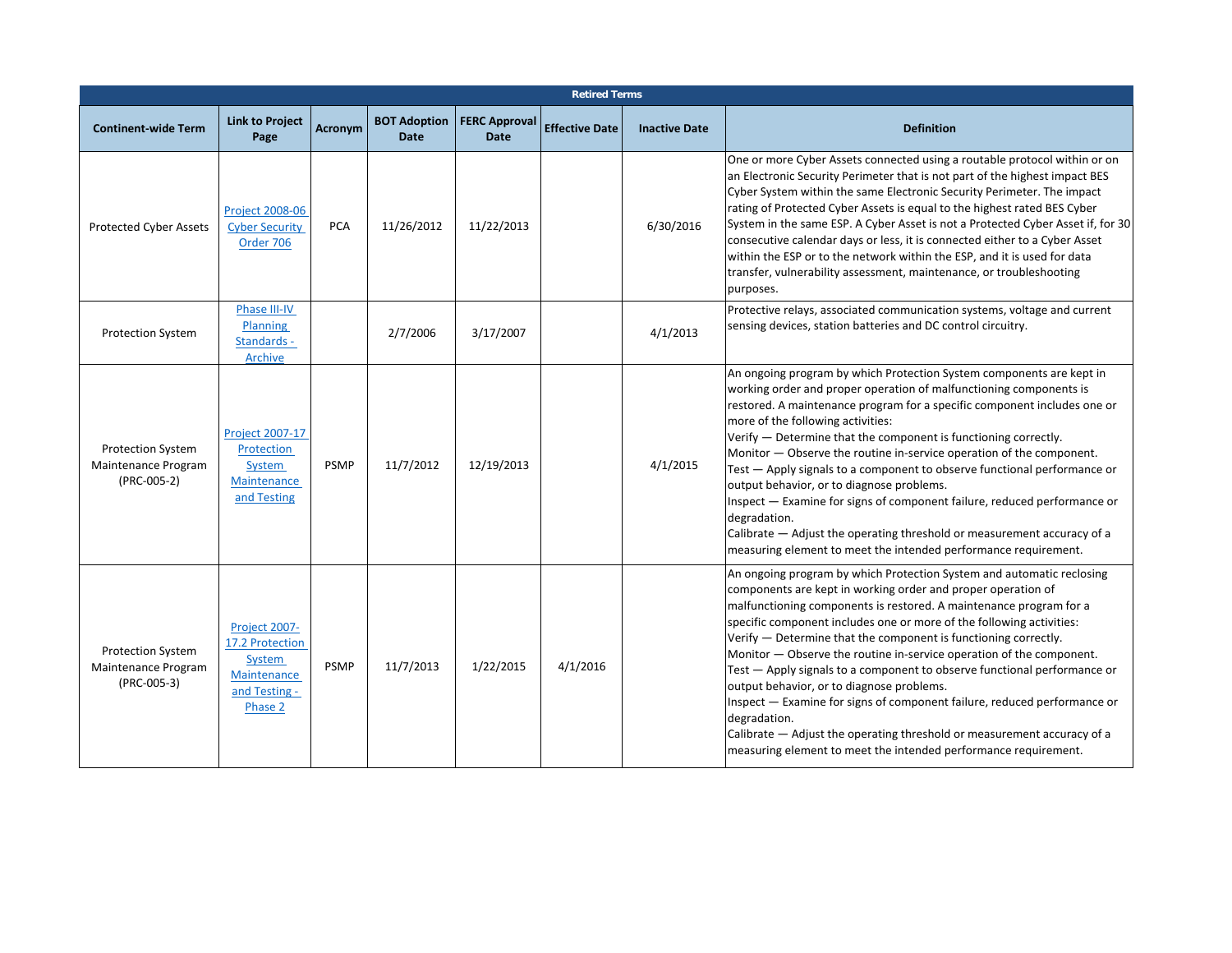|                                                                |                                                                                                                       |             |                                    |                                     | <b>Retired Terms</b>  |                      |                                                                                                                                                                                                                                                                                                                                                                                                                                                                                                                                                                                                                                                                                                                                                                                                                                           |
|----------------------------------------------------------------|-----------------------------------------------------------------------------------------------------------------------|-------------|------------------------------------|-------------------------------------|-----------------------|----------------------|-------------------------------------------------------------------------------------------------------------------------------------------------------------------------------------------------------------------------------------------------------------------------------------------------------------------------------------------------------------------------------------------------------------------------------------------------------------------------------------------------------------------------------------------------------------------------------------------------------------------------------------------------------------------------------------------------------------------------------------------------------------------------------------------------------------------------------------------|
| <b>Continent-wide Term</b>                                     | <b>Link to Project</b><br>Page                                                                                        | Acronym     | <b>BOT Adoption</b><br><b>Date</b> | <b>FERC Approval</b><br><b>Date</b> | <b>Effective Date</b> | <b>Inactive Date</b> | <b>Definition</b>                                                                                                                                                                                                                                                                                                                                                                                                                                                                                                                                                                                                                                                                                                                                                                                                                         |
| <b>Protection System</b><br>Maintenance Program<br>(PRC-005-4) | <b>Project 2014-01</b><br><b>Standards</b><br>Applicability for<br><b>Dispersed</b><br>Generation<br><b>Resources</b> | <b>PSMP</b> | 11/13/2014                         | 9/17/2015                           | 1/1/2016              |                      | An ongoing program by which Protection System, Automatic Reclosing, and<br>Sudden Pressure Relaying Components are kept in working order and proper<br>operation of malfunctioning Components is restored. A maintenance<br>program for a specific Component includes one or more of the following<br>activities:<br>• Verify - Determine that the Component is functioning correctly.<br>• Monitor - Observe the routine in-service operation of the Component.<br>• Test - Apply signals to a Component to observe functional performance or<br>output behavior, or to diagnose problems.<br>• Inspect - Examine for signs of Component failure, reduced performance or<br>degradation.<br>• Calibrate - Adjust the operating threshold or measurement accuracy of a<br>measuring element to meet the intended performance requirement. |
| Pseudo-Tie                                                     | Version 0<br>Reliability<br><b>Standards</b>                                                                          |             | 2/8/2005                           | 3/16/2007                           |                       |                      | A telemetered reading or value that is updated in real time and used as a<br>"virtual" tie line flow in the AGC/ACE equation but for which no physical tie or<br>energy metering actually exists. The integrated value is used as a metered<br>MWh value for interchange accounting purposes.                                                                                                                                                                                                                                                                                                                                                                                                                                                                                                                                             |
| <b>Reactive Power</b>                                          | Version 0<br>Reliability<br><b>Standards</b>                                                                          |             | 2/8/2005                           | 3/16/2007                           |                       | 6/30/2016            | The portion of electricity that establishes and sustains the electric and<br>magnetic fields of alternating-current equipment. Reactive power must be<br>supplied to most types of magnetic equipment, such as motors and<br>transformers. It also must supply the reactive losses on transmission<br>facilities. Reactive power is provided by generators, synchronous<br>condensers, or electrostatic equipment such as capacitors and directly<br>influences electric system voltage. It is usually expressed in kilovars (kvar) or<br>megavars (Mvar).                                                                                                                                                                                                                                                                                |
| <b>Real Power</b>                                              | <b>Version 0</b><br>Reliability<br><b>Standards</b>                                                                   |             | 2/8/2005                           | 3/16/2007                           |                       |                      | The portion of electricity that supplies energy to the load.                                                                                                                                                                                                                                                                                                                                                                                                                                                                                                                                                                                                                                                                                                                                                                              |
| Reallocation                                                   | Version 0<br>Reliability<br><b>Standards</b>                                                                          |             | 2/8/2005                           | 3/16/2007                           |                       |                      | The total or partial curtailment of Transactions during TLR Level 3a or 5a to<br>allow Transactions using higher priority to be implemented.                                                                                                                                                                                                                                                                                                                                                                                                                                                                                                                                                                                                                                                                                              |
| Real-time Assessment                                           | <b>Operate Within</b><br>Interconnection<br>Reliability<br><b>Operating Limits</b>                                    |             | 10/17/2008                         | 3/17/2011                           |                       | 12/31/2016           | An examination of existing and expected system conditions, conducted by<br>collecting and reviewing immediately available data                                                                                                                                                                                                                                                                                                                                                                                                                                                                                                                                                                                                                                                                                                            |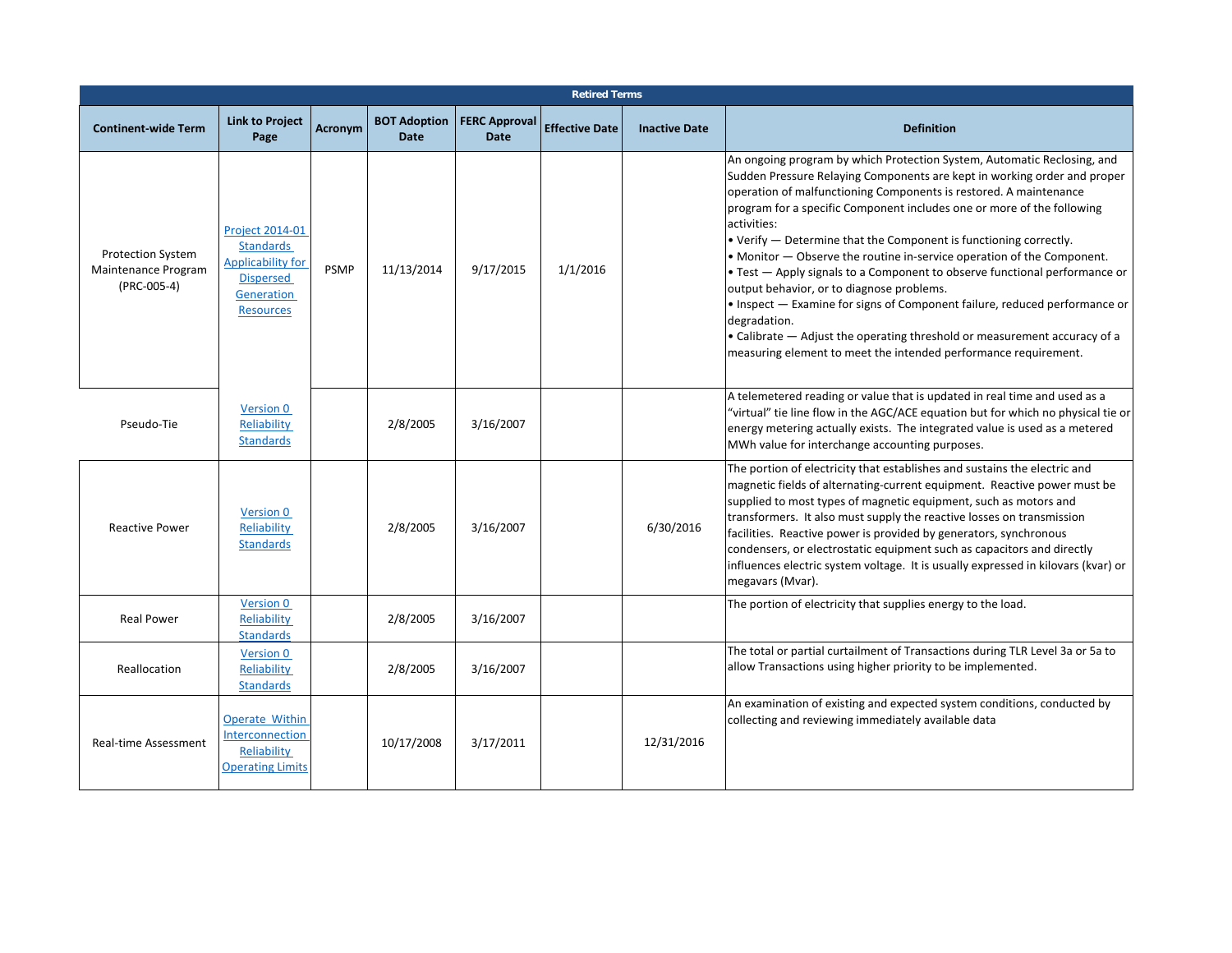|                                | <b>Retired Terms</b>                                                                        |            |                                    |                                     |                       |                      |                                                                                                                                                                                                                                                                                                                                                                                                                                                                                                                                                                                                                                                                                                                                                                                                                                                                    |  |  |  |  |  |
|--------------------------------|---------------------------------------------------------------------------------------------|------------|------------------------------------|-------------------------------------|-----------------------|----------------------|--------------------------------------------------------------------------------------------------------------------------------------------------------------------------------------------------------------------------------------------------------------------------------------------------------------------------------------------------------------------------------------------------------------------------------------------------------------------------------------------------------------------------------------------------------------------------------------------------------------------------------------------------------------------------------------------------------------------------------------------------------------------------------------------------------------------------------------------------------------------|--|--|--|--|--|
| <b>Continent-wide Term</b>     | <b>Link to Project</b><br>Page                                                              | Acronym    | <b>BOT Adoption</b><br><b>Date</b> | <b>FERC Approval</b><br><b>Date</b> | <b>Effective Date</b> | <b>Inactive Date</b> | <b>Definition</b>                                                                                                                                                                                                                                                                                                                                                                                                                                                                                                                                                                                                                                                                                                                                                                                                                                                  |  |  |  |  |  |
| <b>Reliability Coordinator</b> | Version 0<br>Reliability<br><b>Standards</b>                                                | RC         | 2/8/2005                           | 3/16/2007                           |                       | 6/30/2007            | The entity that is the highest level of authority who is responsible for the<br>reliable operation of the Bulk Electric System, has the Wide Area view of the<br>Bulk Electric System, and has the operating tools, processes and procedures,<br>including the authority to prevent or mitigate emergency operating situations<br>in both next-day analysis and real-time operations. The Reliability<br>Coordinator has the purview that is broad enough to enable the calculation<br>of Interconnection Reliability Operating Limits, which may be based on the<br>operating parameters of transmission systems beyond any Transmission<br>Operator's vision.                                                                                                                                                                                                    |  |  |  |  |  |
| <b>Reliability Directive</b>   | <b>Project 2006-06</b><br>Reliability<br>Coordination                                       |            | 8/16/2012                          | 11/19/2015                          |                       | 11/19/2015           | A communication initiated by a Reliability Coordinator,<br>Transmission Operator, or Balancing Authority where action by the recipient<br>is necessary to address an Emergency or Adverse Reliability Impact.                                                                                                                                                                                                                                                                                                                                                                                                                                                                                                                                                                                                                                                      |  |  |  |  |  |
| <b>Reliability Standard</b>    | Project 2012-<br>08.1 Phase 1 of<br>Glossary<br>Updates:<br>Statutory<br><b>Definitions</b> |            | 5/9/2013                           | 7/9/2013                            |                       | 6/30/2016            | A requirement, approved by the United States Federal Energy Regulatory<br>Commission under this Section 215 of the Federal Power Act, or approved or<br>recognized by an applicable governmental authority in other jurisdictions, to<br>provide for reliable operation [Reliable Operation] of the bulk-power system<br>[Bulk-Power System]. The term includes requirements for the operation of<br>existing bulk-power system [Bulk-Power System] facilities, including<br>cybersecurity protection, and the design of planned additions or<br>modifications to such facilities to the extent necessary to provide for reliable<br>operation [Reliable Operation] of the bulk-power system [Bulk-Power<br>System], but the term does not include any requirement to enlarge such<br>facilities or to construct new transmission capacity or generation capacity. |  |  |  |  |  |
| <b>Reliable Operation</b>      | Project 2012-<br>08.1 Phase 1 of<br>Glossary<br>Updates:<br>Statutory<br><b>Definitions</b> |            | 5/9/2013                           | 7/9/2013                            |                       | 6/30/2016            | Operating the elements of the bulk-power system [Bulk-<br>Power System] within equipment and electric system thermal, voltage, and<br>stability limits so that instability, uncontrolled separation, or cascading<br>failures of such system will not occur as a result of a sudden disturbance,<br>including a cybersecurity incident, or unanticipated failure of system<br>elements.                                                                                                                                                                                                                                                                                                                                                                                                                                                                            |  |  |  |  |  |
| <b>Remedial Action Scheme</b>  | Version 0<br>Reliability<br><b>Standards</b>                                                | <b>RAS</b> | 2/8/2005                           | 3/16/2007                           |                       | 3/31/2017            | See "Special Protection System"                                                                                                                                                                                                                                                                                                                                                                                                                                                                                                                                                                                                                                                                                                                                                                                                                                    |  |  |  |  |  |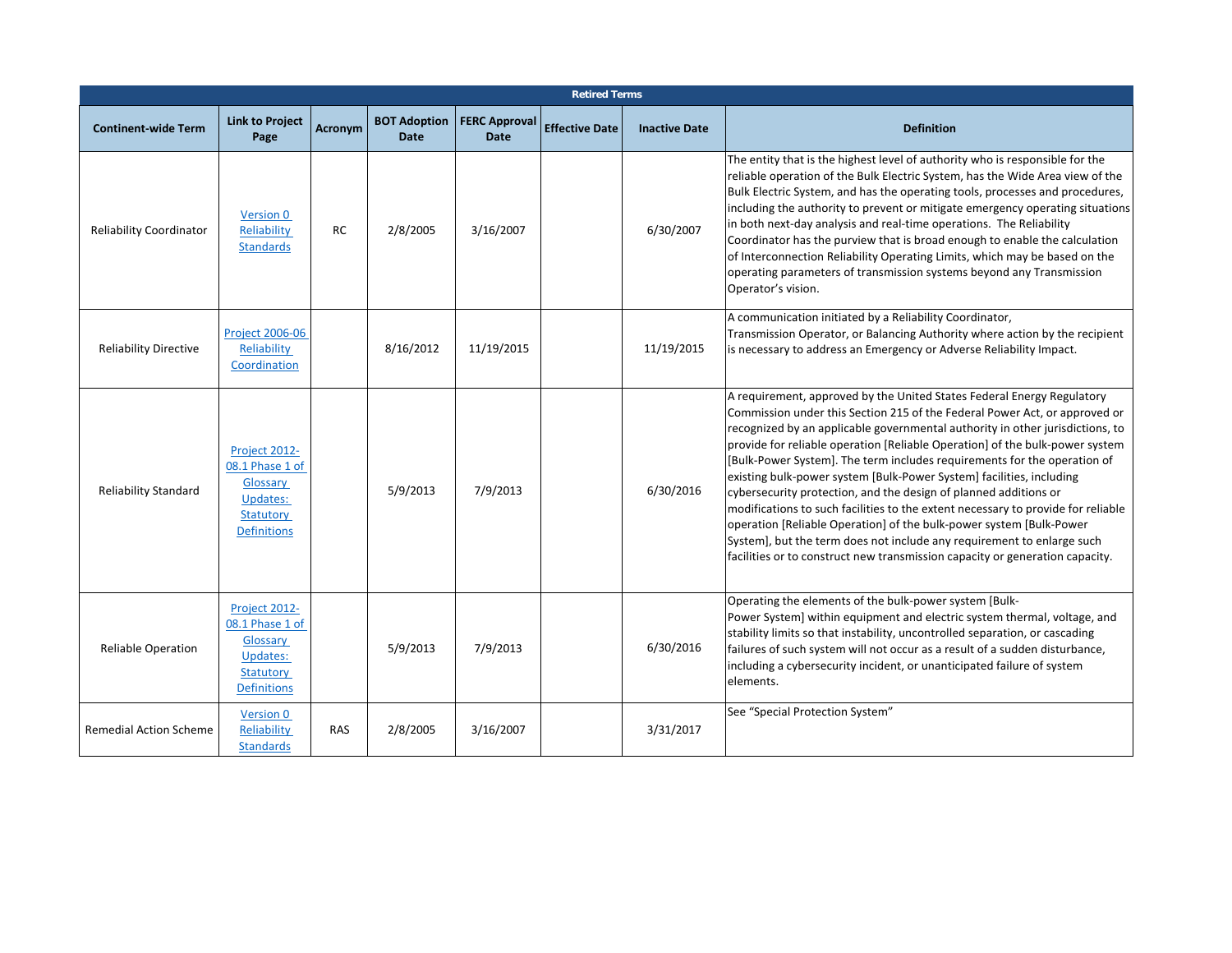|                                     |                                |                |                                    |                                           | <b>Retired Terms</b>  |                      |                                                                                                                                                                                                                                                                                                                                                                                                                                                                                                                                                                                                                                                                                                                                                                                                                                                                                                                                                                                                                                                                                                                                                                                                                                                                                                                                                                                                                                                                      |
|-------------------------------------|--------------------------------|----------------|------------------------------------|-------------------------------------------|-----------------------|----------------------|----------------------------------------------------------------------------------------------------------------------------------------------------------------------------------------------------------------------------------------------------------------------------------------------------------------------------------------------------------------------------------------------------------------------------------------------------------------------------------------------------------------------------------------------------------------------------------------------------------------------------------------------------------------------------------------------------------------------------------------------------------------------------------------------------------------------------------------------------------------------------------------------------------------------------------------------------------------------------------------------------------------------------------------------------------------------------------------------------------------------------------------------------------------------------------------------------------------------------------------------------------------------------------------------------------------------------------------------------------------------------------------------------------------------------------------------------------------------|
| <b>Continent-wide Term</b>          | <b>Link to Project</b><br>Page | <b>Acronym</b> | <b>BOT Adoption</b><br><b>Date</b> | <b>FERC Approval</b><br><b>Date</b>       | <b>Effective Date</b> | <b>Inactive Date</b> | <b>Definition</b>                                                                                                                                                                                                                                                                                                                                                                                                                                                                                                                                                                                                                                                                                                                                                                                                                                                                                                                                                                                                                                                                                                                                                                                                                                                                                                                                                                                                                                                    |
| Reporting Ace                       |                                |                | 8/15/2013                          | 4/16/2015<br>(Will not go<br>into effect) |                       |                      | The scan rate values of a Balancing Authority's Area Control Error (ACE)<br>measured in MW, which includes the difference between the Balancing<br>Authority's Net Actual Interchange and its Net Scheduled Interchange, plus<br>its Frequency Bias obligation, plus any known meter error. In the Western<br>Interconnection, Reporting ACE includes Automatic Time Error Correction<br>(ATEC).<br>Reporting ACE is calculated as follows:<br>Reporting ACE = $(NI_A - NI_S) - 10B (F_A - F_S) - I_{MF}$<br>Reporting ACE is calculated in the Western Interconnection as follows:<br>Reporting ACE = $(NI_A - NI_S) - 10B (F_A - F_S) - I_{ME} + I_{ATEC}$<br>Where:<br>NI <sub>A</sub> (Actual Net Interchange) is the algebraic sum of actual megawatt transfers across all Tie Lines<br>and includes Pseudo-Ties. Balancing Authorities directly connected via asynchronous ties to another<br>Interconnection may include or exclude megawatt transfers on those Tie lines in their actual<br>interchange, provided they are implemented in the same manner for Net Interchange Schedule.<br>NI <sub>s</sub> (Scheduled Net Interchange) is the algebraic sum of all scheduled megawatt transfers, including<br>Dynamic Schedules, with adjacent Balancing Authorities, and taking into account the effects of<br>schedule ramps. Balancing Authorities directly connected via asynchronous ties to another<br>Interconnection may include or exclude megawatt |
| <b>Reporting Ace</b><br>(Continued) |                                |                | 8/15/2013                          | 4/16/2015<br>(Will not go<br>into effect) |                       |                      | B (Frequency Bias Setting) is the Frequency Bias Setting (in negative MW/0.1 Hz) for the<br>Balancing Authority.<br>10 is the constant factor that converts the frequency bias setting units to MW/Hz.<br>$F_{\alpha}$ (Actual Frequency) is the measured frequency in Hz.<br>$Fs$ (Scheduled Frequency) is 60.0 Hz, except during a time correction.<br>I <sub>MF</sub> (Interchange Meter Error) is the meter error correction factor and represents the<br>difference between the integrated hourly average of the net interchange actual (NIA)<br>and the cumulative hourly net Interchange energy measurement (in megawatt-hours).<br>IATEC (Automatic Time Error Correction) is the addition of a component to the ACE<br>equation for the Western Interconnection that modifies the control point for the<br>purpose of continuously paying back Primary Inadvertent Interchange to correct<br>accumulated time error. Automatic Time Error Correction is only applicable in the<br>Western Interconnection.<br>$Lzzc = \frac{PII^{max\_max}_{conv}}{(1 - Y)^{\nu}H}$ when operating in Automatic Time Error Correction control mode.<br>ATEC shall be zero when opera<br>$\bullet$ Y = B / BS.<br>• H = Number of hours used to payback Primary Inadvertent Interchange energy. The<br>value of H is set to 3.                                                                                                                                               |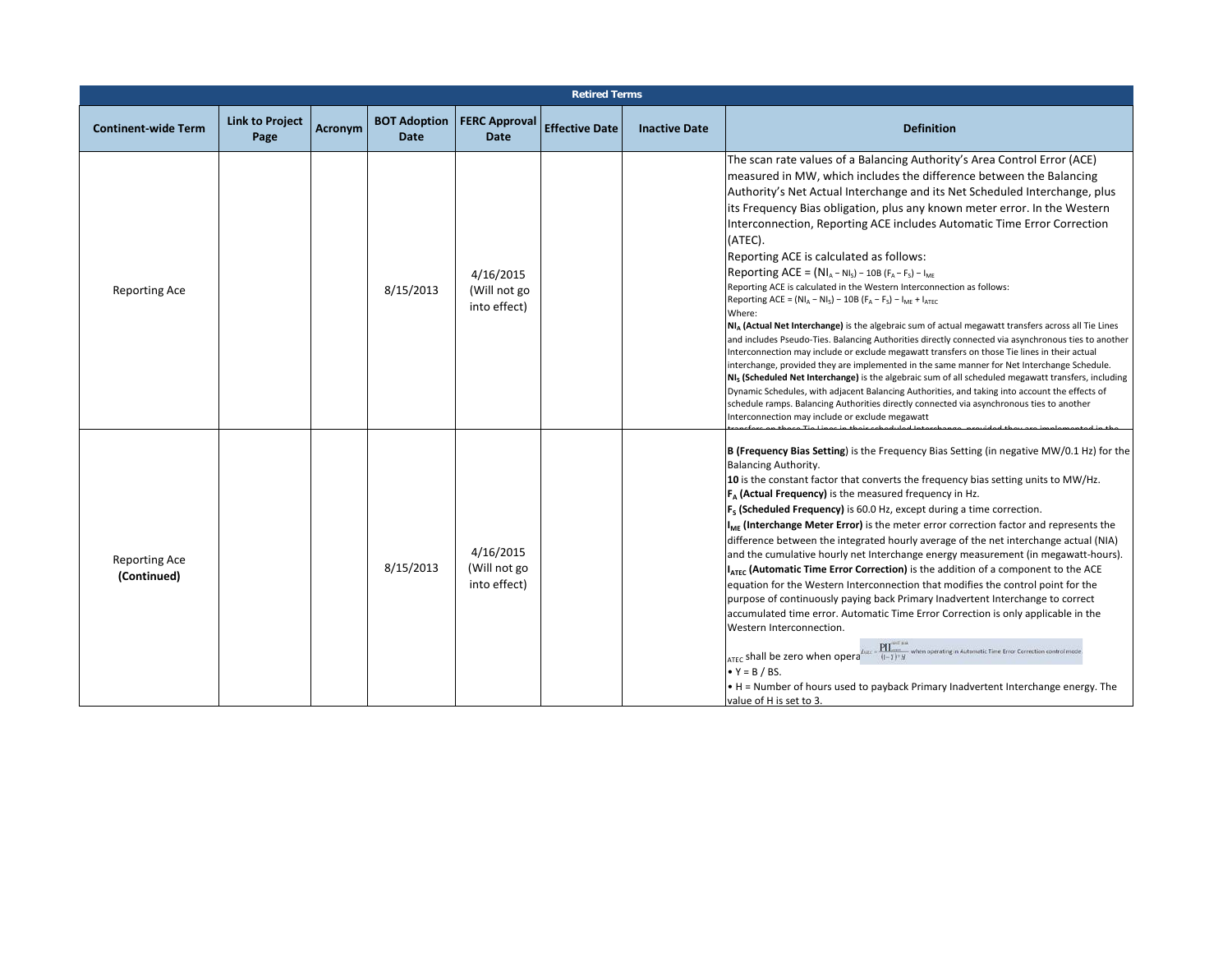|                                     |                                              |            |                                    |                                           | <b>Retired Terms</b>  |                      |                                                                                                                                                                                                                                                                                                                                                                                                                                                                                                                                                                                                                                                                                                                                                                                                                                                                                                                                                                                                                                                                                                                                      |
|-------------------------------------|----------------------------------------------|------------|------------------------------------|-------------------------------------------|-----------------------|----------------------|--------------------------------------------------------------------------------------------------------------------------------------------------------------------------------------------------------------------------------------------------------------------------------------------------------------------------------------------------------------------------------------------------------------------------------------------------------------------------------------------------------------------------------------------------------------------------------------------------------------------------------------------------------------------------------------------------------------------------------------------------------------------------------------------------------------------------------------------------------------------------------------------------------------------------------------------------------------------------------------------------------------------------------------------------------------------------------------------------------------------------------------|
| <b>Continent-wide Term</b>          | <b>Link to Project</b><br>Page               | Acronym    | <b>BOT Adoption</b><br><b>Date</b> | <b>FERC Approval</b><br><b>Date</b>       | <b>Effective Date</b> | <b>Inactive Date</b> | <b>Definition</b>                                                                                                                                                                                                                                                                                                                                                                                                                                                                                                                                                                                                                                                                                                                                                                                                                                                                                                                                                                                                                                                                                                                    |
| <b>Reporting Ace</b><br>(Continued) |                                              |            |                                    |                                           |                       |                      | energy. The value of H is set to 3.<br>$B_s$ = Frequency Bias for the Interconnection (MW / 0.1 Hz).<br>• Primary Inadvertent Interchange (PII <sub>hourly</sub> ) is (1-Y) * (II <sub>actual</sub> - B * ΔTE/6)<br>. Il <sub>actual</sub> is the hourly Inadvertent Interchange for the last hour.<br>• ATE is the hourly change in system Time Error as distributed by the Interconnection<br>Time Monitor. Where: $\Delta TE = TE_{end}$ hour - $TE_{begin}$ hour - $TD_{adi}$ - $(t)^*(TE_{offset})$<br>• TD <sub>adi</sub> is the Reliability Coordinator adjustment for differences with Interconnection<br>Time Monitor control center clocks.<br>• t is the number of minutes of Manual Time Error Correction that occurred during the<br>hour.<br>• TE <sub>offset</sub> is 0.000 or +0.020 or -0.020.<br>• Pll <sub>accum</sub> is the Balancing Authority's accumulated Pll <sub>hourly</sub> in MWh. An On-Peak and Off-<br>Peak accumulation accounting is required.<br>Where:<br>$\mathbf{P}\mathbf{\Pi}^{\text{cutoff peak}}$ = last period's $\mathbf{P}\mathbf{\Pi}^{\text{coefficient}}_{\text{ccum}}$ + Plhaurly  |
| <b>Reporting Ace</b><br>(Continued) |                                              |            | 8/15/2013                          | 4/16/2015<br>(Will not go<br>into effect) |                       |                      | All NERC Interconnections with multiple Balancing Authorities operate using the<br>principles of Tie-line Bias (TLB) Control and require the use of an ACE equation<br>similar to the Reporting ACE defined above. Any modification(s) to this specified<br>Reporting ACE equation that is(are) implemented for all Balancing Authorities on<br>an interconnection and is(are) consistent with the following four principles will<br>provide a valid alternative Reporting ACE equation consistent with the measures<br>included in this standard.<br>1. All portions of the Interconnection are included in one area or another so that the<br>sum of all area generation, loads and losses is the same as total system generation, load<br>and losses.<br>2. The algebraic sum of all area Net Interchange Schedules and all Net Interchange<br>actual values is equal to zero at all times.<br>3. The use of a common Scheduled Frequency FS for all areas at all times.<br>4. The absence of metering or computational errors. (The inclusion and use of the IME<br>term to account for known metering or computational errors.) |
| Request for Interchange             | Coordinate<br>Interchange                    | <b>RFI</b> | 5/2/2006                           | 3/16/2007                                 |                       |                      | A collection of data as defined in the NAESB RFI Datasheet, to be submitted<br>to the Interchange Authority for the purpose of implementing bilateral<br>Interchange between a Source and Sink Balancing Authority.                                                                                                                                                                                                                                                                                                                                                                                                                                                                                                                                                                                                                                                                                                                                                                                                                                                                                                                  |
| <b>Reserve Sharing Group</b>        | Version 0<br>Reliability<br><b>Standards</b> | <b>RSG</b> | 2/8/2005                           | 3/16/2007                                 |                       | 6/30/2016            | A group whose members consist of two or more Balancing Authorities that<br>collectively maintain, allocate, and supply operating reserves required for<br>each Balancing Authority's use in recovering from contingencies within the<br>group. Scheduling energy from an Adjacent Balancing Authority to aid<br>recovery need not constitute reserve sharing provided the transaction is<br>ramped in over a period the supplying party could reasonably be expected to<br>load generation in (e.g., ten minutes). If the transaction is ramped in quicker<br>(e.g., between zero and ten minutes) then, for the purposes of Disturbance<br>Control Performance, the Areas become a Reserve Sharing Group.                                                                                                                                                                                                                                                                                                                                                                                                                           |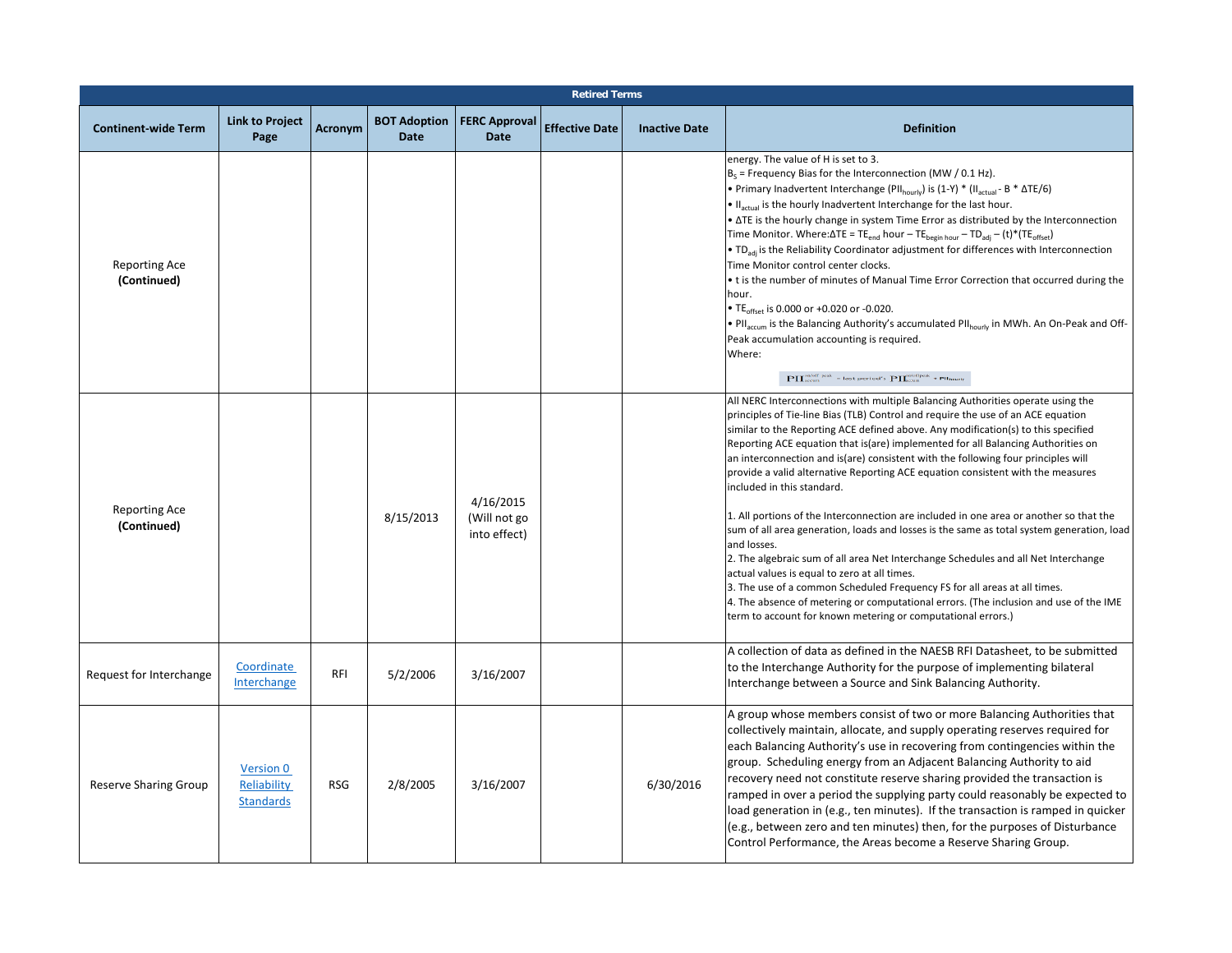|                                                                 | <b>Retired Terms</b>                                |            |                                    |                                                |                       |                      |                                                                                                                                                                                                                                                                                                                                                                                                                                                                                                                                                                                                                                                             |  |  |  |  |
|-----------------------------------------------------------------|-----------------------------------------------------|------------|------------------------------------|------------------------------------------------|-----------------------|----------------------|-------------------------------------------------------------------------------------------------------------------------------------------------------------------------------------------------------------------------------------------------------------------------------------------------------------------------------------------------------------------------------------------------------------------------------------------------------------------------------------------------------------------------------------------------------------------------------------------------------------------------------------------------------------|--|--|--|--|
| <b>Continent-wide Term</b>                                      | <b>Link to Project</b><br>Page                      | Acronym    | <b>BOT Adoption</b><br><b>Date</b> | <b>FERC Approval</b><br><b>Date</b>            | <b>Effective Date</b> | <b>Inactive Date</b> | <b>Definition</b>                                                                                                                                                                                                                                                                                                                                                                                                                                                                                                                                                                                                                                           |  |  |  |  |
| <b>Reserve Sharing Group</b><br><b>Reporting ACE</b>            | Project 2010-<br>14.1 Phase 1                       |            | 8/15/2013                          | 4/16/2015                                      |                       | 12/31/2017           | At any given time of measurement for the applicable<br>Reserve Sharing Group, the algebraic sum of the Reporting ACEs (or<br>equivalent as calculated at such time of measurement) of the Balancing<br>Authorities participating in the Reserve Sharing Group at the time of<br>measurement.                                                                                                                                                                                                                                                                                                                                                                |  |  |  |  |
| <b>Resource Planner</b>                                         | <b>Version 0</b><br>Reliability<br><b>Standards</b> | <b>RP</b>  | 2/8/2005                           | 3/16/2007                                      |                       |                      | The entity that develops a long-term (generally one year and beyond) plan<br>for the resource adequacy of specific loads (customer demand and energy<br>requirements) within a Planning Authority Area.                                                                                                                                                                                                                                                                                                                                                                                                                                                     |  |  |  |  |
| Right-of-Way                                                    | <b>Project 2007-07</b>                              | <b>ROW</b> | 2/7/2006                           | 3/16/2007                                      |                       |                      | A corridor of land on which electric lines may be located. The Transmission<br>Owner may own the land in fee, own an easement, or have certain franchise,<br>prescription, or license rights to construct and maintain lines.                                                                                                                                                                                                                                                                                                                                                                                                                               |  |  |  |  |
| Right-of-Way                                                    | <b>Project 2007-07</b>                              | <b>ROW</b> | 11/3/2011                          | 3/21/2013                                      |                       | 6/30/2014            | The corridor of land under a transmission line(s) needed to operate the<br>line(s). The width of the corridor is established by engineering or<br>construction standards as documented in either construction documents, pre-<br>2007 vegetation maintenance records, or by the blowout standard in effect<br>when the line was built. The ROW width in no case exceeds the Transmission<br>Owner's legal rights but may be less based on the aforementioned criteria.                                                                                                                                                                                      |  |  |  |  |
| <b>Sink Balancing Authority</b>                                 | Version 0<br>Reliability<br><b>Standards</b>        |            | 2/8/2005                           | 3/16/2007                                      |                       | 9/30/2014            | The Balancing Authority in which the load (sink) is located for an Interchange<br>Transaction. (This will also be a Receiving Balancing Authority for the<br>resulting Interchange Schedule.)                                                                                                                                                                                                                                                                                                                                                                                                                                                               |  |  |  |  |
| Source Balancing<br>Authority                                   | <b>Version 0</b><br>Reliability<br><b>Standards</b> |            | 2/8/2005                           | 3/16/2007                                      |                       | 9/30/2014            | The Balancing Authority in which the generation (source) is located for an<br>Interchange Transaction. (This will also be a Sending Balancing Authority for<br>the resulting Interchange Schedule.)                                                                                                                                                                                                                                                                                                                                                                                                                                                         |  |  |  |  |
| <b>Special Protection System</b><br>(Remedial Action<br>Scheme) | <b>Version 0</b><br>Reliability<br><b>Standards</b> | SPS        | 2/8/2005                           | 3/16/2007<br>(Becomes<br>inactive<br>3/31/2017 |                       | 3/31/2017            | An automatic protection system designed to detect abnormal or<br>predetermined system conditions, and take corrective actions other than<br>and/or in addition to the isolation of faulted components to maintain system<br>reliability. Such action may include changes in demand, generation (MW and<br>Mvar), or system configuration to maintain system stability, acceptable<br>voltage, or power flows. An SPS does not include (a) underfrequency or<br>undervoltage load shedding or (b) fault conditions that must be isolated or (c)<br>out-of-step relaying (not designed as an integral part of an SPS). Also called<br>Remedial Action Scheme. |  |  |  |  |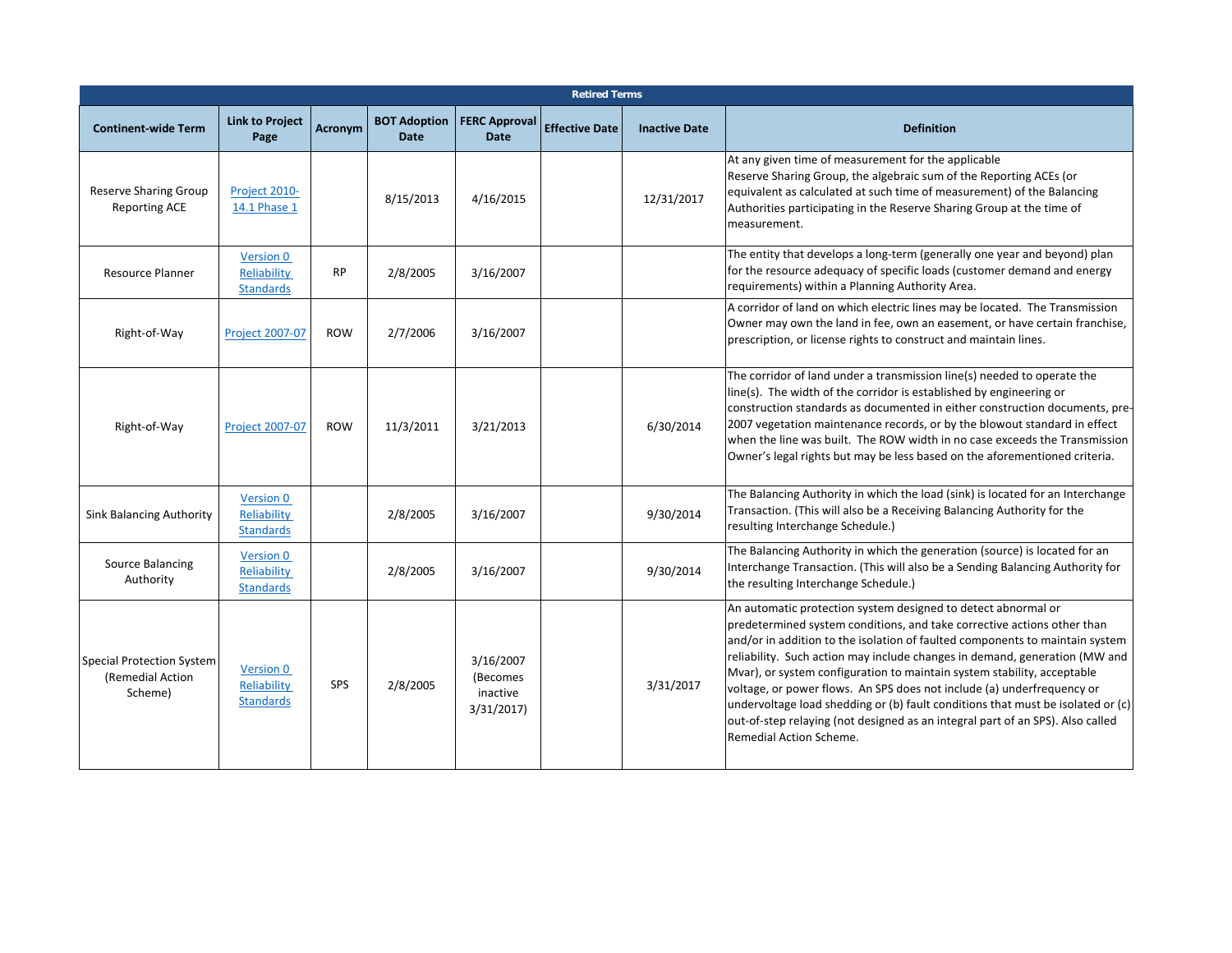|                                         |                                                                    |                |                                    |                                     | <b>Retired Terms</b>  |                      |                                                                                                                                                                                                                                                                                                                                                                                                                                                                                                                                                                                                                                                                                                                                 |
|-----------------------------------------|--------------------------------------------------------------------|----------------|------------------------------------|-------------------------------------|-----------------------|----------------------|---------------------------------------------------------------------------------------------------------------------------------------------------------------------------------------------------------------------------------------------------------------------------------------------------------------------------------------------------------------------------------------------------------------------------------------------------------------------------------------------------------------------------------------------------------------------------------------------------------------------------------------------------------------------------------------------------------------------------------|
| <b>Continent-wide Term</b>              | <b>Link to Project</b><br>Page                                     | <b>Acronym</b> | <b>BOT Adoption</b><br><b>Date</b> | <b>FERC Approval</b><br><b>Date</b> | <b>Effective Date</b> | <b>Inactive Date</b> | <b>Definition</b>                                                                                                                                                                                                                                                                                                                                                                                                                                                                                                                                                                                                                                                                                                               |
| <b>System Operating Limit</b>           | Version 0<br>Reliability<br><b>Standards</b>                       | SOL            | 2/8/2005                           | 3/16/2007                           |                       | 6/30/2014            | The value (such as MW, MVar, Amperes, Frequency or Volts) that satisfies the<br>most limiting of the prescribed operating criteria for a specified system<br>configuration to ensure operation within acceptable reliability criteria.<br>System Operating Limits are based upon certain operating criteria. These<br>include, but are not limited to:<br>• Facility Ratings (Applicable pre- and post-Contingency equipment or facility<br>ratings)<br>• Transient Stability Ratings (Applicable pre- and post-Contingency Stability<br>Limits)<br>. Voltage Stability Ratings (Applicable pre- and post-Contingency Voltage<br>Stability)<br>• System Voltage Limits (Applicable pre- and post-Contingency Voltage<br>Limits) |
| System Operator                         | Version 0<br><b>Reliability</b><br><b>Standards</b>                |                | 2/8/2005                           | 3/16/2007                           |                       | 6/30/2016            | An individual at a control center (Balancing Authority, Transmission Operator,<br>Generator Operator, Reliability Coordinator) whose responsibility it is to<br>monitor and control that electric system in real time.                                                                                                                                                                                                                                                                                                                                                                                                                                                                                                          |
| <b>Transmission Customer</b>            | Version 0<br>Reliability<br><b>Standards</b>                       |                | 2/8/2005                           | 3/16/2007                           |                       |                      | 1. Any eligible customer (or its designated agent) that can or does execute a<br>transmission service agreement or can or does receive transmission service.<br>2. Any of the following responsible entities: Generator Owner, Load-Serving<br>Entity, or Purchasing-Selling Entity.                                                                                                                                                                                                                                                                                                                                                                                                                                            |
| <b>Transmission Operator</b>            | Version 0<br>Reliability<br><b>Standards</b>                       | <b>TOP</b>     | 2/8/2005                           | 3/16/2007                           |                       |                      | The entity responsible for the reliability of its "local" transmission system,<br>and that operates or directs the operations of the transmission facilities.                                                                                                                                                                                                                                                                                                                                                                                                                                                                                                                                                                   |
| <b>Transmission Owner</b>               | Version 0<br>Reliability<br><b>Standards</b>                       | TO             | 2/8/2005                           | 3/16/2007                           |                       |                      | The entity that owns and maintains transmission facilities.                                                                                                                                                                                                                                                                                                                                                                                                                                                                                                                                                                                                                                                                     |
| <b>Transmission Planner</b>             | Version 0<br>Reliability<br><b>Standards</b>                       | TP             | 2/8/2005                           | 3/16/2007                           |                       |                      | The entity that develops a long-term (generally one year and beyond) plan<br>for the reliability (adequacy) of the interconnected bulk electric transmission<br>systems within its portion of the Planning Authority Area.                                                                                                                                                                                                                                                                                                                                                                                                                                                                                                      |
| <b>Transmission Service</b><br>Provider | Version 0<br>Reliability<br><b>Standards</b>                       | <b>TSP</b>     | 2/8/2005                           | 3/16/2007                           |                       |                      | The entity that administers the transmission tariff and provides Transmission<br>Service to Transmission Customers under applicable transmission service<br>agreements.                                                                                                                                                                                                                                                                                                                                                                                                                                                                                                                                                         |
| Vegetation Inspection                   | <b>Transmission</b><br>Vegetation                                  |                | 2/7/2006                           | 3/16/2007                           |                       | 3/20/2013            | The systematic examination of a transmission corridor to document<br>vegetation conditions.                                                                                                                                                                                                                                                                                                                                                                                                                                                                                                                                                                                                                                     |
| Vegetation Inspection                   | Project 2007-07<br>Transmission<br>Vegetation<br><b>Management</b> |                | 11/3/2011                          | 3/21/2013                           |                       | 6/30/2014            | The systematic examination of vegetation conditions on a Right-of-Way and<br>those vegetation conditions under the Transmission Owner's control that are<br>likely to pose a hazard to the line(s) prior to the next planned maintenance or<br>inspection. This may be combined with a general line inspection.                                                                                                                                                                                                                                                                                                                                                                                                                 |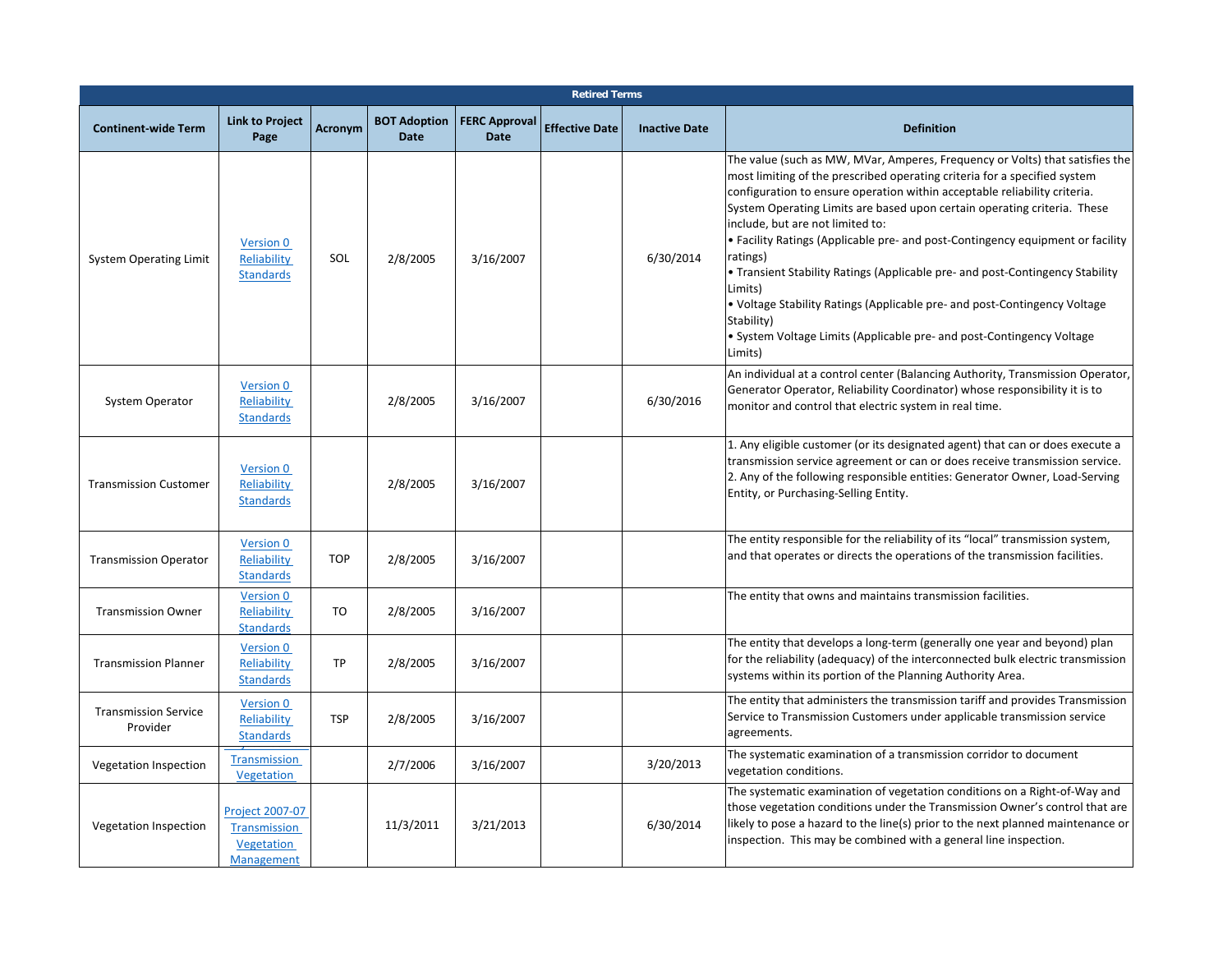|                           |                                       |         |                                       |                                 | <b>NPCC REGIONAL DEFINITIONS</b> |                         |                                                                                                                                        |
|---------------------------|---------------------------------------|---------|---------------------------------------|---------------------------------|----------------------------------|-------------------------|----------------------------------------------------------------------------------------------------------------------------------------|
| <b>NPCC Regional Term</b> | Link to Implementation Plan           | Acronym | <b>BOT</b><br><b>Adoption</b><br>Date | <b>FERC</b><br>Approval<br>Date | <b>Effective</b><br>Date         | <b>Inactive</b><br>Date | <b>Definition</b>                                                                                                                      |
| <b>ICurrent Zero Time</b> | PRC-002-NPCC-1 Implementation<br>Plan |         | 11/4/2010                             | 10/20/2011                      | 10/20/2013                       |                         | The time of the final current zero on the last phase to interrupt.                                                                     |
| <b>Generating Plant</b>   | PRC-002-NPCC-1 Implementation<br>Plan |         | 11/4/2010                             | 10/20/2011                      | 10/20/2013                       |                         | One or more generators at a single physical location whereby any single<br>contingency can affect all the generators at that location. |

|                                                 | <b>RELIABILITYFIRST REGIONAL DEFINITIONS</b> |                |                                                          |                                 |                          |                         |                                                                                                                                                                                                                 |  |  |
|-------------------------------------------------|----------------------------------------------|----------------|----------------------------------------------------------|---------------------------------|--------------------------|-------------------------|-----------------------------------------------------------------------------------------------------------------------------------------------------------------------------------------------------------------|--|--|
| <b>RELIABILITYFIRST</b><br><b>Regional Term</b> | Link to FERC Order                           | <b>Acronym</b> | <b>BOT</b><br>Adoption<br>Date                           | <b>FERC</b><br>Approval<br>Date | <b>Effective</b><br>Date | <b>Inactive</b><br>Date | <b>Definition</b>                                                                                                                                                                                               |  |  |
| Resource Adequacy                               | BAL-502-RFC-02 Implementation<br>Plan        |                | 8/5/2009                                                 | 3/17/2011                       |                          |                         | The ability of supply-side and demand-side resources to meet the aggregate<br>electrical demand (including losses)                                                                                              |  |  |
| Net Internal Demand                             | BAL-502-RFC-02 Implementation<br>Plan        |                | 8/5/2009                                                 | 3/17/2011                       |                          |                         | Total of all end-use customer demand and electric system losses within<br>specified metered boundaries, less Direct Control Management and<br>Interruptible Demand                                              |  |  |
| Peak Period                                     | BAL-502-RFC-02 Implementation<br>Plan        |                | 8/5/2009                                                 | 3/17/2011                       |                          |                         | A period consisting of two (2) or more calendar months but less than seven<br>$(7)$ calendar months, which includes the period during which the<br>responsible entity's annual peak demand is expected to occur |  |  |
| Wind Generating<br>Station                      | BAL-502-RFC-02 Implementation<br>Plan        |                | 11/3/2011<br>(Board<br>withdrew<br>approval<br>11/7/2012 | 3/17/2011                       |                          |                         | A collection of wind turbines electrically connected together and injecting<br>energy into the grid at one point, sometimes known as a "Wind Farm."                                                             |  |  |
| Year One                                        | BAL-502-RFC-02 Implementation<br>Plan        |                | 8/5/2009                                                 | 3/17/2011                       |                          |                         | The planning year that begins with the upcoming annual Peak Period                                                                                                                                              |  |  |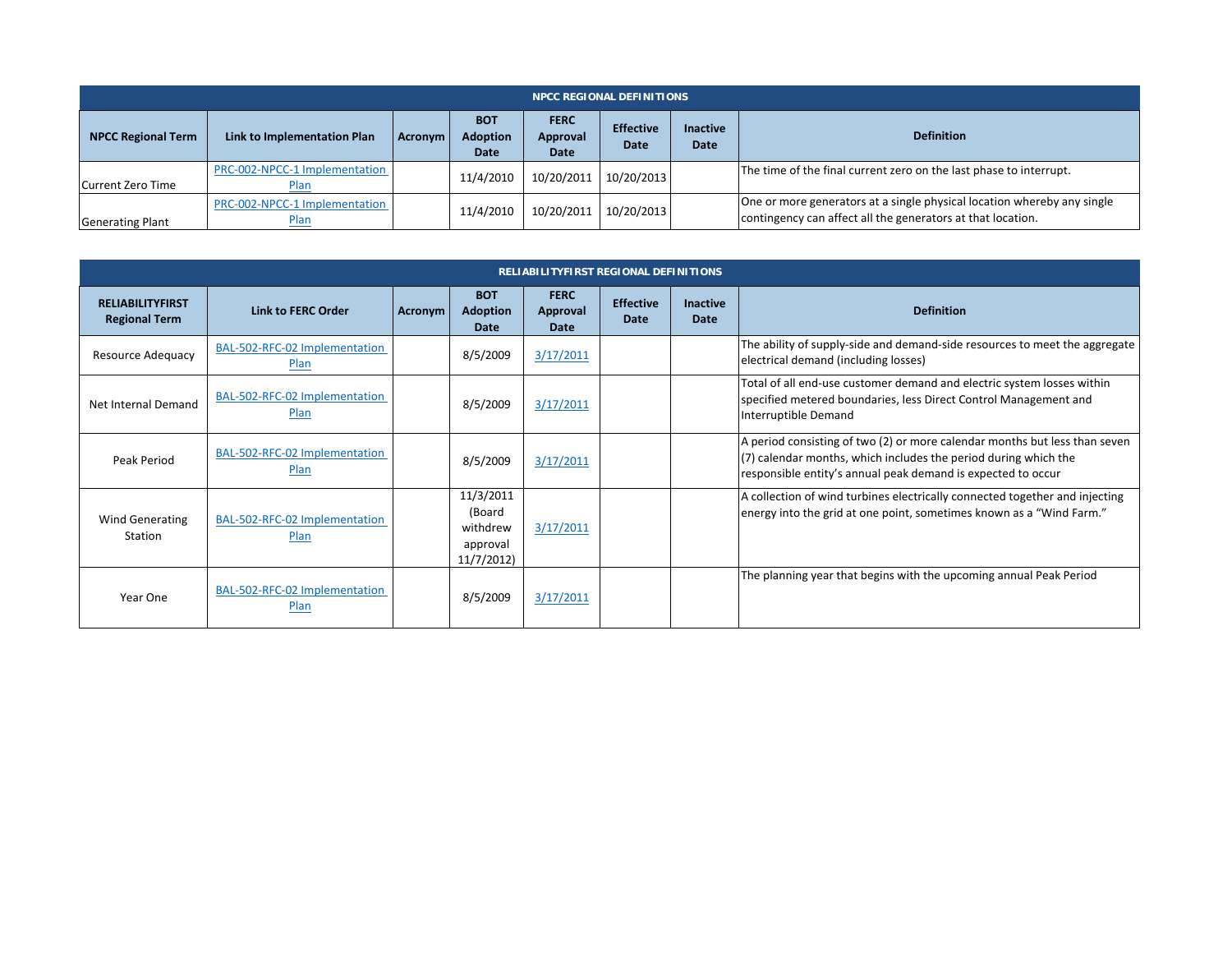|                                      | <b>TEXAS RE REGIONAL DEFINITIONS</b> |            |           |           |          |                                                                                                                                                                                                                                                                                                                                                                                                                                                                                                                                                                                                                                                                                                                                                                                                                 |  |  |  |
|--------------------------------------|--------------------------------------|------------|-----------|-----------|----------|-----------------------------------------------------------------------------------------------------------------------------------------------------------------------------------------------------------------------------------------------------------------------------------------------------------------------------------------------------------------------------------------------------------------------------------------------------------------------------------------------------------------------------------------------------------------------------------------------------------------------------------------------------------------------------------------------------------------------------------------------------------------------------------------------------------------|--|--|--|
| <b>Frequency Measurable</b><br>Event | BAL-001-TRE-1 Implementation<br>Plan | <b>FME</b> | 8/15/2013 | 1/16/2014 | 4/1/2014 | An event that results in a Frequency Deviation, identified at the BA's sole<br>discretion, and meeting one of the following conditions:<br>i) a Frequency Deviation that has a pre-perturbation [the 16-second period<br>of time before t(0)] average frequency to post-perturbation [the 32-second<br>period of time starting 20 seconds after t(0)] average frequency absolute<br>deviation greater than 100 mHz (the 100 mHz value may be adjusted by the<br>BA to capture 30 to 40 events per year).<br>Or<br>ii) a cumulative change in generating unit/generating facility, DC tie and/or<br>firm load pre-perturbation megawatt value to post-perturbation megawatt<br>value absolute deviation greater than 550 MW (the 550 MW value may be<br>adjusted by the BA to capture 30 to 40 events per year). |  |  |  |
| Governor                             |                                      |            | 8/15/2013 | 1/16/2014 | 4/1/2014 | The electronic, digital or mechanical device that implements Primary<br>Frequency Response of generating units/generating<br>facilities or other system elements.                                                                                                                                                                                                                                                                                                                                                                                                                                                                                                                                                                                                                                               |  |  |  |
| <b>Primary Frequency</b><br>Response | BAL-001-TRE-1 Implementation<br>Plan | PFR        | 8/15/2013 | 1/16/2014 | 4/1/2014 | The immediate proportional increase or decrease in<br>real power output provided by generating units/generating facilities and the<br>natural real power dampening response provided by Load in response to<br>system Frequency Deviations. This response is in the direction that stabilizes<br>frequency.                                                                                                                                                                                                                                                                                                                                                                                                                                                                                                     |  |  |  |

|                                                     | <b>WECC REGIONAL DEFINITIONS</b>                           |            |                                       |                                        |                          |                         |                                                                                                                                                                                 |  |  |
|-----------------------------------------------------|------------------------------------------------------------|------------|---------------------------------------|----------------------------------------|--------------------------|-------------------------|---------------------------------------------------------------------------------------------------------------------------------------------------------------------------------|--|--|
| <b>WECC Regional Term</b>                           | <b>WECC Standards Under</b><br><b>Development</b>          | Acronym    | <b>BOT</b><br><b>Adoption</b><br>Date | <b>FERC</b><br>Approval<br><b>Date</b> | <b>Effective</b><br>Date | <b>Inactive</b><br>Date | Definition                                                                                                                                                                      |  |  |
| Area Control Error *                                | <b>WECC Regional Standards Under</b><br><b>Development</b> | <b>ACE</b> | 3/12/2007                             | 6/8/2007                               |                          | 3/31/2014               | Means the instantaneous difference between net actual and scheduled<br>interchange, taking into account the effects of Frequency Bias including<br>correction for meter error.  |  |  |
| <b>Automatic Generation</b><br>Control <sup>*</sup> | <b>WECC Regional Standards Under</b><br>Development        | AGC        | 3/12/2007                             | 6/8/2007                               |                          |                         | Means equipment that automatically adjusts a Control Area's generation<br>from a central location to maintain its interchange schedule plus Frequency<br>Bias.                  |  |  |
| <b>Automatic Time Error</b><br>Correction           | <b>WECC Regional Standards Under</b><br>Development        |            | 3/26/2008                             | 5/21/2009                              |                          |                         | A frequency control automatic action that a Balancing Authority uses to<br>3/31/2014 offset its frequency contribution to support the Interconnection's scheduled<br>frequency. |  |  |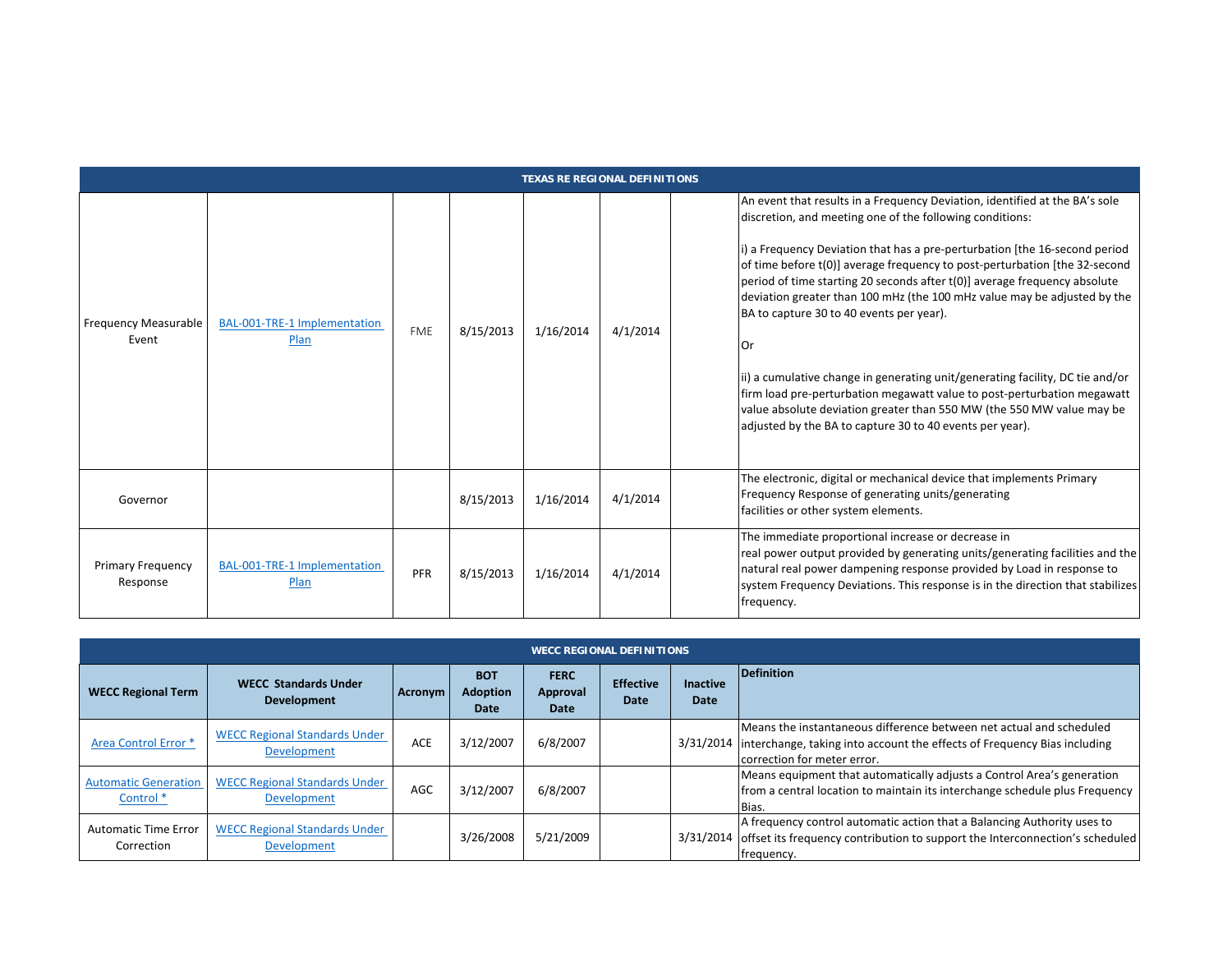| <b>Automatic Time Error</b><br>Correction | <b>WECC Regional Standards Under</b><br><b>Development</b> | 12/19/2012 | 10/16/2013 | 4/1/2014 |         | The addition of a component to the ACE equation that modifies the control<br>point for the purpose of continuously paying back Primary Inadvertent<br>Interchange to correct accumulated time error.                                                                                                                                                                                                                                                                                                                                                                                                                                                                                                                                                                                                                                                                                   |
|-------------------------------------------|------------------------------------------------------------|------------|------------|----------|---------|----------------------------------------------------------------------------------------------------------------------------------------------------------------------------------------------------------------------------------------------------------------------------------------------------------------------------------------------------------------------------------------------------------------------------------------------------------------------------------------------------------------------------------------------------------------------------------------------------------------------------------------------------------------------------------------------------------------------------------------------------------------------------------------------------------------------------------------------------------------------------------------|
| <b>Average Generation *</b>               | <b>WECC Regional Standards Under</b><br><b>Development</b> | 3/12/2007  | 6/8/2007   |          |         | Means the total MWh generated within the Balancing Authority Operator's<br>Balancing Authority Area during the prior year divided by 8760 hours (8784<br>hours if the prior year had 366 days).                                                                                                                                                                                                                                                                                                                                                                                                                                                                                                                                                                                                                                                                                        |
| <b>Business Day *</b>                     | <b>WECC Regional Standards Under</b><br>Development        | 3/12/2007  | 6/8/2007   |          |         | Means any day other than Saturday, Sunday, or a legal public holiday as<br>designated in section 6103 of title 5, U.S. Code.                                                                                                                                                                                                                                                                                                                                                                                                                                                                                                                                                                                                                                                                                                                                                           |
| <b>Commercial Operation</b>               | <b>WECC Regional Standards Under</b><br>Development        | 10/29/2008 | 4/21/2011  |          |         | Achievement of this designation indicates that the<br>Generator Operator or Transmission Operator of the synchronous generator<br>or synchronous condenser has received all approvals necessary for<br>operation after completion of initial start-up testing.                                                                                                                                                                                                                                                                                                                                                                                                                                                                                                                                                                                                                         |
| <b>Contributing Schedule</b>              | <b>WECC Regional Standards Under</b><br>Development        | 2/10/2009  | 3/17/2011  |          |         | A Schedule not on the Qualified Transfer Path between a Source Balancing<br>Authority and a Sink Balancing Authority that contributes unscheduled flow<br>across the Qualified Transfer Path.                                                                                                                                                                                                                                                                                                                                                                                                                                                                                                                                                                                                                                                                                          |
| Dependability-Based<br>Misoperation       | <b>WECC Regional Standards Under</b><br><b>Development</b> | 10/29/2008 | 4/21/2011  |          |         | Is the absence of a Protection System or RAS operation when intended.<br>Dependability is a component of reliability and is the measure of a device's<br>certainty to operate when required.                                                                                                                                                                                                                                                                                                                                                                                                                                                                                                                                                                                                                                                                                           |
| Disturbance *                             | <b>WECC Regional Standards Under</b><br><b>Development</b> | 3/12/2007  | 6/8/2007   |          | Retired | Means (i) any perturbation to the electric system, or (ii) the unexpected<br>change in ACE that is caused by the sudden loss of generation or<br>interruption of load.                                                                                                                                                                                                                                                                                                                                                                                                                                                                                                                                                                                                                                                                                                                 |
| Extraordinary<br>Contingency <sup>+</sup> | <b>WECC Regional Standards Under</b><br><b>Development</b> | 3/12/2007  | 6/8/2007   |          |         | Shall have the meaning set out in Excuse of Performance, section B.4.c.<br>language in section B.4.c:<br>means any act of God, actions by a non-affiliated third party, labor<br>disturbance, act of the public enemy, war, insurrection, riot, fire, storm or<br>flood, earthquake, explosion, accident to or breakage, failure or malfunction<br>of machinery or equipment, or any other cause beyond the Reliability Entity's<br>reasonable control; provided that prudent industry standards (e.g.<br>maintenance, design, operation) have been employed; and provided further<br>that no act or cause shall be considered an Extraordinary Contingency if such<br>act or cause results in any contingency contemplated in any WECC Reliability<br>Standard (e.g., the "Most Severe Single Contingency" as defined in the WECC<br>Reliability Criteria or any lesser contingency). |

|                           | <b>WECC REGIONAL DEFINITIONS</b>                    |         |                                       |                                        |                                 |                                |                                                                                                                                                                                                                                   |  |
|---------------------------|-----------------------------------------------------|---------|---------------------------------------|----------------------------------------|---------------------------------|--------------------------------|-----------------------------------------------------------------------------------------------------------------------------------------------------------------------------------------------------------------------------------|--|
| <b>WECC Regional Term</b> | <b>WECC Standards Under</b><br><b>Development</b>   | Acronym | <b>BOT</b><br><b>Adoption</b><br>Date | <b>FERC</b><br>Approval<br><b>Date</b> | <b>Effective</b><br><b>Date</b> | <b>Inactive</b><br><b>Date</b> | Definition                                                                                                                                                                                                                        |  |
| Frequency Bias *          | <b>WECC Regional Standards Under</b><br>Development |         | 3/12/2007                             | 6/8/2007                               |                                 |                                | Means a value, usually given in megawatts per 0.1 Hertz, associated with a<br>Control Area that relates the difference between scheduled and actual<br>Ifrequency to the amount of generation required to correct the difference. |  |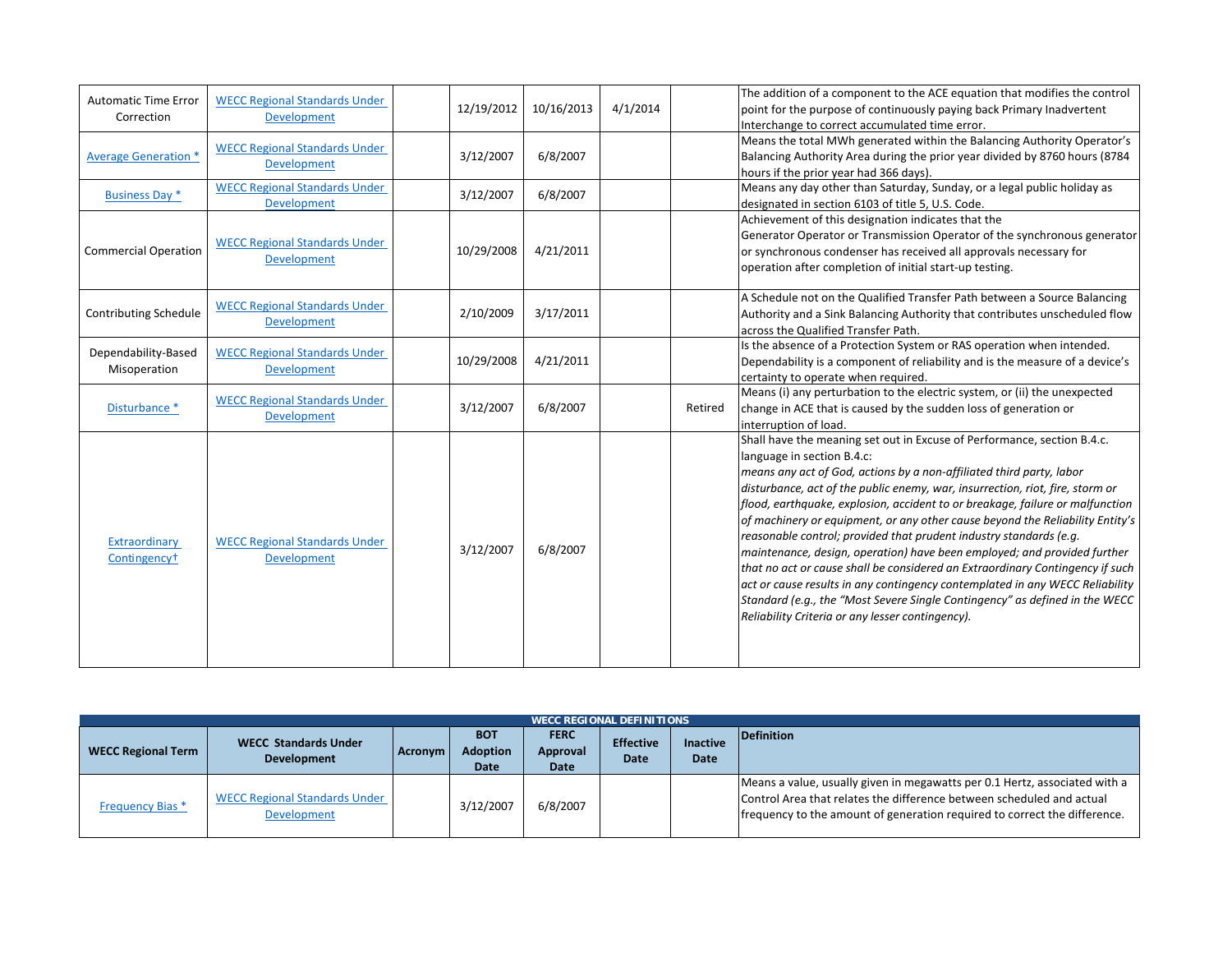| <b>Functionally Equivalent</b><br><b>Protection System</b> | <b>WECC Regional Standards Under</b><br>Development        | <b>FEPS</b>  | 10/29/2008 | 4/21/2011 |           |           | A Protection System that provides performance as follows:<br>• Each Protection System can detect the same faults within the zone of<br>protection and provide the clearing times and coordination needed to<br>comply with all Reliability Standards.<br>• Each Protection System may have different components and operating<br>characteristics.                                                                      |
|------------------------------------------------------------|------------------------------------------------------------|--------------|------------|-----------|-----------|-----------|------------------------------------------------------------------------------------------------------------------------------------------------------------------------------------------------------------------------------------------------------------------------------------------------------------------------------------------------------------------------------------------------------------------------|
| <b>Functionally Equivalent</b><br><b>RAS</b>               | <b>WECC Regional Standards Under</b><br><b>Development</b> | <b>FERAS</b> | 10/29/2008 | 4/21/2011 |           |           | A Remedial Action Scheme ("RAS") that provides the same performance as<br>follows:<br>• Each RAS can detect the same conditions and provide mitigation to<br>comply with all Reliability Standards.<br>• Each RAS may have different components and operating characteristics.                                                                                                                                         |
| <b>Generating Unit</b><br>Capability *                     | <b>WECC Regional Standards Under</b><br>Development        |              | 3/12/2007  | 6/8/2007  |           |           | Means the MVA nameplate rating of a generator.                                                                                                                                                                                                                                                                                                                                                                         |
| Non-spinning Reservet                                      | <b>WECC Regional Standards Under</b><br>Development        |              | 3/12/2007  | 6/8/2007  |           | Retired   | Means that Operating Reserve not connected to the system but capable of<br>serving demand within a specified time, or interruptible load that can be<br>removed from the system in a specified time.                                                                                                                                                                                                                   |
| Normal Path Rating *                                       | <b>WECC Regional Standards Under</b><br><b>Development</b> |              | 3/12/2007  | 6/8/2007  |           |           | Is the maximum path rating in MW that has been demonstrated to WECC<br>through study results or actual operation, whichever is greater. For a path<br>with transfer capability limits that vary seasonally, it is the maximum of all<br>the seasonal values.                                                                                                                                                           |
| <b>Operating Reserve *</b>                                 | <b>WECC Regional Standards Under</b><br><b>Development</b> |              | 3/12/2007  | 6/8/2007  |           |           | Means that capability above firm system demand required to provide for<br>regulation, load-forecasting error, equipment forced and scheduled outages<br>and local area protection. Operating Reserve consists of Spinning Reserve<br>and Nonspinning Reserve.                                                                                                                                                          |
| <b>Operating Transfer</b><br>Capability Limit *            | <b>WECC Regional Standards Under</b><br>Development        | <b>OTC</b>   | 3/12/2007  | 6/8/2007  |           |           | Means the maximum value of the most critical system operating<br>parameter(s) which meets: (a) precontingency criteria as determined by<br>equipment loading capability and acceptable voltage conditions, (b)<br>transient criteria as determined by equipment loading capability and<br>acceptable voltage conditions, (c) transient performance criteria, and (d)<br>post-contingency loading and voltage criteria. |
| Primary Inadvertent<br>Interchange                         | <b>WECC Regional Standards Under</b><br>Development        |              | 3/26/2008  | 5/21/2009 |           |           | The component of area (n) inadvertent interchange caused by the<br>regulating deficiencies of the area (n).                                                                                                                                                                                                                                                                                                            |
| <b>Qualified Controllable</b><br>Device                    | <b>WECC Regional Standards Under</b><br>Development        |              | 2/10/2009  | 3/17/2011 |           |           | A controllable device installed in the Interconnection for controlling energy<br>flow and the WECC Operating Committee has approved using the device for<br>controlling the USF on the Qualified Transfer Paths.                                                                                                                                                                                                       |
| <b>Qualified Path</b>                                      | <b>WECC Regional Standards Under</b><br>Development        |              | 2/7/2019   | 5/10/2016 | 10/1/2019 |           | A transmission element, or group of transmission elements that has<br>qualified for inclusion into the Western Interconnection Unscheduled Flow<br>Mitigation Plan (WIUFMP).                                                                                                                                                                                                                                           |
| Qualified Transfer Path                                    | <b>WECC Regional Standards Under</b><br>Development        |              | 2/10/2009  | 3/17/2011 |           | 9/30/2019 | A transfer path designated by the WECC Operating Committee as being<br>qualified for WECC unscheduled flow mitigation.                                                                                                                                                                                                                                                                                                 |
| <b>Qualified Transfer Path</b><br><b>Curtailment Event</b> | <b>WECC Regional Standards Under</b><br>Development        |              | 2/10/2009  | 3/17/2011 |           |           | Each hour that a Transmission Operator calls for Step 4 or higher for one or<br>more consecutive hours (See Attachment 1 IRO-006-WECC-1) during which<br>the curtailment tool is functional.                                                                                                                                                                                                                           |
|                                                            |                                                            |              |            |           |           |           |                                                                                                                                                                                                                                                                                                                                                                                                                        |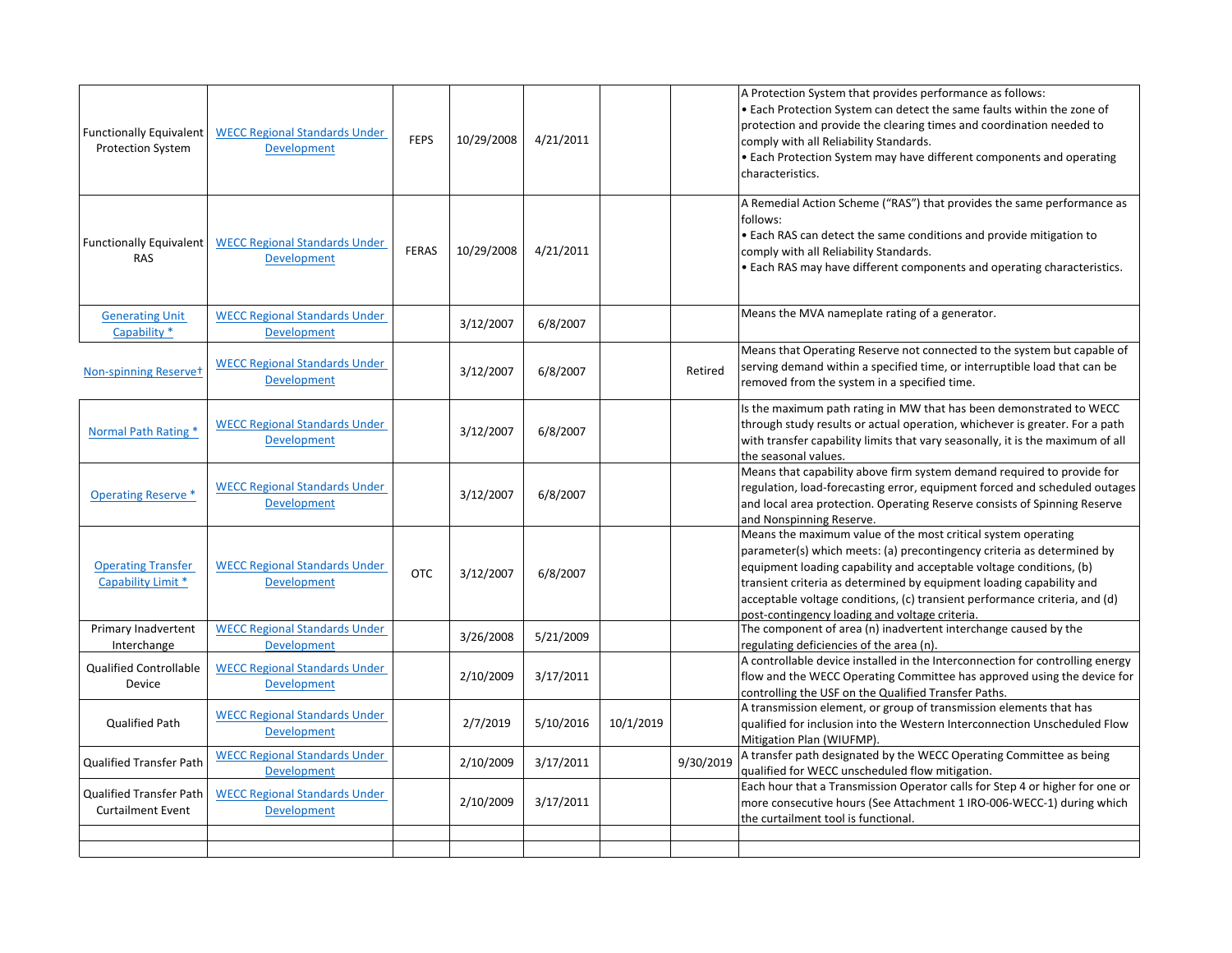|                                        | <b>WECC REGIONAL DEFINITIONS</b>                           |                |                                              |                                        |                                 |                                |                                                                                                                                                                                                                                                                                                                                    |  |  |
|----------------------------------------|------------------------------------------------------------|----------------|----------------------------------------------|----------------------------------------|---------------------------------|--------------------------------|------------------------------------------------------------------------------------------------------------------------------------------------------------------------------------------------------------------------------------------------------------------------------------------------------------------------------------|--|--|
| <b>WECC Regional Term</b>              | <b>WECC Standards Under</b><br><b>Development</b>          | <b>Acronym</b> | <b>BOT</b><br><b>Adoption</b><br><b>Date</b> | <b>FERC</b><br>Approval<br><b>Date</b> | <b>Effective</b><br><b>Date</b> | <b>Inactive</b><br><b>Date</b> | <b>Definition</b>                                                                                                                                                                                                                                                                                                                  |  |  |
| <b>Relief Requirement</b>              | <b>WECC Regional Standards Under</b><br><b>Development</b> |                | 2/10/2009                                    | 3/17/2011                              |                                 | 6/30/2014                      | The expected amount of the unscheduled flow reduction on the Qualified<br>Transfer Path that would result by curtailing each Sink Balancing Authority's<br>Contributing Schedules by the percentages listed in the columns of WECC<br>Unscheduled Flow Mitigation Summary of Actions Table in Attachment 1<br>WECC IRO-006-WECC-1. |  |  |
| <b>Relief Requirement</b>              | <b>WECC Regional Standards Under</b><br>Development        |                | 2/7/2013                                     | 6/13/2014                              | 7/1/2014                        |                                | The expected amount of the unscheduled flow reduction on the Qualified<br>Transfer Path that would result by curtailing each Sink Balancing Authority's<br>Contributing Schedules by the percentages determined in the WECC<br>unscheduled flow mitigation guideline.                                                              |  |  |
| Secondary Inadvertent<br>Interchange   | <b>WECC Regional Standards Under</b><br>Development        |                | 3/26/2008                                    | 5/21/2009                              |                                 |                                | The component of area (n) inadvertent interchange caused by the<br>regulating deficiencies of area (i).                                                                                                                                                                                                                            |  |  |
| Security-Based<br>Misoperation         | <b>WECC Regional Standards Under</b><br><b>Development</b> |                | 10/29/2008                                   | 4/21/2011                              |                                 |                                | A Misoperation caused by the incorrect operation of a Protection System or<br>RAS. Security is a component of reliability and is the measure of a device's<br>certainty not to operate falsely.                                                                                                                                    |  |  |
| Spinning Reservet                      | <b>WECC Regional Standards Under</b><br>Development        |                | 3/12/2007                                    | 6/8/2007                               |                                 | Retired                        | Means unloaded generation which is synchronized and ready to serve<br>additional demand. It consists of Regulating reserve and Contingency<br>reserve (as each are described in Sections B.a.i and ii).                                                                                                                            |  |  |
| <b>Transfer Distribution</b><br>Factor | <b>WECC Regional Standards Under</b><br><b>Development</b> | <b>TDF</b>     | 2/10/2009                                    | 3/17/2011                              |                                 |                                | The percentage of USF that flows across a Qualified Transfer Path when an<br>Interchange Transaction (Contributing Schedule) is implemented. [See the<br>WECC Unscheduled Flow Mitigation Summary of Actions Table (Attachment<br>1 WECC IRO-006-WECC-1).                                                                          |  |  |
| WECC Table 2 *                         | <b>WECC Regional Standards Under</b><br><b>Development</b> |                | 3/12/2007                                    | 6/8/2007                               |                                 |                                | Means the table maintained by the WECC identifying those transfer paths<br>monitored by the WECC regional Reliability coordinators. As of the date set<br>out therein, the transmission paths identified in Table 2 are as listed in<br>Attachment A to this Standard.                                                             |  |  |

† FERC approved the WECC Tier One Reliability Standards in the Order Approving Regional Reliability Standards for the Western Interconnection and Directing Modifications, 119 FERC ¶ 61,260 (June 8, 2007). In that Order, FERC directed WECC to address the inconsistencies between the regional definitions and the NERC Glossary in developing permanent replacement standards. The replacement standards designed to address the shortcomings were filed with FERC in 2009.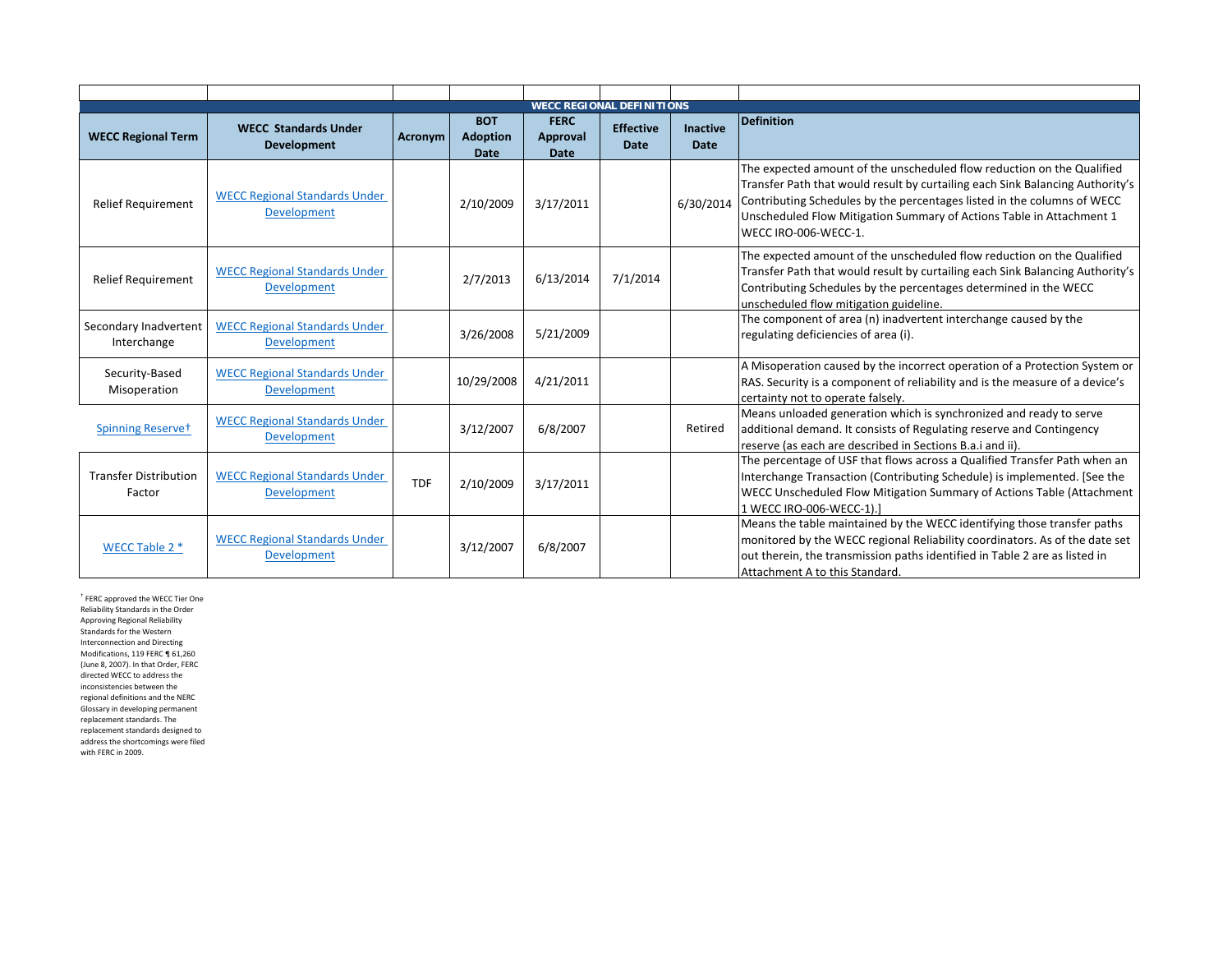|                       | <b>CHANGE HISTORY</b>                                                                                                                                                                                                                                                                                                                                                                                              |
|-----------------------|--------------------------------------------------------------------------------------------------------------------------------------------------------------------------------------------------------------------------------------------------------------------------------------------------------------------------------------------------------------------------------------------------------------------|
| <b>Date</b>           | <b>Action</b>                                                                                                                                                                                                                                                                                                                                                                                                      |
| 5/10/2019             | Added Inactive Date to Qualified Transfer Path. Added Qualified Path definition and<br><b>Effective Date</b>                                                                                                                                                                                                                                                                                                       |
| 3/8/2019              | Moved "Automatic Generation Control," "Balancing Authorit, y" and "Pseudo-tie" to<br>Subject to Enforcement tab.                                                                                                                                                                                                                                                                                                   |
| 7/3/2018              | Updated effective date for Operational Planning Analysis (OPA), Protections System<br>Coordination Study and Real-time Assessment (RTA).                                                                                                                                                                                                                                                                           |
| 6/12/2018             | Added revised definitions of Transient Cyber Asset and Removable Media to the<br>Pending Enforcement tab.                                                                                                                                                                                                                                                                                                          |
| 1/31/2018             | Fixed truncated definition for Texas RE term Primary Frequency Response                                                                                                                                                                                                                                                                                                                                            |
| 1/2/2018              | Moved to Subject to Enforcement: Balancing Contingency Event; Contingency<br>Event Recovery Period; Contingency Reserve; Contingency Reserve Restoration<br>Period; Most Severe Single Contingency; Pre-Reporting Contingency Event ACE<br>Value; Reportable Balancing Contingency Event; Reserve Sharing Group Reporting<br>ACE<br>Moved to Retired tab: Contingency Reserve; Reserve Sharing Group Reporting ACE |
| 10/6/2017             | Added the Effective date of Automatic Generation Control, Pseudo-Tie and<br><b>Balancing Authority</b>                                                                                                                                                                                                                                                                                                             |
| 8/1/2017              | Moved to Subject to Enforcement: Reporting Ace, Actual Frequency, Actual Net<br>Interchange, Schedule Net Interchange, Interchange Meter Error, Automatic Time<br><b>Error Correction</b>                                                                                                                                                                                                                          |
| 7/24/2017             | Updated project link for definitions related to Project 2014-02, board adopted<br>2/12/15.                                                                                                                                                                                                                                                                                                                         |
| 7/14/2017             | Updated project link to Remedial Action Scheme with an effective date of 4/1/17;<br>Removeable Media link to project 2014-02.                                                                                                                                                                                                                                                                                      |
| 7/3/2017              | Moved 'Geomagnetic Disturbance Vulnerability Assessment or GMD Vunerability<br>Assessment' to Subject to Enforcement                                                                                                                                                                                                                                                                                               |
| 6/15/2017             | Readded 'Governor' and 'Primary Frequency Response' to TexasRE                                                                                                                                                                                                                                                                                                                                                     |
| 4/4/2017              | Moved to Subject to Enforcement: Energy Emergency, Remedial Action Scheme,<br>Special Protection System and Under3 Voltage Load Shedding Program. Moved<br>terms inactive 3/31/17 to Retired tab.                                                                                                                                                                                                                  |
| 3/16/2017             | Removed Pending Inactive tab; not necessary                                                                                                                                                                                                                                                                                                                                                                        |
| 3/10/2017<br>2/7/2017 | Added Pending Inactive tab<br>Added Effective Dates for: Balancing Contingency Event, Most Severe Single<br>Contingency (MSSC), Reportable Balancing Contingency Event, Contingency Event<br>Recovery Period, Contingency Reserve Restoration Period, Pre-Reporting<br>Contingency Event ACE Value, Reserve Sharing Group Reporting ACE, Contingency<br>Reserve                                                    |
| 1/25/2017             | Removed WECC terms 'Non-Spinning Reserve' and 'Spinning Reserve' per FERC<br>Order No. 789. Docket No. RM13-13-000.                                                                                                                                                                                                                                                                                                |
| 1/6/2017              | Moved the following terms from Pending Enforcement to Subject to Enforcement:<br>Operational Planning Analysis, Real-time Assessment (Revised Definition)                                                                                                                                                                                                                                                          |
| 1/5/2017              | Formatting of Glossary of Terms updated.                                                                                                                                                                                                                                                                                                                                                                           |
| 12/12/16              | <b>Updated:</b> 'Adverse Reliability Impact' from Pending to Retired. NERC withdrew the<br>related petition 3/18/2015                                                                                                                                                                                                                                                                                              |
| 11/28/16              | <b>Updated</b> ReliabilityFirst - Wind Generating Station term to inactive                                                                                                                                                                                                                                                                                                                                         |
| 9/28/16               | Updated CIP v 5 standards effective date from 4/1/2016 to 7/1/2016 per FERC<br>Order 822.                                                                                                                                                                                                                                                                                                                          |
| 8/17/16               | Board Adopted: Operational Planning Analysis and Real-time Assessment                                                                                                                                                                                                                                                                                                                                              |
| 7/13/16               | Updated color coding of terms retired 6/30/2016 based on the terms becoming<br>effective 7/1/2016.                                                                                                                                                                                                                                                                                                                 |
|                       | FERC approved: Actual Frequency, Actual Net Interchange, Scheduled Net                                                                                                                                                                                                                                                                                                                                             |
| 6/71/16               | Interchange (NIS), Interchange Meter Error (IME), and Automatic Time Error<br>Correction (ATEC)                                                                                                                                                                                                                                                                                                                    |